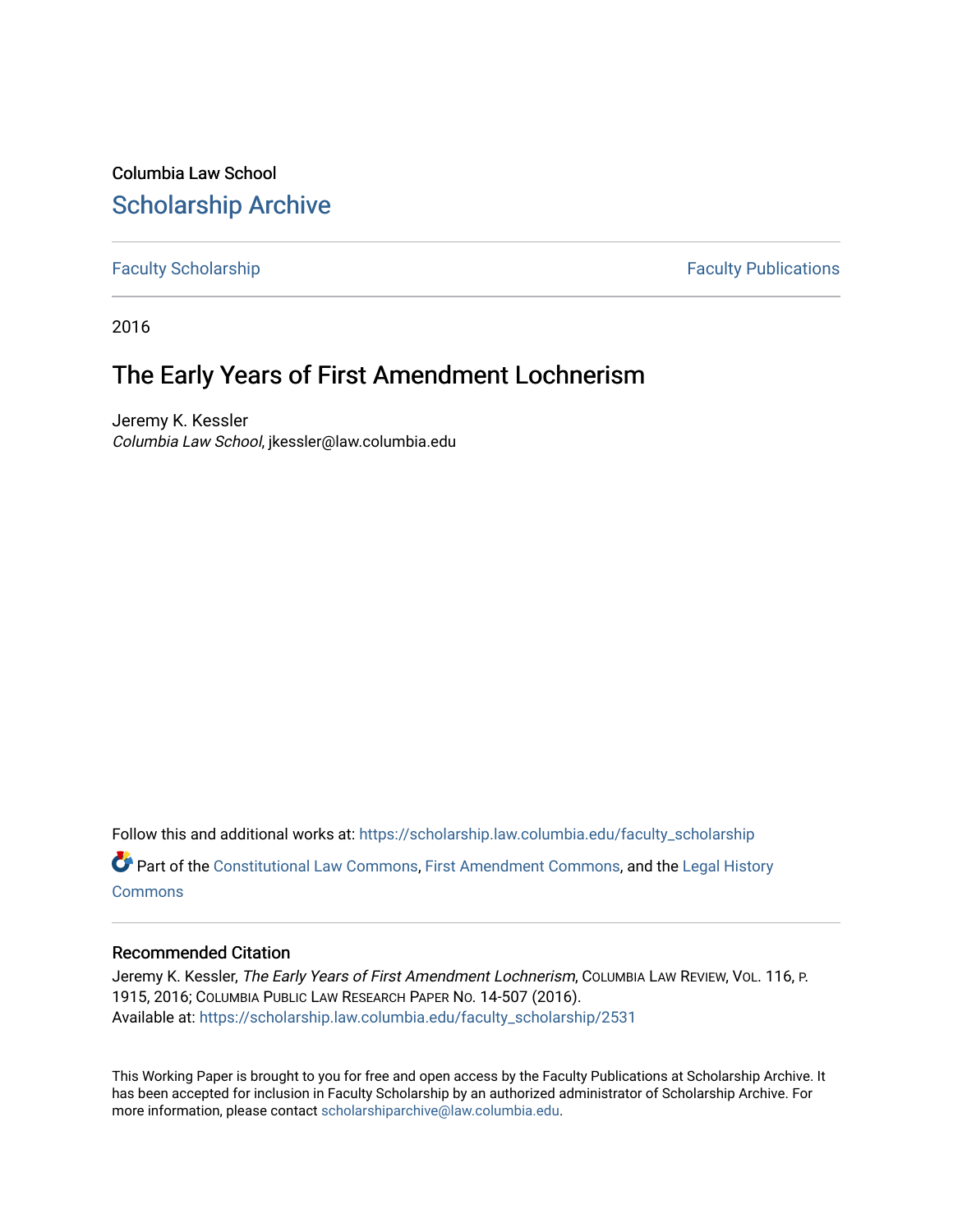# COLUMBIA LAW REVIEW

**VOL. 116 DECEMBER 2016 NO. 8**

# ARTICLES

### THE EARLY YEARS OF FIRST AMENDMENT LOCHNERISM

*Jeremy K. Kessler*\*

*From* Citizens United *to* Hobby Lobby*, civil libertarian challenges to the regulation of economic activity are increasingly prevalent. Critics of this trend invoke the specter of* Lochner v. New York*. They suggest that the First Amendment, the Religious Freedom Restoration Act, and other legislative "conscience clauses" are being used to resurrect the economically libertarian substantive due process jurisprudence of the early twentieth century. Yet the worry that aggressive judicial enforcement of the First Amendment might erode democratic regulation of the economy and enhance the economic power of private actors has a long history. As this Article demonstrates, anxieties about such "First Amendment Lochnerism" date back to the federal judiciary's initial turn to robust protection of free exercise and free expression in the 1930s and 1940s.*

*Then, it was those members of the Supreme Court perceived as most liberal who struck down economic regulations on First Amendment grounds. They did so in a series of contentious cases involving the Jehovah's Witnesses, who challenged local peddling taxes as burdening a central aspect of their missionary faith—the mass sale and distribution of religious literature. In dissent, Justice Robert Jackson warned that the new "liberal" majority's expansive conception of First*

<sup>\*.</sup> Associate Professor and Milton Handler Fellow, Columbia Law School. For conversation and counsel along the way, I thank Jack Balkin, David Bernstein, Vince Blasi, Tomiko Brown-Nagin, Jessica Bulman-Pozen, Dan Ernst, Robert Ferguson, Willy Forbath, Katherine Franke, Rick Garnett, Bob Gordon, Sally Gordon, Michael Graetz, Kent Greenawalt, Jamal Greene, Bernard Harcourt, Aziz Huq, John Inazu, Olati Johnson, Leslie Kendrick, Andrew Koppelman, Sam Lebovic, Marty Lederman, Sophia Lee, Kara Loewentheil, Anna Lvovsky, Ken Mack, Louise Melling, Gillian Metzger, Henry Monaghan, Sam Moyn, Bill Nelson, Luke Norris, Bill Novak, Victor Pickard, Christina Ponsa, Dave Pozen, Jed Purdy, Sabeel Rahman, Aziz Rana, Laura Phillips Sawyer, Micah Schwartzman, Buffie Scott, Liz Sepper, Reva Siegel, Ganesh Sitaraman, Brad Snyder, Karen Tani, Nelson Tebbe, Kendall Thomas, Adam Tooze, Mark Tushnet, Laura Weinrib, John Witt, and Tim Wu. I am also grateful for the comments of workshop participants at Columbia Law School, Georgetown University Law Center, Harvard Law School, and Yale Law School; and audiences at the American Society for Legal History, the American Historical Association, and the Society for U.S. Intellectual History. Kendall Collins, Bri Cornish, Mickey DiBattista, and Hyun Soo Suh provided crucial research assistance.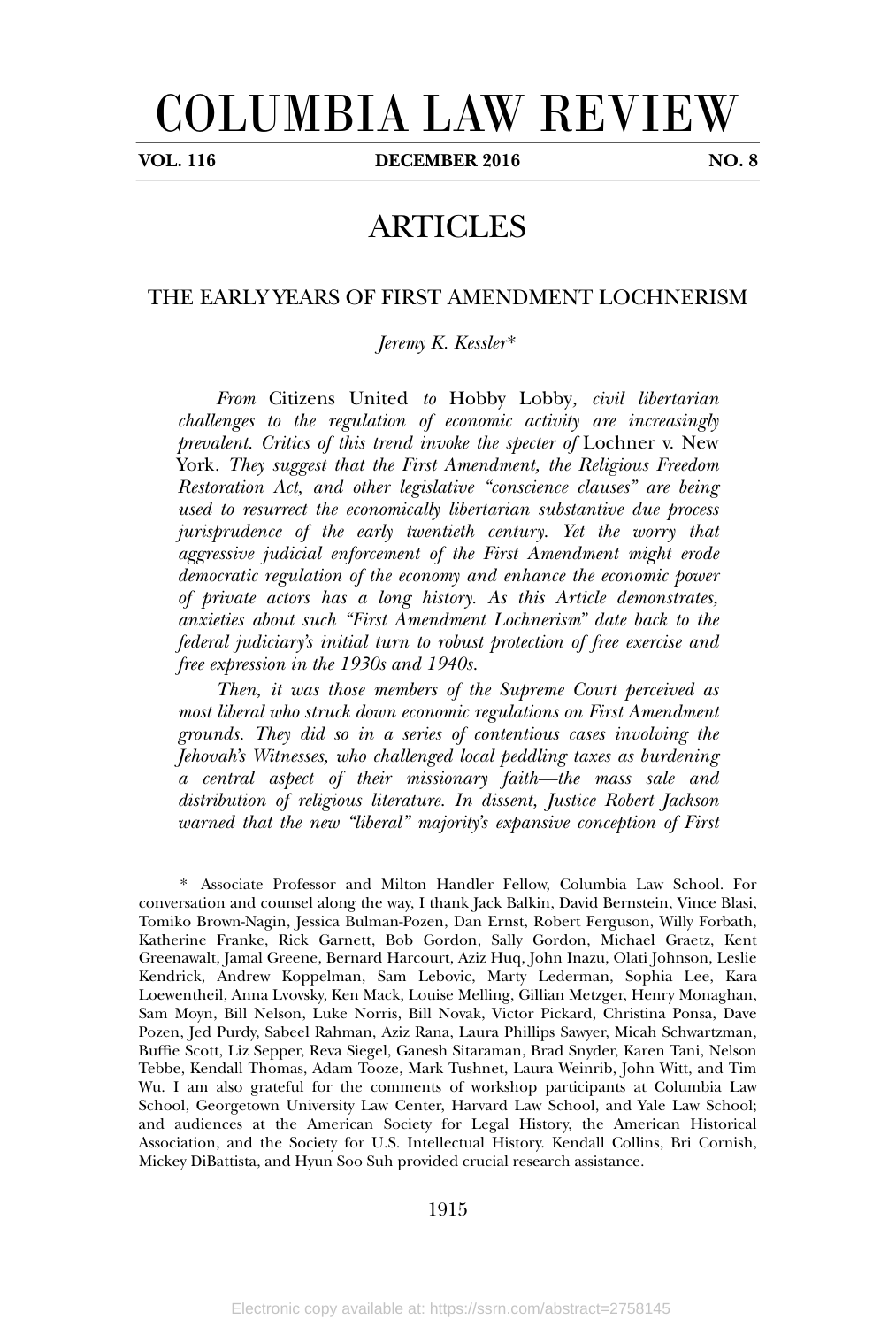*Amendment enforcement repeated the mistakes of the "liberty of contract" jurisprudence of the Lochner era, undermined democratic regulation of the economy, and imposed the beliefs of some on "the rights of others."*

*Justice Jackson's warnings sound strikingly similar to contemporary critiques of First Amendment Lochnerism. Yet today's critics treat recent case law as a novel, economically libertarian co-option of an otherwise progressive project: the judicial enforcement of civil liberties. In contrast, the Justices and scholars who objected to the 1940s peddling-tax decisions perceived an inextricable relationship between judicial civil libertarianism and judicial interference with economic regulation. By recovering the origins and sketching the aftermath of the peddling-tax debate, this Article argues that contemporary critics of First Amendment Lochnerism tend to overstate the phenomenon's novelty and underestimate the difficulty of curing judicial civil libertarianism of its "Lochnerian" tendencies. This argument, in turn, counsels a reorientation of contemporary advocacy. Rather than defending an illusory tradition of economically neutral First Amendment enforcement, critics of today's First Amendment Lochnerism might more accurately and persuasively position themselves as reformers. They could then set to work breaking with a legal tradition long insensitive to the deleterious effects of judicial civil libertarianism on political regulation of the economy.*

| B. From the Anti–New Deal First Amendment to Footnote Four1936    |  |
|-------------------------------------------------------------------|--|
| II. POPULARIZING THE ANTI-NEW DEAL FIRST AMENDMENT 1941           |  |
| A. The Jehovah's Witnesses and the American Bar Association  1941 |  |
|                                                                   |  |
| III. FIRST AMENDMENT LOCHNERISM IN THE 1940S 1956                 |  |
|                                                                   |  |
|                                                                   |  |
| IV. A LONG HISTORY OF FIRST AMENDMENT LOCHNERISM?1976             |  |
|                                                                   |  |
|                                                                   |  |
|                                                                   |  |
|                                                                   |  |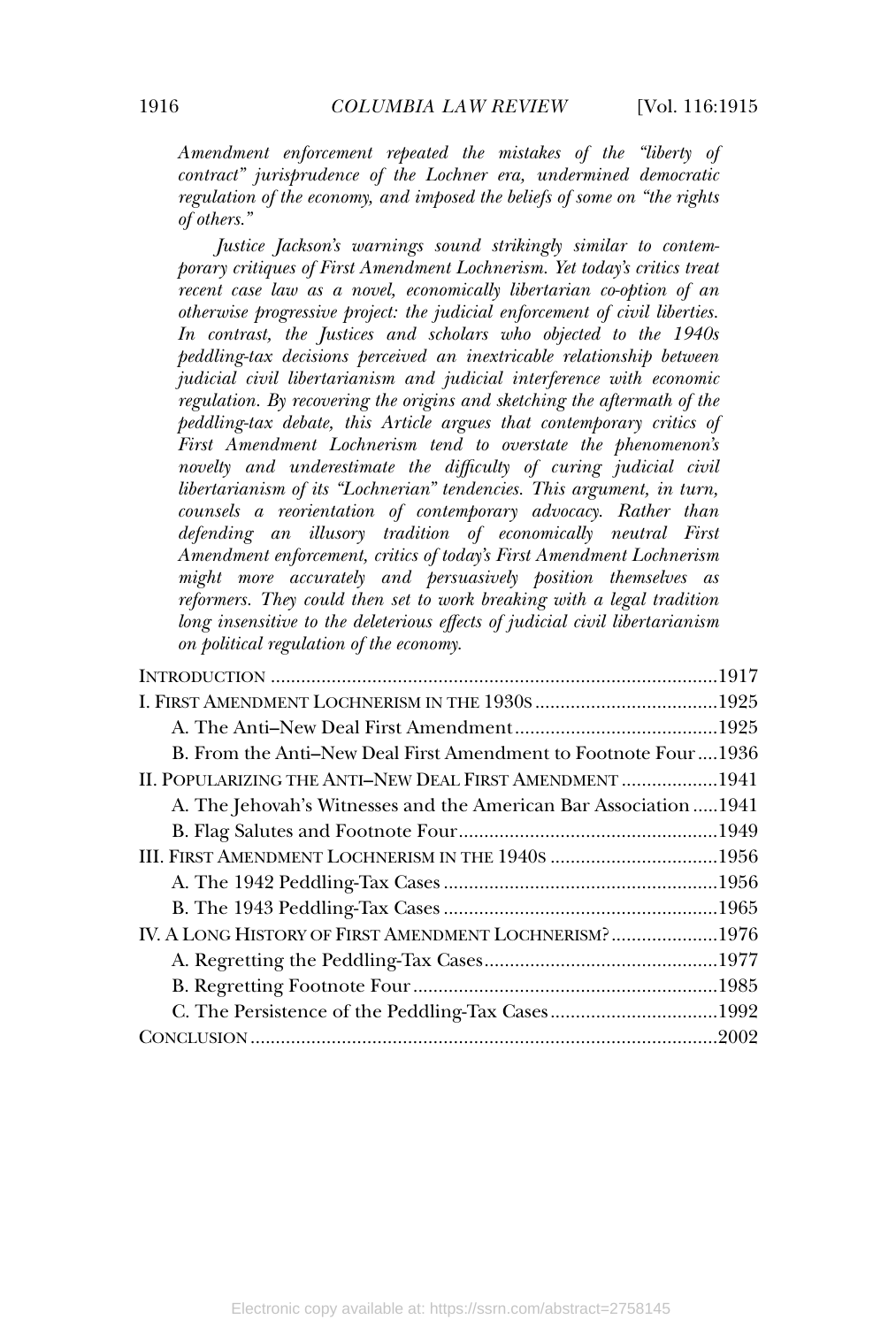#### **INTRODUCTION**

From *Citizens United* to *Hobby Lobby*, civil libertarian challenges to the regulation of economic activity are increasingly prevalent.<sup>1</sup> Critics of this trend invoke the specter of *Lochner v. New York*. <sup>2</sup> They suggest that the First Amendment, the federal Religious Freedom Restoration Act, and other legislative "conscience clauses" are being used as doctrinal substitutes for the economically libertarian substantive due process jurisprudence of the early twentieth century.<sup>3</sup> As campaign financiers, food and drug companies, right-to-work activists, and religious employers defend their economic autonomy on civil libertarian grounds, the discourse of "First Amendment Lochnerism" has become widespread among dissenting judges and legal scholars.<sup>4</sup> In 2011, for example, Justice Stephen Breyer warned that the Supreme Court's First Amendment invalidation of a state law restricting the sale of medical information had "reawaken[ed] *Lochner*'s pre–New Deal threat of substituting judicial for democratic decisionmaking where ordinary economic regulation is at issue."<sup>5</sup> Five years later, such comparisons fill

2. 198 U.S. 45 (1905). For the symbolic power of *Lochner* in constitutional argument, see Jamal Greene, The Anticanon, 125 Harv. L. Rev. 379, 417–22 (2011).

<sup>1.</sup> Burwell v. Hobby Lobby Stores, Inc., 134 S. Ct. 2751 (2014); Citizens United v. FEC, 558 U.S. 310 (2010). Other recent examples include: Zubik v. Burwell, 136 S. Ct. 1557 (2016) (per curiam); Friedrichs v. Cal. Teachers Ass'n, 136 S. Ct. 1083 (2016) (per curiam); Harris v. Quinn, 134 S. Ct. 2618 (2014); McCutcheon v. FEC, 134 S. Ct. 1434 (2014); Sorrell v. IMS Health Inc., 131 S. Ct. 2653 (2011); Cahaly v. Larosa, 796 F.3d 399 (4th Cir. 2015); Dwyer v. Cappell, 762 F.3d 275 (3d Cir. 2014); Eternal Word Television Network, Inc. v. Sec'y, U.S. Dep't of Health & Human Servs., 756 F.3d 1339 (11th Cir. 2014); Evergreen Ass'n v. City of New York, 740 F.3d 233 (2d Cir. 2014); Korte v. Sebelius, 735 F.3d 654 (7th Cir. 2013); Newland v. Sebelius, 542 F. App'x 706 (10th Cir. 2013); United States v. Caronia, 703 F.3d 149 (2d Cir. 2012); CTIA-Wireless Ass'n v. City & County of San Francisco, 494 F. App'x 752 (9th Cir. 2012); Italian Colors Rest. v. Harris, 99 F. Supp. 3d 1199 (E.D. Cal. 2015); Elane Photography v. Willock, 309 P.3d 53 (N.M. 2013).

<sup>3.</sup> See infra notes 5–6 and accompanying text (citing recent judicial and scholarly examples).

<sup>4.</sup> For earlier instances of this discourse, see J.M. Balkin, Some Realism About Pluralism: Legal Realist Approaches to the First Amendment, 1990 Duke L.J. 375, 384; Stuart Minor Benjamin, Proactive Legislation and the First Amendment, 99 Mich. L. Rev. 281, 286–88 (2000); Thomas H. Jackson & John Calvin Jeffries, Jr., Commercial Speech: Economic Due Process and the First Amendment, 65 Va. L. Rev. 1, 30–32 (1979); Frederick Schauer, First Amendment Opportunism, *in* Eternally Vigilant: Free Speech in the Modern Era 175, 178 (Lee C. Bollinger & Geoffrey R. Stone eds., 2002); Cass R. Sunstein, *Lochner*'s Legacy, 87 Colum. L. Rev. 873, 883–84 (1987) [hereinafter Sunstein, *Lochner*'s Legacy]; Mark Tushnet, An Essay on Rights, 62 Tex. L. Rev. 1363, 1387 (1984) [hereinafter Tushnet, Rights]; Howard M. Wasserman, *Bartnicki* as *Lochner*: Some Thoughts on First Amendment Lochnerism, 33 N. Ky. L. Rev. 421, 458 (2006).

<sup>5</sup>*. Sorrell*, 131 S. Ct. at 2685 (Breyer, J., dissenting); see also *Korte*, 735 F.3d at 693 (Rovner, J., dissenting) (describing the invalidation of the Affordable Care Act's contraceptive-coverage mandate on religious liberty grounds as "reminiscent of the *Lochner* era").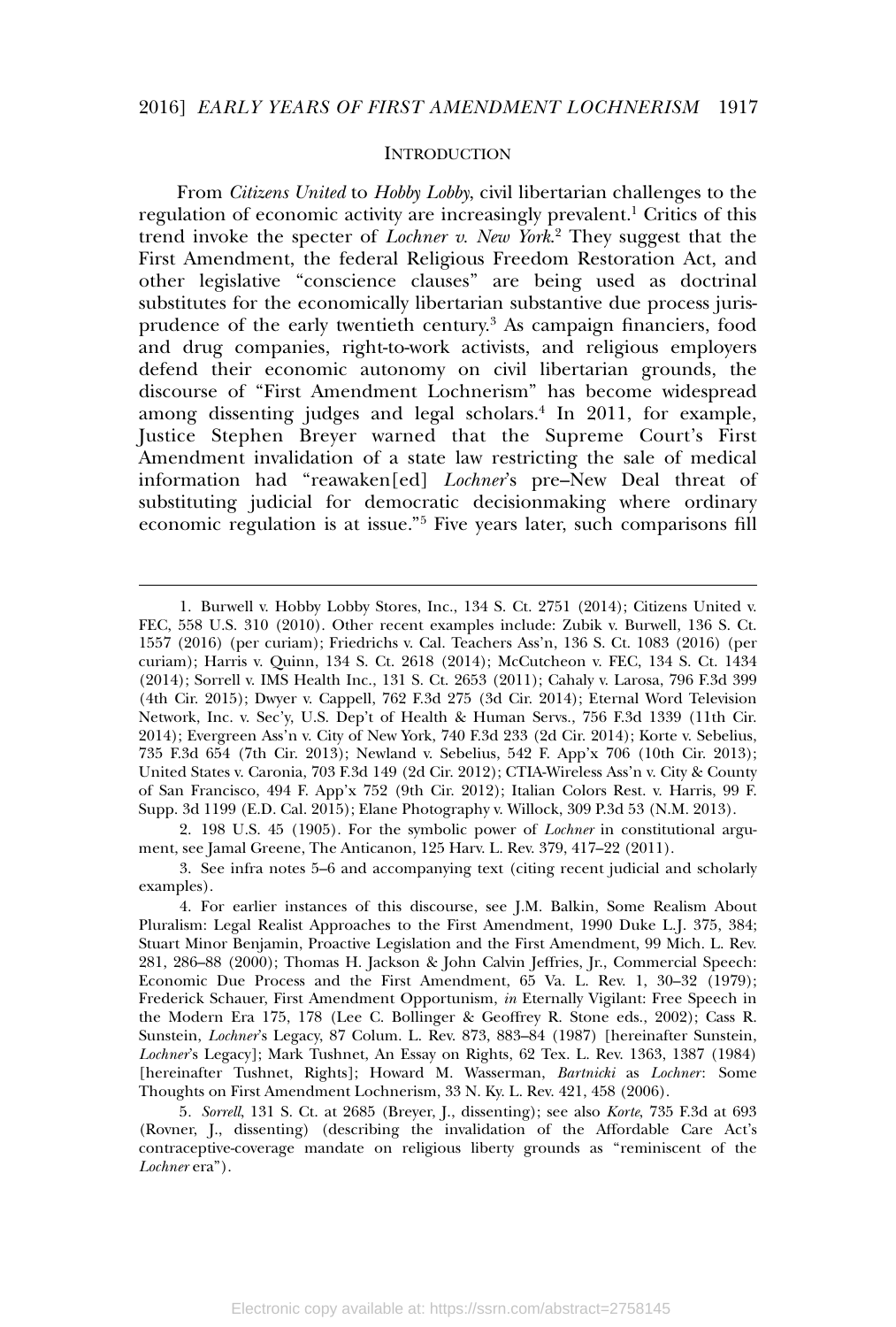the law reviews.<sup>6</sup> "Today," one scholar remarks, judicial "interpretations of the First Amendment and the Religious Freedom Restoration Act . . . replicate the commitment to private ordering and resistance to redistribution that were at the heart of *Lochner*."<sup>7</sup>

The prevailing sense among these critics is that we are in the midst of a relatively recent, economically libertarian "hijacking"<sup>8</sup> of civil liberties law. Yet the worry that aggressive judicial enforcement of the First Amendment might enhance the economic power of some private actors at the expense of other private and public interests has a long history*.* As this Article demonstrates, anxieties about such First Amendment Lochnerism date back to the Supreme Court's *initial* turn to robust protection of free exercise and free expression in the 1930s and 1940s. Then, it was those Justices perceived as most liberal who struck down economic regulations on First Amendment grounds. They did so in a series of contentious cases involving the Jehovah's Witnesses, who challenged local peddling taxes as burdening a central aspect of their missionary faith—the mass sale and distribution of religious literature.<sup>9</sup>

In June 1942, soon after the Supreme Court declared commercial speech unprotected by the First Amendment,<sup>10</sup> it also rejected the Witnesses' peddling-tax challenge.<sup>11</sup> But less than a year later, a new "liberal"<sup>12</sup> majority--Chief Justice Stone along with Justices Douglas, Black, Murphy, and the recently appointed Rutledge—reversed the earlier peddling-tax decision. In doing so, this majority held for the first time that the First Amendment occupied a "preferred position" in the

<sup>6.</sup> E.g., Samuel R. Bagenstos, The Unrelenting Libertarian Challenge to Public Accommodations Law, 66 Stan. L. Rev. 1205 (2014); Frederick Mark Gedicks & Rebecca G. Van Tassell, Of Burdens and Baselines: *Hobby Lobby*'s Puzzling Footnote 37, *in* The Rise of Corporate Religious Liberty 323 (Micah Schwartzman, Chad Flanders & Zoë Robinson eds., 2016) [hereinafter Gedicks & Van Tassell, Burdens and Baselines]; Leslie Kendrick, First Amendment Expansionism, 56 Wm. & Mary L. Rev. 1199 (2015); Elizabeth Sepper, Free Exercise Lochnerism, 115 Colum. L. Rev. 1453 (2015); Amanda Shanor, The New *Lochner*, 2016 Wis. L. Rev. 133; Nelson Tebbe, Religion and Marriage Equality Statutes, 9 Harv. L. & Pol'y Rev. 25 (2015); Jedediah Purdy, Neoliberal Constitutionalism: Lochnerism for a New Economy, 77 Law & Contemp. Probs., no. 4, 2014, at 195; Tim Wu, The Right to Evade Regulation: How Corporations Hijacked the First Amendment, New Republic ( June 3, 2013), http://newrepublic.com/article/113294/how-corporations-hijacked-firstamendment-evade-regulation [http://perma.cc/CMM6-UPJY].

<sup>7.</sup> Sepper, supra note 6, at 1453.

<sup>8.</sup> Wu, supra note 6.

<sup>9.</sup> Marsh v. Alabama, 326 U.S. 501 (1946); Follett v. Town of McCormick, 321 U.S. 573 (1944); Douglas v. City of Jeanette, 319 U.S 157 (1943); Martin v. City of Struthers, 319 U.S. 141 (1943); Murdock v. Pennsylvania, 319 U.S. 105 (1943); Jones v. City of Opelika (*Opelika II*), 319 U.S. 103 (1943) (mem.) (per curiam).

<sup>10.</sup> See Valentine v. Chrestensen, 316 U.S. 52, 54 (1942).

<sup>11.</sup> Jones v. Opelika (*Opelika I*), 316 U.S. 584, 598–99 (1942).

<sup>12.</sup> Wallace Mendelson, Clear and Present Danger—from *Schenck* to *Dennis*, 52 Colum. L. Rev. 313, 332 (1952).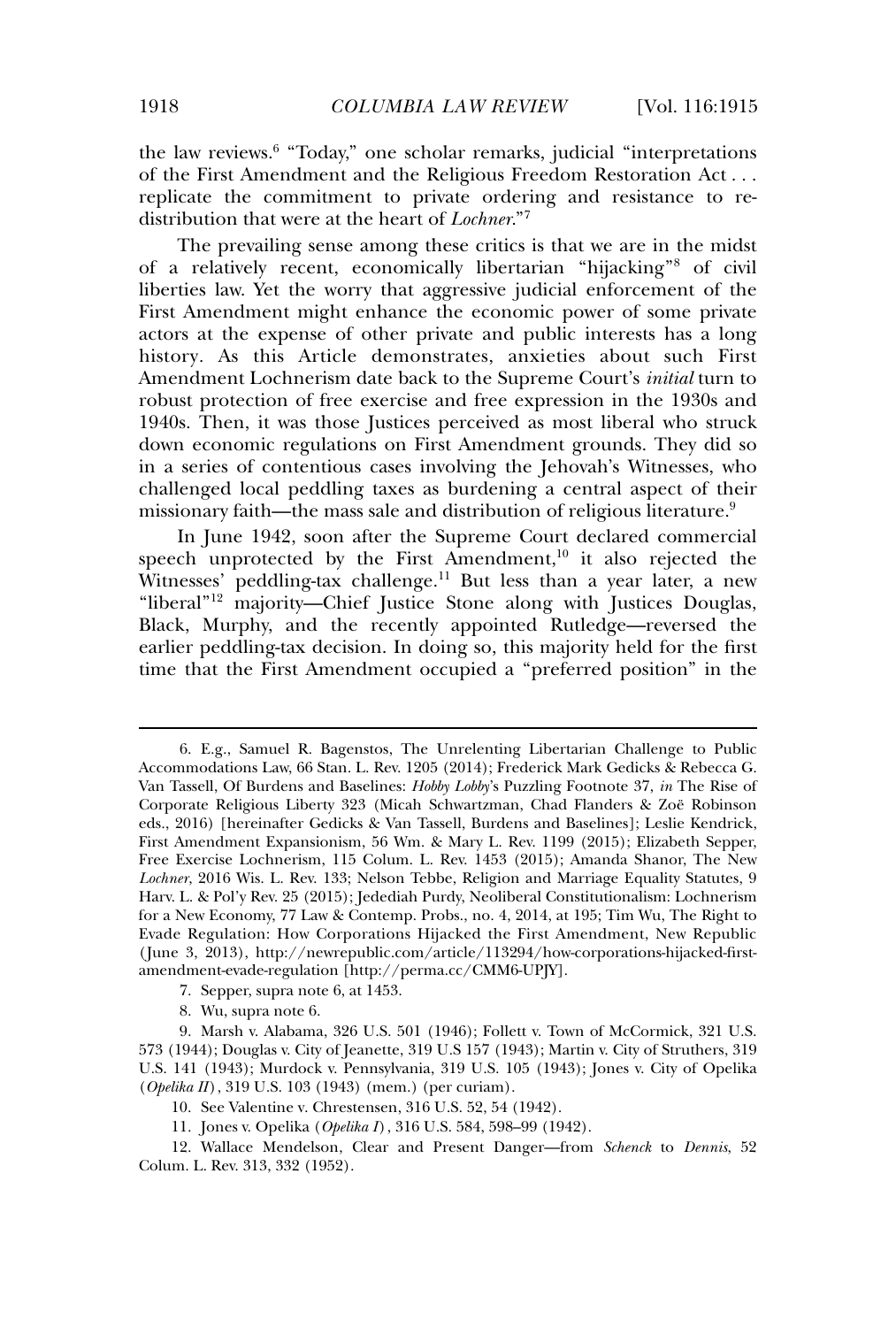constitutional order.<sup>13</sup> Coined by Chief Justice Stone, the "preferred position" doctrine was understood by contemporaries to be a gloss on Footnote Four of *Carolene Products*, <sup>14</sup> another Stone innovation.<sup>15</sup> In Footnote Four, then-Justice Stone had suggested several circumstances in which the "presumption of constitutionality" that generally applied to "ordinary commercial" regulation might be "narrow[ed]," including when such regulation "appear[ed] on its face to be within a specific prohibition of  $\dots$  the first ten amendments" to the Constitution.<sup>16</sup> The "preferred position" doctrine struck many jurists as a dangerously broad interpretation of the Footnote's ambiguous language, capable of subjecting a great deal of "ordinary commercial" regulation to heightened judicial scrutiny on First Amendment grounds. In the May 1943 peddling-tax decisions, the Court's five most "liberal" Justices confirmed the danger, declaring that the First Amendment's "preferred" constitutional status meant that even an indirect and attenuated financial burden on free exercise or free expression—even when that exercise or expression took the form of commercial activity—was forbidden.<sup>17</sup>

Hailed at the time as "one of the most notable acts" in the Supreme Court's history,<sup>18</sup> the 1943 peddling-tax decisions occasioned fierce dissents from four Justices who considered themselves every bit as "civil libertarian" as the new majority. The problem, the dissenters explained, was that prohibiting indirect regulatory burdens on activities that were both expressive and commercial in nature threatened to reverse the New Deal's victory over judicial meddling in the economy, while transforming the First Amendment into a tool of economic libertarianism.<sup>19</sup> The majority's First Amendment "transcendentalism," Justice Jackson warned, repeated the mistakes of the "liberty of contract" jurisprudence of the *Lochner* era, threatened to undermine political regulation of the economy, and risked imposing the beliefs of some on "the rights of

16*. Carolene Prods*., 304 U.S. at 148, 152 n.4.

18. Irving Dilliard, About-Face to Freedom, New Republic, May 24, 1943, at 693, 693 [hereinafter Dilliard, About-Face].

19. See infra section III.B (discussing the dissenting opinions of Justices Roberts, Reed, Frankfurter, and Jackson).

<sup>13</sup>*. Murdock*, 319 U.S. at 115.

<sup>14.</sup> United States v. Carolene Prods. Co., 304 U.S. 144, 152 n.4 (1938).

<sup>15.</sup> For contemporaneous understandings of the relationship between Footnote Four and the "preferred position" doctrine, see Samuel J. Konefsky, Chief Justice Stone and the Supreme Court 215–34 (1945); Alpheus Thomas Mason, The Core of Free Government, 1938–40: Mr. Justice Stone and "Preferred Freedoms," 65 Yale L.J. 597, 625–26 (1956); Herbert Wechsler, Stone and the Constitution, 46 Colum. L. Rev. 764, 795–99 (1946); Edwin Borchard, Book Review, 46 Colum. L. Rev. 334, 336 (1946) (reviewing Konefsky, supra). For later commentary on this relationship, see G. Edward White, The Constitution and the New Deal 128–63 (2000); Felix Gilman, The Famous Footnote Four: A History of the *Carolene Products* Footnote, 46 S. Tex. L. Rev. 163, 202–10 (2004); Peter Linzer, The *Carolene Products* Footnote and the Preferred Position of Individual Rights: Louis Lusky and John Hart Ely vs. Harlan Fiske Stone, 12 Const. Comment. 277, 277, 301 (1995).

<sup>17.</sup> See infra section III.B. (discussing the debate surrounding the 1943 decisions).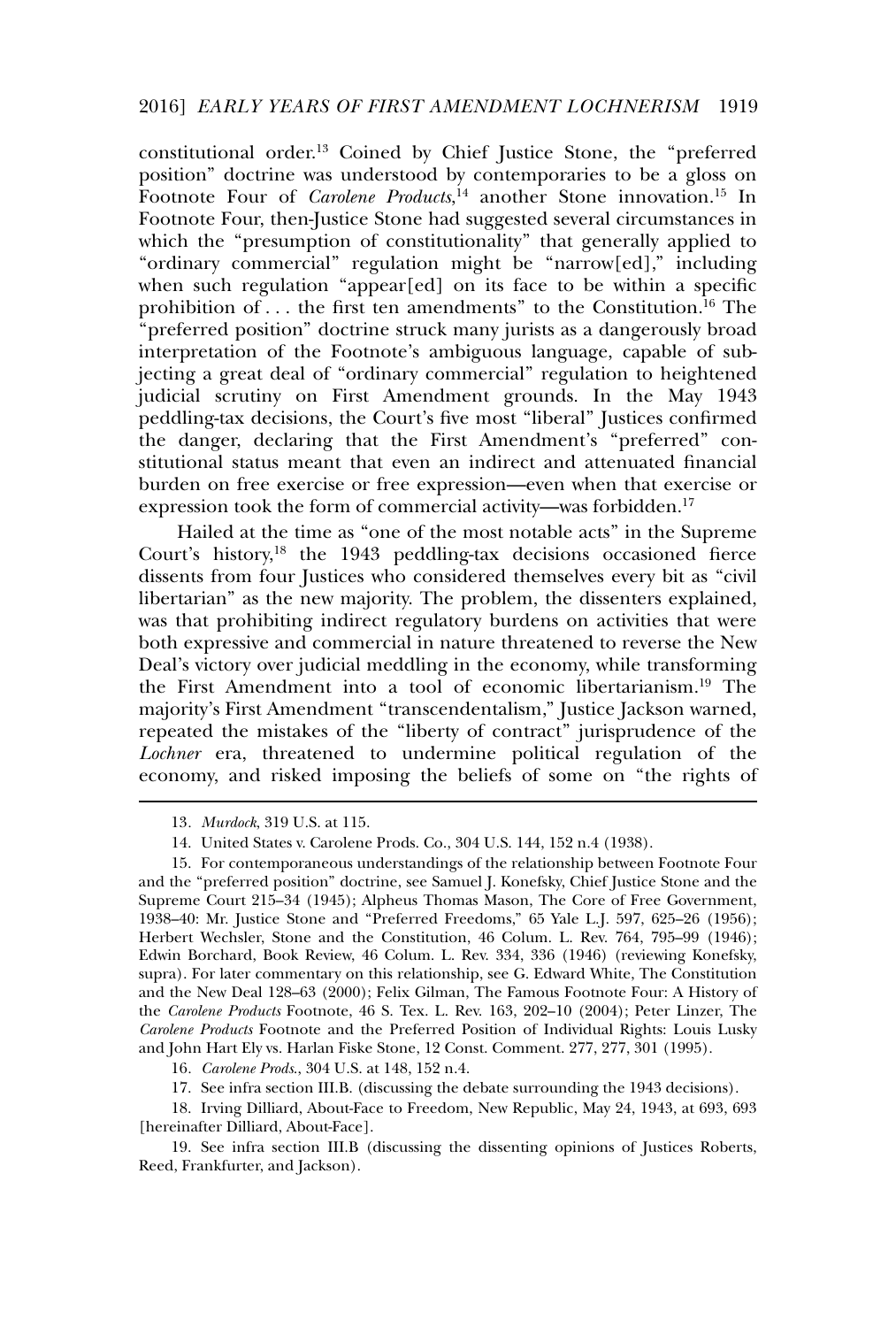others."<sup>20</sup> Justice Frankfurter agreed, insisting that "[t]here is nothing in the Constitution which exempts persons engaged in [expressive] activities from sharing equally in the costs of benefits to all . . . provided by government."<sup>21</sup> Similarly, Justice Reed lamented that the "liberal" majority's "late withdrawal of the power of taxation over the distribution activities of those covered by the First Amendment fixes what seems to us an unfortunate principle . . . capable of indefinite extension."<sup>22</sup>

These seventy-year-old dissents sound strikingly similar to contemporary liberal critiques of First Amendment Lochnerism.<sup>23</sup> Today's critics, however, tend to treat recent "Lochnerian" case law as an economically libertarian perversion of an otherwise commendable project—aggressive judicial enforcement of civil liberties. In doing so, many rely on Professor Cass Sunstein's strikingly narrow interpretation of *Lochner*'s error. This interpretation traces the ills of the *Lochner* era to a judicial worldview in which common law property and contract rights provided a politically "neutral" regulatory "baseline."<sup>24</sup> Statutory departures from this baseline were thus inherently suspect. By narrowly identifying "Lochnerism" with the commitment of individual judges to such an outdated, economically libertarian worldview, however, legal liberals may overlook—or seek to evade—tensions between their critique of First Amendment Lochnerism and their own commitment to the

<sup>20.</sup> Douglas v. City of Jeanette, 319 U.S 157, 179, 181–82 ( Jackson, J., concurring in part and dissenting in part).

<sup>21.</sup> Murdock v. Pennsylvania, 319 U.S. 105, 140 (1943) (Frankfurter, J., dissenting).

<sup>22.</sup> Id. at 133 (Reed, J., dissenting).

<sup>23.</sup> See supra notes 5–6 (collecting contemporary liberal critiques); see also Frederick Mark Gedicks & Rebecca G. Van Tassell, RFRA Exemptions from the Contraception Mandate: An Unconstitutional Accommodation of Religion, 49 Harv. C.R.- C.L. L. Rev. 343, 379 (2014); Kara Loewentheil, When Free Exercise Is a Burden: Protecting "Third Parties" in Religious Accommodation Law, 62 Drake L. Rev. 433, 454–55 (2014); Douglas NeJaime & Reva B. Siegel, Conscience Wars: Complicity-Based Conscience Claims in Religion and Politics, 124 Yale L.J. 2516, 2587 (2015); Cass R. Sunstein & Adrian Vermeule, Libertarian Administrative Law, 82 U. Chi. L. Rev. 393, 423– 27 (2015).

<sup>24.</sup> Sunstein, *Lochner*'s Legacy, supra note 4, at 874; cf. Gedicks & Van Tassell, Burdens and Baselines, supra note 6, at 332 (describing *Hobby Lobby*'s "adoption of a negative-liberty or libertarian baseline for assessing whether religious exemptions impose third-party burdens" as "the very baseline that underwrote the justly maligned 'liberty of contract' jurisprudence enshrined in *Lochner v. New York*"); Sepper, supra note 6, at 1456– 57 (identifying "free exercise Lochnerism" with the judicial belief that "the existing market forms a legally and economically neutral baseline"); Tebbe, supra note 6, at 57–58 (arguing that religious exemptions from antidiscrimination law for businesses that decline to serve same-sex couples privilege a "common law baseline" in the tradition of *Lochner*). For a critique of Professor Sunstein's historical analysis and its adoption by progressive legal scholars, see generally David E. Bernstein, *Lochner's Legacy*'s Legacy, 82 Tex. L. Rev. 1 (2003). For an overview of competing interpretations of *Lochner-*era case law, see Luke P. Norris, Constitutional Economics: *Lochner*, Labor, and the Battle for Liberty, Yale J.L. & Human. (forthcoming 2016) (manuscript at 10–14) (on file with the *Columbia Law Review*).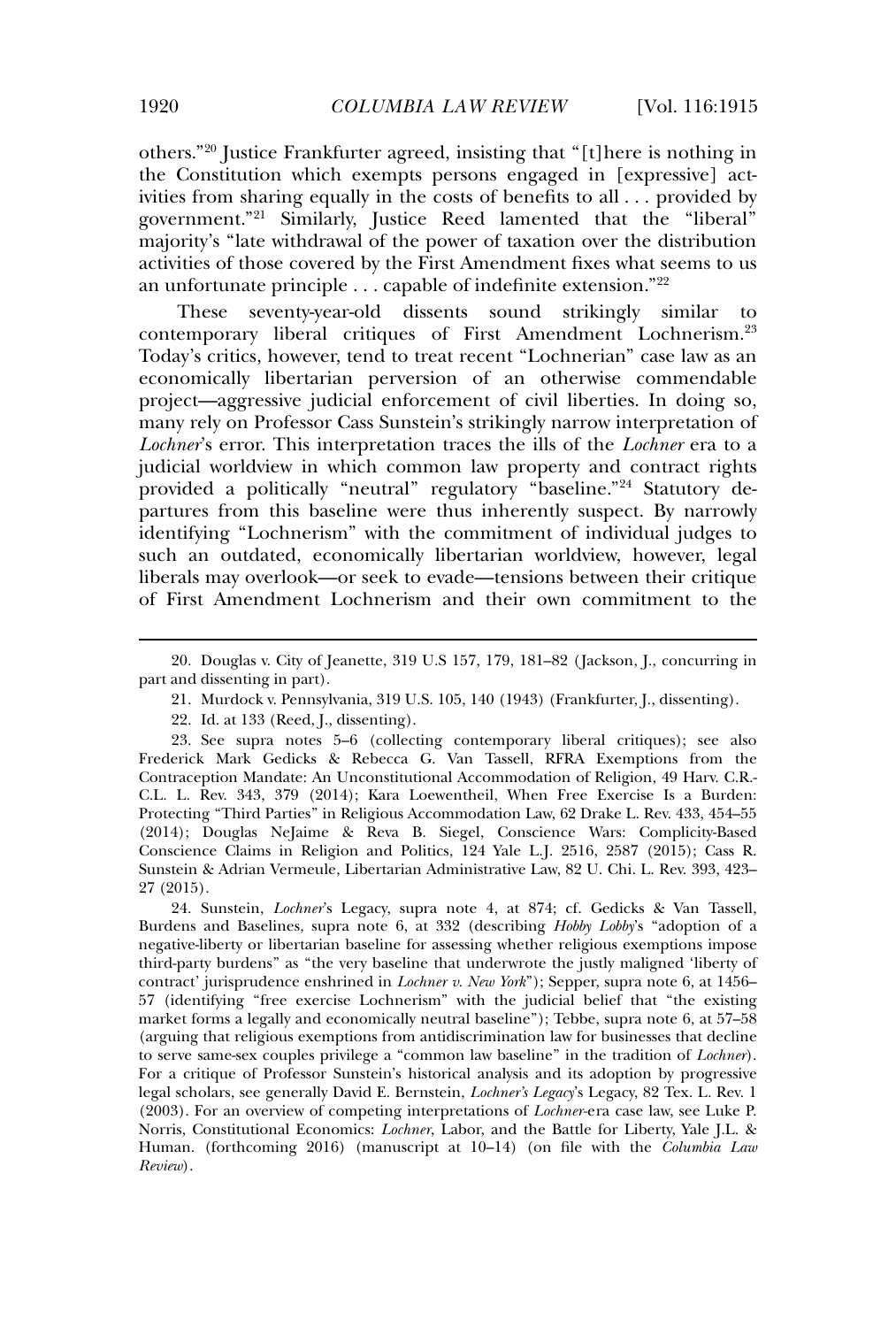judicial enforcement of expansively defined, constitutionally privileged civil liberties.<sup>25</sup>

In contrast, the Justices who dissented from the 1943 peddling-tax decisions perceived an inextricable relationship between judicial civil libertarianism and judicial interference with economic regulation. They worried that judicial enforcement of civil liberties risked reinstalling courts in their pre–New Deal role as antidemocratic arbiters of economic life.<sup>26</sup> Prescient voices in the legal academy agreed, pointing out that neither Footnote Four nor the "preferred position" doctrine contained any principle that prevented courts from scrutinizing economic regulation for incidental civil libertarian burdens; nor did these doctrines provide courts with a template for distinguishing clearly between "preferred" civil libertarian activity and unprotected economic activity.<sup>27</sup>

These structural and doctrinal diagnoses of the relationship between judicial civil libertarianism and First Amendment Lochnerism contrast with the latter-day, Sunsteinian explanation, which identifies Lochnerism with the subjective judicial preference for common law modes of economic regulation. Such a subjectivist explanation, however, was implausible at the dawn of First Amendment Lochnerism precisely because the liberal Justices who struck down the peddling taxes and protected the Witnesses' commercial activity were themselves veteran New Dealers. They had little love for economic libertarianism or patience with the idea of the common law's political neutrality. The initial controversy over the economically libertarian tendencies of Footnote Four and the "preferred position" doctrine thus played out among jurists who all dispensed with "Lochnerism" as Professor Sunstein and his successors define it. These jurists nonetheless disagreed over the question as to whether aggressive judicial civil libertarianism could coexist—as a matter of legal structure, not judicial subjectivity—with

<sup>25.</sup> See, e.g., Sepper, supra note 6, at 1460 (explaining her critique of "Free Exercise Lochnerism" does not "seek to criticize the endeavor of judicial review of legislation or examine the role of unenumerated rights in the constitutional system"); Sunstein, *Lochner*'s Legacy, supra note 4, at 874, 904, 906 (focusing on "an important element in the *Lochner* Court's approach ... that has little to do with an aggressive judicial role in general" and rejecting the conclusion that "constitutional courts ought to play little or no role" in changing "the existing distribution of wealth and entitlements"). For two important, if partial, exceptions to the Sunsteinian approach, see Kendrick, supra note 6, at 1210–19 (arguing the "opportunistic" use of free speech to protect business interests is dependent on the inherent expansiveness of the category of "speech" and the unstable nature of legal rules); Shanor, supra note 6, at 137–38, 164, 188 (arguing the "libertarian turn in commercial speech doctrine" differs from the "old" *Lochner* in that it emphasizes the "naturalization of speech" rather than the "naturalization" of the common law).

<sup>26.</sup> See infra sections III.B, IV.A (discussing judicial and scholarly responses to the 1943 peddling-tax decisions).

<sup>27.</sup> See infra section IV.B (discussing early interpretations of Footnote Four and the "preferred position" doctrine).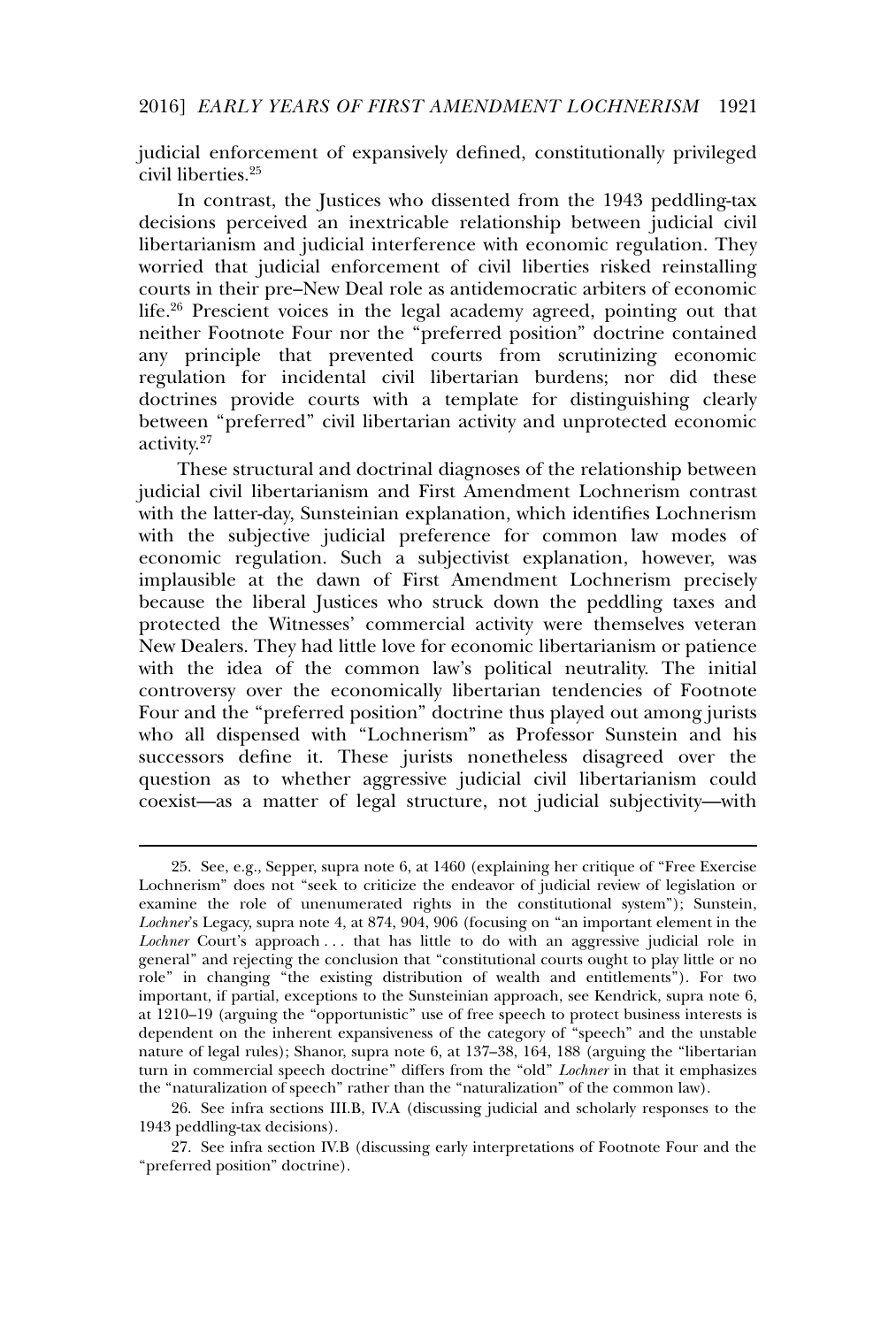judicial deference to political regulation of the economy. This disagreement would haunt the Supreme Court for decades to come.<sup>28</sup>

Today, as the ghost of the peddling-tax cases seems to have taken on newly ghoulish proportions, there is much to learn from the history of earlier, failed exorcisms. By recovering that history, this Article argues that contemporary critics of First Amendment Lochnerism have overstated the phenomenon's novelty and understated the economically libertarian tendencies that may be intrinsic to judicial enforcement of civil liberties, regardless of the politics of individual judges. Insistence on the novelty and political contingency of today's First Amendment Lochnerism allows progressive critics to cast themselves as the traditionalist defenders of a civil libertarian status quo dating back to the 1940s. The history of the peddling-tax cases, however, suggests that the creation of a truly non-Lochnerian First Amendment would require a fundamental break with that status quo.

Part I of this Article traces the emergence of our judge-centered vision of civil libertarianism to the 1930s. Before that time, most civil libertarians were political leftists who saw courts as the guardians of private property; accordingly, they focused their energies on encouraging administrative and legislative enforcement of civil liberties, especially the civil liberties of labor activists.<sup>29</sup> But in response to progressive and New Deal regulation of corporations, probusiness lawyers offered an alternative account that linked civil liberties to the rights of employers and reframed the judiciary as a civil libertarian check on a potentially totalitarian New Deal state. Although the anti–New Dealers' litigation campaign stalled in 1937,<sup>30</sup> elements of their civil libertarian vision became embedded in Footnote Four of *Carolene Products*. 31

Part II describes how the initially conservative celebration of judicial civil libertarianism gained bipartisan support among lawyers and judges.<sup>32</sup> When President Roosevelt launched his plan to pack the

30. See Associated Press v. NLRB, 301 U.S. 103, 128–30 (1937); see also infra notes 127–129 and accompanying text (describing the Court's rejection of the anti–New Dealers' argument).

31. See infra section I.B (detailing the origins of Footnote Four).

32. This argument builds on Professor Laura Weinrib's work on the role that conservative proponents of judicial enforcement of the First Amendment played in the transformation of the American Civil Liberties Union (ACLU) in the 1930s. See Laura M.

<sup>28.</sup> See infra section IV.C (discussing the legacy of the peddling-tax cases).

<sup>29.</sup> See generally Jerold S. Auerbach, Labor and Liberty (1966); William E. Forbath, Law and the Shaping of the American Labor Movement 139–66 (1991); Jeremy K. Kessler, The Administrative Origins of Modern Civil Liberties, 114 Colum. L. Rev 1083 (2014) [hereinafter Kessler, Administrative Origins]; Reuel E. Schiller, Free Speech and Expertise: Administrative Censorship and the Birth of the Modern First Amendment, 86 Va. L. Rev. 1 (2000); Laura M. Weinrib, Civil Liberties Outside the Courts, 2014 Sup. Ct. Rev. 297 [hereinafter Weinrib, Civil Liberties]; Emily Zackin, Popular Constitutionalism's Hard When You're Not Very Popular: Why the ACLU Turned to the Courts, 42 Law & Soc'y Rev. 367, 371–75 (2008).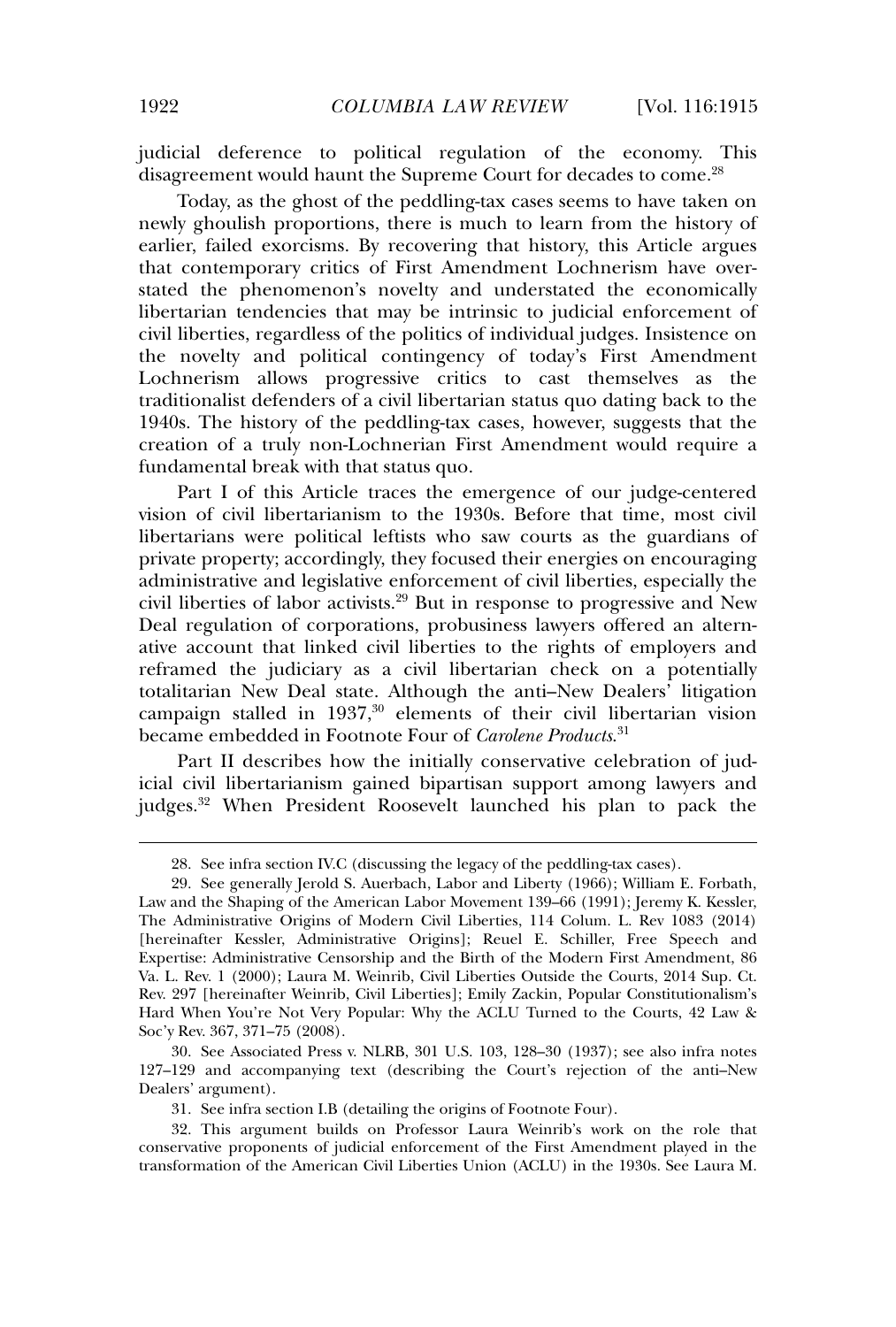Supreme Court in 1937, Wall Street lawyer (and former Roosevelt supporter) Grenville Clark took the lead in framing court packing as a threat to the institution that could best defend the civil liberties of rich and poor alike—the judiciary. After the defeat of President Roosevelt's plan, Clark and the American Bar Association (ABA) continued to press this vision of judicial civil libertarianism, joining forces with a group that ostensibly exemplified the sort of Americans most in need of judicial protection: the Jehovah's Witnesses. The Witnesses' eccentric expressive practices—their refusal to salute the American flag, their aggressive, door-to-door peddling of apocalyptic tracts—led to a fierce, and sometimes violent, backlash.<sup>33</sup> This backlash bore a faint but ominous resemblance to the contemporaneous suppression of German Jehovah's Witnesses at the hands of the Nazi regime. Emphasizing this dark parallel, Clark and the ABA helped Witness lawyers develop their argument for aggressive judicial enforcement of an expansive First Amendment.

Part III recounts how the Witnesses gradually overcame the resistance of President Roosevelt's Supreme Court, helping to constitute a new "liberal" majority in the process. With the powerful American Newspaper Publishers Association (ANPA) at their side and the rhetoric of antitotalitarianism on their lips, Witness lawyers persuaded five Justices that taxes on the door-to-door sale of goods and services impermissibly burdened the Witnesses' ability to distribute and sell religious literature. It did not matter that these taxes were nondiscriminatory, financially nonprohibitive, and levied on all forms of peddling. Nor did it matter, as the four dissenting Justices loudly protested, that the use of the First Amendment to shield commercial activity from economic regulation seemed to work the same economically libertarian effects as the substantive due process jurisprudence of the *Lochner* era. Because First Amendment rights occupied a "preferred position" in the constitutional order, the new liberal majority reasoned, their exercise was shielded from even incidental economic obstacles.

33. See Sarah Barringer Gordon, The Spirit of the Law: Religious Voices and the Constitution in Modern America 19–33 (2010); Shawn Francis Peters, Judging Jehovah's Witnesses: Religious Persecution and the Dawn of the Rights Revolution 18–45 (2000).

Weinrib, The Liberal Compromise: Civil Liberties, Labor, and the Limits of State Power, 1917–1940, at 408–56 (May 2011) [hereinafter Weinrib, Liberal Compromise] (unpublished Ph.D. dissertation, Princeton University) (on file with the *Columbia Law Review*). For further background on these conservative civil libertarians, see Gerald T. Dunne, Grenville Clark: Public Citizen 78–118 (1986); Edwin Emery, History of the American Newspaper Publishers Association (1970); Richard Polenberg, Reorganizing Roosevelt's Government 55–78 (1966); George Wolfskill, The Revolt of the Conservatives (1962); Jared A. Goldstein, The American Liberty League and the Rise of Constitutional Nationalism, 86 Temple L. Rev. 287 (2014); Jeremy K. Kessler, A War for Liberty: On the Law of Conscientious Objection, *in* 3 The Cambridge History of the Second World War 447, 459–61 (Michael Geyer & Adam Tooze eds., 2015); John W. Wertheimer, A "Switch in Time" Beyond the Nine: Historical Memory and the Constitutional Revolution of the 1930s, 53 Stud. L. Pol. & Soc'y 3 (2010).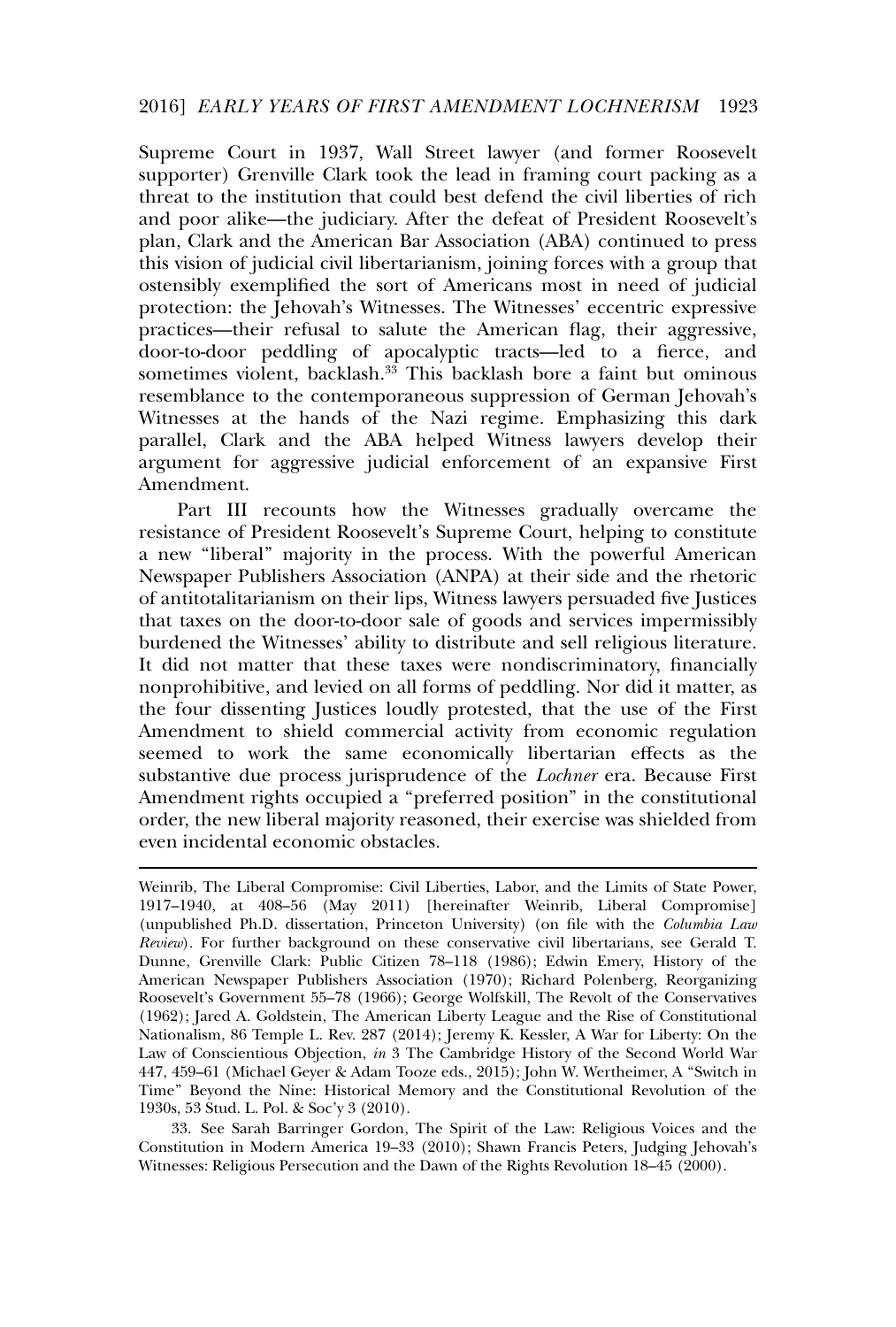Part IV sketches the aftermath of the peddling-tax cases at the Supreme Court and within the legal academy. Almost immediately, the liberal majority began to struggle with the implications of victory, disturbed to find the 1943 peddling-tax decisions invoked to justify ever more extravagant First Amendment attacks on government regulation of health, safety, and commerce.<sup>34</sup> When three of the five members of the liberal bloc died between 1946 and 1949, however, this tumultuous period looked like it might come to a quick end. In the late 1940s and early 1950s, former dissenters worked to marginalize the peddling-tax decisions, the "preferred position" doctrine, and the entire *Carolene Products* framework of bifurcated review.<sup>35</sup> In doing so, they followed the lead of legal scholars who had spent the past decade warning of the economically libertarian tendencies of the Court's civil liberties jurisprudence.<sup>36</sup> But judicial and scholarly efforts to put the peddling-tax era to rest met with only partial success. During the 1950s and 1960s, the peddling-tax precedents intermittently reemerged in politically liberal Supreme Court decisions invalidating economic regulations or protecting the economic autonomy of private actors on First Amendment grounds.<sup>37</sup> Then, in the 1970s, the liberal wing of the Burger Court invoked the authority of the peddling-tax cases to extend robust First Amendment protection to "commercial speech," precipitating a second generation of First Amendment Lochnerism scholarship.<sup>38</sup> We are now living through a *third* generation of crisis and critique concerning the relationship between judicial civil libertarianism and judicial supervision of economic regulation.

This history cautions against treating First Amendment Lochnerism as a recent corruption of an otherwise progressive project of judicial civil libertarianism. Contemporary critics are not wrong to identify a new judicial zeal for immunizing corporations from economic regulation on civil libertarian grounds. But today's economically libertarian judicial

37. See infra section IV.C (discussing the legacy of the peddling-tax cases).

38. See Michael J. Graetz & Linda Greenhouse, The Burger Court and the Rise of the Judicial Right 245–55 (2016); Balkin, supra note 4, at 384; Jackson & Jeffries, supra note 4, at 30–31; Sunstein, *Lochner*'s Legacy, supra note 4, at 883–84; Tushnet, Rights, supra note 4, at 1387–88; infra section IV.C (discussing the legacy of the peddling-tax cases).

<sup>34.</sup> See Marsh v. Alabama, 326 U.S. 501 (1946); Thomas v. Collins, 323 U.S. 516 (1945); Follett v. Town of McCormick, 321 U.S. 573 (1944); Prince v. Massachusetts, 321 U.S. 158 (1944); infra section IV.A (discussing the immediate impact of the peddling-tax decisions).

<sup>35.</sup> See Breard v. Alexandria, 341 U.S. 622, 641–45 (1951); Kovacs v. Cooper, 336 U.S. 77, 90–92 (1949) (Frankfurter, J., concurring).

<sup>36.</sup> See Henry Steele Commager, Majority Rule and Minority Rights (1943) [hereinafter Commager, Majority Rule and Minority Rights]; George D. Braden, The Search for Objectivity in Constitutional Law, 57 Yale L.J. 571 (1948) [hereinafter Braden, Search]; Walton H. Hamilton & George D. Braden, The Special Competence of the Supreme Court, 50 Yale L.J. 1319 (1941); infra section IV.B (discussing scholarly critiques of Footnote Four and the Hughes Court's First Amendment jurisprudence).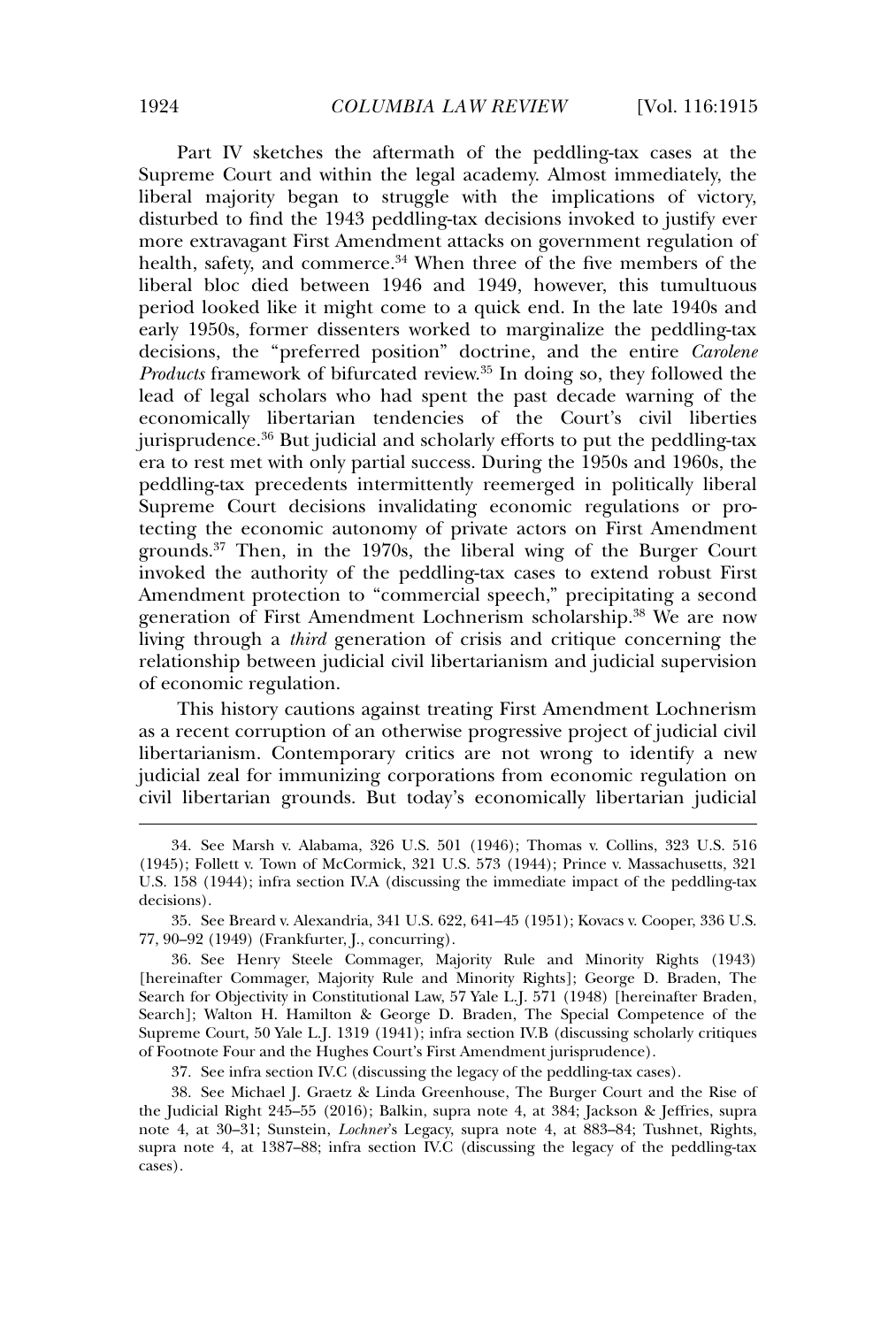"activists" are leveraging an ambiguity that has been constitutive of judicial civil libertarianism since its inception: the ambiguity between the aggressive protection of civil liberties and the searching review of economic regulation for incidental restrictions on expressive activity. While certainly not the dominant trend in First Amendment jurisprudence, judicial suspicion of economic regulations that incidentally restrict the exercise of First Amendment rights—even when that exercise takes the form of commercial activity—has a long doctrinal pedigree, dating back to the peddling-tax cases themselves. Accordingly, contemporary critics of First Amendment Lochnerism risk underestimating the difficulty of their task when they characterize it as the *defense* of a doctrinally stable, economically neutral tradition of First Amendment rights enforcement. Contemporary critics might more accurately and persuasively position themselves as reformers, seeking to break with a legal tradition long insensitive to the deleterious impact of judicial civil libertarianism on political regulation of the economy.

#### I. FIRST AMENDMENT LOCHNERISM IN THE 1930S

#### A. *The Anti–New Deal First Amendment*

The most steadfast proponents of judicial enforcement of the First Amendment in the 1930s were corporate lawyers tasked with fending off New Deal economic regulation. The early nexus of this effort was the ANPA, a trade group controlled by the nation's largest newspaper chains. Founded in 1887, ANPA first took an official interest in the First Amendment in 1922.<sup>39</sup> The immediate occasion for this embrace of civil libertarian advocacy was a congressional effort to criminalize the publication of news about sports betting.<sup>40</sup> A classic piece of Progressiveera protective legislation, the betting bill reflected the spirit of maximum-hours laws and Prohibition more than that of the Palmer Raids. Yet the time was ripe for civil libertarian critique. The American Civil Liberties Union (ACLU) had formed two years earlier and already boasted a roster of legal elites on its board, despite the organization's commitment to the defense of labor radicals and other political extremists.<sup>41</sup>

Indeed, when ANPA finally established a Committee on the Freedom of Press in 1928, it chose as chairman Robert McCormick, the publisher of the *Chicago Tribune* who had recently distinguished himself by coming to the defense of a highly controversial, small-time paper. *The Saturday Press*, an independent Minneapolis tabloid, had dedicated its short print run to accusing public officials of conspiring on behalf of

<sup>39.</sup> Emery, supra note 32, at 221.

<sup>40.</sup> Id.

<sup>41.</sup> See Paul L. Murphy, World War I and the Origin of Civil Liberties in the United States 25–31 (1979) (noting the emergence of new civil liberties groups).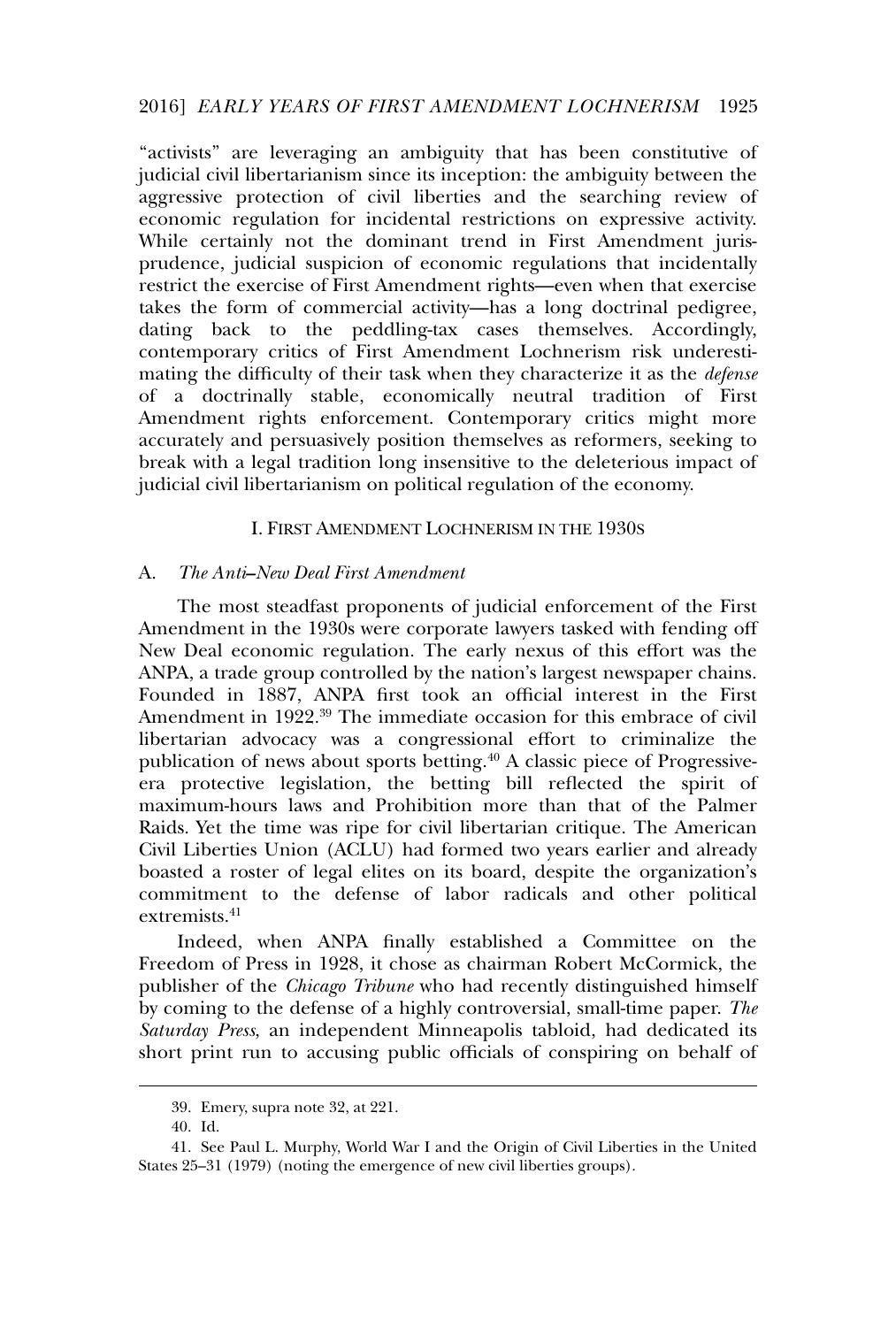Jewish gangs who "practically rul[ed]" the city.<sup>42</sup> After one of the named officials brought suit under a public-nuisance law, the Minnesota state courts permanently enjoined the *Press* for its defamatory and antisemitic content. At that point, McCormick stepped in, offering to fund an appeal to the Supreme Court. There, the *Press*'s publisher, J.M. Near, won a momentous victory. For the first time in history, the Court struck down a law on First Amendment grounds.<sup>43</sup>

If *Near v. Minnesota* proved that McCormick was willing to look out for the unpopular (antisemitic) little guy, ANPA's first major litigation effort under his stewardship suggested a different focus. Having established the presumptive unconstitutionality of content-based prior restraints in *Near*, McCormick sought to vindicate a more expansive vision of press freedom in *Grosjean v. American Press Co.*<sup>44</sup> With the help of ANPA's general counsel, Elisha Hanson, McCormick argued that Louisiana's license tax on all newspapers with a circulation of over 20,000 copies violated the First and Fourteenth Amendments.<sup>45</sup> The factual circumstances of *Grosjean* made it quite clear that the tax was discriminatory in intent, aimed by Governor Huey Long at his press critics.<sup>46</sup> Yet ANPA wanted to strike a more general blow against public regulation of the increasingly consolidated newspaper industry and thus pursued a facial challenge. Justice Sutherland was willing to oblige.<sup>47</sup>

In holding that the circulation tax violated the American Press Corporation's press freedom, Justice Sutherland's unanimous opinion did allude to the case's "present setting" and a "long history" of intentionally discriminatory circulation taxes.<sup>48</sup> But the heart of the opinion argued that a tax on high circulation was unconstitutional on its face:

[Such a tax] . . . operates as a restraint in a double sense. First, its effect is to curtail the amount of revenue realized from advertising, and, second, its direct tendency is to restrict circulation. This is plain enough when we consider that, if it were increased to a high degree, as it could be if valid . . . it well might result in destroying both advertising and circulation.<sup>49</sup>

- 47. Olken, supra note 45, at 301.
- 48*. Grosjean*, 297 U.S at 250.

<sup>42.</sup> Fred W. Friendly, Minnesota Rag: The Dramatic Story of the Landmark Supreme Court Case that Gave New Meaning to Freedom of the Press 40–54 (1981).

<sup>43.</sup> Near v. Minn. ex rel. Olson, 283 U.S. 697, 735–38 (1931).

<sup>44. 297</sup> U.S. 233 (1936).

<sup>45.</sup> Emery, supra note 32, at 222–23; Samuel R. Olken, The Business of Expression: Economic Liberty, Political Factions, and the Forgotten First Amendment Legacy of Justice George Sutherland, 10 Wm. & Mary Bill Rts. J. 249, 301 (2002).

<sup>46.</sup> Emery, supra note 32, at 222–23.

<sup>49.</sup> Id. at 244–45 (citing Magnano Co. v. Hamilton, 292 U.S. 40 (1934)). Professor Samuel Olken suggests that this part of Justice Sutherland's opinion closely followed Hanson's oral argument. Olken, supra note 45, at 301.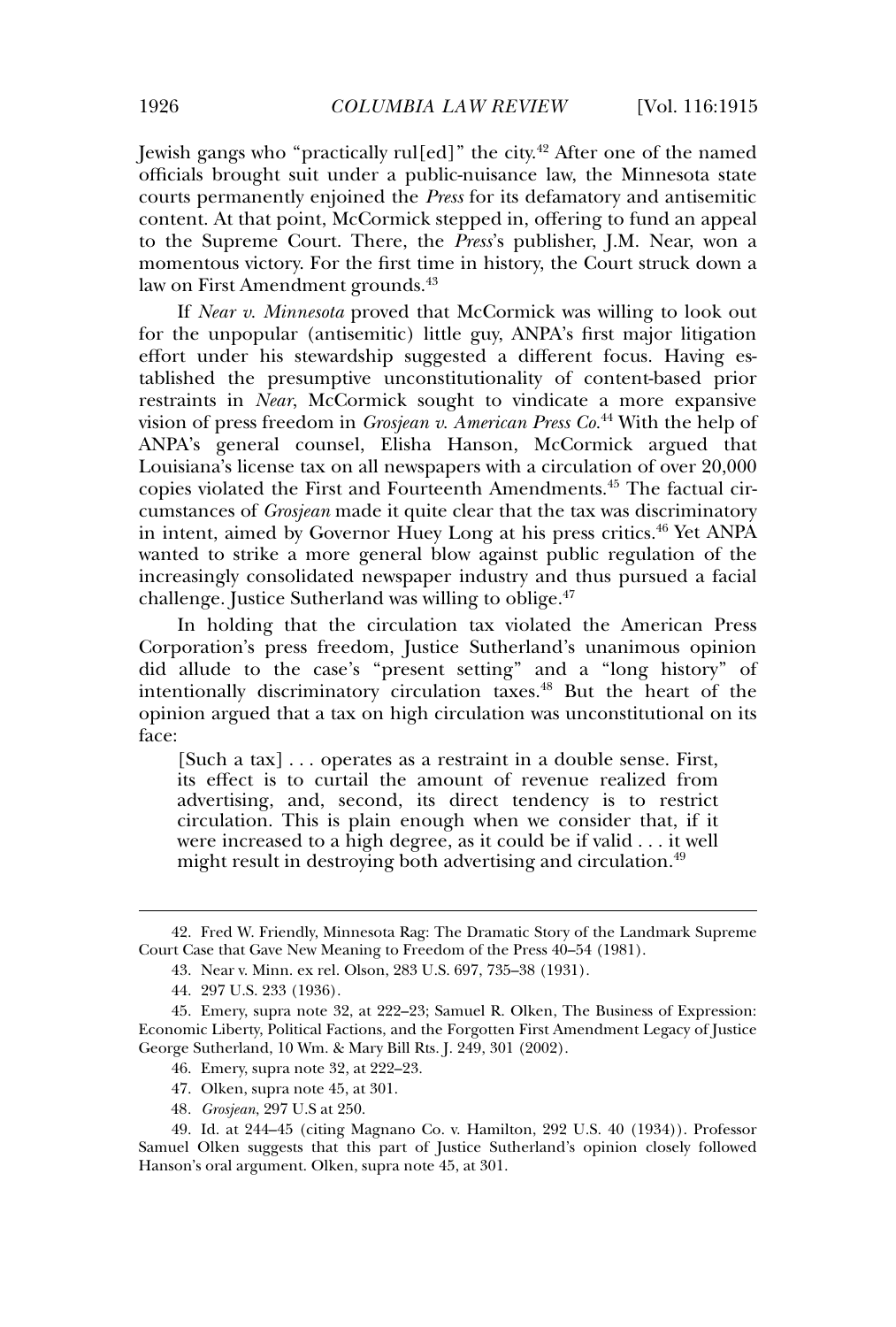#### 2016] *EARLY YEARS OF FIRST AMENDMENT LOCHNERISM* 1927

The logic of Justice Sutherland's second sentence was striking in that it could potentially apply to any regulatory tax levied on a particular mode of commercial activity. In fact, Sutherland's original opinion treated *Grosjean* as a pure economic liberty case, one of many in which he and the Court's conservatives saw "unequal taxation of similarly situated persons" as an unconstitutional form of class legislation.<sup>50</sup> Justice Sutherland eventually, however, rewrote the opinion to emphasize its First Amendment dimensions in order to avoid a concurrence from Justices Cardozo, Brandeis, and Stone.<sup>51</sup> Because of this compromise, which combined a general aversion to regulatory taxation with a specific defense of press freedom,<sup>52</sup> *Grosjean* would later provide ammunition for ANPA and the Jehovah's Witnesses in the peddling-tax cases.<sup>53</sup>

Even at the time, some liberals warned of the danger that ANPA and Justice Sutherland's civil libertarian vision posed to New Deal economic reform.<sup>54</sup> Reporting on a speech that ANPA's Hanson gave in the wake of *Grosjean*, the *Nation* highlighted the lawyer's argument that "to control a newspaper's revenue through an attack on advertising or circulation constitutes a direct threat" to press freedom.<sup>55</sup> "By this definition," the magazine's editors worried, "any strike, not only against a publisher but against a business organization that advertised in his paper, would constitute a threat to the freedom of the press."<sup>56</sup> "Mr. Hanson seems to suggest," they concluded, "that when an old lady in Dubuque accepts a government pension—if she gets a chance—she too will be endangering our free press."<sup>57</sup>

The *Nation* had good reason to doubt the purity of Hanson's civil libertarianism. Between *Near* and *Grosjean*, ANPA had developed an openly hostile stance toward New Deal regulation, "argu[ing] that business activities of newspapers either were exempted under the First Amendment from government regulation, or should be protected against any adverse effects of federal general business laws."<sup>58</sup> For instance, after the passage of the National Industrial Recovery Act in 1933, ANPA took charge of drafting a code for daily newspapers that New Deal administrators viewed as "completely out of harmony with the

53. See infra section III.B.

<sup>50.</sup> Olken, supra note 45, at 296.

<sup>51.</sup> Id. at 299–300.

<sup>52.</sup> Id. at 300 ("Although much of Sutherland's published opinion in *Grosjean* seemingly relied upon the First Amendment, it also contained several oblique references to economic liberty, which the author probably muted in order to appease Cardozo and maintain what was otherwise a fragile consensus.").

<sup>54.</sup> See Sam Lebovic, Free Speech and Unfree News: The Paradox of Press Freedom in America 85–86 (2016).

<sup>55.</sup> Editorial Paragraphs, Nation, Feb. 26, 1936, at 234.

<sup>56.</sup> Id.

<sup>57.</sup> Id.

<sup>58.</sup> Emery, supra note 32, at 223.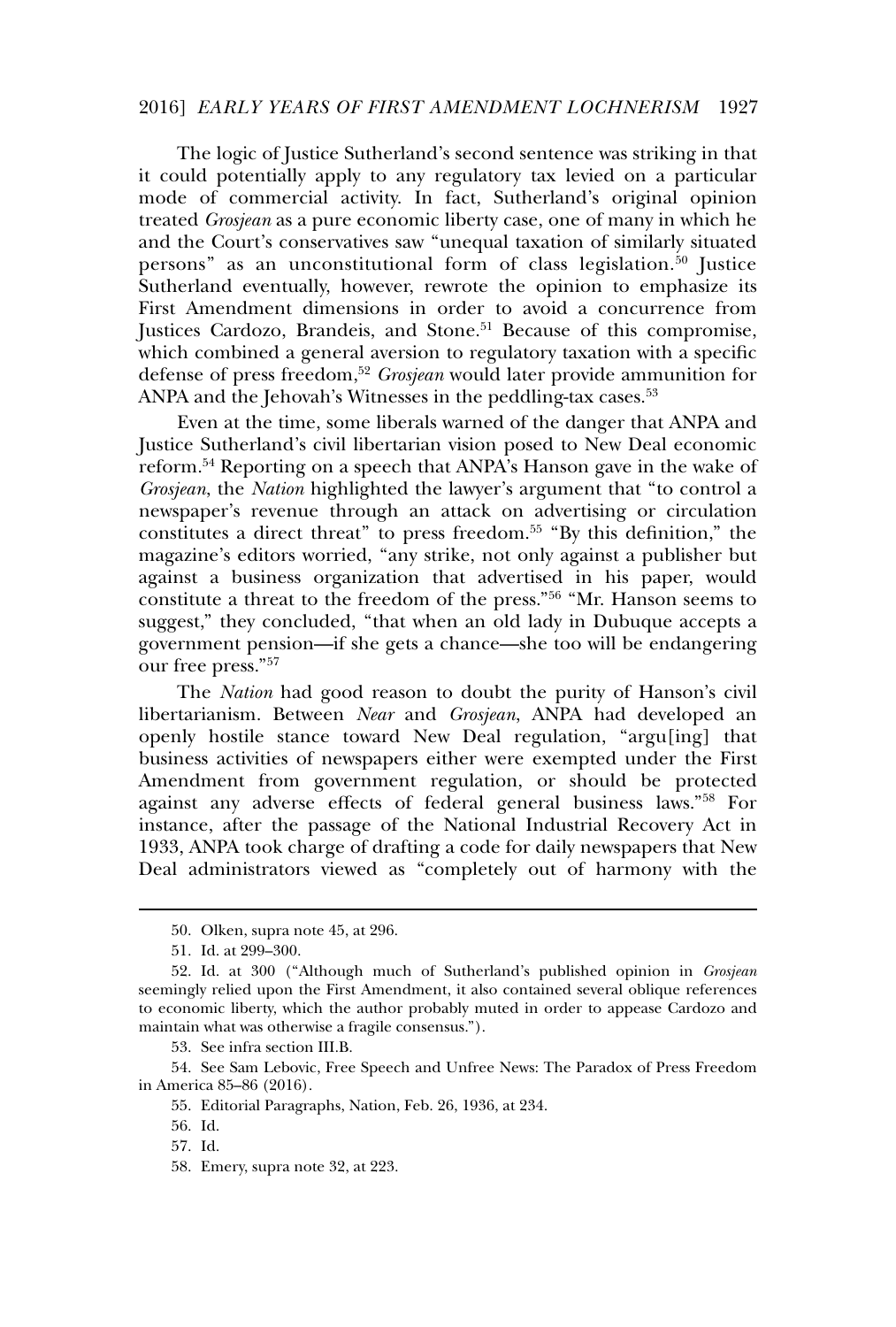intent of the entire [National Recovery Administration] system."<sup>59</sup> Under Elisha Hanson's leadership, the drafting committee made the code "the only voluntary code in the country"<sup>60</sup> and included open-shop provisions and exemptions from child-labor laws. Hanson also inserted a final clause stating that the adoption of the code should not "be construed as waiving, abrogating, or modifying any rights secured under the Constitution . . . or limiting the freedom of the press."<sup>61</sup>

While most big newspaper chains cheered Hanson's tactics, $62$  there were some revelatory dissents. The *New York Evening Post*, for instance, called Hanson's code "a chiseling performance."<sup>63</sup> "Big business," the *Evening Post* argued, "has merely raised the freedom of the press issue as a smokescreen."<sup>64</sup> In the end, the Roosevelt Administration accepted the voluntary code, though only after striking the open-shop and child-labor provisions.<sup>65</sup> President Roosevelt also insisted on issuing a statement announcing that the freedom of the press clause was "pure surplussage": "The freedom guaranteed by the Constitution is freedom of expression and that will be scrupulously respected—but it is not freedom to work children, or to do business in a fire trap or violate the laws against obscenity, libel and lewdness."<sup>66</sup>

As the relationship between President Roosevelt and the newspaper industry deteriorated in the spring of  $1934$ ,  $67$  corporate lawyers and their clients in other industries were considering how best to attack the legitimacy of the New Deal. Although former Solicitor General and Democratic presidential candidate John W. Davis had endorsed Roosevelt in the 1932 election, by December 1933 Davis was despondent. Reflecting on the past year, he told a friend that the National Industrial Recovery Administration had "advocated things little short of a universal reign of terror."<sup>68</sup> That same month, two of Davis's old political allies, John Raskob and Jouett Shouse, were discussing what to do in the wake of their successful campaign to repeal Prohibition.<sup>69</sup> Like Davis, Raskob and Shouse had seen Prohibition as an affront to the free market and a harbinger of an expanding federal police power.<sup>70</sup> After the passage of the Twenty-First Amendment on December 5, 1933, Raskob, Shouse, the du Pont brothers, and other corporate leaders of the anti-Prohibition

<sup>59.</sup> Lebovic, supra note 54, at 70–71.

<sup>60.</sup> Id. at 70.

<sup>61.</sup> Emery, supra note 32, at 225.

<sup>62.</sup> Alfred McClung Lee, The Daily Newspaper in America 242 (1937).

<sup>63.</sup> Lebovic, supra note 54, at 71.

<sup>64.</sup> Id.

<sup>65.</sup> Id.

<sup>66.</sup> Lee, supra note 62, at 243 (quoting March 12, 1934, order).

<sup>67.</sup> See Graham J. White, FDR and the Press 49–66 (1979).

<sup>68.</sup> William H. Harbaugh, Lawyer's Lawyer: The Life of John W. Davis 343 (1973).

<sup>69.</sup> See Wolfskill, supra note 32, at 54.

<sup>70.</sup> See id. at 39, 55; Goldstein, supra note 32, at 292 & nn. 31–32.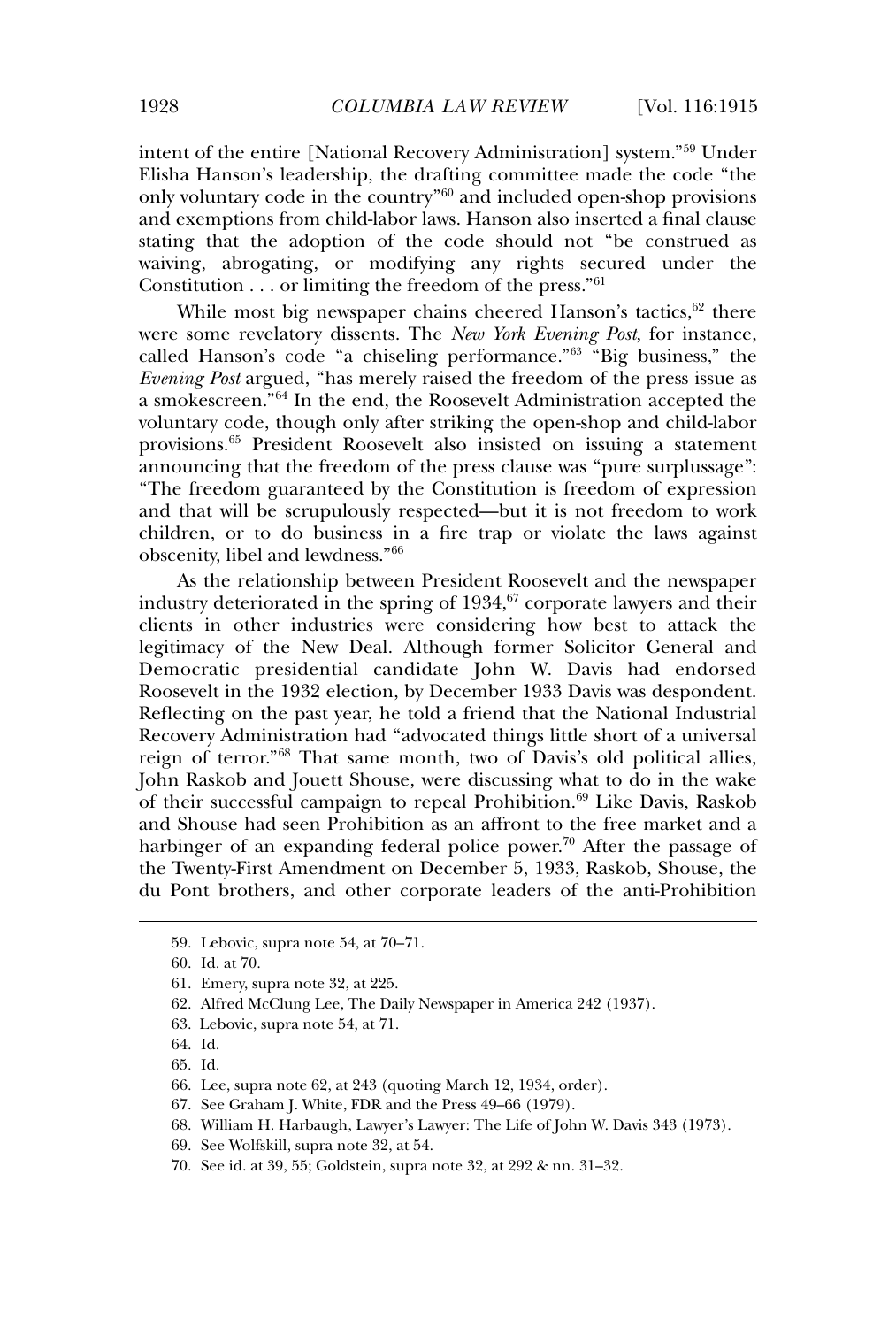campaign agreed to "continue to meet from time to time" and consider "the formation of a group . . . which would in the event of danger to the Federal Constitution, stand ready to defend the faith of the fathers."<sup>71</sup>

By the summer of 1934, it was clear to the corporate anti-Prohibitionists that the New Deal was just such a threat to the "faith of fathers." In July, Davis traveled to the University of Virginia to decry the rhetoric of "emergency" that had licensed the rejection of "the basic American doctrine of a limitation on the powers of government."<sup>72</sup> The next month, he returned to New York to meet with Raskob, Shouse, former presidential candidate Al Smith, and a host of industrialists, financiers, and lawyers. The purpose of the meeting was to establish a new organization, modeled on the anti-Prohibition campaign, but with a broader goal: to challenge the "constitutional validity of the New Deal."<sup>73</sup>

In debating what to call the organization, most members proposed names reflecting the immediate financial interests that drove their opposition to the New Deal. Alfred Sloan suggested "Association Asserting the Rights of Property," Shouse the "National Property League," and E.F. Hutton the "American Federation of Business."<sup>74</sup> But it was Davis's idea to give the new group a more ideologically capacious and ambiguous name: "the American Liberties League."<sup>75</sup> Shouse, who became the League's president, got the point. On August 24, he convened a press conference at which he announced the formation of the American Liberty League (ALL), emphasizing that it was a nonpartisan organization and that its acronym, "ALL," represented the fact that "the League spoke for *all* of the American people, whose liberties were under attack by the New Deal."<sup>76</sup>

Despite Shouse and Davis's appeals to the liberty of all, many saw the League's universalism as a thin veil for self-interest. *Newsweek* announced that "[t]he Tories have come out of ambush," and the *Christian Century* considered it foolish to interpret "the stated aims of the League as implying anything less than a concerted attack upon the main features of the President's policies."<sup>77</sup> President Roosevelt himself "compared the league with a mythical organization formed to uphold strongly two of the

<sup>71.</sup> Wolfskill, supra note 32, at 54–55.

<sup>72.</sup> Harbaugh, supra note 68.

<sup>73.</sup> Goldstein, supra note 32, at 294; see also Wolfskill, supra note 32, at 25–28.

<sup>74.</sup> Robert F. Burk, The Corporate State and the Broker State: The Du Ponts and American Politics, 1925–1940, at 138 (1990).

<sup>75.</sup> Id. at 141. Davis proposed "the Liberty League" as an alternative, which the group eventually adopted in becoming "the American Liberty League." Id.

<sup>76.</sup> Goldstein, supra note 32, at 294; see also Shouse Elected by Liberty League, N.Y. Times (Sept. 7, 1934), http://query.nytimes.com/mem/archive/pdf?res=990DE1D F103CE23ABC4F53DFBF66838F629EDE (on file with the *Columbia Law Review*) (describing the ALL as "undertaken to appraise the 'New Deal' for the public").

<sup>77.</sup> Wolfskill, supra note 32, at 29.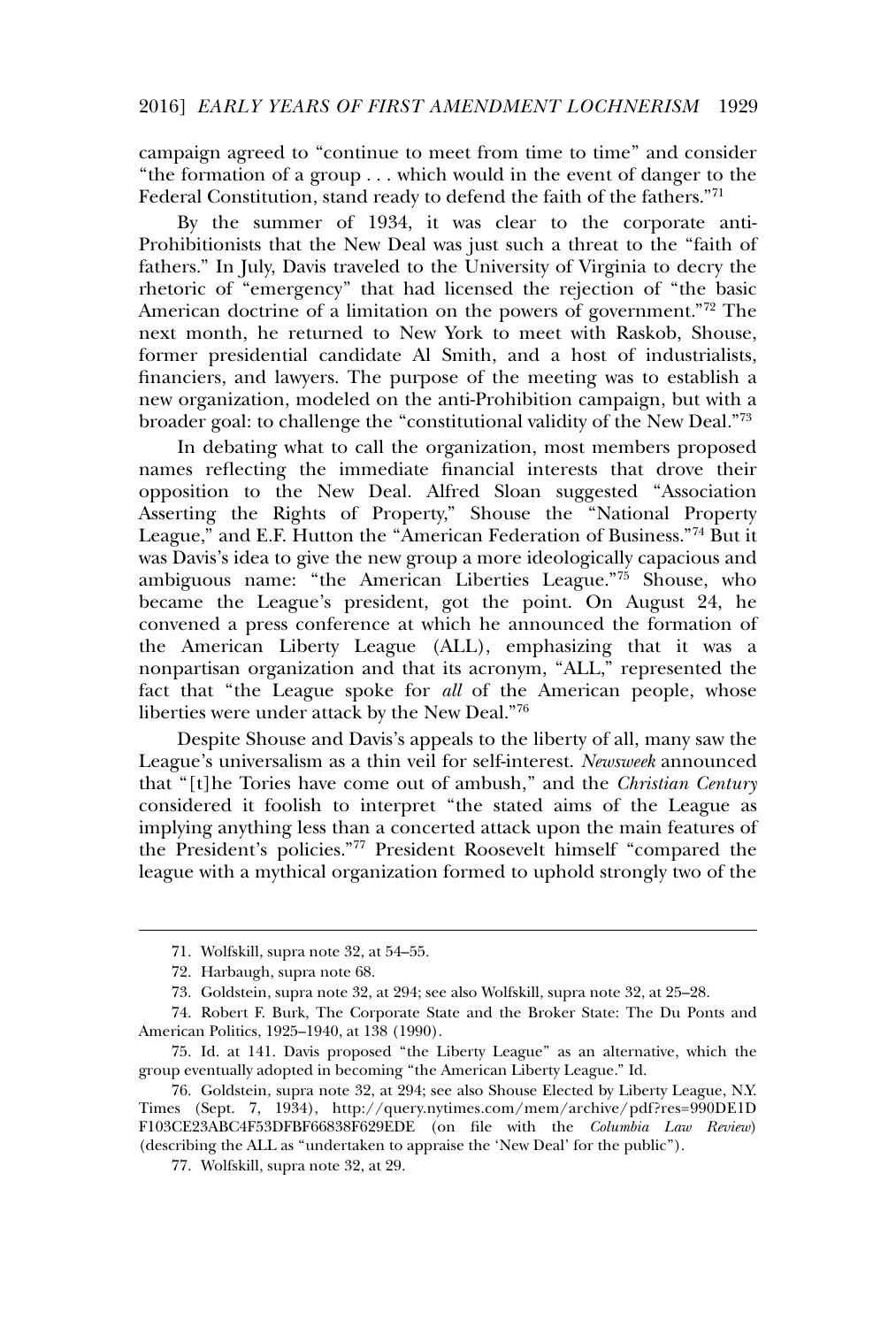Ten Commandments but disregarding the other eight."<sup>78</sup> "[T]he tenets of the organization appear[] to be to 'love thy God but forget thy neighbor,'" Roosevelt explained, only "'God,' in this case, appear[s] to be property."<sup>79</sup> Four days later, the *Times* reported that Arthur Garfield Hays, general counsel of the ACLU, had sent the League a series of questions concerning "how far the organization would go in protecting the constitutional rights of radicals and liberal minorities."<sup>80</sup> Hays asked: "Will you protect the right of assemblage for people to express views with which you violently disapprove—for Communists, for instance? Will you insist upon the right of a free press in the same sense?"<sup>81</sup>

It is tempting to share this contemporaneous skepticism about the ALL's invocations of liberty. Yet Davis was no fair-weather civil libertarian. In 1931, he had taken to the Supreme Court the case of a Canadian theologian denied naturalization because of his pacifist beliefs.<sup>82</sup> And just months after his 5-4 defeat in that case, Davis agreed to defend Theodore Dreiser, John Dos Passos, and other members of the National Committee for the Defense of Political Prisoners, who were facing potential extradition from New York to Kentucky for their role in the coal miners' strike in Harlan County.<sup>83</sup> The meaning of civil liberties in this period was truly up for grabs,  $84 \text{ and Davis's decision to help found the}$ ALL in 1934 was one of the many plausible paths available to a civil libertarian faced with the social, political, and economic upheaval of the Great Depression.

As *Grosjean* demonstrated, no issue better exemplified the slippery boundary between civil and economic liberty in the 1930s than press freedom. Unsurprisingly, then, Davis soon found himself in the midst of a major free press case, in which the Associated Press (AP) argued that the National Labor Relations Board's (NLRB's) oversight of newsroom

<sup>78.</sup> Roosevelt Twits Liberty League as Lover of Property, N.Y. Times (Aug. 25, 1934), http://query.nytimes.com/mem/archive/pdf?res=9F07E6D6133CE23ABC4D51DFBE668 38F629EDE (on file with the *Columbia Law Review*).

<sup>79.</sup> Id.

<sup>80.</sup> Pledges Pour In at Liberty League, N.Y. Times (Aug. 29, 1934), http://query. nytimes.com/mem/archive/pdf?res=9402E7DF123FE53ABC4151DFBE66838F629EDE (on file with the *Columbia Law Review*).

<sup>81.</sup> Id.

<sup>82.</sup> United States v. Macintosh, 283 U.S. 605 (1931). The ACLU had wanted the case, and one of its founders, Felix Frankfurter, provided advice and encouragement throughout the proceedings. See Ronald B. Flowers, To Defend the Constitution: Religion, Conscientious Objection, Naturalization, and the Supreme Court 154–55 (2003); Letter from Charles Clark to Alan Wardwell (May 1, 1930) (on file with the *Columbia Law Review*), *in* John W. Davis Papers, Yale Univ., series IX, box 175 [hereinafter JWDP]; Letter from Charles Clark to Charles Poletti (May 5, 1930) (on file with the *Columbia Law Review*), *in* JWDP, supra, series IX, box 175; Letter from Charles Poletti to Felix Frankfurter (May 6, 1930) (on file with the *Columbia Law Review*), *in* JWDP, supra, series IX, box 175.

<sup>83.</sup> Letter from Theodore Dreiser to John W. Davis (Nov. 21, 1931) (on file with the *Columbia Law Review*), *in* JWDP, supra note 82, series VII, box 162.

<sup>84.</sup> See generally Weinrib, Civil Liberties, supra note 29; Zackin, supra note 29.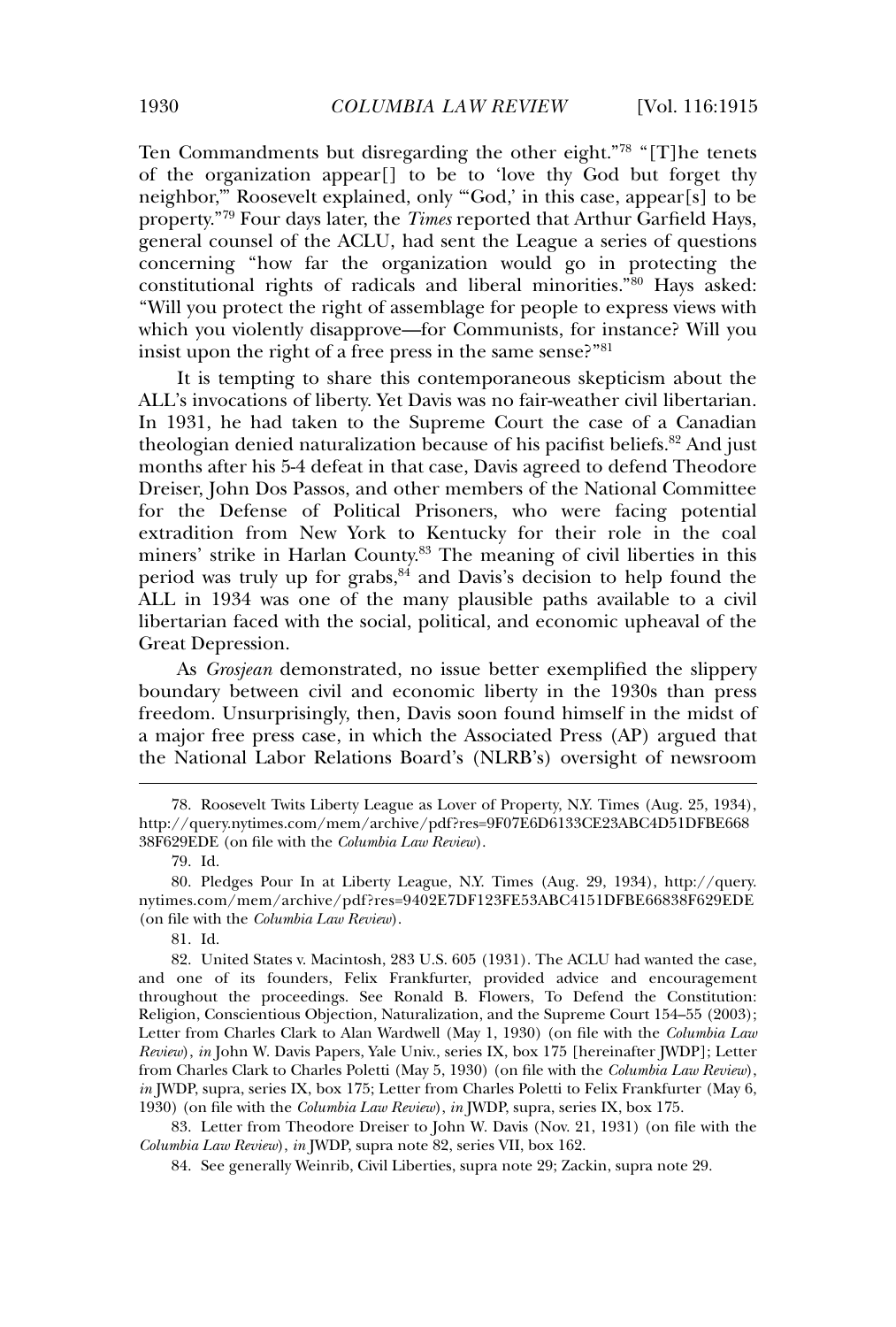employees violated the First Amendment. Davis's path to the Supreme Court in *Associated Press v. NLRB*<sup>85</sup> began in June 1935 when he joined with Earl F. Reed—who would later argue the more famous NLRB case, *Jones & Laughlin Steel Corp.*86*—*and fifty-six other prominent attorneys to establish the ALL's Lawyers' Vigilance Committee.<sup>87</sup> The purpose of the Committee was to analyze the constitutional validity of various New Deal programs and to prepare test cases to topple them. Its first action was to declare, by unanimous vote, the National Labor Relations Act (Wagner Act) an unconstitutional exercise of Congress's power to regulate interstate commerce and a violation of the Fifth Amendment rights of employers and employees to contract freely.<sup>88</sup>

That same fall, lawyers at the NLRB were also looking for cases to test the constitutionality of the Wagner Act. In particular, they needed a case involving interstate transportation or communication, in addition to the manufacturing test cases they already had in play.<sup>89</sup> The Board's lawyers found one in the plight of Morris Watson, an editor as well as an American Newspaper Guild organizer at the AP.<sup>90</sup> Watson was fired shortly after the nearly unanimous vote of AP employees to bargain collectively under the Guild's stewardship.<sup>91</sup> While AP General Manager Kent Cooper had written that Watson's dismissal was "*solely* on the grounds of his work not being on a basis for which he has shown capability,"<sup>92</sup> the NLRB's regional director Elinor Herrick discovered a memorandum in Watson's file stating, "He is an agitator and disturbs morale of staff at a time when we need especially their loyalty and best performance."<sup>93</sup> On this basis, the NLRB initiated a proceeding against the AP for illegal labor practices in its effort to forestall unionization.<sup>94</sup>

On January 17, 1936, Davis, as the AP's outside counsel, unsuccessfully sought a preliminary injunction against the NLRB, repeating the arguments that ALL's Vigilance Committee had outlined the previous fall.<sup>95</sup> Then, on April 8, the NLRB trial examiner, Yale Law School Dean Charles Clark, "denied [Davis's] motion to dismiss the case

- 89. Irons, supra note 87, at 265.
- 90. Harbaugh, supra note 68, at 373.
- 91. Id.

<sup>85</sup>**.** 301 U.S. 103 (1937).

<sup>86.</sup> NLRB v. Jones & Laughlin Steel Corp., 301 U.S. 1 (1937).

<sup>87.</sup> Peter H. Irons, The New Deal Lawyers 244 (1982); Wolfskill, supra note 32, at 70–71.

<sup>88.</sup> Nat'l Lawyers Comm. of the Am. Liberty League, Report on the Constitutionality of the National Labor Relations Act (1935).

<sup>92.</sup> Id. (emphasis added).

<sup>93.</sup> Irons, supra note 87, at 265.

<sup>94.</sup> Id.

<sup>95.</sup> Harbaugh, supra note 68, at 374; Irons, supra note 87, at 266.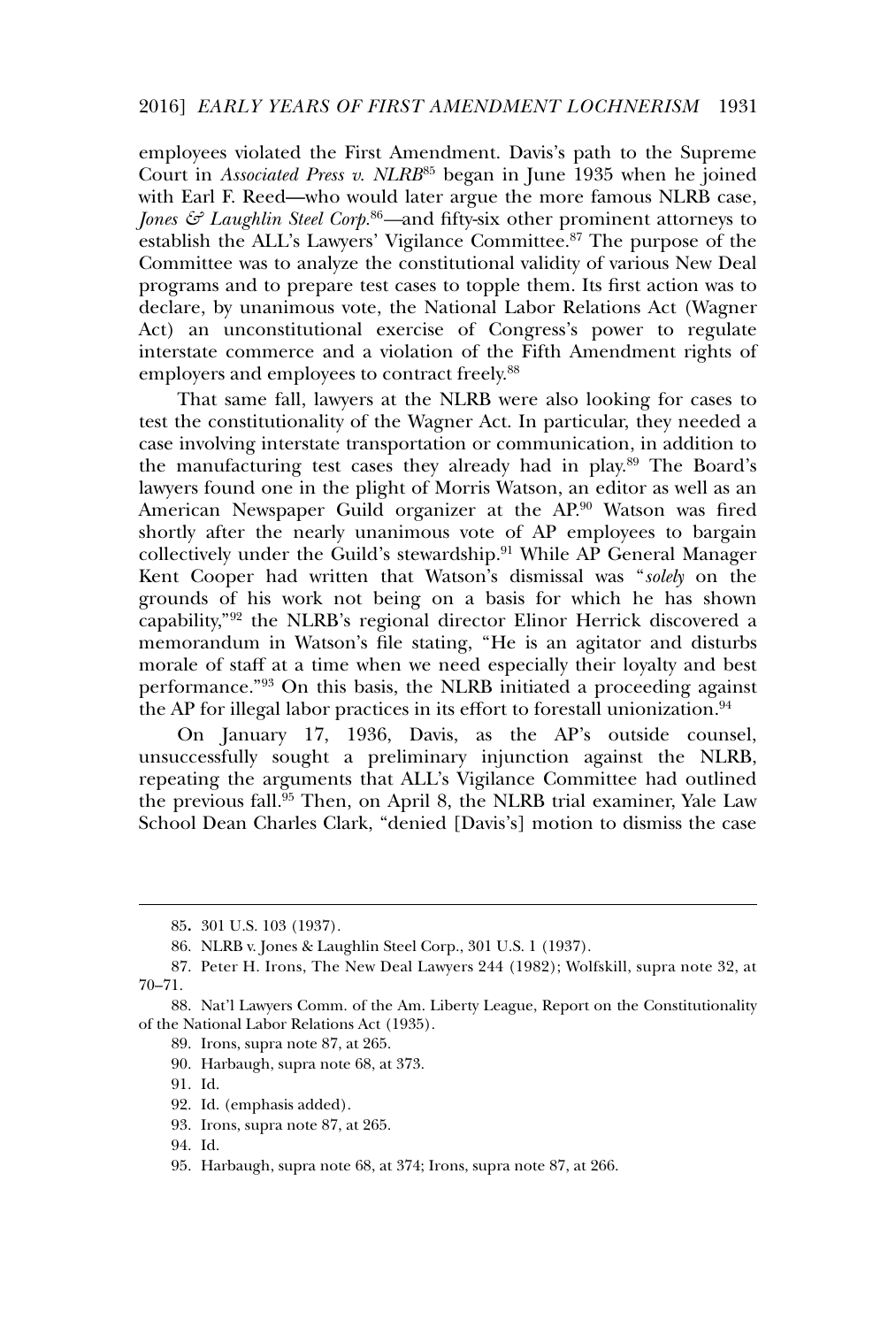on constitutional grounds," at which point Davis withdrew, claiming that Clark lacked jurisdiction to hear the case at all.<sup>96</sup>

Pending appellate review of Clark's decision, the AP's General Manager Kent Cooper reported to Davis that many members of his board felt that the underlying constitutional issue was not Fifth Amendment property and contract rights but the First Amendment's protection of press freedom.<sup>97</sup> Some AP members had already floated this argument in their editorial pages, suggesting that Watson had been fired for "deliberately color[ing] the news reports."<sup>98</sup> Cooper himself insisted that the central question was whether the news would remain "'unsullied' by the bias of self-interested employees."<sup>99</sup> These views echoed those of ANPA and its general counsel, Hanson, who had been arguing since 1933 that closed shops infringed on press freedom.<sup>100</sup> And in December 1936, ANPA addressed the *Associated Press* case directly: "[T]he inclusion of all editorial employees in the guild," Hanson warned, "would lead to biased news writing and consequently to the violation of freedom of the press."<sup>101</sup> Hanson would file an amicus brief reiterating these arguments when *Associated Press* reached the Supreme Court a few months later.

Back in the spring of 1936, however, Davis remained skeptical that "employee-employer relations fell under the purview of the First Amendment."<sup>102</sup> He nonetheless asked an associate assigned to the case to "work up a First Amendment argument."<sup>103</sup> Both men were uncertain whether the activities of the AP, which was not itself a publisher, could be characterized as exercising a "press" function.<sup>104</sup> Yet they agreed that if the court accepted that the  $AP$  was "press," "they could properly argue that the Wagner Act violated both the First and Fifth amendments."<sup>105</sup> At the Second Circuit oral argument, Davis did make the First Amendment point but spent most of his time on the Fifth Amendment.<sup>106</sup>

On July 13, a unanimous three-judge panel rejected the AP's appeal; the opinion did not even address the First Amendment argument by

<sup>96.</sup> Irons, supra note 87, at 266–67.

<sup>97.</sup> See Letter from Kent Cooper to John Davis ( June 11, 1936) (on file with the *Columbia Law Review*), *in* JWDP, supra note 82, series IX, box 176.

<sup>98.</sup> Id.

<sup>99.</sup> Letter from Kent Cooper to Frank Noyes (Dec. 13, 1935) (on file with the *Columbia Law Review*), *in* JWDP, supra note 82, series IX, box 176.

<sup>100.</sup> See supra notes 61–64 and accompanying text.

<sup>101.</sup> Emery, supra note 32, at 235.

<sup>102.</sup> Harbaugh, supra note 68, at 377; see also Letter from John Davis to Kent Cooper ( June 12, 1936) (on file with the *Columbia Law Review*), *in* JWDP, supra note 82, series IX, box 176.

<sup>103.</sup> Harbaugh, supra note 68, at 377.

<sup>104.</sup> Id.

<sup>105.</sup> Id.

<sup>106.</sup> Id.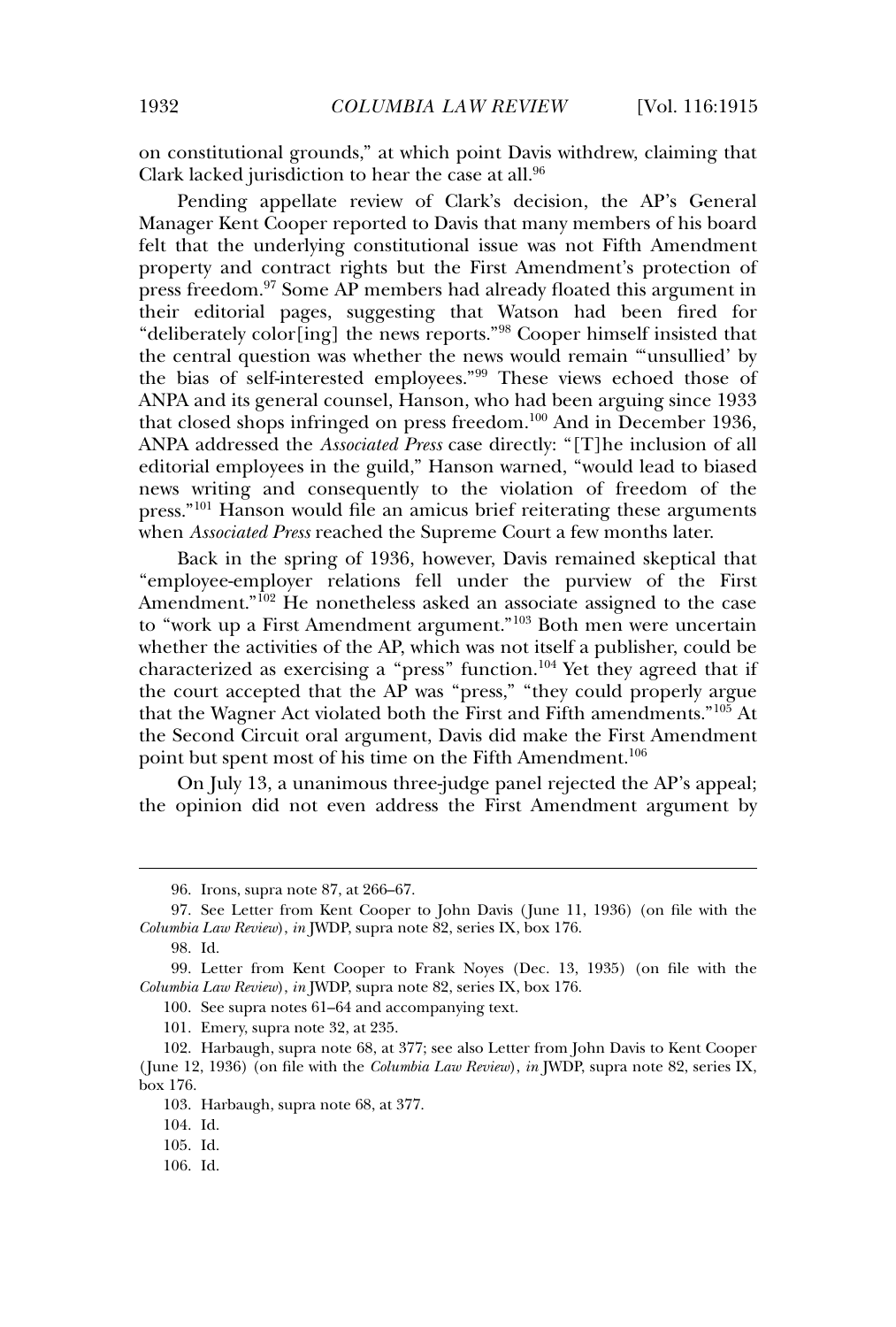name.<sup>107</sup> Following this defeat, however, the AP board only became more convinced that Davis should foreground the First Amendment defense. On July 17, Davis got word that Cooper "still reiterates his view that their real defense . . . lies in the fact that they cannot satisfactorily maintain their standards of impartiality in news service without a free hand in the selection of their so-called editorial employees."<sup>108</sup>

Filed in January 1937, Davis's Supreme Court brief included a sixpage First Amendment argument.<sup>109</sup> In it, Davis first noted that the NLRB's "order to reinstate Watson presupposes, and is wholly dependent upon, the power to regulate [the AP's] gathering, production, and dissemination of news for the American press" as an aspect of interstate commerce.<sup>110</sup> This being so, NLRB was treating "[n]ews and intelligence . . . as an ordinary article of commerce, subject to Federal supervision and control"—"in disregard of the First Amendment to the Constitution."<sup>111</sup> "Logically, and on principle alone," Davis concluded, "the National Labor Relations Act, as applied to The Associated Press, is thus an infringement upon that freedom of expression which is the essence of free speech and of a free press."<sup>112</sup> He also added a First Amendment absolutist grace note: "Freedom of the press and freedom of speech, as guaranteed by the First Amendment, means more than freedom from censorship by government; it means that freedom of expression must be jealously protected from any form of governmental control or influence."<sup>113</sup>

In drafting his response to Davis's free press argument, Charles Fahy, the NLRB's general counsel, acknowledged a broad free press right: "[T]he right to publish the news, without previous or subsequent restraint and without government interference with free and general expression of opinion or circulation of news."<sup>114</sup> But, he continued, the Wagner Act "is not concerned with this right" and "is not legislation directed to the press as such."<sup>115</sup> "What it does do," Fahy concluded, "is to prevent the petitioner from destroying the freedom of its employees."<sup>116</sup> As discussed below, the tendency of expansive civil libertarian

<sup>107.</sup> NLRB v. Associated Press, 85 F.2d 56, 61 (2d. Cir. 1936).

<sup>108.</sup> Letter from Harold Bissell to John Davis ( July 17, 1936) (on file with the *Columbia Law Review*), *in* JWDP, supra note 82, series IV, box 176.

<sup>109.</sup> Brief for Petitioners at 96–102, Associated Press v. NLRB, 301 U.S. 103 (1937) (No. 356), 1937 WL 40512.

<sup>110.</sup> Id. at 99.

<sup>111.</sup> Id.

<sup>112.</sup> Id.

<sup>113.</sup> Id. at 100.

<sup>114.</sup> Charles Fahy, Freedom of the Press 1 [hereinafter Fahy, Freedom of the Press] (draft of reply brief) (on file with the *Columbia Law Review*), *in* Charles Fahy Papers 1, Franklin D. Roosevelt Presidential Library & Museum, Hyde Park, N.Y., box 50.

<sup>115.</sup> Id.

<sup>116.</sup> Id. at 2.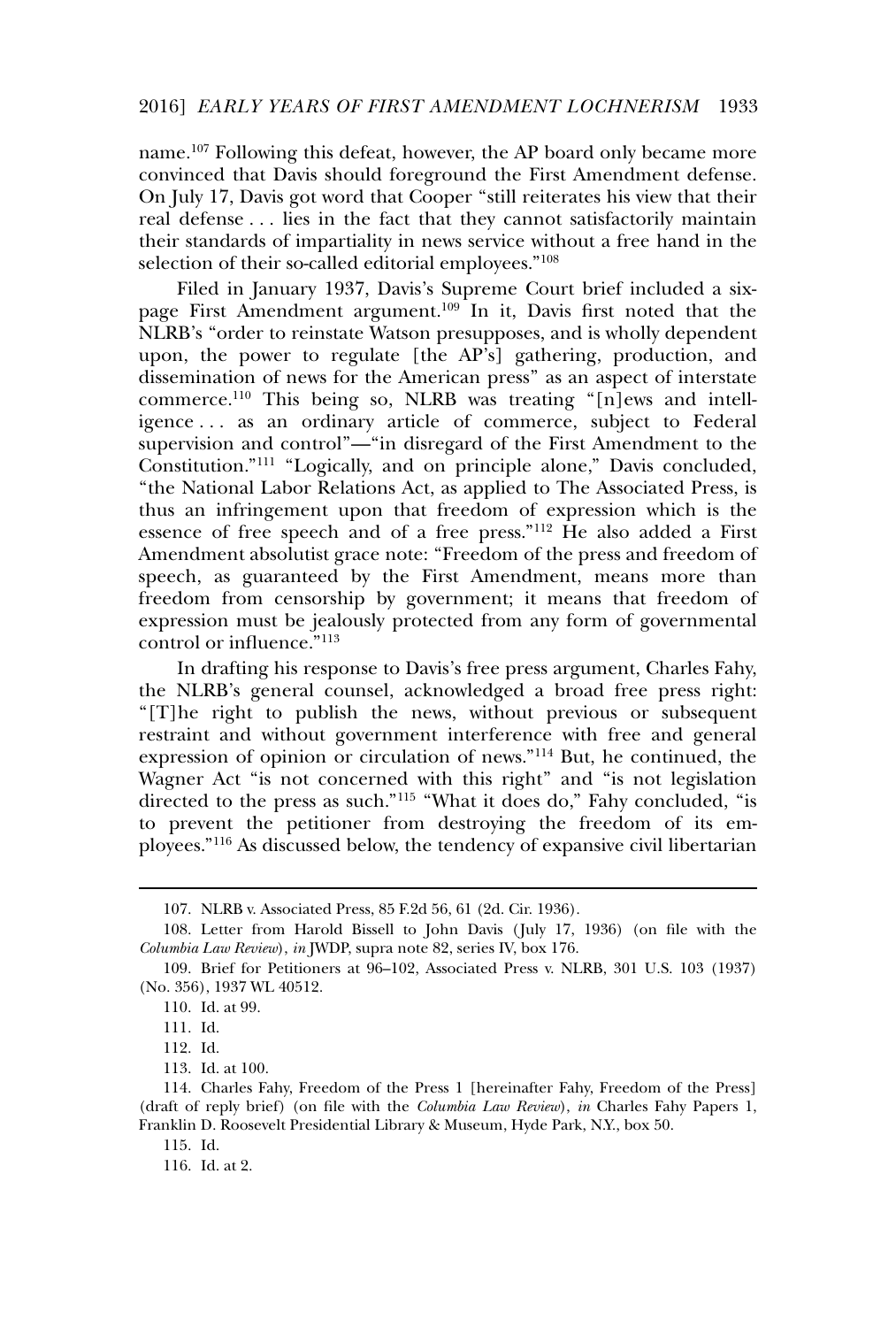arguments to encroach on the rights of others would become a central issue in the Jehovah's Witness license-tax cases.<sup>117</sup> Of course, this question of the just distribution of rights—the political economy of liberty—was also one of the central questions that *Lochner-*era case law raised for a generation of progressive lawyers.<sup>118</sup> Fahy recognized the link. In a draft of his brief, below the final, type-written line warning of the destruction of employee freedom, Fahy noted by hand, "Whole freedom of press argument is really a due process argument."<sup>119</sup>

On February 8, while heading down to Washington for oral argument, Davis remarked to an associate that he believed that they would actually win the case on freedom of the press. "It was quite possible," he explained, "that the Jones & Laughlin Steel Corporation might lose the companion case on the commerce clause and Fifth Amendment arguments; but of all the Wagner Act appellants, the AP alone was in a position to invoke a First Amendment argument."<sup>120</sup> One reason for Davis's newfound confidence in the First Amendment argument may have been President Roosevelt's announcement of the court-packing plan three days earlier.<sup>121</sup> If moderate Justices were looking to set some outer limit on FDR's imperious designs, the First Amendment provided as "liberal" a limit as any. Davis's good friend from Wall Street, Grenville Clark, would soon make a similar calculation, turning to First Amendment advocacy as a way to relegitimize judicial review.<sup>122</sup>

In any event, Davis's performance before the Supreme Court confirmed that sometime between July 1936 and February 1937, he had shed his diffidence toward the First Amendment argument. As legal scholar Peter Irons reports, "Davis ended [his oral argument] by cloaking himself with the First Amendment," calling the NLRB's reinstatement order "a direct, palpable, undisguised attack upon the freedom of the press."<sup>123</sup> Characterizing the editorial employee fired by the Associated Press as "the writer, the reporter, the rewriter, the composer of headlines," Davis insisted: "The author and the product are one and inseparable. No law, no sophistry can divide them; and if you restrict the right to choose the one you have inevitably restricted the

<sup>117.</sup> See infra Part III.

<sup>118.</sup> See generally Coppage v. Kansas, 236 U.S. 1 (1915); Adair v. United States, 208 U.S. 161 (1908); Lochner v. New York, 198 U.S. 45 (1905); Allgeyer v. Louisiana, 165 U.S. 578 (1897). For scholarly discussion of the progressive reaction to these cases, see William E. Forbath, Caste, Class, and Equal Citizenship, 98 Mich. L. Rev. 1, 25–64 (1999); Greene, supra note 2, at 446–56; Norris, supra note 24, at 23–46.

<sup>119.</sup> Fahy, Freedom of the Press, supra note 114, at 2.

<sup>120.</sup> Harbaugh, supra note 68, at 378–79.

<sup>121.</sup> Id. at 379.

<sup>122.</sup> See infra notes 183–203 and accompanying text (discussing Clark's turn against the Roosevelt Administration after the introduction of the court-packing plan).

<sup>123.</sup> Harbaugh, supra note 68, at 379; Irons, supra note 87, at 284.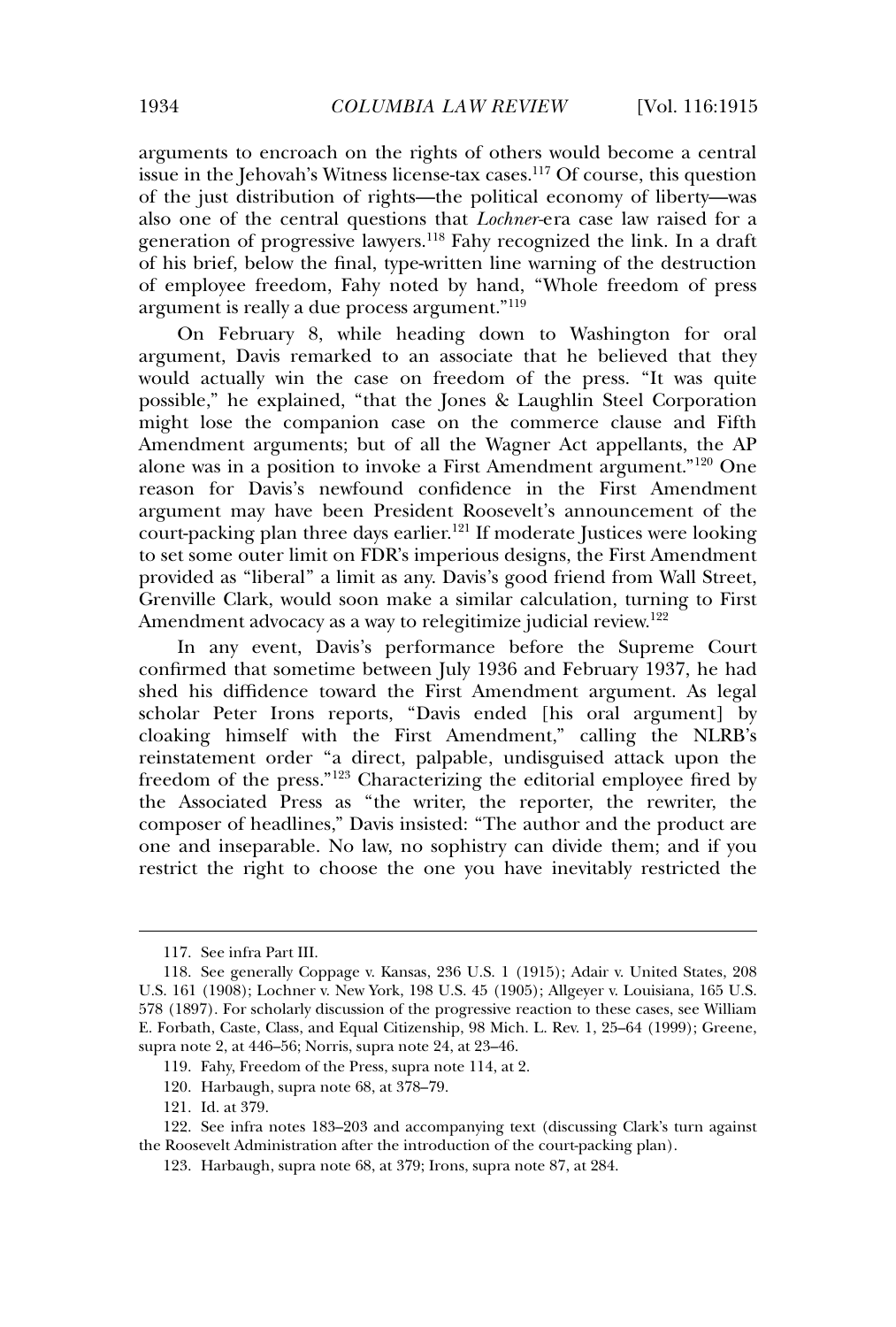right to choose the other."<sup>124</sup> "[I]f there is one field which, under the Constitution of the United States, escapes congressional intrusion," Davis went on, "that field is the freedom of the press."<sup>125</sup> Presaging the antitotalitarian ideology that would soon become the normative foundation of judge-centered civil libertarianism, Davis "[i]nvok[ed] the specter of Nazi and Communist press restrictions":<sup>126</sup> "What more effective engine could dictatorial power take than to name the men who shall furnish the food of facts upon which the public must feed?"127

On April 12, 1937, the Supreme Court handed down 5-4 decisions in two major challenges to the NLRB. While Chief Justice Hughes resolved the Fifth Amendment issue in his *Jones & Laughlin Steel* majority opinion,<sup>128</sup> Justice Roberts confronted Davis and Hanson's additional First Amendment challenge in *Associated Press*. <sup>129</sup> Unlike the Second Circuit, Justice Roberts squarely faced the issue, rejecting the argument that in ordering the Associated Press to reinstate an editorial employee, the NLRB had violated the company's freedom to control the content of its publications:

The regulation here in question has no relation whatever to the impartial distribution of news. The order of the Board in nowise circumscribes the full freedom and liberty of the petitioner to publish the news as it desires it published or to enforce policies of its own choosing with respect to the editing and rewriting of news for publication, and the petitioner is free at any time to discharge Watson or any editorial employee who fails to comply with the policies it may adopt.<sup>130</sup>

In dissent, Justice Sutherland and the three other remaining "conservatives" slammed the majority's narrow view of press freedom. One year earlier, Sutherland had written the Court's unanimous decision in *Grosjean*, and he now doubled down on that decision's expansive First Amendment vision:

In a matter of such concern, the judgment of Congress—or, still less, the judgment of an administrative censor—cannot, under the Constitution, be substituted for that of the press management in respect of the employment or discharge of employees engaged in editorial work. The good which might come to interstate commerce or the benefit which might result to a special group, however large, must give way to that higher good of all the people so plainly contemplated by the

<sup>124.</sup> Olken, supra note 45, at 313–14 (quoting Associated Press v. NLRB, 301 U.S. 103 app. at 734 (1937)).

<sup>125.</sup> Harbaugh, supra note 68, at 380 (quoting *Associated Press*, 301 U.S. app. at 734).

<sup>126.</sup> Irons, supra note 87, at 284.

<sup>127.</sup> Id.(quoting *Associated Press*, 301 U.S. app. at 733).

<sup>128.</sup> NLRB v. Jones & Laughlin Steel Corp., 301 U.S. 1, 43–49 (1937).

<sup>129</sup>*. Associated Press*, 301 U.S. 103.

<sup>130.</sup> Id. at 133.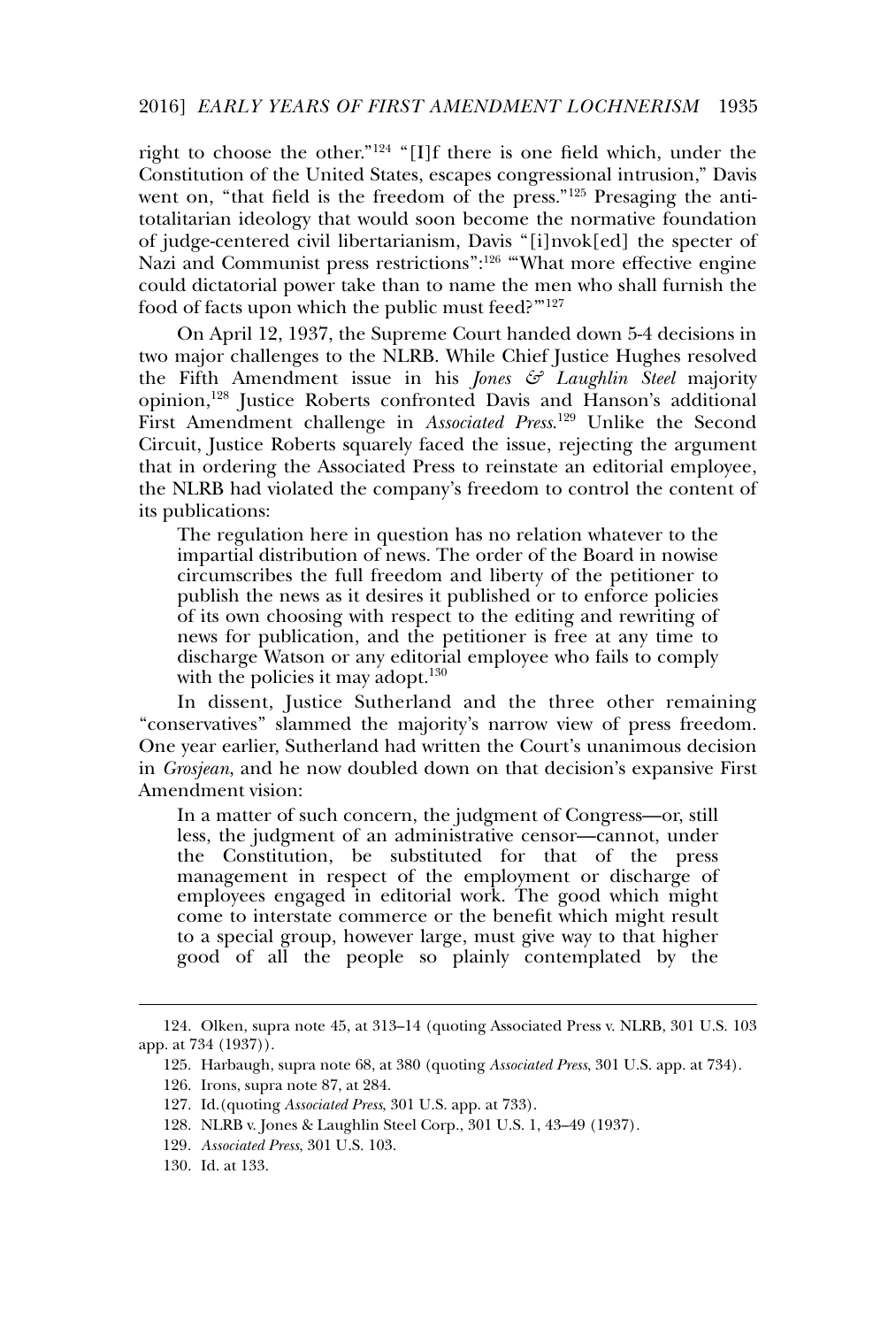imperative requirement that "Congress shall make no law . . . abridging the freedom . . . of the press."<sup>131</sup>

With these words, Sutherland offered his own, *avant la lettre* account of bifurcated review. Even if one accepted—as the new majority effectively had—that class legislation with a rational basis was constitutionally sound, the judiciary should not defer to such political and economic calculations if they interfered with the exercise of First Amendment rights.<sup>132</sup> At the time *Grosjean* was decided, some liberals had worried that the case might authorize just such an argument, transforming government efforts to create a fairer economic order into civil libertarian violations.<sup>133</sup> The *Associated Press* majority cut off that possibility for the time being, but the *Associated Press* dissent—the Four Horsemen's last gambit against the New Deal order—would come to play a surprisingly important role in the peddling-tax debate of the early 1940s.<sup>134</sup>

#### B. *From the Anti–New Deal First Amendment to Footnote Four*

In a strange but telling twist of fate, Justice Sutherland's *Associated Press* dissent previewed the mix of formalism and functionalism that, one year later, would undergird Footnote Four of *United States v. Carolene Products Co.*<sup>135</sup> By that time, Justice Sutherland had retired, and the legal

132. See id. at 135.

Legislation which contravenes the liberties of the First Amendment might not contravene liberties of another kind falling only within the terms of the Fifth Amendment. Thus, we have held that the governmental power of taxation, one of the least limitable of the powers, may not be exerted so as to abridge the freedom of the press albeit the same tax might be entirely valid if challenged under the "liberty" guaranty of the Fifth Amendment, apart from those liberties embraced by the First.

Id. (citation omitted) (citing Grosjean v. Am. Press Co., 297 U.S. 233, 245 (1936)).

133. See supra notes 57–60 and accompanying text (describing the *Nation*'s critique of *Grosjean* on this basis).

- 134. See infra Part III.
- 135. See 304 U.S. 144, 152 n.4 (1938).

There may be narrower scope for operation of the presumption of constitutionality when legislation appears on its face to be within a specific prohibition of the Constitution, such as those of the first ten amendments, which are deemed equally specific when held to be embraced within the Fourteenth.

It is unnecessary to consider now whether legislation which restricts those political processes which can ordinarily be expected to bring about repeal of undesirable legislation is to be subjected to more exacting judicial scrutiny . . . . [O]n restraints upon the dissemination of information, see *Near v. Minnesota ex rel. Olson*; *Grosjean v. American Press Co.*

Nor need we enquire . . . whether prejudice against discrete and insular minorities may be a special condition, which tends seriously to curtail the operation of those political processes ordinarily to be relied

<sup>131.</sup> Id. at 137 (Sutherland, J., dissenting) (alterations in original).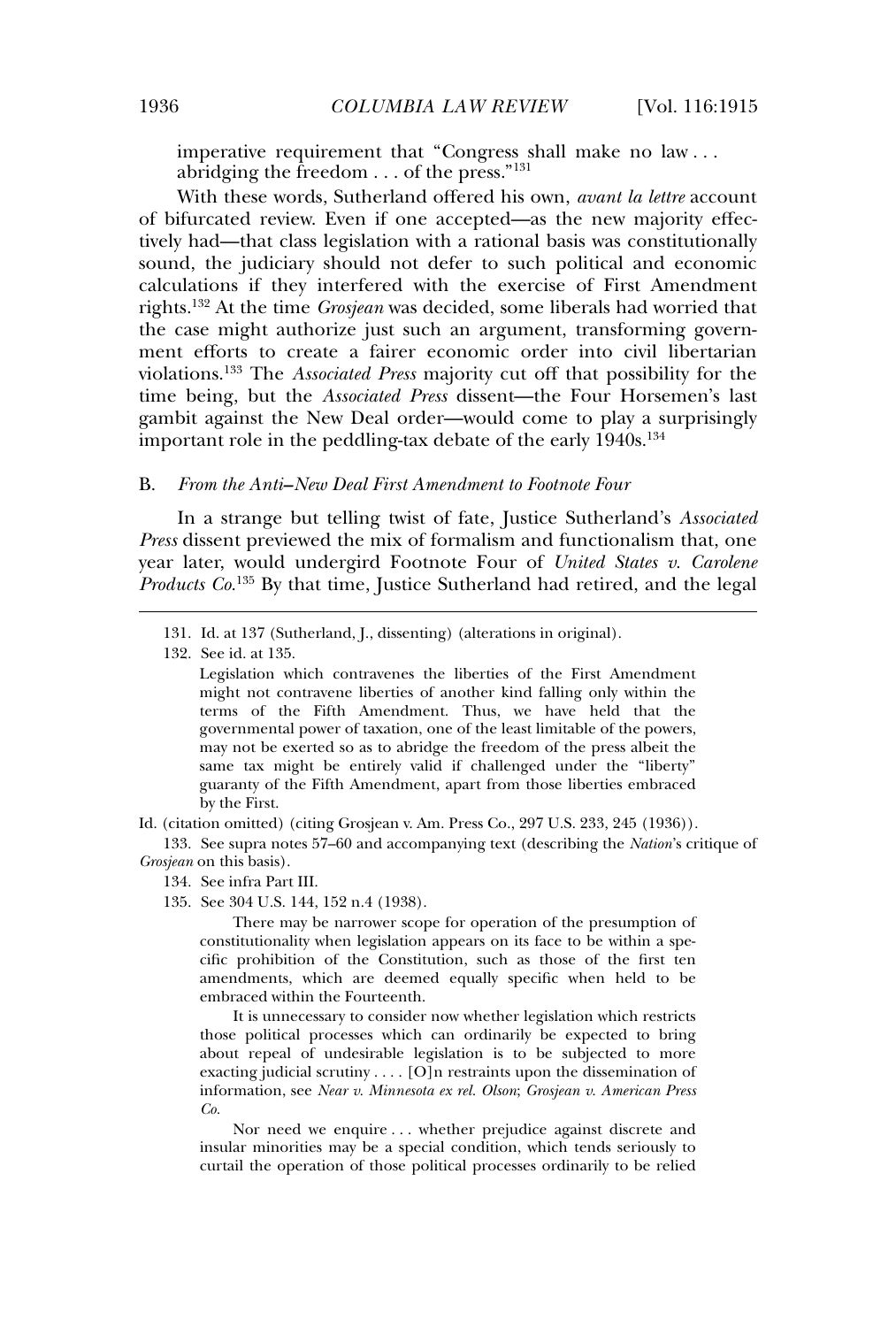threat to core New Deal programs seemed to have subsided. An increasingly aggressive Nazi regime, however, was providing a horrifying example of the danger that majoritarian, single-party rule could pose to the rights of minorities and dissenters. This example deeply affected Justice Stone and influenced his composition of what would become paragraphs two and three of Footnote Four, suggesting heightened scrutiny of legislation interfering with the political process or motivated by "prejudice against discrete and insular minorities."<sup>136</sup> It was the influence of Chief Justice Hughes, however, that prompted Justice Stone to include the Footnote's first, most formalistic paragraph.

In April 1938, Chief Justice Hughes told Justice Stone that he was "somewhat disturbed" by an early draft of "Note 4."<sup>137</sup> Was it really true that "different considerations"—different from those that gave rise to an economic regulation's presumption of constitutionality—"apply in the instances" Justice Stone had initially singled out for heightened scrutiny?<sup>138</sup> "Are the 'considerations' different," Hughes asked, "or does the difference lie not in the *test* but in the nature of the right invoked?"<sup>139</sup> The Chief Justice was suggesting that Stone's reasons for withholding the presumption of constitutionality were really rooted in formal, constitutional rights:

When we say that a statute is invalid on its face, do we not mean that, in relation to the right invoked against it, the legislative action raises no presumption in its favor and has no rational support? Thus, in dealing with freedom of speech and of the press . . . the legislative action putting the press broadly under license and censorship is directly opposed to the constitutional guaranty and for that reason has no presumption to support  $\tilde{\mathrm{it}}$ .<sup>140</sup>

While Chief Justice Hughes's letter focused on the judicial protection of the First Amendment, the logic of his argument was broader and entailed no necessary distinction between civil liberties and other constitutional rights. Notably, in the spring of 1938, Chief Justice Hughes

138. Hughes to Stone (Apr. 18, 1938), supra note 137.

139. Id.

140. Id.

upon to protect minorities [citing cases rejecting economic discrimination against out-of-state businesses].

Id. (citations omitted).

<sup>136.</sup> For the impact that Nazism had on Justice Stone while drafting *Carolene Products*, see William E. Nelson, The Legalist Reformation: Law, Politics, and Ideology in New York, 1920–1980, at 121–37 (2001).

<sup>137.</sup> Letter from Charles Evans Hughes, Chief Justice, U.S. Supreme Court, to Harlan Fiske Stone, Assoc. Justice, U.S. Supreme Court (Apr. 18, 1938), *in* Louis Lusky, Our Nine Tribunes: The Supreme Court in Modern America 179 (1993) [hereinafter Hughes to Stone (Apr. 18, 1938)]; see also Bruce A. Ackerman, Beyond *Carolene Products*, 98 Harv. L. Rev. 713, 743–44 (1985); Linzer, supra note 15, at 282–83; Louis Lusky, Footnote Redux: A *Carolene Products* Reminiscence, 82 Colum. L. Rev. 1093, 1106 (1982).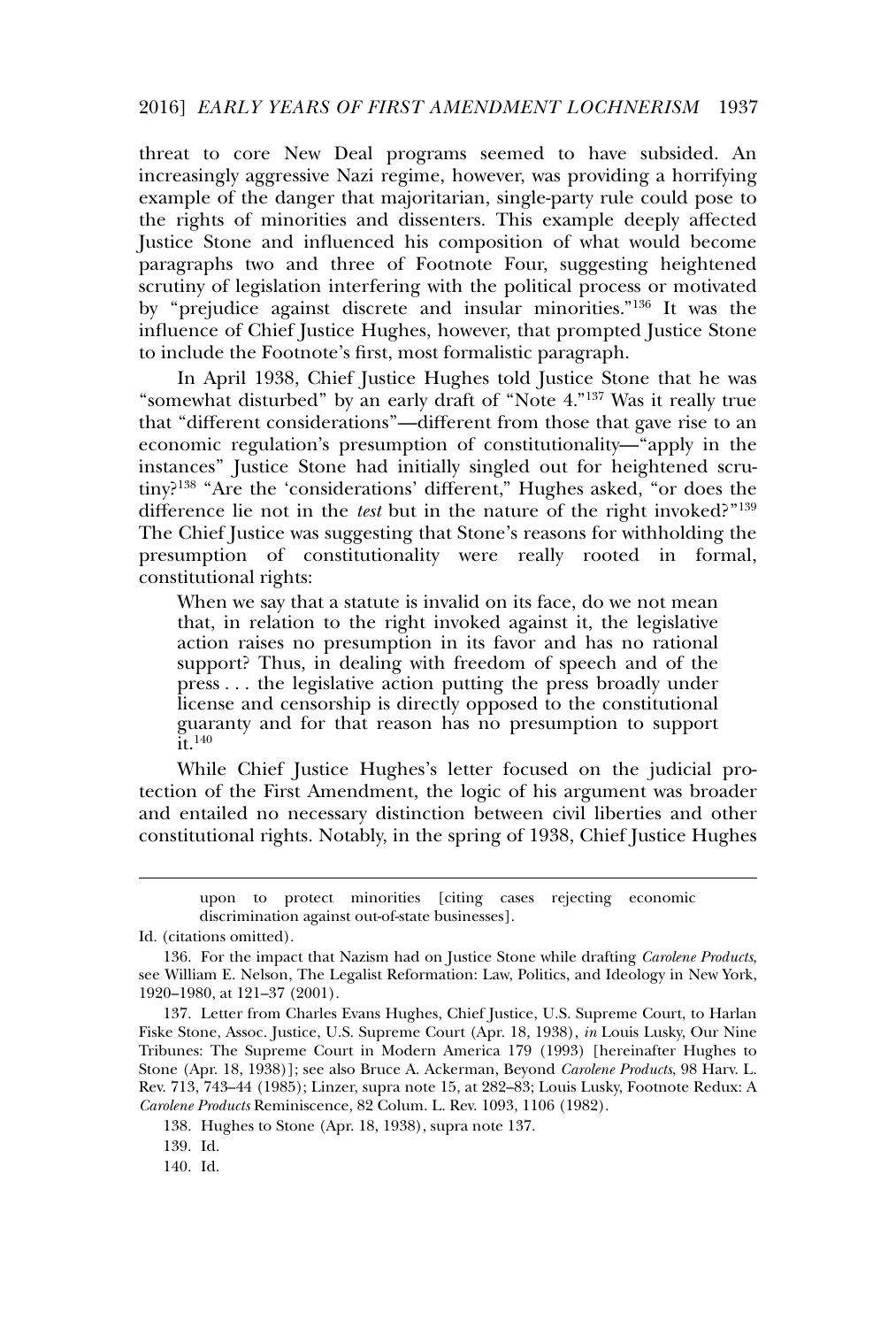was resisting calls from within the legal academy as well as from new Roosevelt appointees to roll back the constitutional-fact doctrine that had long been a central pillar of his vision of limited yet active judicial review.<sup>141</sup> Aimed at administrative fact-finding, this doctrine sought to ensure that even as the courts ceded a substantial degree of discretionary authority to agencies, judges would retain a crucial role in protecting individual constitutional rights from illegitimate political interference.

Some New Dealers, such as Justice Frankfurter, felt that the doctrine should be eliminated altogether, lest it provide a formalistic yet inherently indeterminate vehicle for future judicial encroachments on the political branches.<sup>142</sup> Other New Dealers, including Justices Murphy, Black, and Douglas, felt the doctrine could be safely transformed into a tool for promoting a narrow set of privileged constitutional rights— "personal liberties" that did not include economic rights in property or contract.<sup>143</sup> This suggestion, often attributed to Justice Brandeis's 1927 concurrence in *Whitney v. California*, <sup>144</sup> had become something of an *idée fixe* among those New Dealers who thought of themselves as representing a new breed of "liberal."<sup>145</sup> Chief Justice Hughes and the moderate corporate lawyers he represented, however, refused to abandon the doctrine or limit its application to noneconomic rights.<sup>146</sup>

While prevailing on Justice Stone to recognize that textually enumerated rights could negate *Carolene Products*'s "presumption of constitutionality," Chief Justice Hughes was also putting the finishing

142. See Ernst, supra note 141, at 70–71.

143. See Robert L. Hale, Does the Ghost of *Smyth v. Ames* Still Walk?, 55 Harv. L. Rev. 1116, 1131–32 (1942) (noting in the context of administrative fact-finding that Justices Murphy, Douglas, and Black "would retain substantive due process only in connection with protections contained in the Bill of Rights" and "civil liberties"). See also Emerson and Helfeld arguing:

[W]here rights under the First Amendment are at stake—rights to which the courts have consistently given a preferred constitutional status—the negative features of judicial review serve an especially useful purpose. In such situations the presumption of administrative legality is reversed, or at least neutral, and careful scrutiny by a second agency becomes of positive value.

Thomas I. Emerson & David M. Helfeld, Loyalty Among Government Employees, 58 Yale L.J. 1, 112 (1948).

144. 274 U.S. 357, 372 (1927) (Brandeis, J., concurring). See generally Vincent Blasi, The First Amendment and the Ideal of Civic Courage: The Brandeis Opinion in *Whitney v. California*, 29 Wm. & Mary L. Rev. 653 (1988).

145. See Louis Jaffe, Constitutional and Jurisdictional Fact, 70 Harv. L. Rev. 953, 984 (1957).

146. See Jeremy K. Kessler, The Struggle for Administrative Legitimacy, 129 Harv. L. Rev. 718, 767–69 (2016) (reviewing Ernst, supra note 141).

<sup>141.</sup> For a thorough discussion of the legal development and political implications of these doctrines, see generally Daniel R. Ernst, Tocqueville's Nightmare 35–51, 56 (2014); Thomas W. Merrill, Article III, Agency Adjudication, and the Origins of the Appellate Review Model of Administrative Law, 111 Colum. L. Rev. 939 (2011); Mark Tushnet, The Story of *Crowell*: Grounding the Administrative State, *in* Federal Courts Stories 359 (Vicki C. Jackson & Judith Resnik eds., 2010).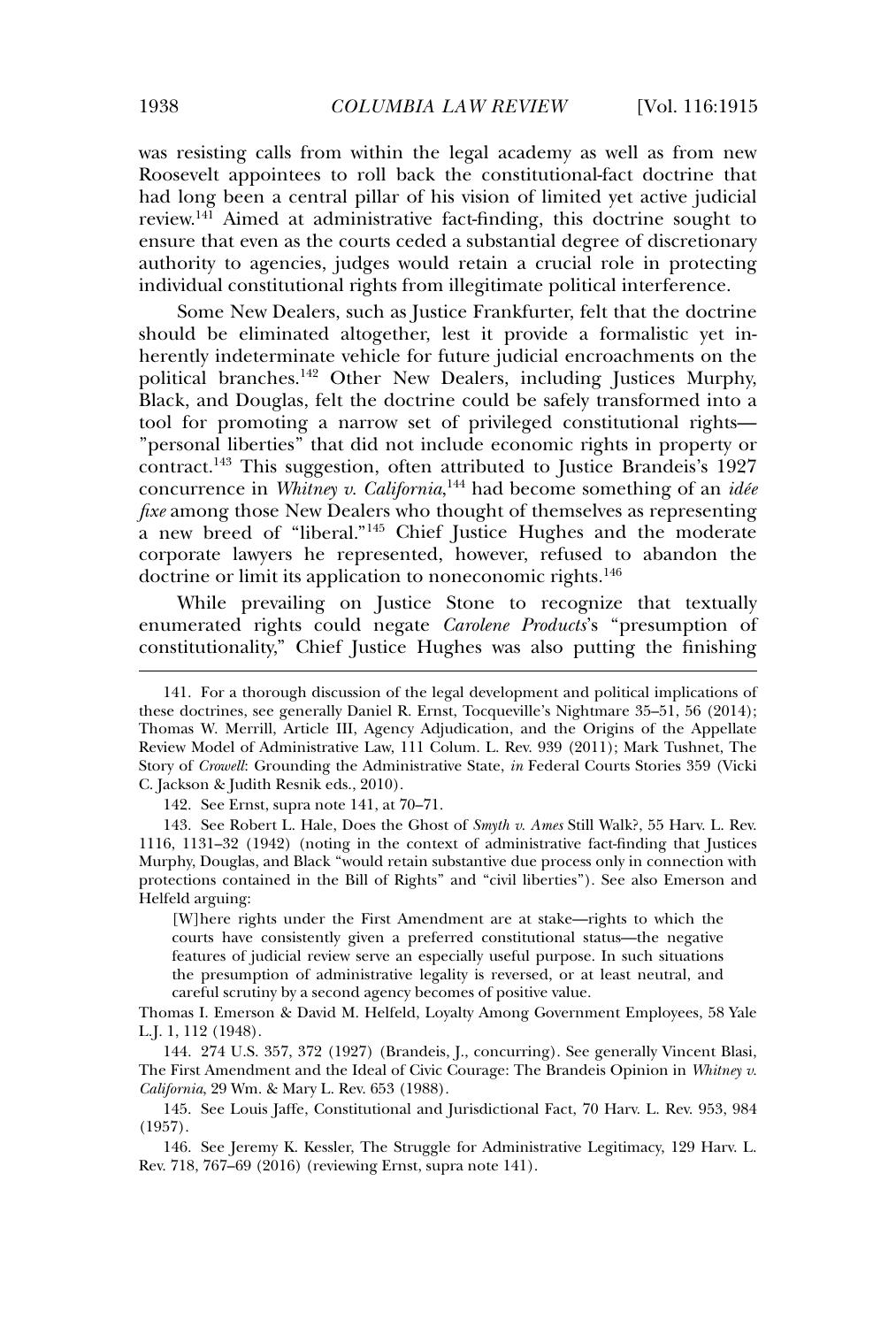touches on another opinion that would raise doubts about the degree of deference that judges should afford the New Deal state. Handed down the same day as *Carolene Products*, Chief Justices Hughes's decision in *Morgan v. United States* (*Morgan II*) <sup>147</sup> surprised many New Deal administrators by announcing that the mixing of prosecutorial and judicial functions within an agency could violate "fundamental requirements of fairness" and thus render an agency's action unconstitutional.<sup>148</sup> Since the early twentieth century, the combination of prosecutorial and judicial functions had been a distinctive feature of many agencies, including the NLRB, and Hughes had passed over this feature in silence while upholding the constitutionality of the Wagner Act the previous year. But now Hughes announced that, in order to protect "the liberty and property of the citizen," courts should review administrative decisionmaking for its conformity with an indeterminate set of "fundamental requirements" summed up by the shibboleth "fair play."<sup>149</sup> "Fair play," Chief Justice Hughes concluded, did not permit the mixing of prosecutorial and judicial functions that the Department of Agriculture had used in determining the maximum price that stockyard agents could charge farmers for the privilege of selling their animals.<sup>150</sup> How much mixing was too much mixing remained unclear, but the substantive outcome was the invalidation of the Department's economic intervention on behalf of farmers and against stockyard agents. As *Morgan II* demonstrated, a regulated party's right to "fair play," though not an economic right in itself, could serve to frustrate the government's efforts to restructure the nation's political economy.<sup>151</sup>

Joining Chief Justice Hughes's opinion in *Morgan II*, Justice Stone also added a first paragraph to *Carolene Products*'s Footnote Four.<sup>152</sup> Tracking the Chief Justice's approach to constitutional facts, this paragraph did not distinguish between economic and noneconomic rights and left it to judges to determine when legislation facially infringed upon constitutional text: "There may be narrower scope for operation of the presumption of constitutionality when legislation appears on its face to be within a specific prohibition of the Constitution, such as those of the first ten amendments, which are deemed equally specific when held to be embraced within the Fourteenth."<sup>153</sup> Meanwhile, the second two paragraphs of the Footnote, as Justice Stone had explained to Chief Justice Hughes, aimed to "avoid the possibility of

<sup>147. 304</sup> U.S. 1 (1938). The Court first heard the *Morgan* case in 1936, remanding for further development of the record. Morgan v. United States (*Morgan I*), 298 U.S. 468 (1936).

<sup>148</sup>*. Morgan II*, 304 U.S. at 19–20; see also Ernst, supra note 141, at 71–74.

<sup>149</sup>*. Morgan II*, 304 U.S. at 15–16, 19–20.

<sup>150.</sup> Id. at 15.

<sup>151.</sup> Id.

<sup>152.</sup> See Linzer, supra note 15, at 283.

<sup>153.</sup> United States v. Carolene Prods. Co., 304 U.S. 144, 152 n.4 (1938).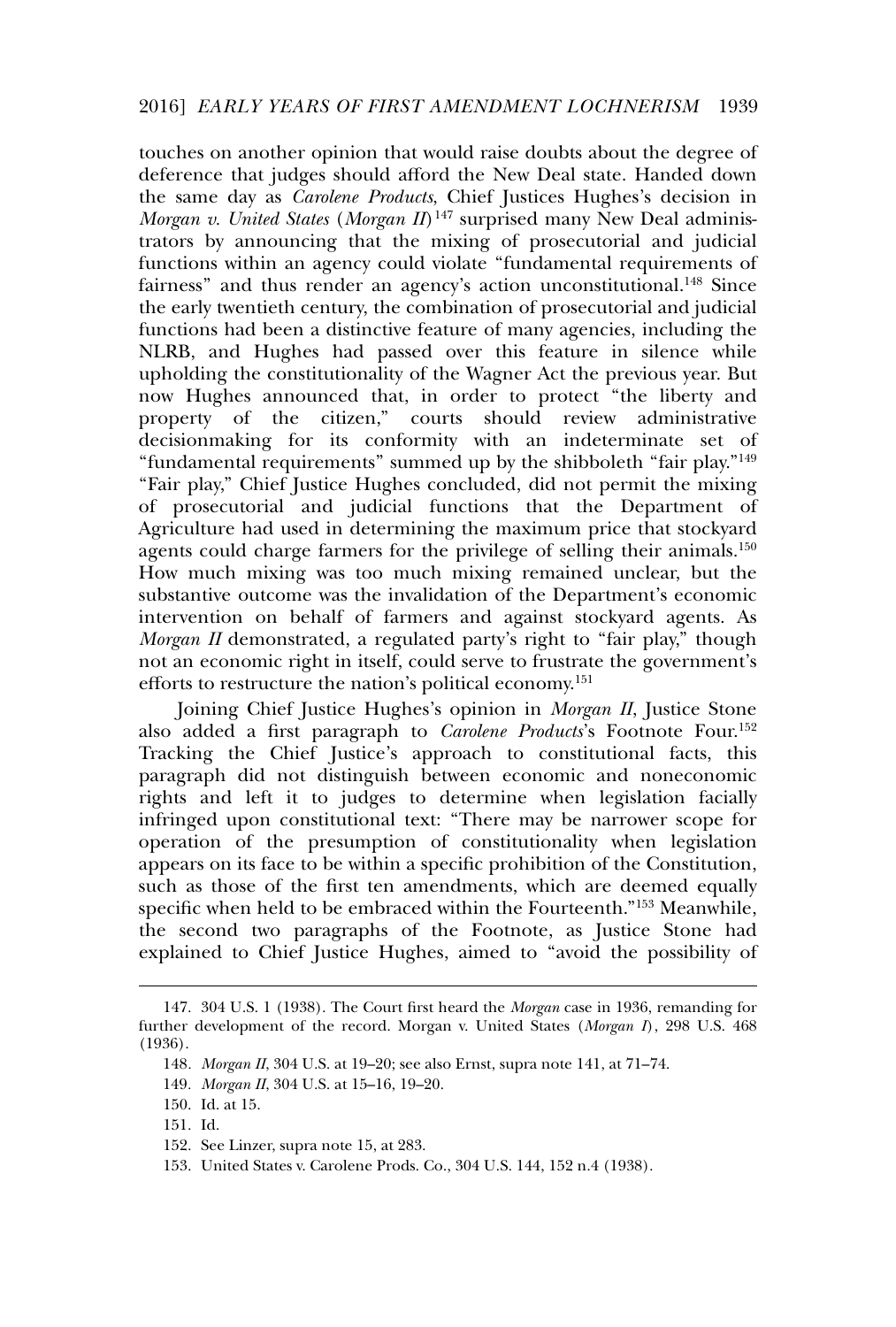having ... the presumption of constitutionality in the ordinary run of due process cases applied as a matter of course to . . . more exceptional cases" when there arose "possible restraints on liberty and political rights which do not fall within those specific prohibitions [of the constitutional text] and are forbidden only by the general words of the due process clause of the Fourteenth Amendment."<sup>154</sup>

Yet Justice Stone's inclusion of the Hughesian first paragraph introduced a fundamental ambiguity into the Footnote's reasoning: "[T]he ordinary run of due process cases"<sup>155</sup> marginalized by the body of the *Carolene Products* opinion included those cases that jurists had long seen as involving regulations that "appear[ed] on [their] face[s] to be within a specific prohibition of the Constitution, such as those of the first ten amendments"156—namely, the Fifth's protections of property.<sup>157</sup> Even the third paragraph undermined the clean break with the Court's earlier economic jurisprudence that the body of *Carolene Products* seemed to announce.<sup>158</sup> The precedents on which Justice Stone relied for heightened review of regulation affecting politically vulnerable "discrete and insular minorities" were cases in which the Court had rejected a state's economic "discrimination" against out-of-state businesses.<sup>159</sup> Criticism of this specific kind of "class" legislation could be nicely reconciled with the New Deal Court's expansive reading of the Commerce Clause and its nationalizing ambitions. But such criticism also recalled the broader, anti-redistributionist interpretation of the Equal Protection Clause that had long undergirded the Court's opposition to "class" legislation favoring the interests of wage laborers over those of property owners.<sup>160</sup> It was on this economically libertarian interpretation of equal protection that Justice Sutherland had initially wished to ground *Grosjean*, only acquiescing to the First Amendment approach to appease his more progressive colleagues.<sup>161</sup>

<sup>154.</sup> Hughes to Stone (Apr. 18, 1938), supra note 137, at 180.

<sup>155.</sup> Id.

<sup>156. 304</sup> U.S. at 152 n.4.

<sup>157.</sup> Cf. Ackerman, supra note 137, at 743–44 ("In calling the Bill of Rights 'specific,' Justice Stone doubtless wished to emphasize that the Court had learned its lesson in 1937 and would not use the Constitution's grand abstractions to revive the laissez faire capitalism of the *Lochner* era. Nonetheless, by framing its pledge of judicial restraint in this way, *Carolene* added a distortion of its own.").

<sup>158.</sup> See 304 U.S. at 152 n.4.

<sup>159.</sup> See id. (citing South Carolina v. Barnwell Bros., 303 U.S. 177, 184 n.2 (1938); McCulloch v. Maryland, 17 U.S. (4 Wheat.) 316, 428 (1819); and cases cited therein).

<sup>160.</sup> See William E. Forbath, Politics, State-Building, and the Courts, 1870–1920, *in* 2 The Cambridge History of Law in America 643, 645–46 (Michael Grossberg & Christopher Tomlins eds., 2008); Claudio J. Katz, Protective Labor Legislation in the Courts: Substantive Due Process and Fairness in the Progressive Era, 31 Law & Hist. Rev. 275, 275 (2013).

<sup>161.</sup> See supra notes 47–56 and accompanying text.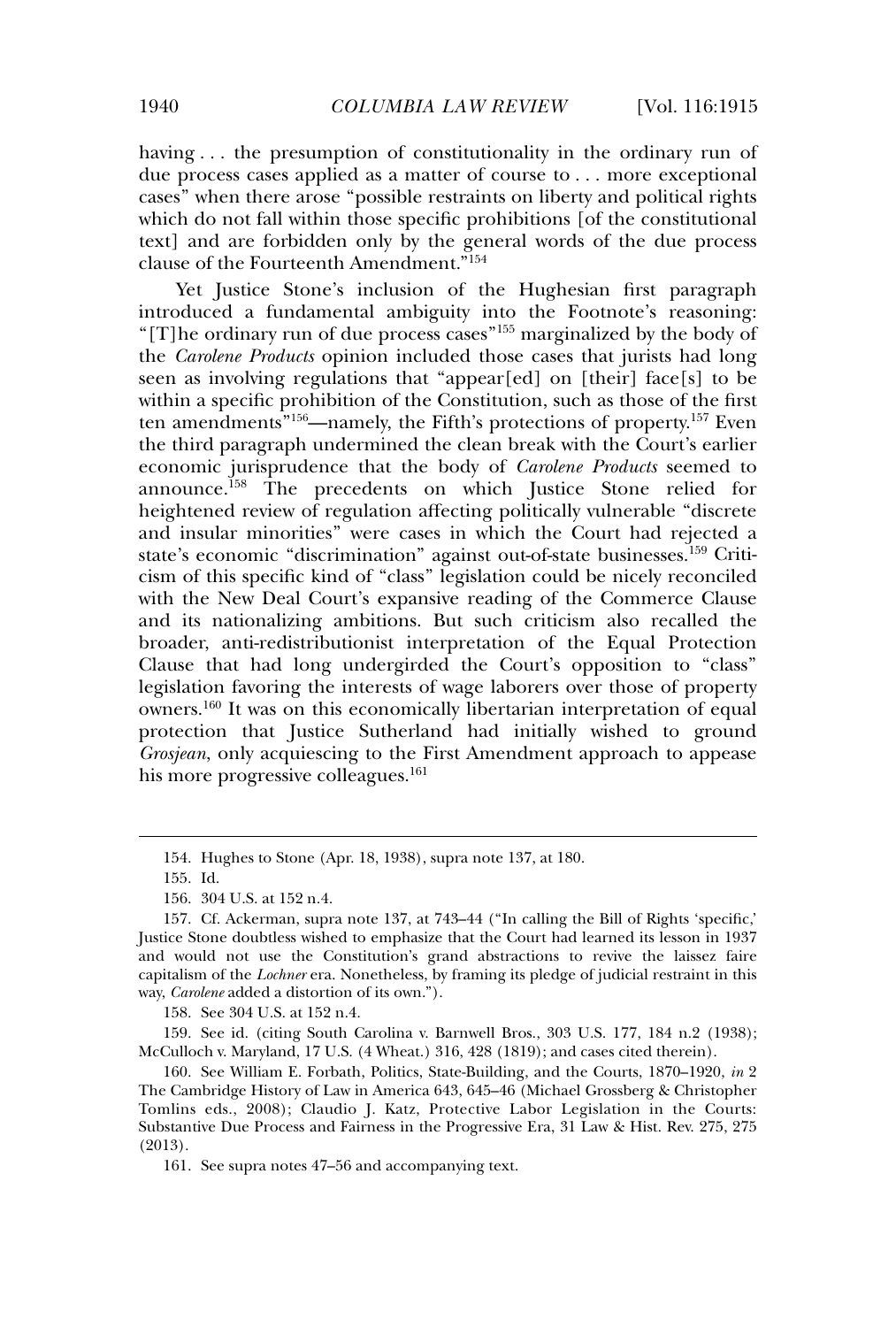#### 2016] *EARLY YEARS OF FIRST AMENDMENT LOCHNERISM* 1941

In 1937, the *Associated Press* minority's effort to transform *Grosjean* into an expansive, economically libertarian interpretation of the First Amendment had failed to carry the day. A year later, however, the shadow that Footnote Four cast over *Carolene Products*'s "presumption of constitutionality" raised new questions about the distinction between economic liberty and civil liberty and about which institutions—the political branches or the judiciary—would determine the boundaries of that distinction.

#### II. POPULARIZING THE ANTI**–**NEW DEAL FIRST AMENDMENT

When anti–New Dealers failed to secure an expansive, economically libertarian reading of the First Amendment in *Associated Press*, New Deal politics were in a state of transition. On the one hand, President Roosevelt had recently scored resounding presidential and congressional victories in the fall of 1936, thanks in part to his populist attacks on the ALL's patrician, constitutional formalism.<sup>162</sup> On the other hand, the President's postelection announcements of an ambitious executive reorganization plan and an even more radical judicial reorganization plan sparked a new phase of legal and political resistance to the New Deal.<sup>163</sup> In the spring and summer of 1937, this growing discontent with President Roosevelt's efforts to strengthen administrative governance coincided with economic collapse at home and a surge in fascist aggression abroad.<sup>164</sup> Precisely at the moment President Roosevelt had chosen to cash in his electoral mandate, executive rule looked both more ineffective and more dangerous than ever before. The judiciary might once more have an important role to play in safeguarding democracy.

#### A. *The Jehovah*'*s Witnesses and the American Bar Association*

It was within this legal and political context that the Jehovah's Witnesses confronted a particularly painful period in their own history, both domestically and internationally. Shortly after Hitler's rise to power, an administrative order made the Nazi salute compulsory during the singing of the National Anthem, and by 1934 the regime had established special tribunals to try violators.<sup>165</sup> German Witnesses systematically refused to salute, and whole families were imprisoned or sent to the

<sup>162.</sup> See Wolfskill, supra note 32, at 247; Goldstein, supra note 32, at 321–24.

<sup>163.</sup> See Barry D. Karl, The Uneasy State 139, 154–58 (1983); Polenberg, supra note 32, at 55–78.

<sup>164.</sup> See Joanna L. Grisinger, The Unwieldy American State 21–24 (2012); Karl, supra note 163, at 168; Ira Katznelson, Fear Itself 173–82 (2013).

<sup>165.</sup> Ian Kershaw, The 'Hitler Myth': Image and Reality in the Third Reich 60 (2d ed. 2001); Allert Tillman, The Hitler Salute: On the Meaning of a Gesture 61 ( Jefferson Chase trans., 2009).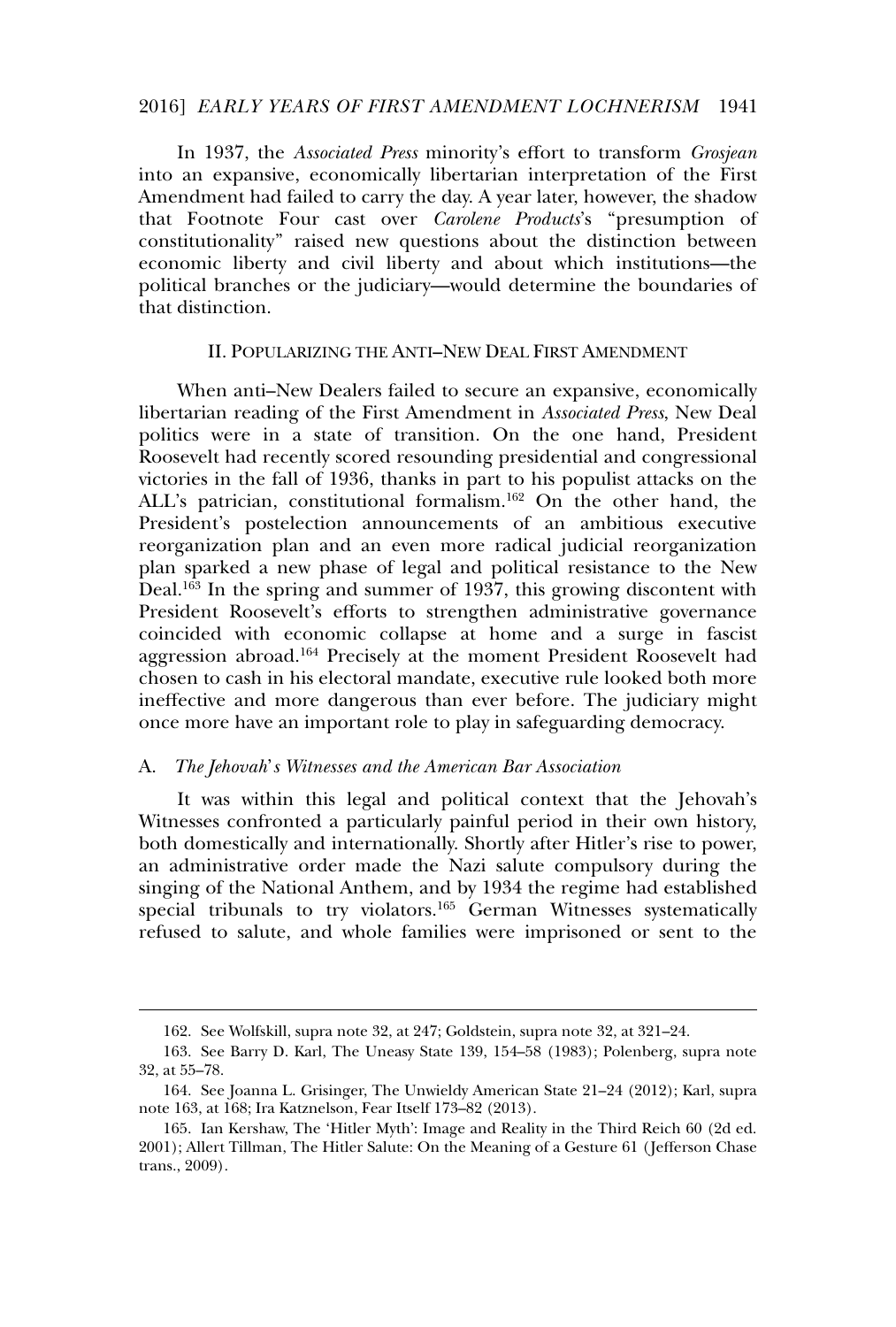earliest concentration camps.<sup>166</sup> Things only got worse when Hitler reinstituted conscription in 1935. Most draft-eligible Witnesses refused to serve, in keeping with their commitment to fight only for Jehovah's kingdom.<sup>167</sup> German authorities summarily imprisoned all resisters and eventually shot most of them.<sup>168</sup>

In the summer of 1935, Joseph Rutherford, the leader of the American Witnesses, called on his congregation to stand in solidarity with their German brethren.<sup>169</sup> Witnesses across the country responded to Rutherford's call, launching a campaign of massive resistance to compulsory flag-salute laws in the American public schools.<sup>170</sup> Between the summer of 1935 and June 1940, "the public school flag-salute ceremony became an issue in at least twenty states, leading to actual or imminent expulsions in sixteen."<sup>171</sup> The Witnesses would not, however, be satisfied with mere martyrdom. Confrontation with religious and secular governments, from Catholic churches to school boards, was a core part of the sect's mission.<sup>172</sup> Accordingly, the Witnesses wanted the expulsions of their children overturned and the compulsory-flag-salute laws invalidated.<sup>173</sup>

Their leader, Rutherford, was himself a lawyer, fond of mixing biblical and constitutional argument. He viewed the flag-salute laws as a particularly acute example of the ungodly—and illegitimate—totalitarianism that had seized both sides of the Atlantic during the 1930s and considered Social Security numbers to be "the mark of the beast" foretold by the Book of Revelation.<sup>174</sup> A legal challenge to the flag-salute laws could serve as an exemplary attack on the demonic character of the entirety of the New Deal state. Working out of their Brooklyn headquarters, Rutherford and his general counsel, Olin Moyle, spearheaded the legal campaign to exempt Witness schoolchildren from saluting the American flag.<sup>175</sup>

<sup>166.</sup> Peter Brock, Conscientious Objectors in Nazi Germany, *in* Challenge to Mars: Essays on Pacifism from 1918 to 1945, at 370, 370–71 (Peter Brock & Thomas P. Socknat eds., 1999) [hereinafter Brock, Conscientious Objectors].

<sup>167.</sup> Peter Brock, Jehovah's Witnesses as Conscientious Objectors in Nazi Germany, *in* Against the Draft: Essays on Conscientious Objection from the Radical Reformation to the Second World War 425, 426 (2006).

<sup>168.</sup> Brock, Conscientious Objectors, supra note 166, at 371–72.

<sup>169.</sup> Peters, supra note 33, at 24–25.

<sup>170.</sup> Id. at 26–28, 260. At the time, the American flag salute, like the "Heil Hitler," incorporated an outstretched right arm. See Richard A. Primus, The American Language of Rights 198–200 (Quentin Skinner et al. eds., 1999).

<sup>171.</sup> David R. Manwaring, Render Unto Caesar: The Flag-Salute Controversy 79 (1962).

<sup>172.</sup> See Peters, supra note 33, at 32–34.

<sup>173.</sup> See infra section II.B.

<sup>174.</sup> Gordon, supra note 33, at 21–29.

<sup>175.</sup> Manwaring, supra note 171, at 84; Peters, supra note 33, at 38.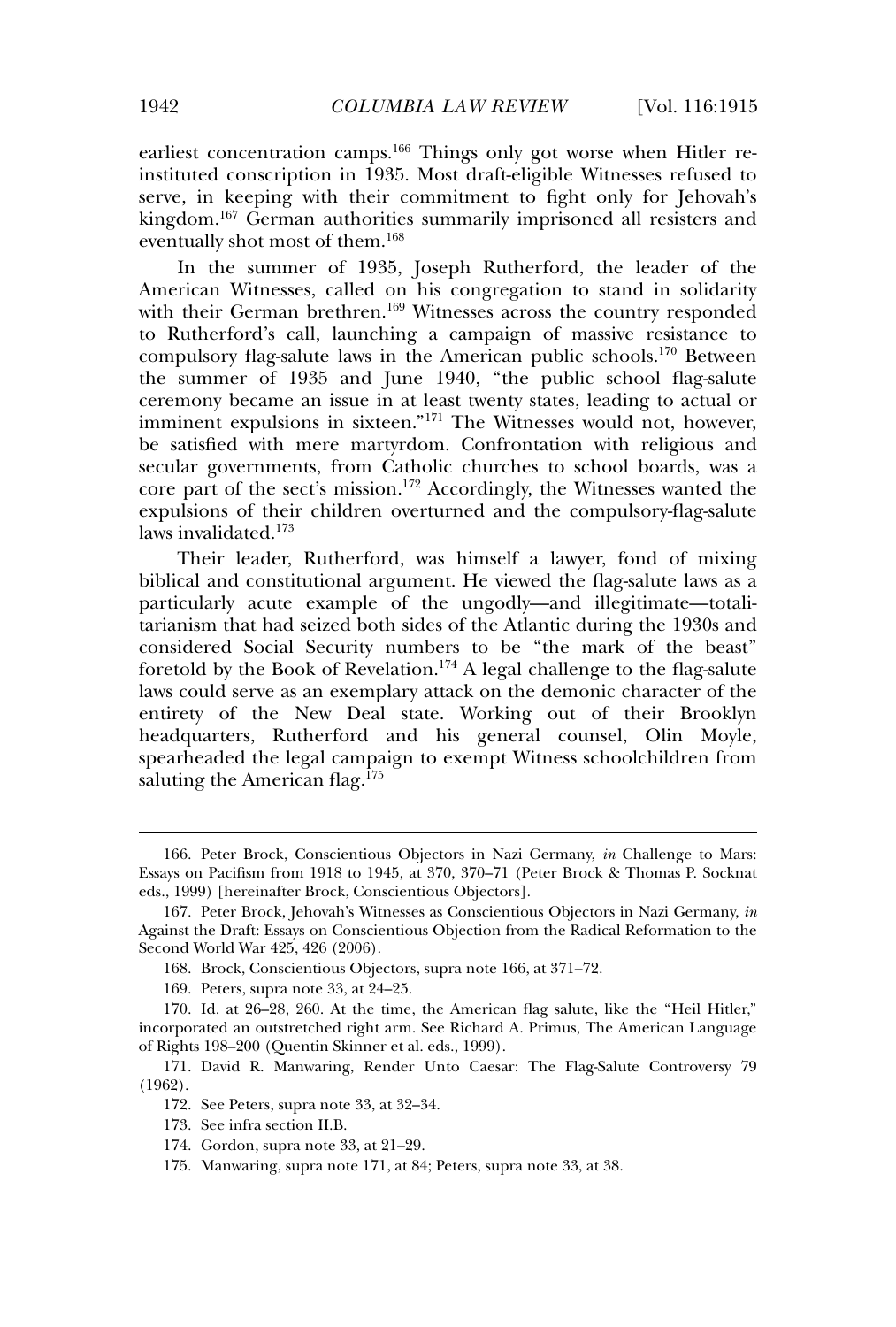#### 2016] *EARLY YEARS OF FIRST AMENDMENT LOCHNERISM* 1943

Early on, this campaign met with defeat after defeat in the courts.<sup>176</sup> Between 1937 and 1939, the Supreme Court rejected four Witness appeals from adverse flag-salute decisions, dismissing three state court appeals for want of a substantial federal question $177$  and affirming one federal court decision.<sup>178</sup> In finding no substantial federal question, the Court usually cited its 1934 decision in *Hamilton v. Regents*, <sup>179</sup> a unanimous decision holding that a state could require all public university students, even those religiously opposed to war, to take classes in military training without violating Fourteenth Amendment due process.<sup>180</sup> Although the Court would not apply the First Amendment's Free Exercise Clause to the states until May 1940,<sup>181</sup> Justices Cardozo, Brandeis, and Stone filed a concurrence in *Hamilton* "assum[ing] for the present purposes" that it was so incorporated and that the First Amendment right was no bar to compulsory military training in the public university.<sup>182</sup>

The Witnesses' first effort to challenge a flag-salute regulation in a federal district court—*Johnson v. Deerfield*183—brought their plight to the attention of the ABA's Special Committee on the Bill of Rights.<sup>184</sup> Formed in September 1938, the ABA's Bill of Rights Committee was the brainchild of the well-connected Wall Street lawyer Grenville Clark.<sup>185</sup> Clark conceived of the Committee as a way of wresting civil liberties law from the control of the labor movement and the legal left—the ACLU and the National Lawyers Guild.<sup>186</sup> As he explained to fellow leaders of the corporate bar in a June 1938 call to arms, "conservative and middle elements" had "a tremendous stake in the maintenance of civil liberty"

181. Cantwell v. Connecticut, 310 U.S. 296, 303 (1940) (holding "[t]he fundamental concept of liberty embodied in [the Fourteenth] Amendment" included the First Amendment's right to free exercise of religion).

- 182*. Hamilton*, 293 U.S. at 265 (Cardozo, J., concurring).
- 183. 25 F. Supp. 918 (D. Mass. 1939).

184. See Letter from Zechariah Chafee to Grenville Clark ( Jan. 17, 1939) [hereinafter Chafee to Clark ( Jan. 17, 1939)] (on file with the *Columbia Law Review*), *in* Grenville Clark Papers, Rainer Library, Dartmouth Coll., series VIII, box 2 [hereinafter GCP].

<sup>176.</sup> Manwaring, supra note 171, at 56–80.

<sup>177.</sup> Gabrielli v. Knickerbocker, 306 U.S. 621 (1939); Hering v. State Bd. of Educ., 303 U.S. 624 (1938); Leoles v. Landers, 302 U.S. 656 (1937).

<sup>178.</sup> Johnson v. Deerfield, 306 U.S. 621, reh'g denied, 306 U.S. 650 (1939).

<sup>179. 293</sup> U.S. 245 (1934).

<sup>180.</sup> Id. at 265.

<sup>185.</sup> See Dunne, supra note 32, at 105–06; ABA, The American Bar Association's Committee on the Bill of Rights, 1 Bill Rts. Rev. 1 (1940), *in* GCP, supra note 184, series VIII, box 11.

<sup>186.</sup> For early statements of his vision, see Letter from Grenville Clark to Arthur Garfield Hays 1–2 ( Jan. 22, 1938) (on file with the *Columbia Law Review*), *in* GCP, supra note 184, series VI, box 1 [hereinafter Clark to Hays ( Jan. 22, 1938)]; Memorandum from Grenville Clark 2 ( June 21, 1938) [hereinafter Clark, Memorandum ( June 21, 1938)] (on file with the *Columbia Law Review*), *in* GCP, supra note 184, series VI, box 1; see also Weinrib, Civil Liberties, supra note 29, at 412–29.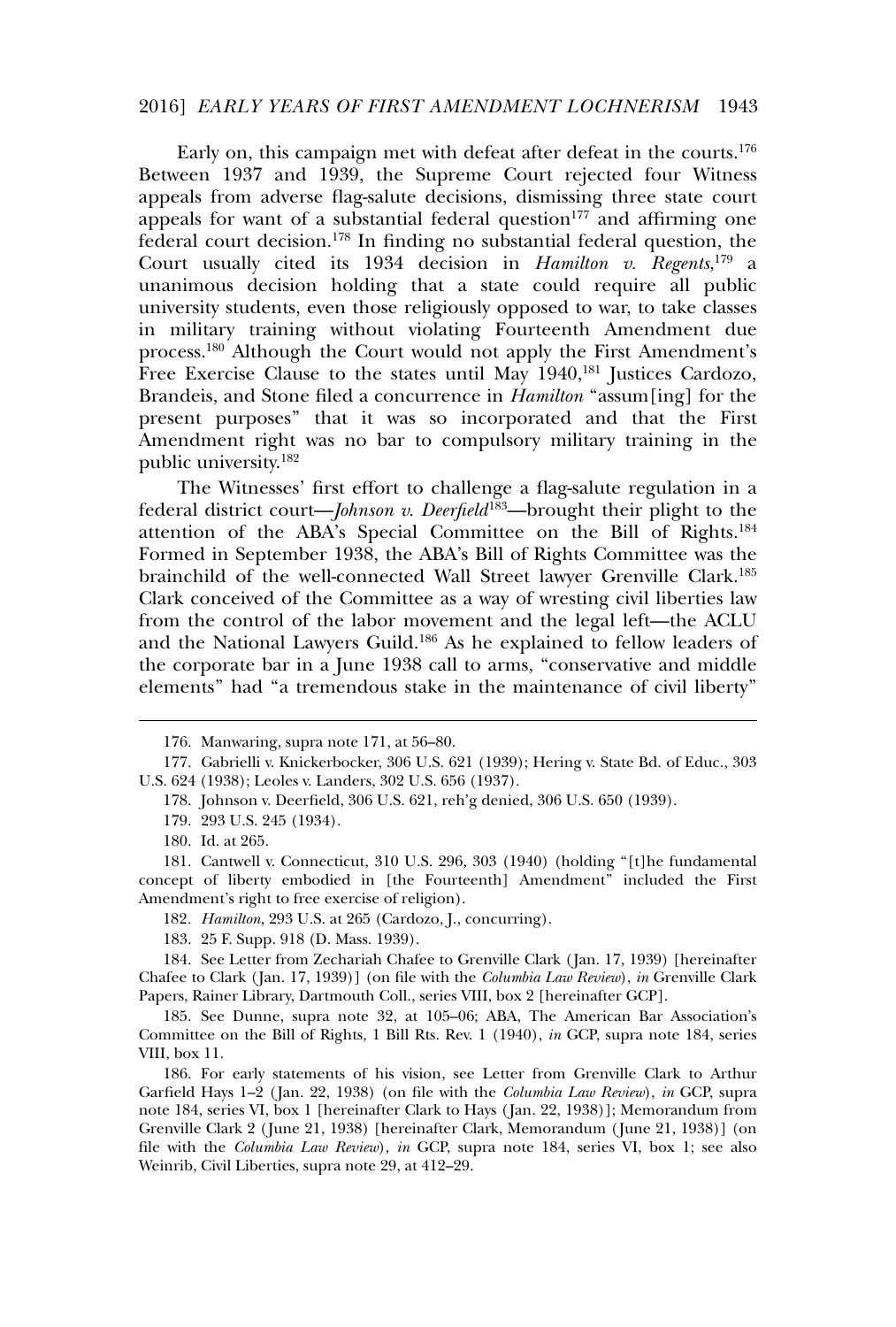and "the maintenance of civil liberty [would], in the long run, mainly depend" upon them.<sup>187</sup>

Clark's discovery of the "tremendous stake" that he and his colleagues had in "the maintenance of civil liberty" was a quite recent development, dating to President Roosevelt's 1937 effort to redesign the Supreme Court.<sup>188</sup> A moderate Republican, Clark had supported Roosevelt's reelection bid in 1936 but became incensed months later when the victorious President announced his court-packing plan.<sup>189</sup> Over the next six months, Clark spearheaded elite legal resistance to the President's vision, forming the National Committee for Independent Courts (NCIC) to coordinate anti-court-packing efforts.<sup>190</sup>

Like so many of his colleagues, Clark interpreted President Roosevelt's plan as a totalitarian assault on the rule of law.<sup>191</sup> But Clark's reaction was distinct in two respects. First, he insisted on the bipartisan nature of the anti-court-packing cause, going so far as to give NCIC fliers the subtitle: "A Committee of Citizens, All of Whom Favored the President's Election in 1936, and All of Whom Are Opposed to the President's Supreme Court Proposal."<sup>192</sup> Opposition to court packing did not mean opposition to President Roosevelt or the Democratic Party—it meant defense of a prepolitical legal order. Second, Clark would go further than perhaps any lawyer of his generation in synthesizing the defense of judicial review with the defense of civil rights and civil liberties. In the summer of 1937, as the court-packing bill went down to defeat, Clark's advocacy transitioned almost seamlessly into a more general campaign for civil libertarian reform.<sup>193</sup>

An early indication of Clark's pivot to civil liberties came in an article he wrote for the May 1937 "Supreme Court" issue of the *Yale Review*. 194

188. Dunne, supra note 32, at 97 ("Prior to his confrontation with the President, Clark had given little to the specific subject of Bill of Rights guarantees, aside from some collaboration with [President James] Conant of Harvard in opposing teachers' oaths.").

189. Id. at 78–80.

190. Id. at 80–81.

191. For the antitotalitarian climate that defined the court-packing debate, see Benjamin, L. Alpers, Dictators, Democracy, and American Public Culture 129–56 (2003); Victoria Nourse, In Reckless Hands 116–20 (2008).

192. Dunne, supra note 32, at 81.

193. Id. at 98 ("[T]actical defense of the Supreme Court led necessarily in Clark's mind to a defense of the Constitution in general terms and constitutional guarantees in particular.").

194. Grenville Clark, The Supreme Court Issue, 26 Yale Rev. 669 (1937) (on file with the *Columbia Law Review*), *in* GCP, supra note 184, series XXI, box 1.

<sup>187.</sup> Clark, Memorandum (June 21, 1938), supra note 186, at 2. Clark forwarded this planning memorandum to leading New York attorneys, including Henry Shattuck, Elihu Root, Jr., and C.C. Burlingham. See Memorandum Cover Sheet from Grenville Clark ( June 27, 1938) (on file with the *Columbia Law Review*), *in* GCP, supra note 184, series VI, box 1; see also Grenville Clark, Conservatism and Civil Liberty ( June 11, 1938) [hereinafter Clark, Conservatism and Civil Liberty Speech] (on file with the *Columbia Law Review*), *in* GCP, supra note 184, series XXI, box 5.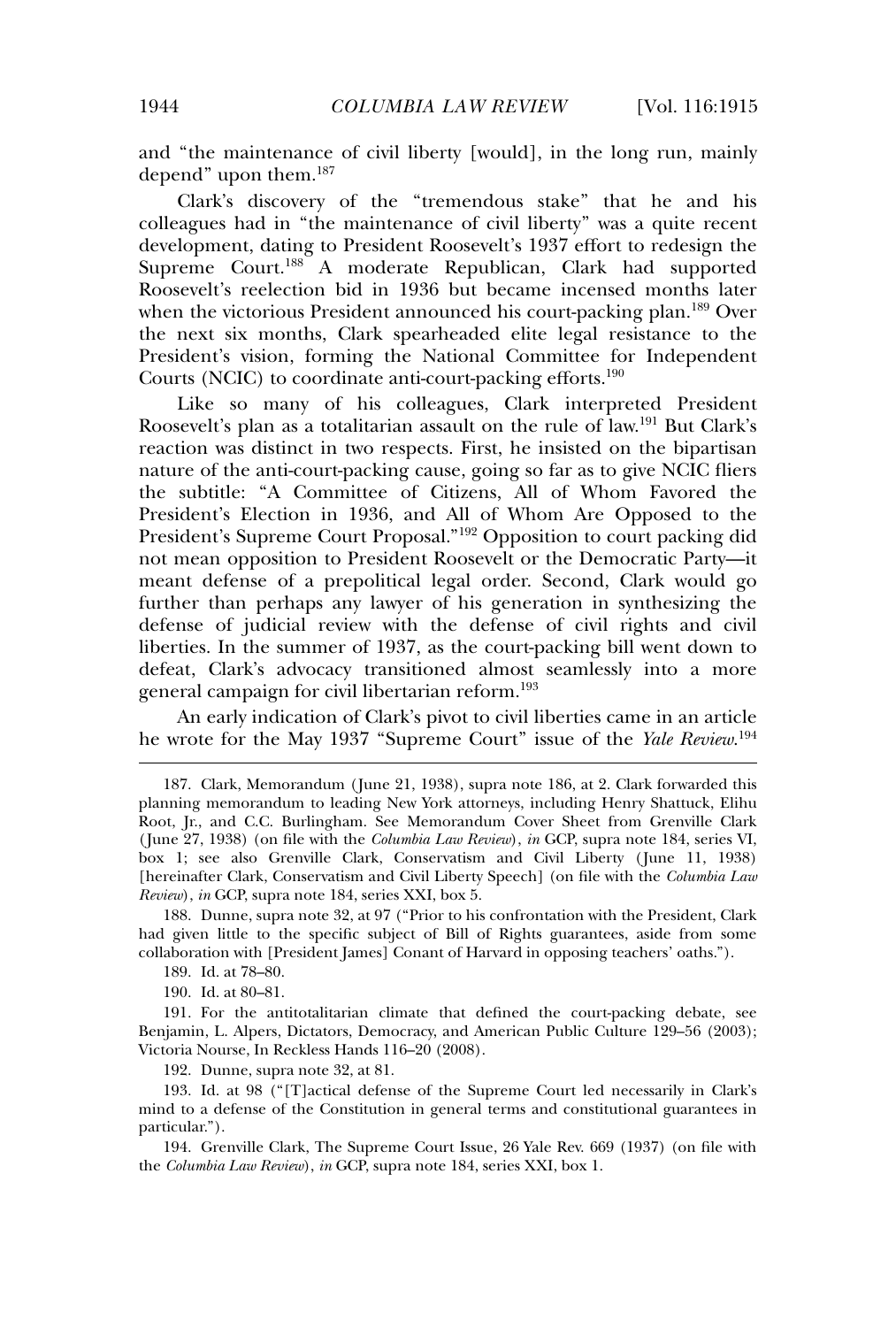Clark's contribution took up the court-packing debate and sought to show that the Hughes Court, then being assailed as irredeemably backward, had actually been "reasonably flexible in construing the Constitution to enable both federal and state action to meet new needs . . . ."<sup>195</sup> The ultimate target of the Court's detractors, Clark implied, was not the pace of policy but constitutionalism itself—and its vital adjunct, judicial review.<sup>196</sup> Salient to this argument was the Hughes Court's civil libertarian record. Noting liberal criticisms of the Court for "unduly magnif[ying] the scope of the 'due process' clause so as unduly to restrict government regulation," Clark insisted on the "important fact" that not all due process cases were about economic regulation.<sup>197</sup> Due process jurisprudence also encompassed "the decisions involving civil liberties—the personal rights of the individual guaranteed by the First Amendment and other provisions of the Bill of Rights."<sup>198</sup> When it came to "free press," "free speech and the right of assembly," and "cases involving the right to a fair trial," the Hughes Court was a liberal court and "little reasonable criticism" could be leveled at it.<sup>199</sup> Surely, the Court's detractors did not wish to check this important work?

After reading the *Yale Review* piece, Clark's college classmate and old friend Felix Frankfurter, who had refused to condemn court packing, responded with a warning: "[Y]our view of the Supreme Court, as the great safe-guard of those democratic institutions that you and I so passionately care about, is much too romantic and too simplified."<sup>200</sup> To Frankfurter's dismay, Clark would spend the next year publicly celebrating robust judicial review as the cornerstone of civil liberties and American democracy. His first major campaign stop, in January 1938, was a series of lectures at the New School for Social Research titled "The Bill of Rights."<sup>201</sup> These lectures laid out Clark's vision of the federal judiciary as privileged guardian of the Bill of Rights—both against the federal government and against the states.

Zechariah Chafee, Frankfurter's Harvard Law School colleague and the leading First Amendment theorist of the day, also thought that Clark's vision of judicial civil libertarianism was flawed, though for more technical reasons. As Chafee cautioned Clark, the first eight amendments

201. Grenville Clark, The Constitution: The Bill of Rights, Six Lectures Delivered at the New School for Social Research ( Jan.–Feb. 1938) (on file with the *Columbia Law Review*), *in* GCP, supra note 184, series XXI, box 5.

<sup>195.</sup> Id. at 669.

<sup>196.</sup> Id. at 670.

<sup>197.</sup> Id. at 681.

<sup>198.</sup> Id.

<sup>199.</sup> Id.

<sup>200.</sup> Letter from Felix Frankfurter to Grenville Clark ( July 1, 1937) [hereinafter Frankfurter to Clark ( July 1, 1937)] (on file with the *Columbia Law Review*), *in* GCP, supra note 184, series VI, box 1. For Clark and Frankfurter's court-packing correspondence, see Dunne, supra note 32, at 84–88.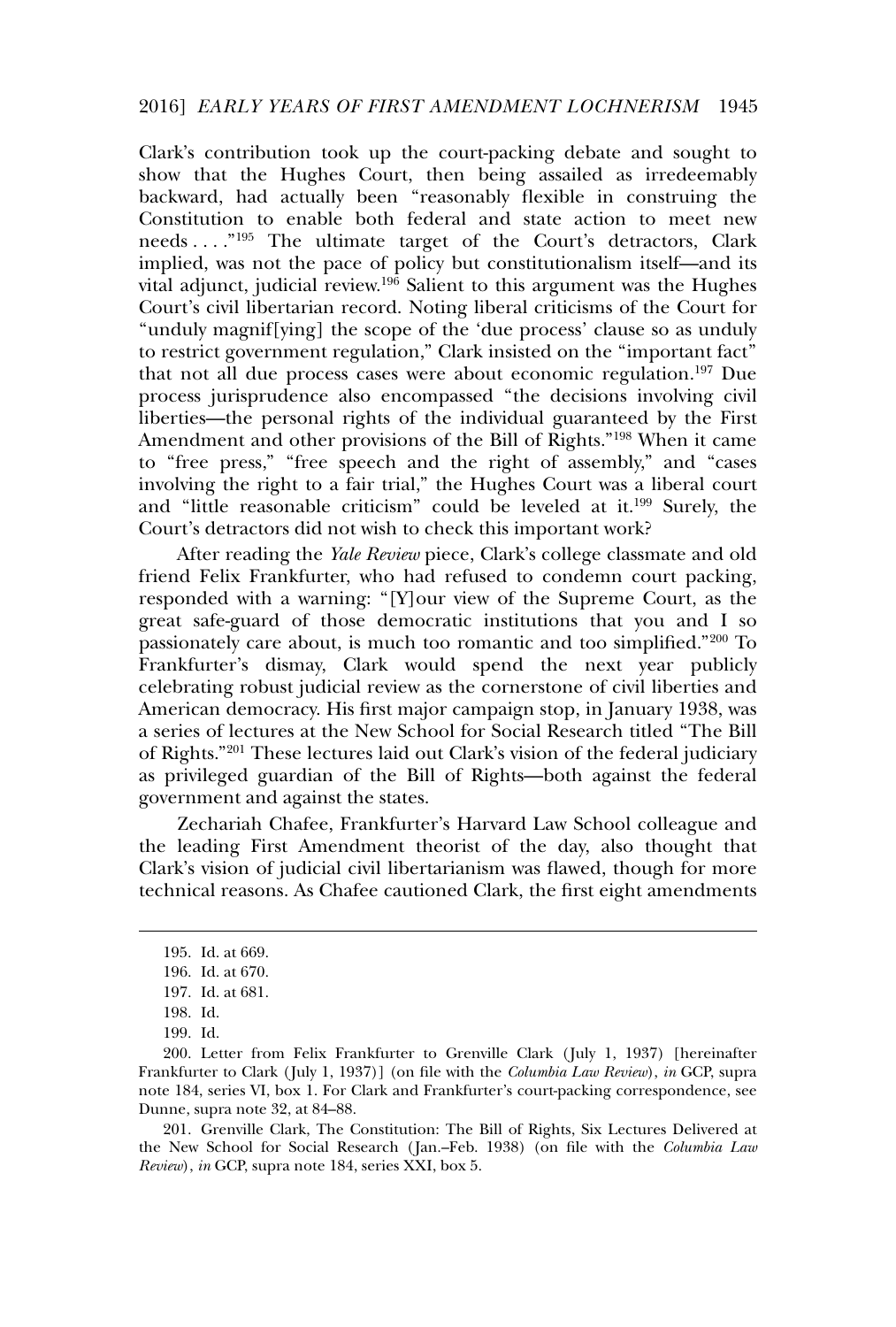of the Constitution were far from fully incorporated in the Fourteenth Amendment, and the contemporary federal courts did not seem eager to become the police of state government.<sup>202</sup> While sounding a note of deference to Chafee's expertise, Clark demurred, writing that "virtually everything in the first eight amendments is protected against state infringement."<sup>203</sup> While Chafee's understanding of the case law was more accurate than Clark's, he and Clark would soon be working together to make the latter's vision a reality.

It was also around this time that Clark began to assemble a small group of "pretty cautious and conservative" lawyers to promote the cause of civil liberties.<sup>204</sup> To this end, two months after concluding his New School lectures, he gave a speech to ANPA.<sup>205</sup> As discussed in Part I, ANPA and its general counsel Hanson were early innovators in using the language and law of civil liberties to critique federal and state regulation, even when such regulation primarily targeted economic activity.<sup>206</sup> ANPA had cast considerable constitutional doubt on circulation taxes in the 1936 *Grosjean* case and in 1937, had worked with Davis to challenge the NLRB on First Amendment grounds.<sup>207</sup> A year after the Court turned back this challenge in *Associated Press*, Clark gave ANPA the red meat it wanted, endorsing the free speech rights of employers as a shield against the New Deal's prolabor machinations.<sup>208</sup>

Clark's campaign for a moderate-to-conservative civil libertarian front against New Deal threats to the rule of law reached its climax in a June speech before the Nassau County Bar Association. Titled "Conservatism and Civil Liberty," the speech linked Clark's call for a neutral civil libertarianism that protected rich and poor, employee and employer alike, to the previous year's court-packing fight.<sup>209</sup> The ABA had managed to defeat President Roosevelt's designs then, Clark explained, because of the "conviction, arrived at both by reason and instinct, that the proposal . . . was fundamentally a threat to our civil liberties."<sup>210</sup> He argued that the same "zeal and power that manifested

<sup>202.</sup> Letter from Grenville Clark to Zechariah Chafee ( Jan. 25, 1938) (on file with the *Columbia Law Review*) *in* GCP, supra note 184, series VI, box 1; Letter from Zechariah Chafee to Grenville Clark ( Jan. 29, 1938) (on file with the *Columbia Law Review*)*, in* GCP, supra note 184, series VI, box 1.

<sup>203.</sup> Letter from Grenville Clark to Zechariah Chafee ( Jan. 31, 1938) (on file with the *Columbia Law Review*), *in* GCP, supra note 184, series VI, box 1.

<sup>204.</sup> Clark to Hays ( Jan. 22, 1938), supra note 186.

<sup>205.</sup> Grenville Clark, The Relation of the Press to the Maintenance of Civil Liberty (Apr. 27, 1938) [hereinafter Clark, Relation of the Press] (on file with the *Columbia Law Review*), *in* GCP, supra note 184, series XXI, box 5; see also Dunne, supra note 32, at 99.

<sup>206.</sup> See supra section I.A.

<sup>207.</sup> See supra section I.A.

<sup>208.</sup> Clark, Relation of the Press Speech, supra note 205.

<sup>209.</sup> Clark, Conservatism and Civil Liberty, supra note 187. For an analysis of the speech, see Weinrib, Liberal Compromise, supra note 32, at 412–15.

<sup>210.</sup> Clark, Conservatism and Civil Liberty Speech, supra note 187.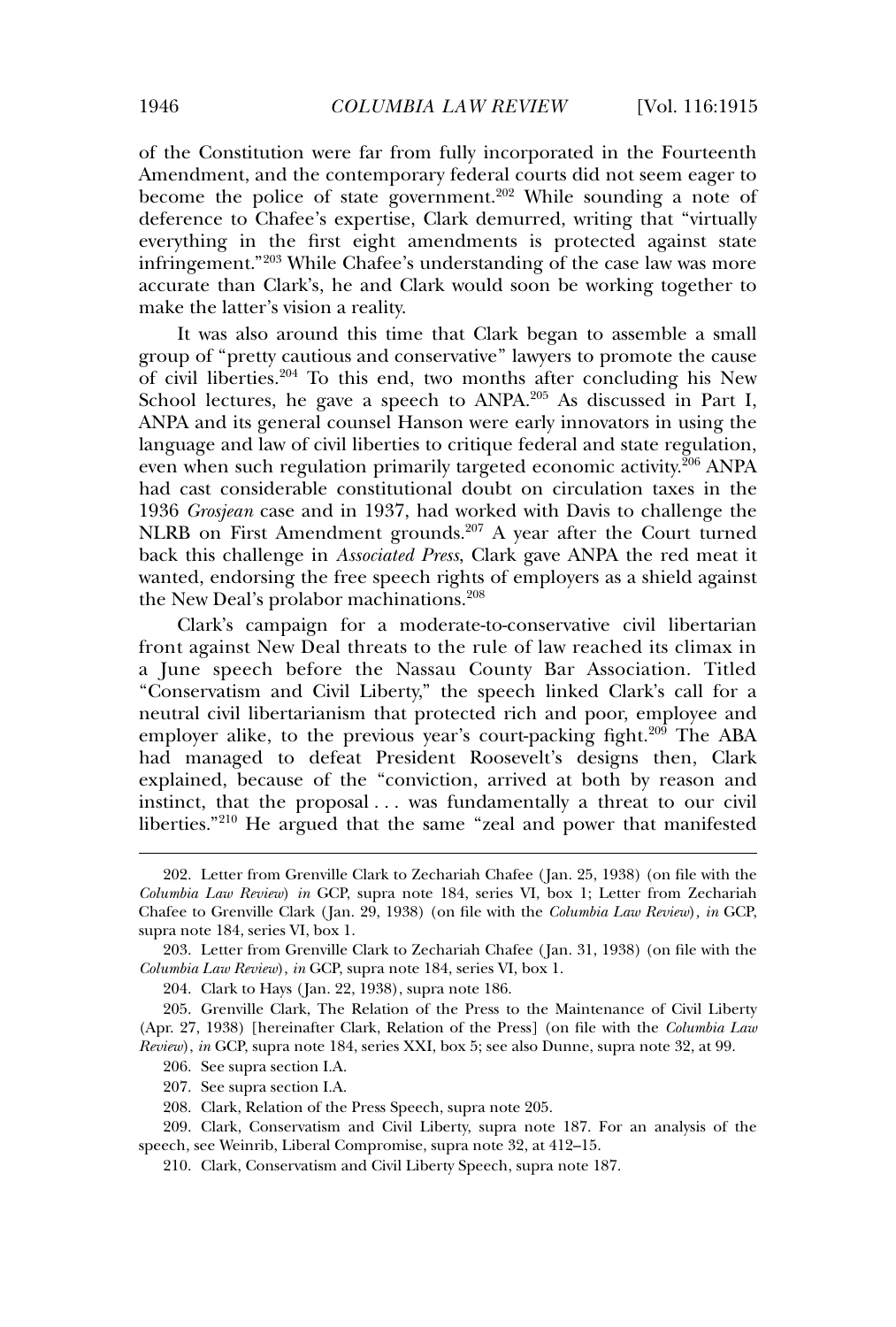itself in the crisis of a year ago . . . should be better organized for opposition to other attacks on civil liberty that are constantly occurring."<sup>211</sup> The success of this speech spurred the ABA into action. In August, the *Journal of the American Bar Association* reprinted the speech and the ABA's House of Delegates approved the formation of a new Special Committee on the Bill of Rights, the committee that Clark had been envisioning, in one form or another, for the past, frantic year.<sup>212</sup>

On the cusp of becoming chairman of the new venture, Clark wrote to Douglas Arant, cofounder of the previous year's National Committee for Independent Courts and future member of the Bill of Rights Committee.<sup>213</sup> Clark mused about writing a short book on this "civil liberties business" and explained that the two interests that had occupied him and Arant for some time now—"independence of the courts" and "sound national finance"—were "aspects . . . of the broader subject."<sup>214</sup> Like ANPA's civil libertarian advocacy on behalf of an independent and financially powerful press, Clark and Arant's vision of strong judicial enforcement of civil libertarian rights was inextricably bound up with a political economic outlook increasingly anxious about New Deal experiments.<sup>215</sup> While more moderate on this point than Hanson or Davis, Clark's appeal to the relatively conservative American Bar to embrace civil liberties in order to safeguard its own social status was far from politically or economically neutral. Indeed, in an October 26 planning memorandum, Clark identified the "regulation of the radio and the screen" and the "procedure of administrative tribunals" as the top two emerging civil libertarian problems.<sup>216</sup> Noting the Bar's increasing impatience with New Deal agency procedures, Clark wrote:

There is widespread and serious complaint that the practice of permitting a tribunal to make an investigation, file a complaint, prosecute the complaint, and also try it and pronounce judg-

<sup>211.</sup> Id.

<sup>212.</sup> Grenville Clark, Conservatism and Civil Liberty, 24 A.B.A. J. 640, 640 (1938); Letter from Arthur Vanderbilt, President, ABA, to Grenville Clark (July 6, 1938) (on file with the *Columbia Law Review*), *in* GCP, supra note 184, series VI, box 2 (describing praise for the speech among the Nassau Bar and saying he hoped "to have something to say along the same line in my Annual Address"); see also Weinrib, Liberal Compromise, supra note 32, at 412–17.

<sup>213.</sup> Letter from Grenville Clark to Douglas Arant ( July 15, 1938) [hereinafter Clark to Arant ( July 15, 1938)] (on file with the *Columbia Law Review*), *in* GCP, supra note 184, series XXI, box 5.

<sup>214.</sup> Id.

<sup>215.</sup> Clark's 1938 civil libertarian campaign coincided with the trough of the 1937– 1938 recession. See supra notes 163–164 and accompanying text (discussing the political economic context).

<sup>216.</sup> Memorandum from Grenville Clark to Committee Members as to Meeting in New York, November 17–18, 1938, at 8–9 (Oct. 26, 1938) (on file with the *Columbia Law Review*), *in* GCP, supra note 184, series VIII, box 2.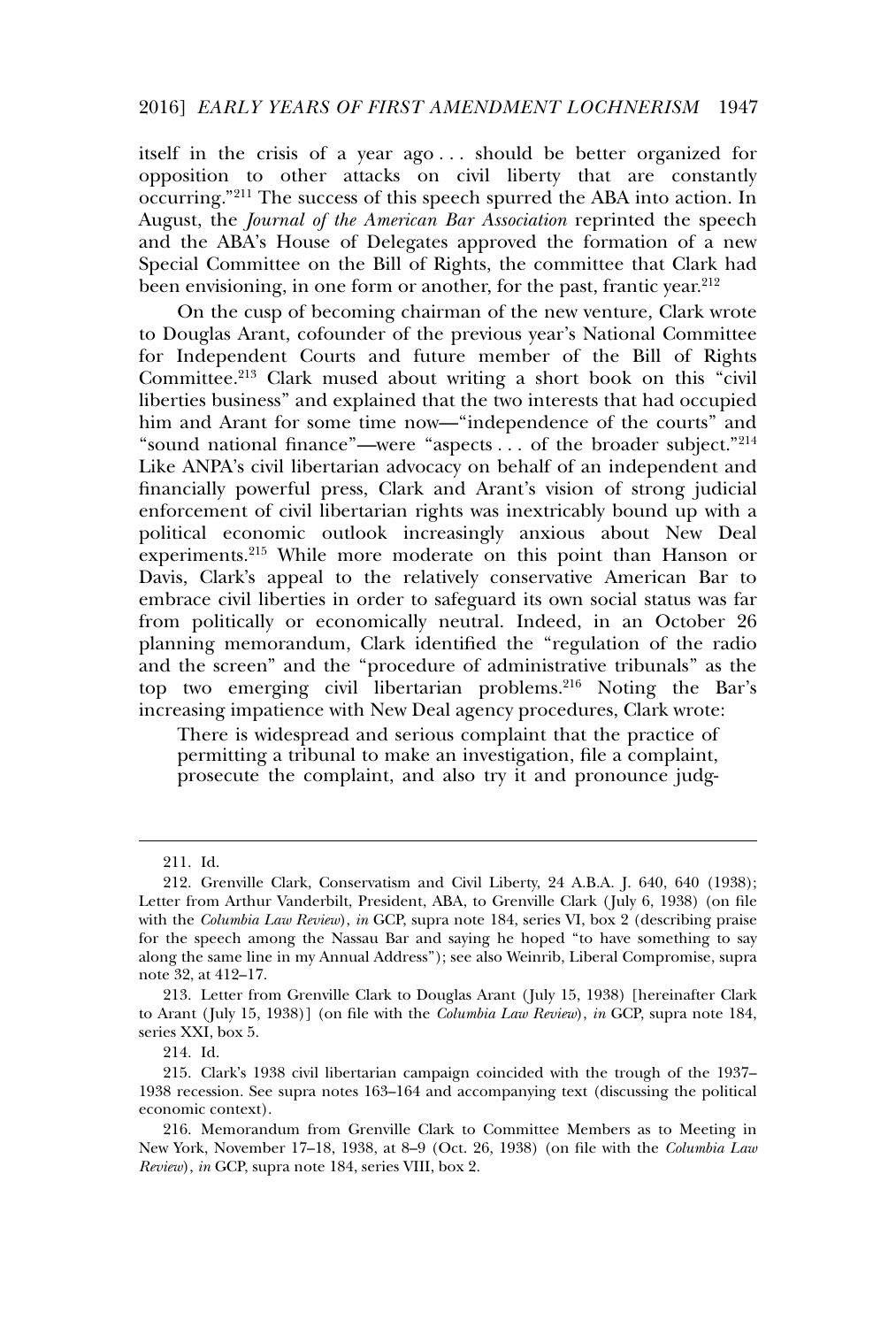ment on it, violates principles of justice and is contrary to the spirit if not the letter of the Bill of Rights.<sup>217</sup>

Where Clark and the Bill of Rights Committee really differed from earlier civil libertarian challenges to New Deal administration was in terms of tactics. Just as Clark had insisted that the opponents of court packing present themselves as a group of disillusioned Roosevelt voters, he thought it wisest for the Bill of Rights Committee to emphasize the defense of underdogs. By building common ground with marginal litigants and left-wing civil libertarians, Clark hoped to articulate a set of general principles—a civil libertarian sensibility—that would, in the end, redound to the benefit of more powerful social actors threatened by administrative government. As he explained to Douglas Arant, the goal was to establish a "line of thought": "one of firm resistance to authoritarian ideas . . . whether in suppressing assembly, or censoring the radio or unnecessarily regimenting the children or intimidating employers from speaking their minds or impairing the independence of the courts or in any other way tending towards the undue subordination of the individual to the State."<sup>218</sup>

The first opportunity to "educat[e] the opinion of the Bar and public" came in the fall of 1938 when the Committee filed an amicus brief in *Hague v. Committee for Industrial Organization*, opposing the efforts of a corrupt Jersey City mayor to shut down prolabor protests and leafleting.<sup>219</sup> The following January, as the *Hague* brief was making the rounds in elite legal circles,<sup>220</sup> Harvard Law School Professor George K. Gardner was closely following the saga of three Jehovah's Witness schoolchildren who had been expelled from a public school in western Massachusetts.<sup>221</sup> When the Supreme Court declined to consider these

221. Letter from George K. Gardner to Zechariah Chafee ( Jan. 12, 1939) (on file with the *Columbia Law Review*), *in* GCP, supra note 184, series VIII, box 3.

<sup>217.</sup> Id. at 9. That same fall, Roscoe Pound of the ABA's Special Committee on Administrative Law denounced such "administrative absolutism." Report of the Special Committee on Administrative Law, 63 Ann. Rep. A.B.A., 1938, at 331, 343–68.

<sup>218.</sup> Letter from Grenville Clark to Douglas Arant 2 (Mar. 31, 1939) [hereinafter Clark to Arant (Mar. 31, 1939)] (on file with the *Columbia Law Review*), *in* GCP, supra note 184, series VIII, box 1.

<sup>219.</sup> Dunne, supra note 32, at 103–09.

<sup>220.</sup> The *Hague* brief elicited early praise from across the political spectrum, applauded by former Liberty Leaguer Davis as well as New Deal die-hards Justice Douglas and Justice Frankfurter. See Letter from John W. Davis to Grenville Clark ( Jan. 1, 1939) (on file with the *Columbia Law Review*), *in* GCP, supra note 184, series VIII, box 2 ("It is well done and I am glad the Bar Assn. under your leadership has taken this stand."); Letter from William O. Douglas, Chairman, SEC, to Grenville Clark ( Jan. 5, 1939) (on file with the *Columbia Law Review*), *in* GCP, supra note 184, series VIII, box 2 ("[T]his contribution to civilized government is memorable."); Letter from Felix Frankfurter to Grenville Clark (Dec. 31, 1938) [hereinafter Frankfurter to Clark (Dec. 31, 1938)] (on file with the *Columbia Law Review*), *in* GCP, supra note 184, series VIII, box 2 ("It's a very good brief, intrinsically, and of course its symbolic significance makes it a document of first importance.").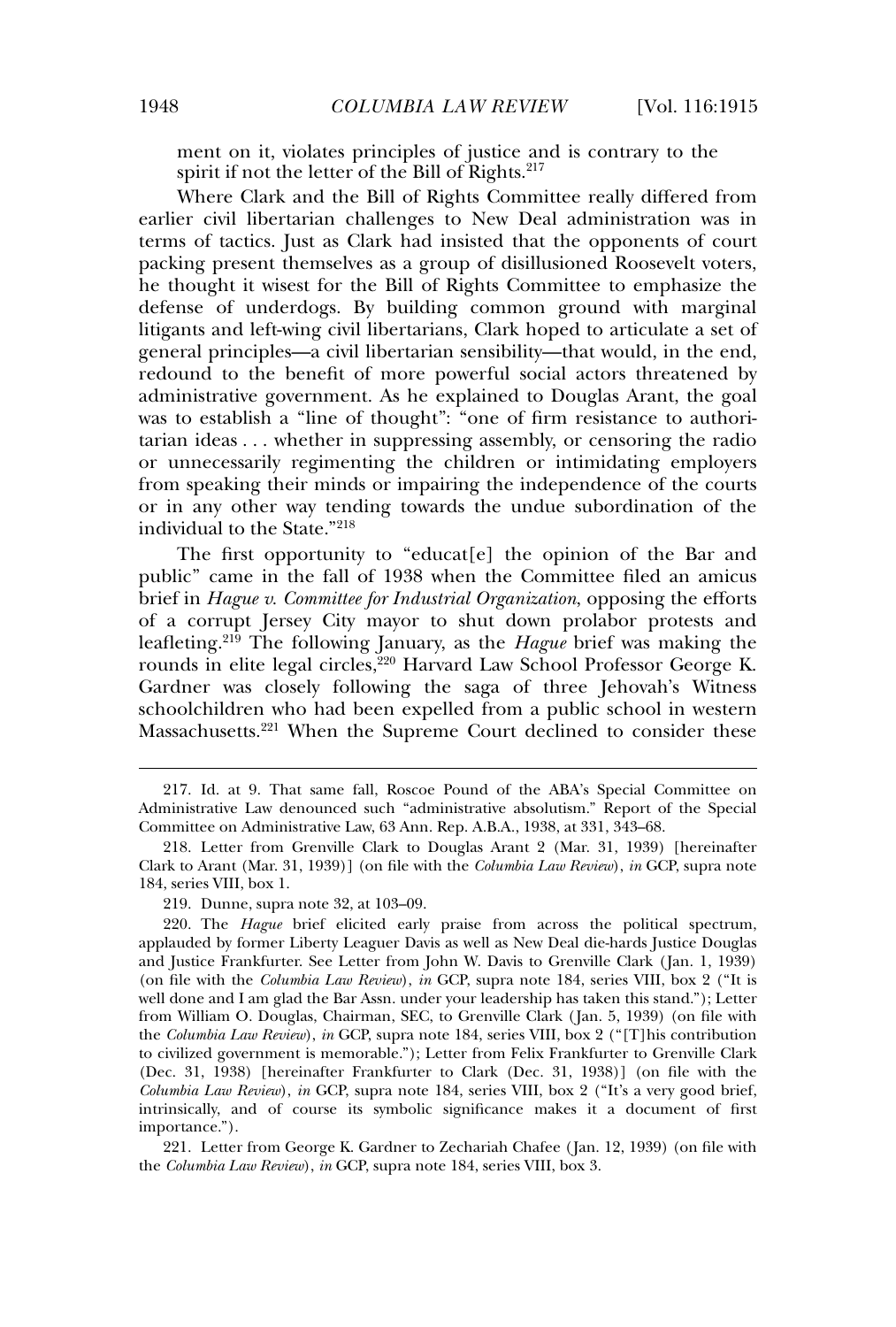Witnesses' appeal in *Johnson v. Deerfield*, Gardner reached out to his colleague Chafee, whom Clark had since coaxed into joining the Bill of Rights Committee and who had coauthored the *Hague* amicus brief.<sup>222</sup>

The day after Chafee received Gardner's letter, he wrote Clark.<sup>223</sup> Enclosing Gardner's letters summarizing the entrenched anti-Witness legal situation, Chafee concluded, "[I]t is clear that the Court will not act unless some new factor enters. I feel strongly we ought to be that new factor and hope that the rest of the Committee will agree."<sup>224</sup> Unsettled by the formidable, countervailing case law, the Committee's members compromised, filing a jurisdictional brief supporting a rehearing on the cert petition but taking no position on the merits.<sup>225</sup> Nonetheless, *Johnson* put the flag-salute issue on the Committee's radar and established a connection between the beleaguered Witness legal team and the new crown jewel of the public interest bar. This was just the sort of collaboration through which Clark hoped to establish a new "line of thought." As Clark explained to Gardner in April 1939, the "flag salute problem" should not be understood as a minor dispute between local officials and a handful of religious eccentrics: The case presented "deep questions [about] the conflict between liberty and authority."<sup>226</sup>

## B. *Flag Salutes and Footnote Four*

During the summer and fall of 1939, Clark kept in touch with Gardner about developments in the Massachusetts flag-salute case. It was through this correspondence that Clark first learned of the Jehovah's Witnesses' new counsel, "a big breezy young man from Texas," the thirtytwo-year-old Hayden Covington.<sup>227</sup> Covington split time with Gardner during the later stages of the *Deerfield* oral arguments, and he would soon become involved in a parallel litigation in Minersville, Pennsylvania—the case of Walter, Lillian, and Billy Gobitas. In November 1939, the Third Circuit affirmed a district court order invalidating the Gobitas children's expulsion from the Minersville public schools, creating a circuit split on the flag-salute issue.<sup>228</sup> The Bill of Rights Committee agreed to file an

<sup>222.</sup> Id.

<sup>223.</sup> Chafee to Clark ( Jan. 17, 1939), supra note 184.

<sup>224.</sup> Id. at 2.

<sup>225.</sup> See Letter from Grenville Clark to Louis Lusky (Mar. 28, 1939) (on file with the *Columbia Law Review*), *in* GCP, supra note 184, series VIII, box 4.

<sup>226.</sup> Letter from Grenville Clark to George K. Gardner (Apr. 19, 1939) (on file with the *Columbia Law Review*), *in* GCP, supra note 184, series VIII, box 3.

<sup>227.</sup> Letter from George K. Gardner to Grenville Clark (Sept. 22, 1939) (on file with the *Columbia Law Review*), *in* GCP, supra note 184, series VIII, box 3.

<sup>228.</sup> Minersville Sch. Dist. v. Gobitis, 108 F.2d 683 (3d Cir. 1939), rev'd, 310 U.S. 586, 586 (1940), overruled by W. Va. Bd. of Educ. v. Barette, 319 U.S. 624, 624 (1943).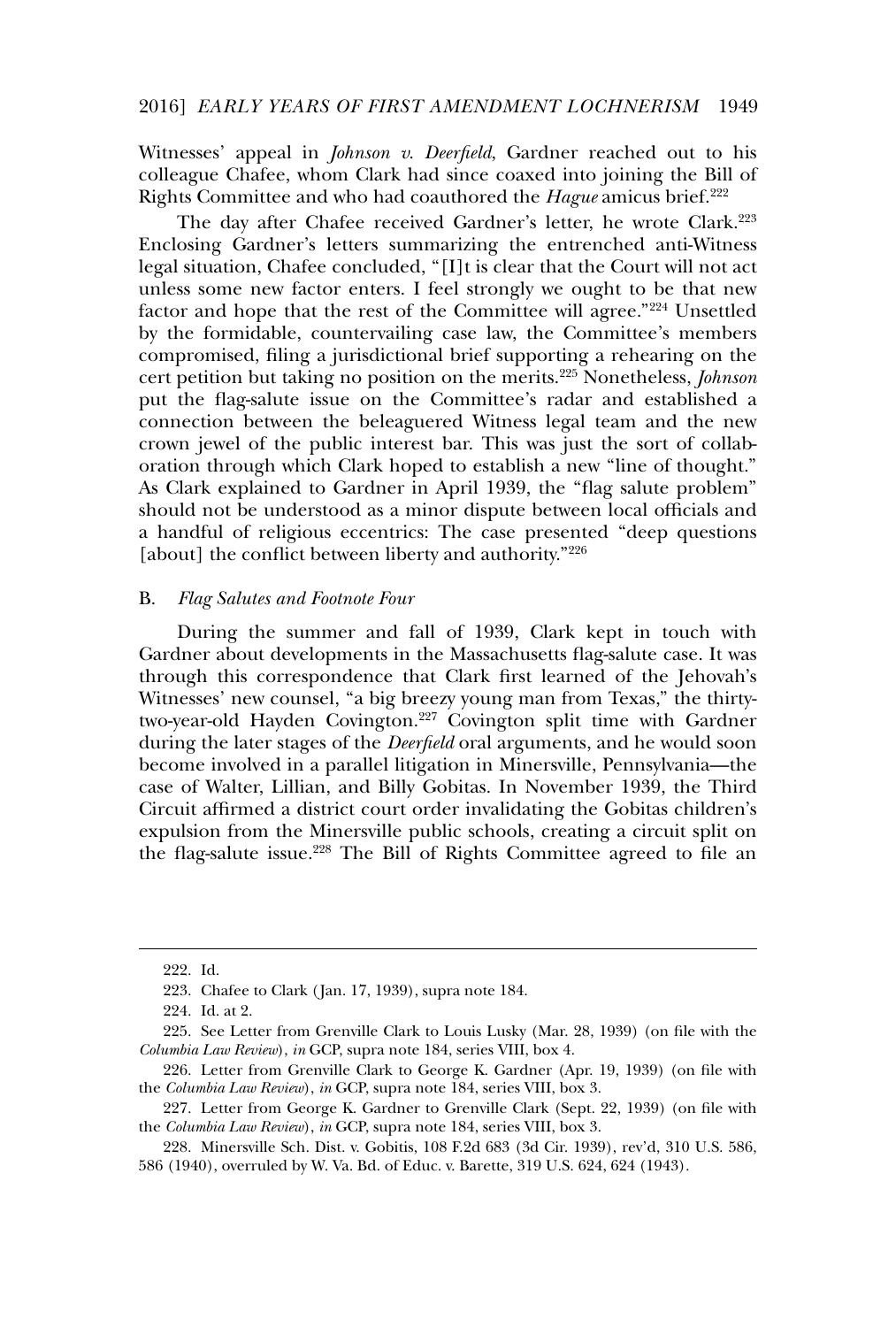amicus brief in *Minersville School District v. Gobitis*<sup>229</sup> if the Supreme Court granted the school district's cert petition.<sup>230</sup>

While waiting on word from the High Court, Gardner met with Covington in New York. The young Texan had just replaced Olin Moyle as the Jehovah's Witnesses' general counsel, and Gardner reported that "it was just beginning to dawn on [Covington] that the issues in the Gobitis case were controlled by four earlier decisions of the United States Supreme Court. Mr. Covington has no legal assistance, and at the moment is a rather lonely, harassed and anxious young man."<sup>231</sup> Gardner offered to assist Covington directly, but Covington felt bound to respect the wishes of the Witness leader, Rutherford, who wanted to argue the case himself.<sup>232</sup> On March 6, 1940, two days after the Supreme Court agreed to hear *Gobitis*, Clark took matters into his own hands, organizing a luncheon with Covington, Gardner, and Louis Lusky, an associate at Clark's law firm.<sup>233</sup> The purpose of the meeting was to coordinate legal strategy. Notably, Lusky had clerked for Justice Stone two years earlier and had helped him draft Footnote Four of *Carolene Products*. 234

Two weeks later, Lusky and Clark sent a first draft of their amicus brief to Covington; a week after that, Chafee sent Clark edits.<sup>235</sup> Chafee was particularly exercised by one point that he felt had "carrie[d] our argument in the *Hague case*":

At a time when governmental functions are expanding rapidly, it seems to me essential to impress officials with a concept rather novel to them, namely, that the government resembles a public utility and is under obligations to give reasonable service to all. The frequent claim that the government may impose any conditions it pleases on what it does for the public is too often echoed by courts.<sup>236</sup>

234. See Linzer, supra note 15, at 281–85.

<sup>229.</sup> The court reporter misspelled the name "Gobitas." See Gordon, supra note 33, at 227 n.76.

<sup>230.</sup> Letter from Grenville Clark to George K. Gardner (Feb. 16, 1940) (on file with the *Columbia Law Review*), *in* GCP, supra note 184, series VIII, box 3; Letter from Grenville Clark to George K. Gardner ( Jan. 4, 1940) (on file with the *Columbia Law Review*), *in* GCP, supra note 184, series VIII, box 3.

<sup>231.</sup> Letter from George K. Gardner to William Fennell (Feb. 29, 1940) (on file with the *Columbia Law Review*), *in* GCP, supra note 184, series VIII, box 3.

<sup>232.</sup> Id.

<sup>233.</sup> See Letter from Grenville Clark to George Gardner (Mar. 6, 1940) (on file with the *Columbia Law Review*), *in* GCP, supra note 184, series VIII, box 3.

<sup>235.</sup> Letter from Grenville Clark to Hayden Covington (Mar. 21, 1940) (on file with the *Columbia Law Review*), *in* GCP, supra note 184, series VIII, box 2; Letter from Zechariah Chafee to Grenville Clark (Mar. 28, 1940) [hereinafter Chafee to Clark (Mar. 28, 1938)] (on file with the *Columbia Law Review*), *in* GCP, supra note 184, series VIII, box 3.

<sup>236.</sup> Chafee to Clark (Mar. 28, 1938), supra note 235.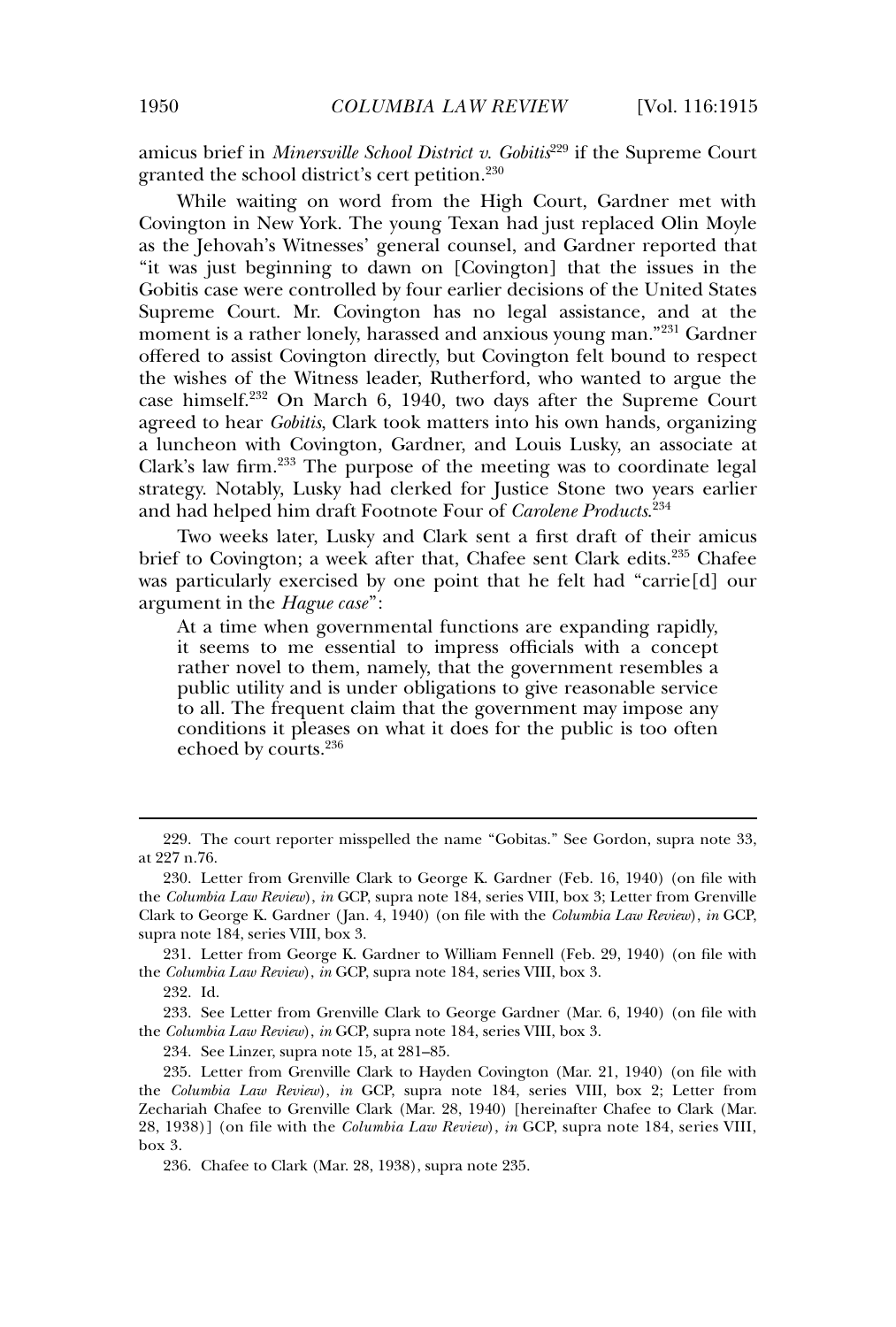#### 2016] *EARLY YEARS OF FIRST AMENDMENT LOCHNERISM* 1951

Although Chafee's reference to public utilities law recalled an old progressive preoccupation, he was right that his rhetorical reconfiguration of that jurisprudence was quite novel. Indeed, it posed a fundamental challenge to progressive and New Deal conceptions of the proper distribution of power among the branches of government. The very concept of "public utility" had emerged to describe the authority of the *political* branches to regulate ostensibly private service providers.<sup>237</sup> In Chafee's analogy, however, the political branches became the service providers and the courts became the regulators. Conceiving of the government as a public utility sounded progressive, but it actually inverted the progressive preference for political as opposed to judicial control of the nation's political economy.

It was just this inversion of progressive legal theory that Justice Felix Frankfurter targeted in his 8-1 majority opinion in *Minersville School District v. Gobitis*, which rejected the arguments of the Witnesses and the ABA.<sup>238</sup> In the June 1940 decision, Frankfurter explained that to secondguess the Minersville School District's flag-salute policy "would in effect make us the school board for the country."<sup>239</sup> "That authority has not been given to this Court," Frankfurter cautioned, "nor should we assume it."<sup>240</sup> While the ABA Committee's championship of civil liberties derived from a commitment to the "independence of the courts"<sup>241</sup> and the resuscitation of judicial review, Frankfurter insisted that "to the legislature no less than to courts is committed the guardianship of deeply-cherished liberties."<sup>242</sup> In this regard, government was not a public utility, but a public: "To fight out the wise use of legislative authority in the forum of public opinion and before legislative assemblies rather than to transfer such a contest to the judicial arena, serves to vindicate the selfconfidence of a free people."<sup>243</sup>

Many of Frankfurter's old civil libertarian comrades were shocked and disappointed by his apparent insensitivity to the Jehovah's Witnesses' plight—surely the "forum of public opinion" was cruelly stacked against a minuscule religious minority!<sup>244</sup> Just as many historians and legal

241. Clark to Arant ( July 15, 1938), supra note 213.

242*. Gobitis*, 310 U.S. at 600.

<sup>237.</sup> See generally William Novak, The Public Utility Idea and the Origins of Modern Business Regulation, *in* The Corporation and American Democracy (Naomi Lamoreaux & William Novak eds., 2015).

<sup>238. 310</sup> U.S. 586 (1940), overruled by W. Va. Bd. of Educ. v. Barette, 319 U.S. 624 (1943).

<sup>239.</sup> Id. at 598.

<sup>240.</sup> Id.

<sup>243.</sup> Id. For Frankfurter's defense of the constitutional authority of the political branches, see generally Brad Snyder, Frankfurter and Popular Constitutionalism, 47 U.C. Davis L. Rev. 343 (2013).

<sup>244.</sup> See Peters, supra note 33, at 46–71 (discussing the *Gobitis* opinion); Melvin I. Urofsky, Felix Frankfurter: Judicial Restraint and Individual Liberties 52–58 (1991) (same).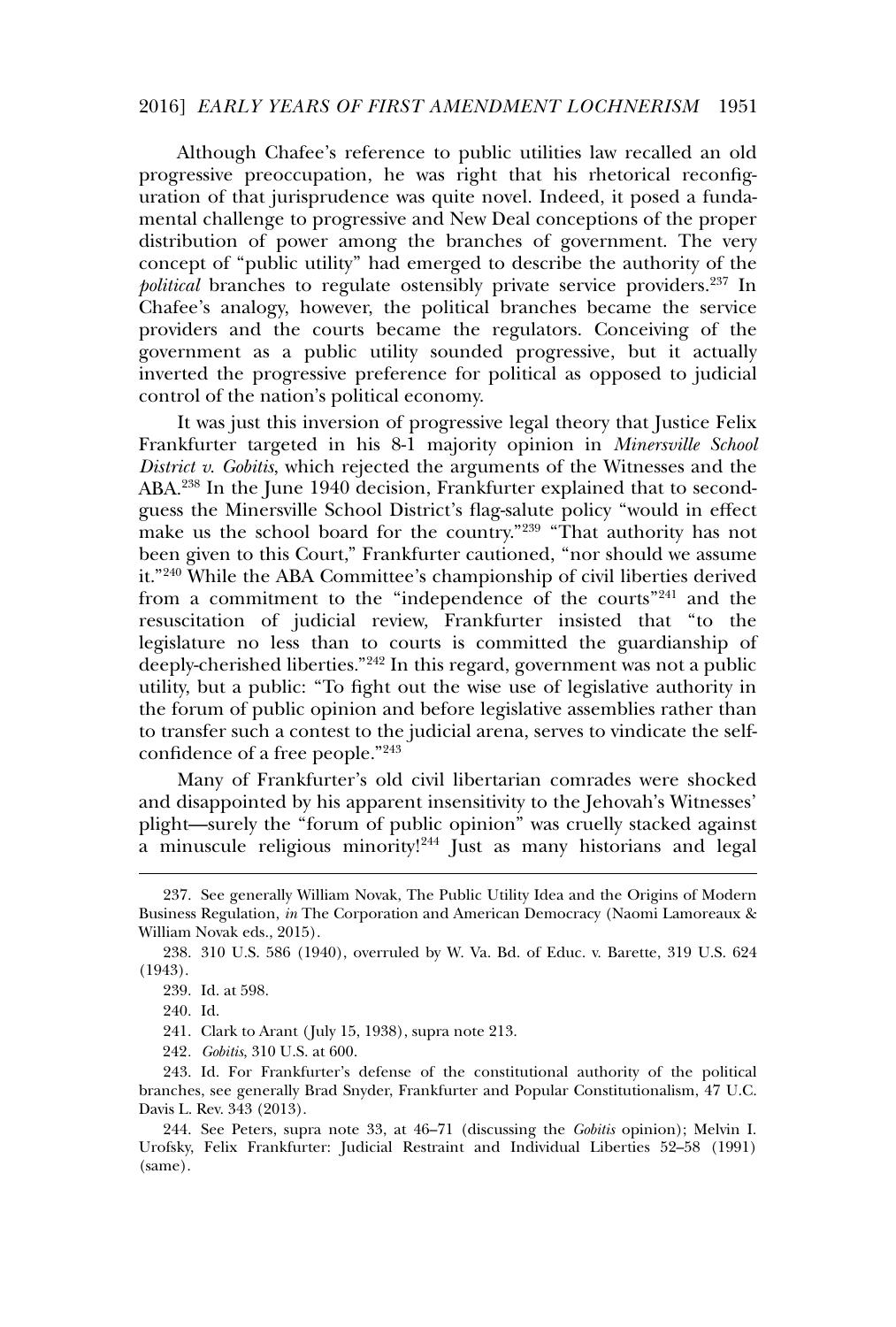scholars do today, contemporary critics of *Gobitis* attributed Frankfurter's betrayal to the deteriorating situation in Europe, hysteria about national security, and sympathy for his German Jewish brethren overcoming the Justice's civil libertarian instincts. Yet Frankfurter's correspondence with Clark in the three years between the court-packing crisis and *Gobitis* suggests that the Justice's opinion grew out of a political and legal struggle both longer running and closer to home.

As Frankfurter had written to Clark time and again, while he celebrated his friend's recent discovery of civil liberties, he did not think that civil liberties necessitated a commitment to robust judicial review.<sup>245</sup> Bolstered by his experience in the WWI War Department, where he had successfully promoted an accommodating approach to conscientious objectors to the military draft, Frankfurter viewed reasonable administration and legislation as the best hope for both democracy and civil liberty.<sup>246</sup> While Clark resisted court packing and assailed the threat that administrative tribunals posed to the Bill of Rights, Frankfurter defended the New Deal's redistribution of power from the judiciary to the administrative state. And he emphatically rejected the idea that a special carve out for judicial protection of civil liberties was compatible with this redistribution.

It was just such a carve out that Justice Harlan Fiske Stone proposed in his lone dissent, circulated only days before *Gobitis* was slated for publication. Frankfurter hurriedly wrote Stone a four-page memorandum, asking him to shelve the dissent and warning of its epochal implications.<sup>247</sup> In doing so, Frankfurter invoked an earlier era of

Felix Frankfurter interpreted his experience as demonstrating that prejudice fell away over the long term when minorities confronted it—that rational persuasion was a reliable vehicle for assimilation. In the flag salute cases, he seems to have unselfconsciously conceived the Jehovah's Witnesses and the world in which they functioned—persons and arenas he did not know—in the image of his own experience.

Richard Danzig, Justice Frankfurter's Opinions in the Flag Salute Cases: Blending Logic and Psychologic in Constitutional Decisionmaking, 36 Stan. L. Rev*.* 675, 705 (1984).

<sup>245.</sup> See, e.g., Frankfurter to Clark (Dec. 31, 1938), supra note 220; Letter from Felix Frankfurter to Grenville Clark (Nov. 16, 1938) (on file with the *Columbia Law Review*), *in* GCP, supra note 184, series VIII, box 2; Frankfurter to Clark ( July 1, 1937), supra note 200; see also Dunne, supra note 32, at 84–88 (discussing an exchange between Justice Frankfurter and Clark in which Justice Frankfurter explained the reasons for his silence regarding the court-packing plan).

<sup>246.</sup> See Kessler, Administrative Origins, supra note 29, at 1111–23. Taking a different tack, Professor Richard Danzig has offered a perceptive analysis of Justice Frankfurter's understanding of the relationship between reason, democracy, and pluralism as grounded in his own experience as a young Jew navigating the elite legal worlds of Harvard Law School and government service:

<sup>247.</sup> Letter from Felix Frankfurter, Assoc. Justice, U.S. Supreme Court, to Harlan Fiske Stone, Assoc. Justice, U.S. Supreme Court (May 27, 1940) [hereinafter Frankfurter to Stone (May 27, 1940)] (on file with the *Columbia Law Review*), *in* Harlan Fiske Stone Papers, Library of Cong., container 65 [hereinafter HFSP].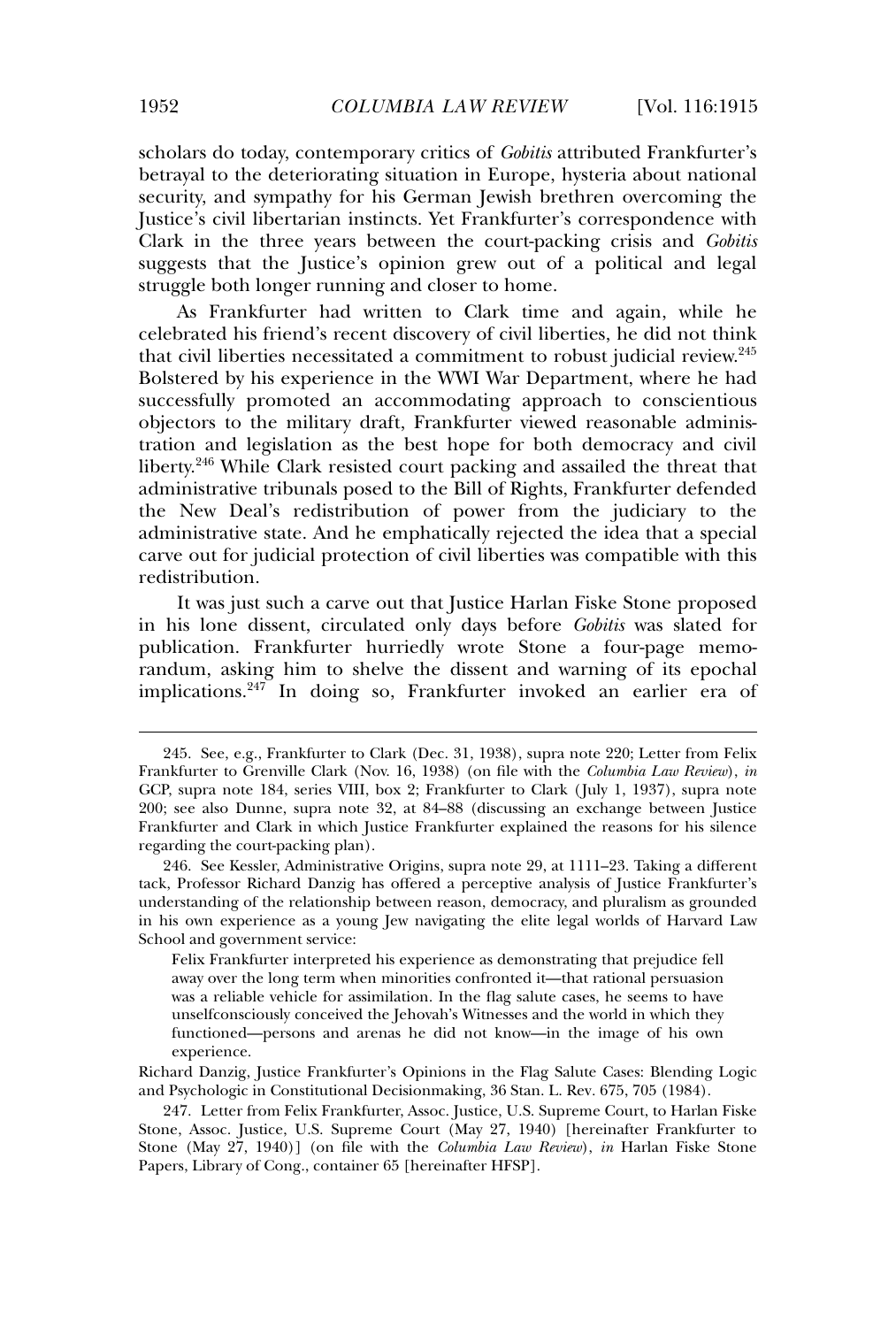aggressive judicial protection of private economic power from public safety regulation:

Just as *Adkins v. Children's Hospital* had consequences not merely as to the minimum wage laws but in its radiations and in its psychological effects, so this case would have a tail of implications as to legislative power . . . were it to deny the very minimum exaction, however foolish as to the Gobitis children, of an expression of faith in the heritage and purposes of our country.<sup>248</sup>

Progressives had long seen the 1923 Adkins decision,<sup>249</sup> which rejected the constitutionality of a minimum wage for women in the District of Columbia, as marking the Taft Court's rightward turn and as a brutal setback for social and economic experiment; Justice Frankfurter himself had argued and lost the case as a young law professor.<sup>250</sup> Seventeen years later, in his letter to Justice Stone, Justice Frankfurter invoked the case as a warning about the damage that rights-obsessed judging could do to sound public policy. He also appealed to Justice Stone's own recent dissent from the Court's 1936 decision in *United States v. Butler*. <sup>251</sup> There, Justice Stone had criticized the majority for its cramped reading of the federal government's power to secure the "general welfare."<sup>252</sup> Praising Justice Stone's *Butler* dissent as "a lodestar for due regard between legislative and judicial powers," Justice Frankfurter emphasized that the main goal of his approach in *Gobitis* was to avoid a judicial overreaction to the undoubtedly "foolish" treatment of a religious minority, an overreaction that might upset the fragile balance between political and judicial power achieved during the past few years.<sup>253</sup>

At this point in his plea, Justice Frankfurter had to confront the difference between the rights at stake in a case like *Adkins* (economic) and those at stake in *Gobitis* (civil)—especially given Justice Stone's recent authorship of *Carolene Products*, <sup>254</sup> a decision that seemed to emphasize just that difference. Yet according to Justice Frankfurter, neither the different substance of the rights at issue nor Footnote Four itself changed the basic philosophy to which both he and Stone had long adhered. The political branches remained the "primary resolvers" of "the clash of rights," even when that clash involved "ultimate civil liberties."<sup>255</sup> "For resolving such clash we [as judges] have no calculus,"

<sup>248.</sup> Id. at 4.

<sup>249.</sup> Adkins v. Children's Hosp., 261 U.S. 525 (1923).

<sup>250.</sup> Id. at 526.

<sup>251. 297</sup> U.S. 1 (1936).

<sup>252.</sup> Id. at 86–88 (Stone, J., dissenting).

<sup>253.</sup> Frankfurter to Stone (May 27, 1940), supra note 247, at 4.

<sup>254.</sup> United States v. Carolene Prods. Co., 304 U.S. 144 (1938).

<sup>255.</sup> Frankfurter to Stone (May 27, 1940), supra note 247, at 1–2.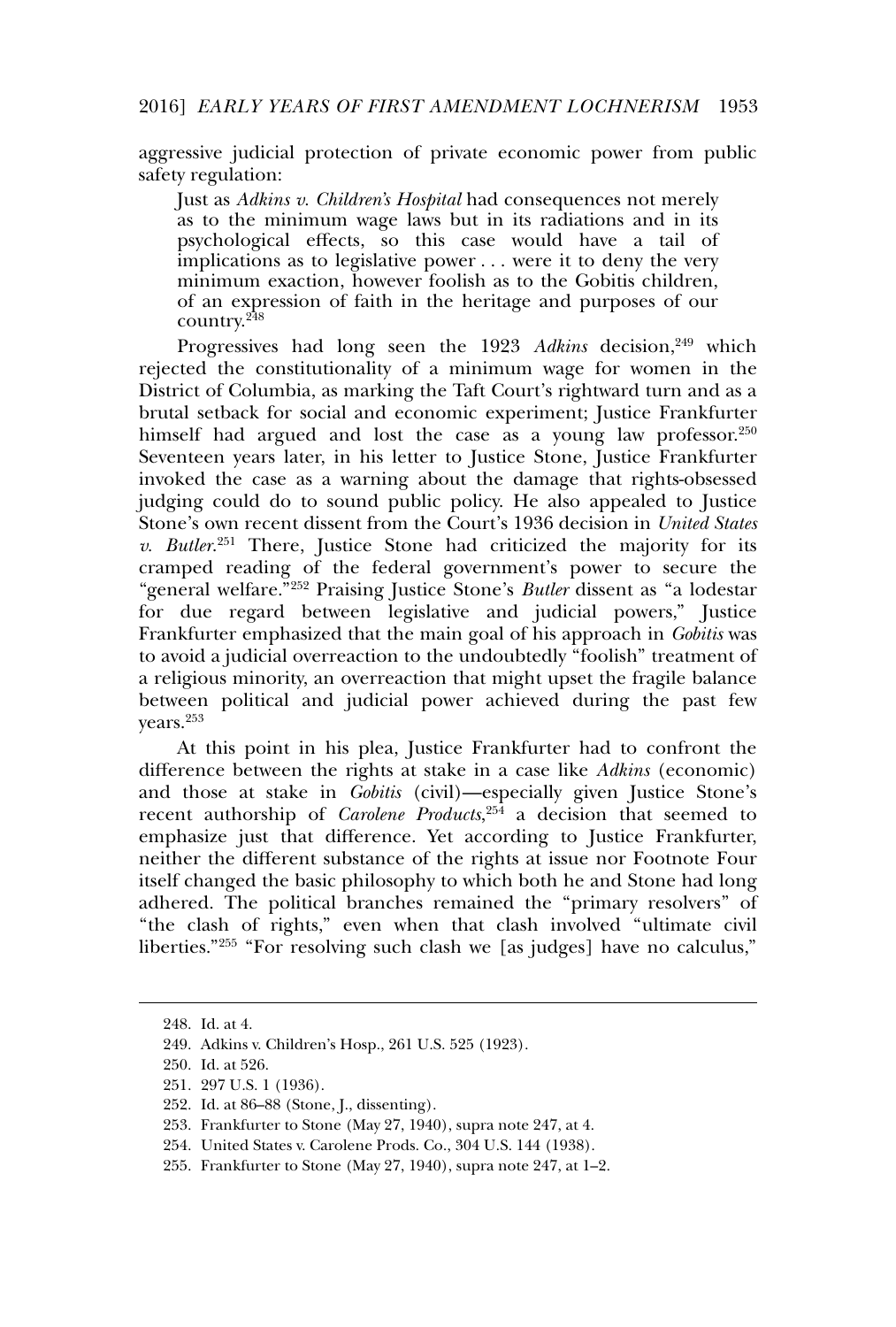Justice Frankfurter wrote to Justice Stone.<sup>256</sup> "But there is for me, and I know also for you, a great makeweight for dealing with this problem, namely, that we are not the primary resolvers of the clash. We are not exercising an independent judgment; we are sitting in judgment upon the judgment of the legislature."257

How should judges judge the "primary resolvers" of the "clash of rights"? Here, Justice Frankfurter explained, he regarded "as basic" Footnote Four, "particularly the second paragraph of it," which proposed heightened judicial scrutiny of legislation that itself interfered with the political process.<sup>258</sup> Explicitly downplaying the first paragraph (about textually enumerated constitutional rights) and the third paragraph (about discrete and insular minorities), Justice Frankfurter sought to interpret the Footnote narrowly lest it lead down a slope that ended in *Adkins*, *Butler*, and the judicial restraint of public power in the name of private rights.<sup>259</sup> Compulsory-flag-salute laws in no way impeded the Witnesses' ability to participate in politics. What's more, the sect's refusal to salute the flag looked to Justice Frankfurter like a rejection of political participation, an exercise of exit rather than voice.

Although selective, Justice Frankfurter's narrow reading of Footnote Four was not outlandish at the time. A month earlier, Justice Murphy's 8- 1 majority decision in *Thornhill v. Alabama*, <sup>260</sup> the first Supreme Court opinion to cite Footnote Four, had emphasized the second paragraph's political process logic. Striking down a law that prohibited labor picketing, Justice Murphy wrote: "Abridgment of freedom of speech and of the press . . . impairs those opportunities for public education that are essential to effective exercise of the power of correcting error through the processes of popular government."<sup>261</sup> When a regulation threatened "the effective exercise of rights so necessary to the maintenance of democratic institutions, . . . courts should 'weigh the circumstances' and 'appraise the substantiality of the reasons advanced' in support of the challenged regulations."<sup>262</sup>

Justice Stone's dissent in *Gobitis*, however, elevated Footnote Four above this proceduralist and functionalist terrain. It was only the second Supreme Court opinion to cite the Footnote and the first to refer to the

260. 310 U.S. 88 (1940).

261. Id. at 95.

<sup>256.</sup> Id. at 2.

<sup>257.</sup> Id.

<sup>258.</sup> Id.

<sup>259.</sup> In doing so, Justice Frankfurter previewed the approach to Footnote Four that would be championed decades later, in the wake of the Warren Court's jurisprudential innovations. See John Hart Ely, Democracy and Distrust 75–77 (1980); Gilman, supra note 15, at 214–25; Linzer, supra note 15, at 285–88.

<sup>262.</sup> Id. at 96 (quoting Schneider v. State, 308 U.S. 147, 161 (1939)). *Schneider v. State*, struck down a blanket prohibition on street and door-to-door distribution of literature making no reference to Footnote Four. 308 U.S. at 161.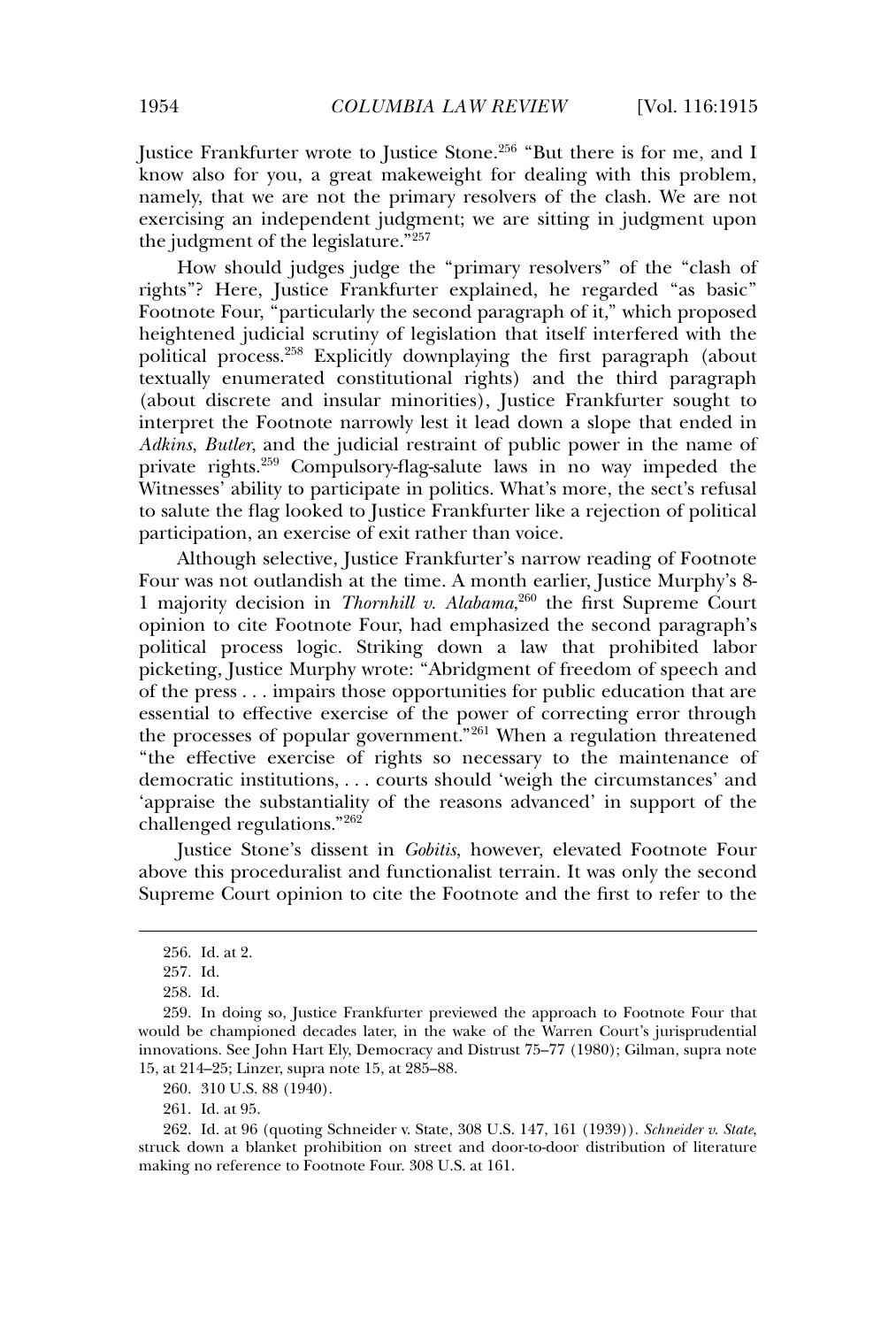third paragraph's discussion of "discrete and insular minorities."<sup>263</sup> Yet even here, Justice Stone had to acknowledge that the third paragraph, as written, focused on prejudice only to the extent that it "tend[ed] to curtail the operation of those political processes ordinarily to be relied on to protect minorities."<sup>264</sup> For the authority to "scrutinize legislation restricting the civil liberty of racial and religious minorities although no political process was affected,"<sup>265</sup> Justice Stone cited not Footnote Four but a string of 1920s substantive due process decisions striking down prohibitions on foreign language instruction and private school attendance, decisions rooted in the economic liberty of educators and parents.<sup>266</sup> Nonetheless, by juxtaposing Footnote Four with these cases from an earlier era of guardian review, Justice Stone did what Justice Frankfurter had begged him not to do: identify Footnote Four with a conflation of the judicial protection of civil liberties and the judicial protection of substantive due process.

Professor Richard Danzig has argued that Frankfurter "inflated" the stakes in *Gobitis*, needlessly insisting that a school board's ex post facto adoption of a compulsory-flag-salute regulation be given the same deference "as though the legislature of Pennsylvania had itself formally directed the flag-salute," almost as though the U.S. Congress itself had done so.<sup>267</sup> Yet the ABA's strategy was itself inflationary, using a test case involving the Jehovah's Witnesses to roll back the "undue subordination of the individual to the State."<sup>268</sup> As Justice Frankfurter knew from his correspondence with Clark during the late 1930s, the goal of the ABA and its allies was to use the language of civil liberties to resuscitate judicial review and restrict the political branches' newfound autonomy.<sup>269</sup> And it was clear both to Justice Frankfurter and to the ABA that Justice Stone's *Gobitis* dissent advanced that goal. For instance, shortly after the decision, Louis Lusky, Stone's former law clerk and the coauthor of the ABA's amicus brief, wrote to his old boss: "It certainly took me down a peg to see with how much more insight and skill you were able to expound the same position [as developed in the amicus brief] after working only a few days at the most."<sup>270</sup>

<sup>263.</sup> United States v. Carolene Prods. Co., 304 U.S. 144, 153 n.4 (1938).

<sup>264.</sup> Minersville Sch. Dist. v. Gobitis, 310 U.S. 586, 606 (1940) (Stone, J., dissenting). 265. Id.

<sup>266.</sup> Farrington v. Tokushige, 273 U.S. 284 (1927); Pierce v. Soc'y of Sisters, 268 U.S. 510 (1925); Meyer v. Nebraska, 262 U.S. 390 (1923)*.* See generally Robert C. Post, Defending the Lifeworld: Substantive Due Process in the Taft Court Era, 78 B.U. L. Rev. 1489 (1998) (reviewing the jurisprudence of the Taft Court in the 1920s).

<sup>267.</sup> Danzig, supra note 246, at 682 (citing *Gobitis*, 310 U.S. at 597).

<sup>268.</sup> Clark to Arant (Mar. 31, 1939), supra note 218, at 2.

<sup>269.</sup> See supra note 200 and accompanying text (discussing Frankfurter's debate with Clark).

<sup>270.</sup> Mason, supra note 15, at 620.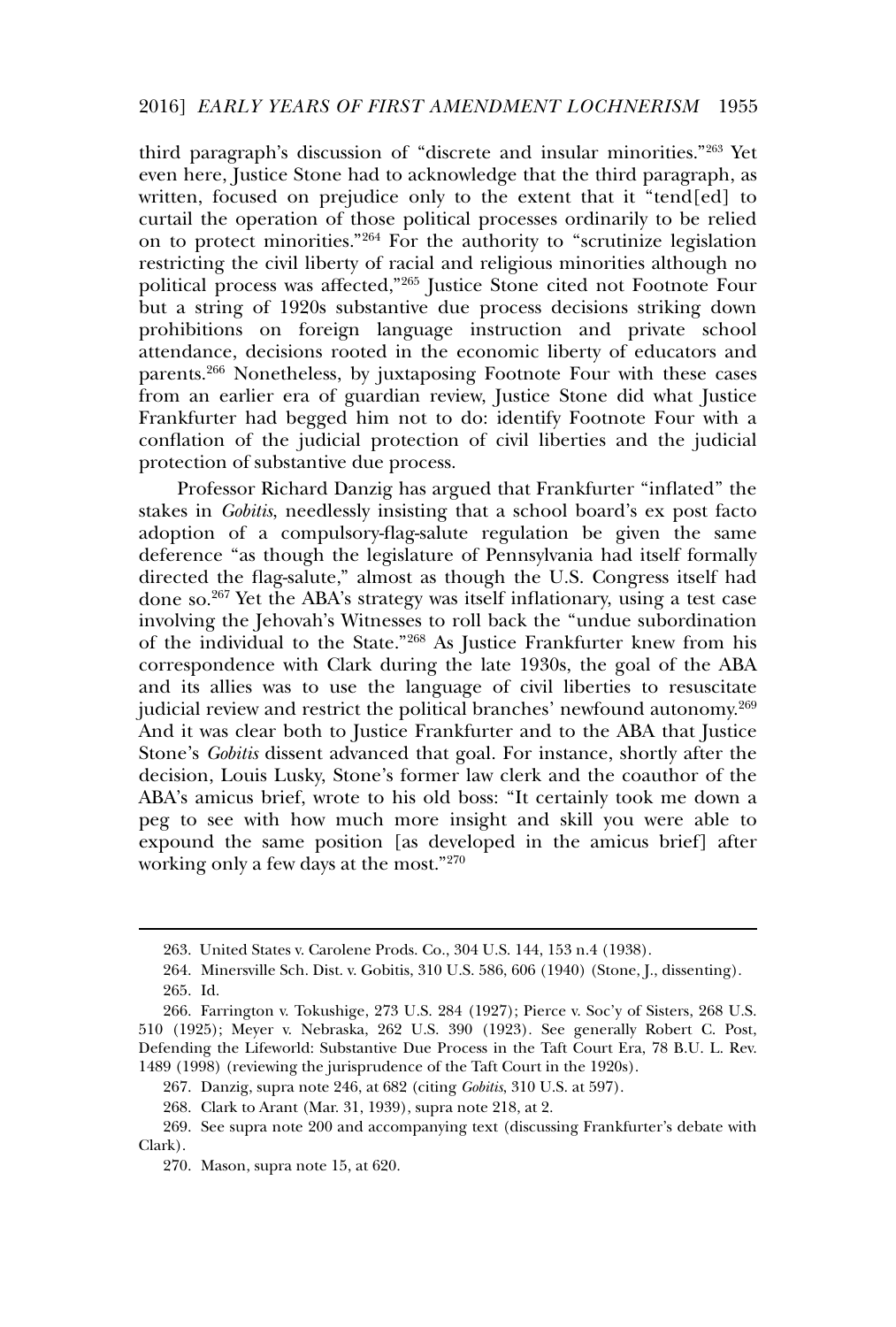The press also recognized the high-stakes nature of the Frankfurter– Stone debate, while almost unanimously adopting the ABA's point of view in interpreting it. Although the *Washington Post* agreed with Justice Frankfurter that "the Bill of Rights did not license 'any group to interfere with legitimate functions of the state under the guise of practicing their religion,'" at least 170 other newspapers celebrated Justice Stone's lone dissent for resisting "hysteria" in the name of fundamental American values.<sup>271</sup> The *Christian Century* opined that "[c]ourts that will not protect even Jehovah's Witnesses will not long protect anybody."<sup>272</sup> And in an editorial titled simply *Frankfurter v. Stone*, the *New Republic* warned that the Supreme Court was "dangerously close" to "adopting Hitler's philosophy in the effort to oppose Hitler's legions."<sup>273</sup> This association of judicial deference with totalitarianism was the linchpin of Clark and the ABA's new brand of civil libertarianism. They had won more than they had lost in *Gobitis*; their depiction of judges as the privileged guardians of a free society shone through the gloomy prewar atmosphere and dazzled the American public.

## III. FIRST AMENDMENT LOCHNERISM IN THE 1940S

### A. *The 1942 Peddling-Tax Cases*

The negative press that rained down on the Supreme Court in the wake of *Gobitis* was particularly hard to bear for the avowed civil libertarians whom President Roosevelt had recently appointed—Justices Black, Douglas, and Murphy. In the fall of 1940, when Justice Douglas told Justice Frankfurter that Justice Black was reconsidering his position in *Gobitis*, Frankfurter asked if Black had been reading the Constitution over the summer. Douglas responded, "No—he has been reading the papers."<sup>274</sup> It could not have helped that these papers were reporting not only legal and political criticisms of the decision but also a wave of violent attacks on Witnesses. In the summer of 1940, the Witnesses responded to the unfavorable result in *Gobitis*—and the seemingly apocalyptic war in Europe—with increasingly aggressive proselytizing. Local mobs, in turn, responded with vigilantism, and the American Legion declared the Witnesses a "subversive" sect, along with other allegedly pro-Nazi or pro-Soviet ethnic and political groups.<sup>275</sup>

Yet if some members of the *Gobitis* majority were shaken by the criticism of media elites and news reports of anti-Witness violence, they did not immediately search out an opportunity to side with the Witnesses. One mitigating factor may have been that in August 1940, a

<sup>271.</sup> Peters, supra note 33, at 67–68.

<sup>272.</sup> The Court Abdicates, Christian Century, July 3, 1940, at 845–46.

<sup>273.</sup> Frankfurter v. Stone, Editorial, New Republic, June 24, 1940, at 843.

<sup>274.</sup> Sidney Fine, Frank Murphy: The Washington Years 187 (1984).

<sup>275.</sup> Peters, supra note 33, at 72–99.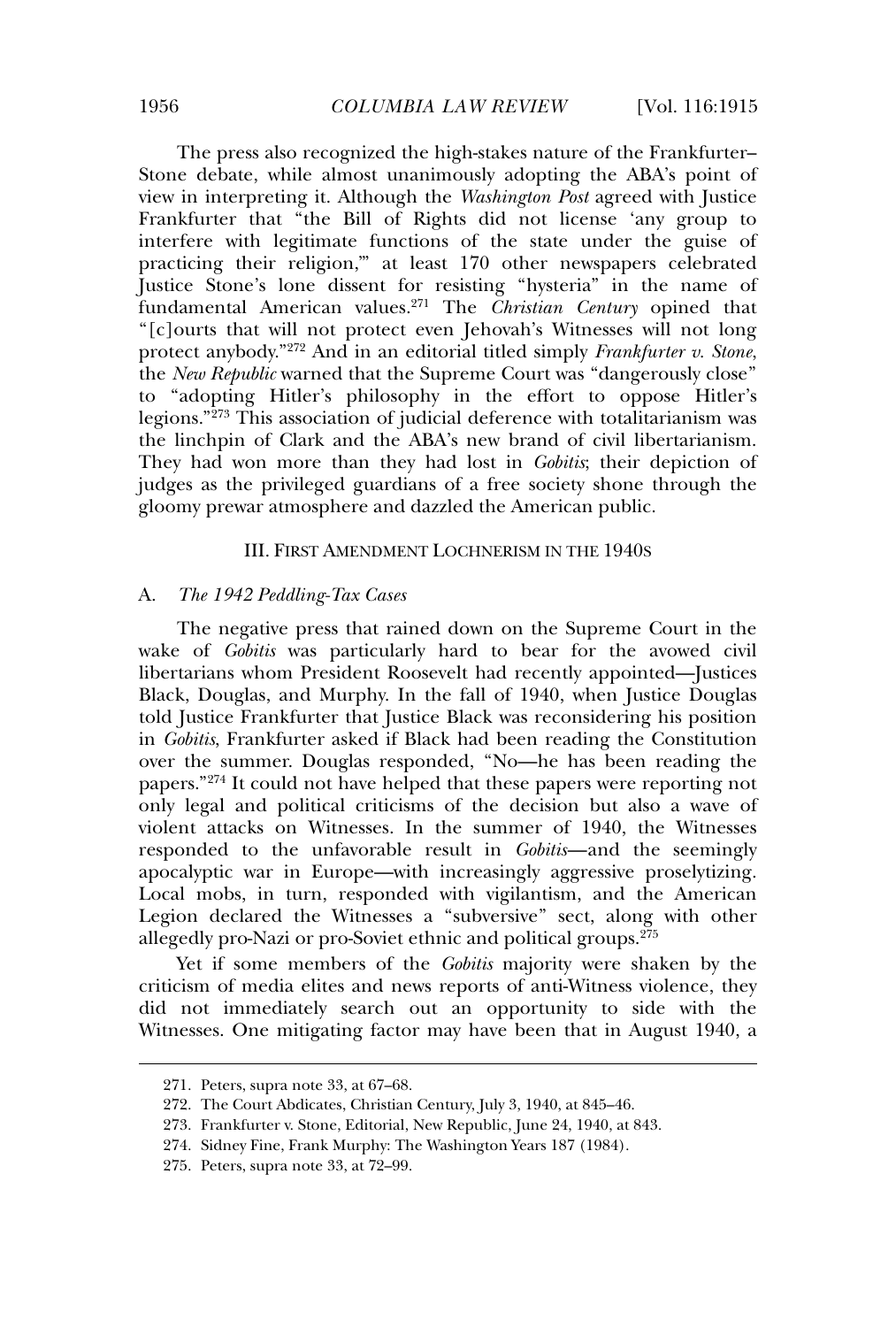Jehovah's Witness gunned down a sheriff's deputy in North Windham, Maine.<sup>276</sup> Newspapers interpreted the murder as evidence of the real dangers those "disloyal" to the flag posed to law-abiding Americans.<sup>277</sup> Another reason was that the next two Witnesses cases that came before the Court presented particularly ornery litigants and unsympathetic facts.

In the early spring of 1941, Chief Justice Hughes, writing for a unanimous court, upheld the conviction of over sixty Jehovah's Witnesses who had held a raucous, traffic-stopping parade without securing a permit.<sup>278</sup> No Justice who read the record in *Cox v. New Hampshire* was prepared to question the propriety of time, place, and manner restrictions on such disruptive public gatherings, even when securing a permit came with a price tag. The following March, in the wake of American entry into World War II, *Chaplinsky v. New Hampshire* presented what seemed to the Justices an even easier question involving a Witness's especially aggressive street preaching, culminating in his calling the town marshal "a damned Fascist" for trying to defuse the situation.<sup>279</sup> In another unanimous opinion, the Court's arch civil libertarian, Justice Murphy, canonized the "fighting words" exception to free-speech protection, explicitly deferring to First Amendment theorist Chafee's approval of this carve out.<sup>280</sup>

Even as Murphy was drafting *Chaplinsky*, however, the Court heard oral arguments in *Jones v. City of Opelika* and two other consolidated cases, the first set of Witness peddling-tax challenges.<sup>281</sup> While *Cox* and *Chaplinsky* had involved activities that resembled traditional breaches of the peace—unpermitted parades and lewd or libelous speech—the Witnesses' refusal to pay taxes on their door-to-door distribution and sale of religious literature seemed to merit both more and less judicial regard. More regard for two reasons. First, the Witnesses characterized the distribution and sale of religious pamphlets as their faith's peculiar mode of *ministry*, itself an act of worship.<sup>282</sup> Second, they characterized the distribution and sale of literature as an exercise of press freedom, the most entrenched of First Amendment rights and the one championed by

282. See Brief for Petitioner at 5, *Opelika I*, 316 U.S. 584 (No. 280), 1941 WL 52767. Although the Witnesses had also tried to defend Cox's parade and Chaplinsky's imprecations as religious exercise, their characterization of the sale and distribution of literature as ministerial was systematic and well attested. See Nathan T. Elliff, Jehovah's Witnesses and the Selective Service Act, 31 Va. L. Rev. 811, 813–18 (1945); Deputy Dir. Hershey, Vol. III, Op. 14, Ministerial Status of Jehovah's Witnesses ( June 12, 1941) (on file with the *Columbia Law Review*), *in* National Archives, College Park, Md., container 7, RG 147.

<sup>276.</sup> Id. at 217.

<sup>277.</sup> Id. at 217–19.

<sup>278</sup>**.** Cox v. New Hampshire, 312 U.S. 569 (1941).

<sup>279.</sup> Chaplinsky v. New Hampshire, 315 U.S. 568, 569 (1942).

<sup>280.</sup> Id. at 572 (citing Zechariah Chafee, Free Speech in the United States 149  $(1941)$ .

<sup>281</sup>*. Opelika I*, 316 U.S. 584 (1942). For the timing, see Peters, supra note 33, at 230.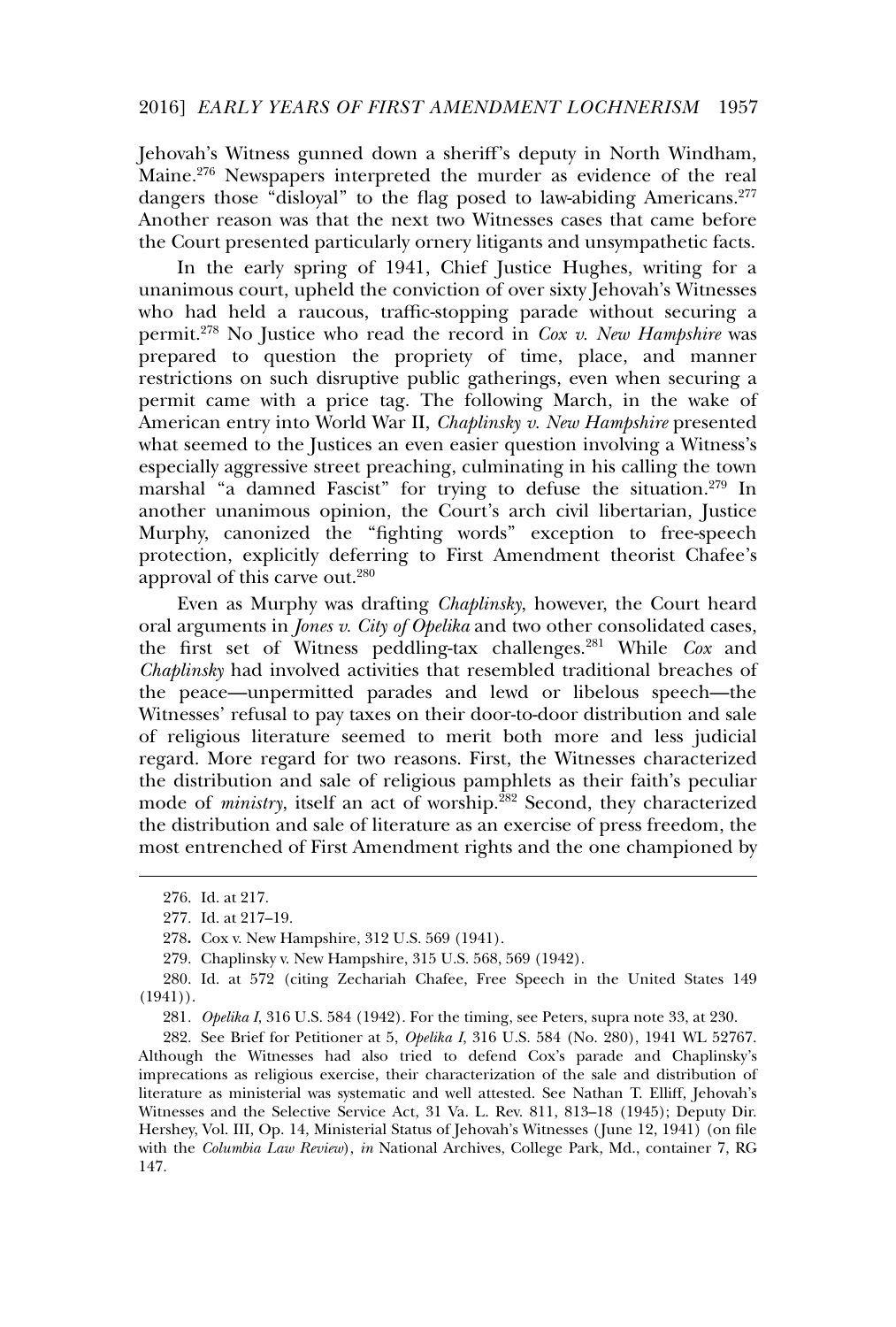the widest range of political constituencies—from communist radicals seeking access to the mails to the newspaper magnates who had funded the epochal victories in *Near* and *Grosjean*.

Two other features of the peddling-tax challenges, however, militated for prompt judicial dismissal. First, the laws at issue—taxes on the sale of goods and services—were general commercial regulations, in the heartland of the New Deal Court's "presumption of constitutionality." Second, two months before *Opelika I* was decided, a unanimous Court had drawn a line in the sand with respect to what would come to be called "commercial speech." In *Valentine v. Chrestensen*, <sup>283</sup> a case involving the New York City Sanitary Code's prohibition on commercial advertising in public thoroughfares, Justice Roberts distinguished the string of decisions that, since 1938, had struck down prohibitions on leafleting as violations of free speech, free press, and in the case of Jehovah's Witnesses, free exercise.<sup>284</sup> In those cases, Justice Roberts explained, the Court had "unequivocally held that the streets are proper places for the exercise of the freedom of communicating information and disseminating opinion" and that, accordingly, state and municipalities could "not unduly burden or proscribe" leafleting.<sup>285</sup> Yet, Justice Roberts went on, "[w]e are equally clear that the Constitution imposes no such restraint on government as respects purely commercial advertising."<sup>286</sup> Going further, the unanimous *Valentine* opinion held that "[w]hether, and to what extent, one may promote or pursue a gainful occupation in the streets  $\dots$  are matters for legislative judgment."<sup>287</sup> Even though the respondent, F.J. Chrestensen, had combined in one handbill an advertisement for his submarine touring business and a protest against the city for its boat-docking regulations, the Second Circuit had erred in finding this mix of commercial and political speech sufficient to bring Chrestensen's activity within the ambit of the First Amendment.<sup>288</sup> If the Second Circuit's ruling were to stand, "every merchant who desires to broadcast advertising leaflets in the streets need only append a civic appeal, or a moral platitude, to achieve immunity from the law's command."<sup>289</sup>

Although *Valentine* had not yet been decided when the Jehovah's Witnesses' general counsel Covington was briefing and arguing the peddling-tax cases, he knew he faced an uphill battle given the general commercial nature of the challenged regulations. Confronting the Court for only the second time since Pearl Harbor (the first had been in the

<sup>283. 316</sup> U.S. 52 (1942).

<sup>284.</sup> Cantwell v. Connecticut, 310 U.S. 296, 303 (1940); Schneider v. State, 308 U.S. 147, 164 (1939); Lovell v. City of Griffin, 303 U.S. 444, 452 (1938).

<sup>285</sup>*. Valentine*, 316 U.S. at 54.

<sup>286.</sup> Id.

<sup>287.</sup> Id.

<sup>288.</sup> Id. at 55.

<sup>289.</sup> Id.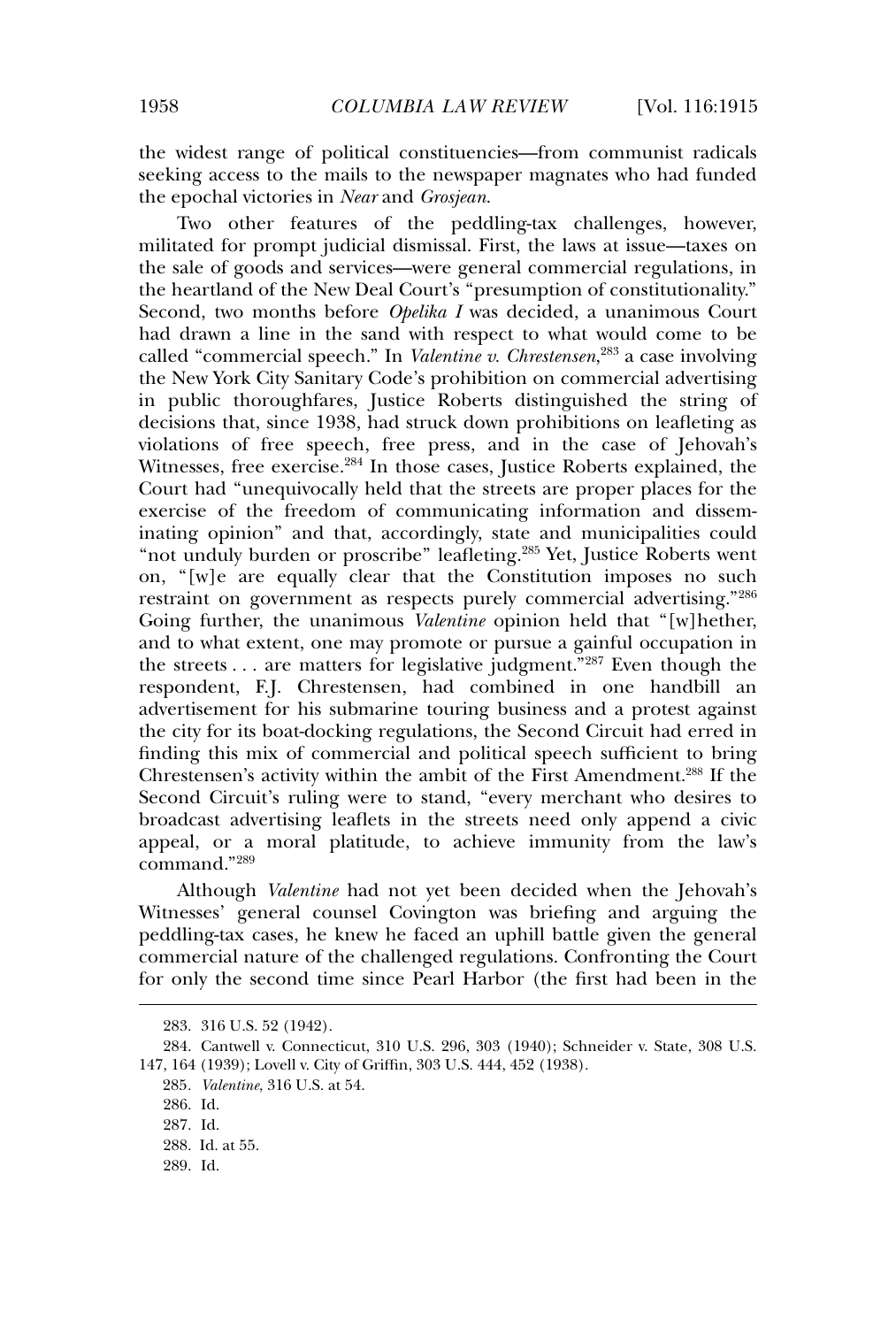#### 2016] *EARLY YEARS OF FIRST AMENDMENT LOCHNERISM* 1959

unfavorable context of *Chaplinsky*), Covington framed the peddling-tax issue in world historical terms: "In today's perilous hours men's hearts are failing them for fear of what they see coming upon the human family. This great *fear* has driven rulers and judges of every land into desperation and perplexity, resulting in a breaking down of justice and morality."<sup>290</sup> To make the stakes as vivid as possible, Covington's brief asked the Justices to imagine how the peddling taxes would function in a Nazi invasion:

Let us assume that the Nazis and Fascists were moving in secret to invade the Gulf shore of Alabama, and some good citizen learning this fact printed millions of pamphlets or leaflets for distribution throughout Alabama. In Opelika, under this ordinance, both he and every loyal citizen aiding him to distribute such printed matter could be convicted for their failure to pay the tax and secure a license.<sup>291</sup>

This thought experiment might be read as suggesting that the Witnesses' primary objection to the peddling taxes was process-based that it blocked avenues of democratic deliberation and defense. Yet Covington's brief took a more formalist and absolutist stance, one that echoed the ideology featured in newspaper criticisms of *Gobitis*. "The only factor which distinguishes this country as a republic with a democratic form of government . . . is that American heritage epitomized as the Bill of Rights," Covington insisted.<sup>292</sup> "Once the freedom anchored and secured thereby is gone, the reason is lost for fighting Nazism and allied totalitarian tyranny."<sup>293</sup> According to this logic, if the Court upheld the license taxes, the difficulties they posed to the defense of Opelika from Nazi attack would be irrelevant, as there would be nothing worthy left to defend.

The first half of Covington's brief focused on the Witnesses' free exercise claim, arguing that literature distribution was, for the sect's members, a ministerial activity and that the work of ministers of other religions was not so taxed.<sup>294</sup> The second half developed a press-freedom claim largely reliant on *Grosjean*. Noting that "[t]his right and liberty [of freedom of the press] . . . embrace the right to distribute, to circulate printed informative matter, to disseminate ideas in recorded form," Covington contended that, as in *Grosjean,* the taxes at issue in *Opelika* restricted circulation and threatened the viability of the Witnesses' informative enterprise.<sup>295</sup> Covington copied almost verbatim from Justice Sutherland's unanimous *Grosjean* opinion in arguing that the peddling taxes impermissibly "encumber[ed] and smother[ed] distribution and

<sup>290.</sup> Brief for Petitioner, supra note 282, at 37.

<sup>291.</sup> Id. at 32.

<sup>292.</sup> Id. at 38–39.

<sup>293.</sup> Id. at 39.

<sup>294.</sup> Id. at 5–10.

<sup>295.</sup> Id. at 25–27.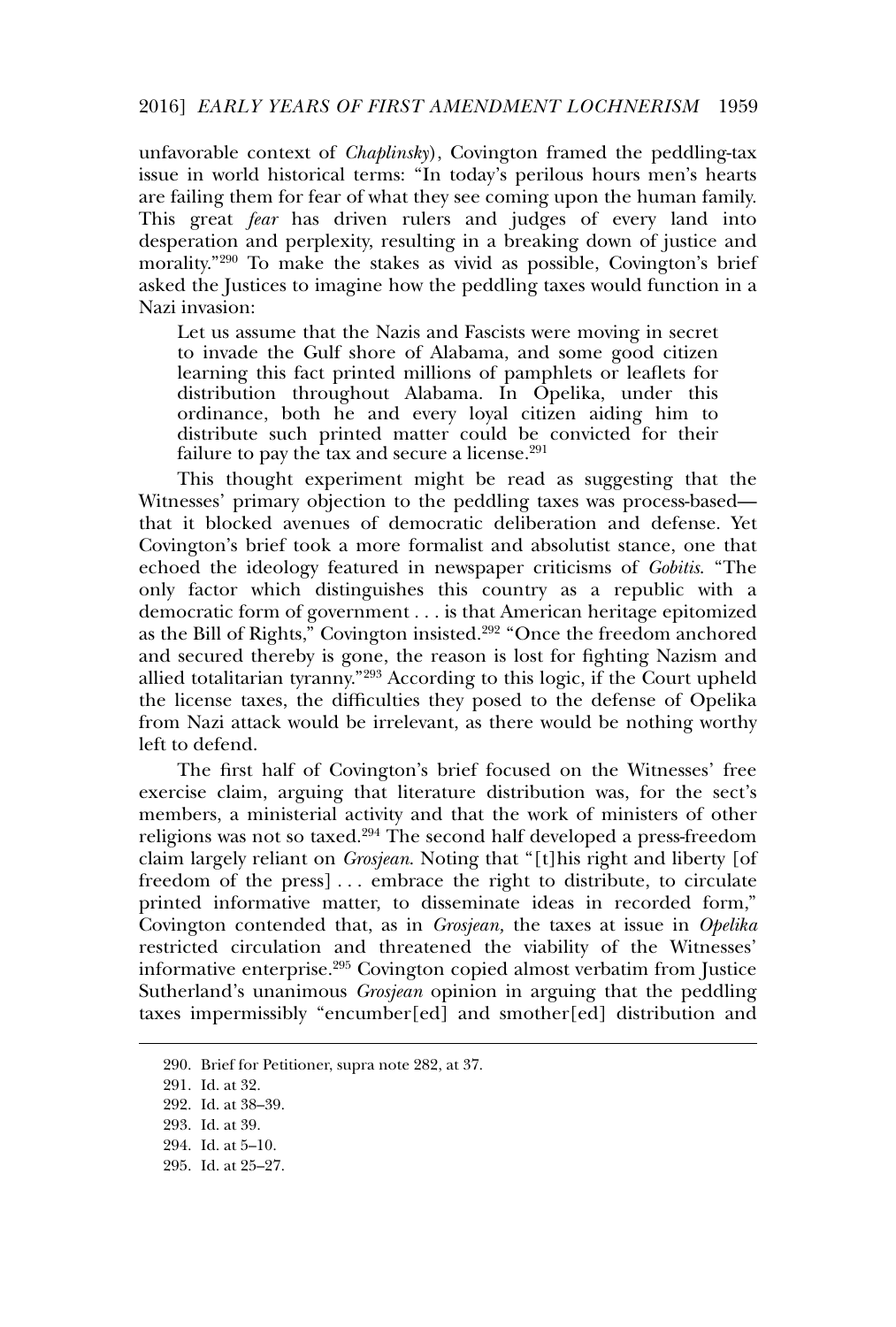circulation" of literature: "This is plain enough when we consider that if [the tax] were increased to a high degree, as it could be, it well might result in completely suppressing both distribution and even publishing to [the] point of destruction."<sup>296</sup> Finally, Covington concluded by recommending a passage from Sutherland's *dissent* in *Associated Press*:

Do the people of this land—in the providence of God, favored as they sometimes boast, above all others in the plenitude of their liberties—desire to preserve those so carefully protected by the First Amendment: liberty of religious worship . . ? [sic] If so, let them withstand all *beginnings* of encroachment.<sup>297</sup>

Notably, Covington emphasized those aspects of Justice Sutherland's *Grosjean* and *Associated Press* opinions that suggested that even incidental burdens on First Amendment exercise, regardless of regulatory intent, were unconstitutional. The Witnesses did not claim that the peddling taxes were discriminatory in intent or prohibitive in application. The ACLU, by contrast, placed considerable emphasis on discrimination against the Witnesses in its peddling-tax amicus brief.<sup>298</sup> Indeed, the organization characterized the "basic question" in *Opelika I* as "whether a municipality, *under the guise* of collecting license fees for carrying on of various occupations," may impose such a fee on "any person who, even on a single occasion, offers for sale a pamphlet containing an expression of opinion."<sup>299</sup> The phrase "under the guise" echoed what was arguably the actual holding in *Grosjean*:

The tax here involved is not bad because it takes money from the . . . appellees . . . . It is bad because, in the light of its history and of its present setting, it is seen to be a deliberate and calculated device *in the guise* of a tax to limit the circulation of information  $\dots$ .<sup>300</sup>

Writing for Justices Roberts, Frankfurter, Byrnes, and Jackson (who had joined the Court in July 1941), Justice Reed found the question of discrimination to be critical. In rejecting the Witnesses' challenge, Justice Reed insisted on a fundamental "distinction between nondiscriminatory regulation of operations which are incidental to the exercise of religion or the freedom of speech or the press and those which are imposed upon the religious rite itself or the unmixed dissemination of information."<sup>301</sup> Given that the Witnesses had not even *alleged* discrimination, this

<sup>296.</sup> Id. at 32 (citation omitted); cf. Grosjean v. Am. Press Co., 297 U.S. 233, 245 (1936).

<sup>297.</sup> Brief for Petitioner, supra note 282, at 39 (internal quotation marks omitted) (quoting Associated Press v. NLRB, 301 U.S. 103, 141 (1937) (Sutherland, J., dissenting)).

<sup>298.</sup> Brief of American Civil Liberties Union as Amicus Curiae at 2–3, Jones v. Opelika, 316 U.S. 584 (1942) (No. 280), 1942 WL 53575.

<sup>299.</sup> Id. at 1 (emphasis added).

<sup>300</sup>*. Grosjean*, 297 U.S. at 250 (emphasis added).

<sup>301</sup>*. Opelika I*, 316 U.S. 584, 596 (1942).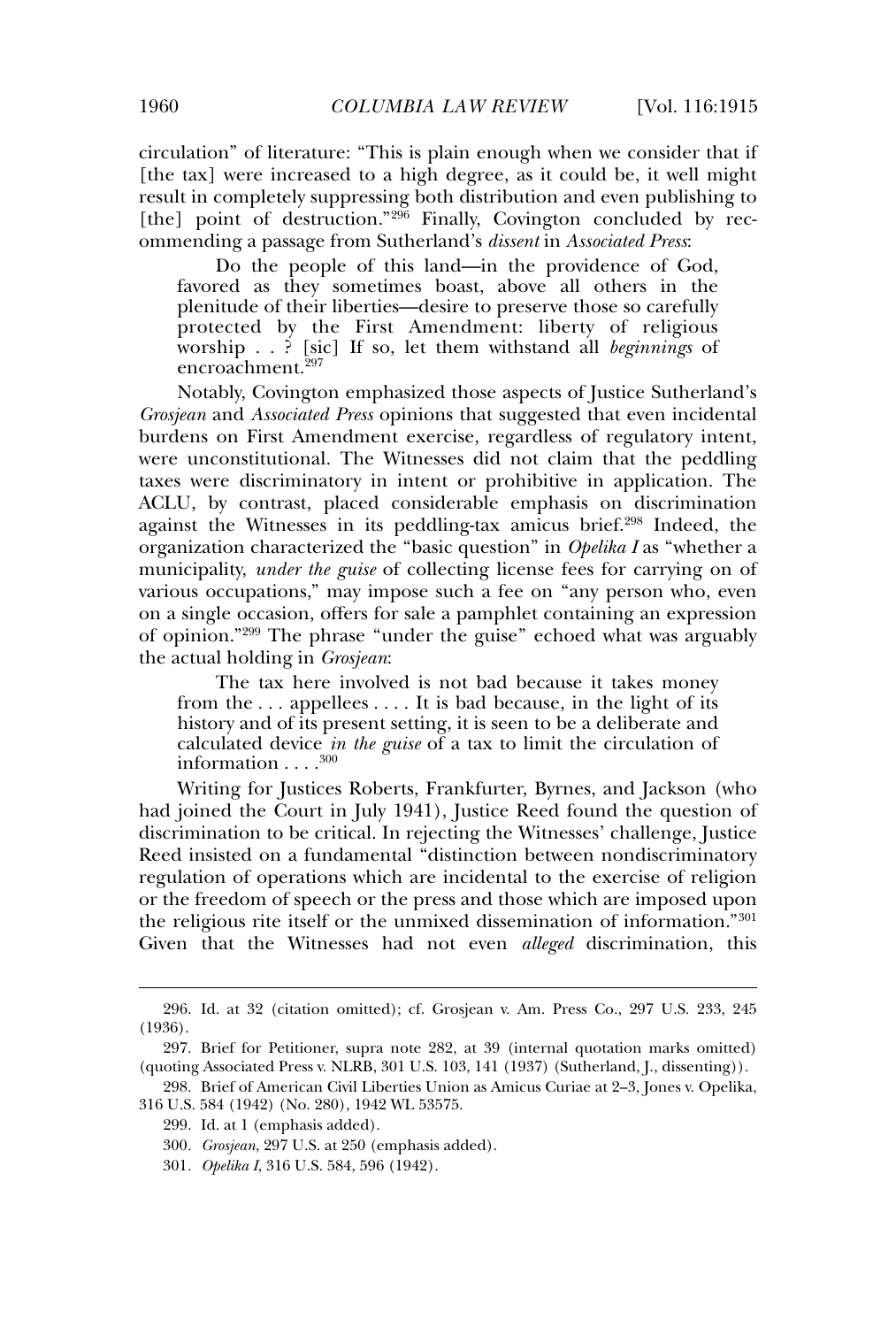### 2016] *EARLY YEARS OF FIRST AMENDMENT LOCHNERISM* 1961

distinction, plus the commercial aspect of their peddling activity, resolved the free-speech and free-press issues outright. Citing the *Associated Press* majority opinion and the Court's decision two months earlier in *Valentine v. Chrestensen*, Justice Reed concluded:

It would hardly be contended that the publication of newspapers is not subject to the usual governmental fiscal exactions, or the obligations placed by statutes on other business. The Constitution draws no line between a payment from gross receipts or a net income tax and a suitably calculated occupational license. Commercial advertising cannot escape control by the simple expedient of printing matter of public interest on the same sheet or handbill.<sup>302</sup>

As for the free exercise issue, Justice Reed refused to distinguish between the Witnesses' sale of their religious tracts and a teacher or preacher's "need to receive support for themselves": "[W]hen, as in these cases, the practitioners of these noble callings choose to utilize the vending of their religious books and tracts as a source of funds, the financial aspects of their transactions need not be wholly disregarded."<sup>303</sup> Exacting a "reasonable fee" from "religious or didactic group[s]" for their "money-making activities," Justice Reed continued, "does not require a finding that the licensed acts are *purely* commercial. It is enough that money is earned . . . ."<sup>304</sup>

The shadow of *Valentine* loomed large over Justice Reed's reasoning, as did the more general principle of judicial deference to commercial regulation that New Dealers like Reed—President Roosevelt's former solicitor general—had spent many years championing. The Roosevelt appointees in the peddling-tax majority were not entirely unsympathetic to the burden that taxation might place on marginal expressive communities such as the Witnesses. But precisely because of their experience with progressive and New Deal state building, these Justices insisted the solution lay in political reform, not judge-driven constitutionalism. "It may well be," Justice Reed allowed, even hoped, "that the wisdom of American communities will persuade them to permit the poor and weak to draw support from the petty sales of religious books without contributing anything for the privilege of using the streets and conveniences of the municipality."<sup>305</sup> But "[s]uch an exemption . . . would be a voluntary, not a constitutionally enforced, contribution."<sup>306</sup>

With respect not only to free exercise, but also to free speech and free press, then, the majority saw an inescapable nexus between the commercial aspect of the Witnesses' peddling and the state's "right to employ the sovereign power explicitly reserved . . . by the Tenth

<sup>302.</sup> Id. at 597 (citations omitted).

<sup>303.</sup> Id. at 596.

<sup>304.</sup> Id. (emphasis added).

<sup>305.</sup> Id. at 598.

<sup>306.</sup> Id.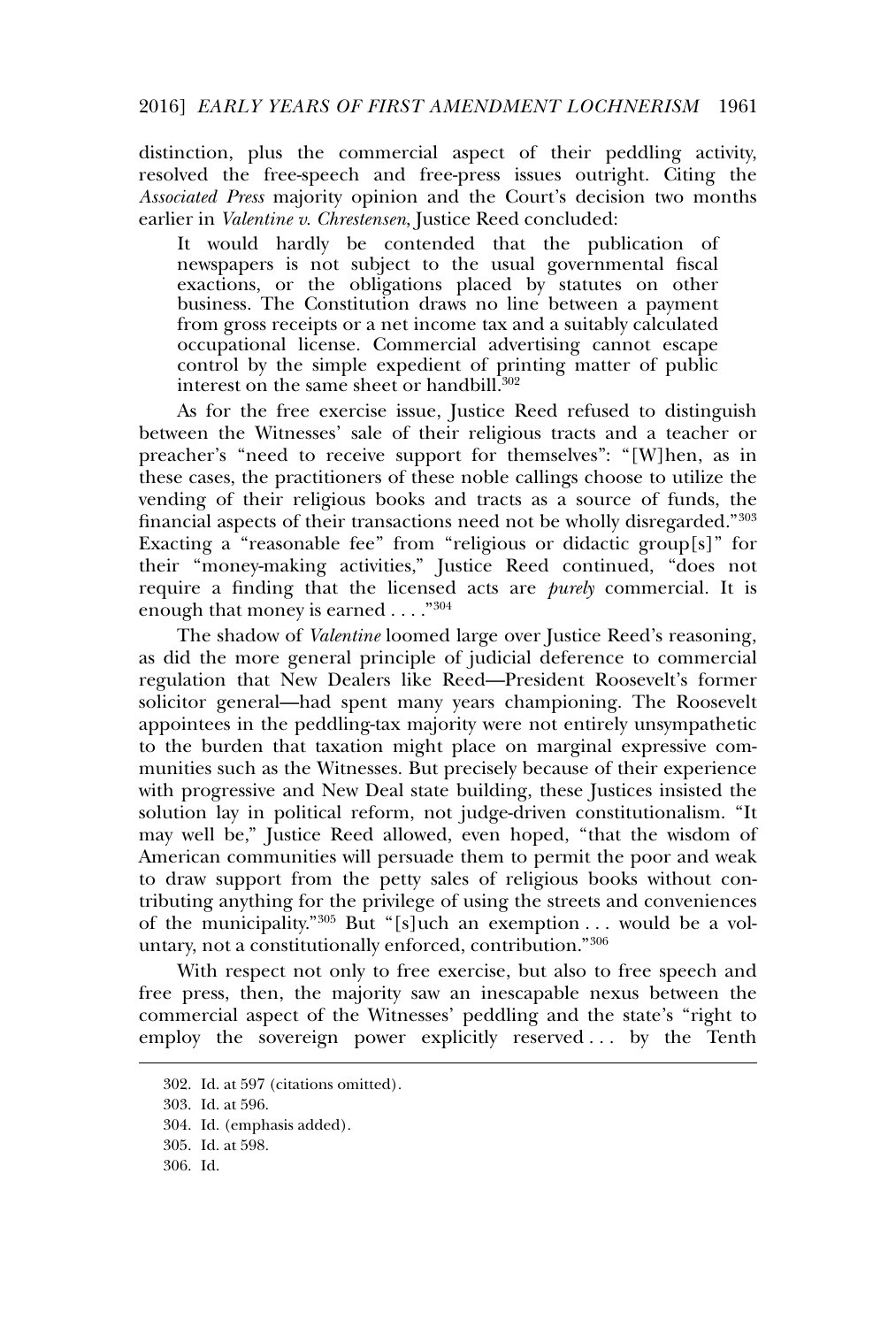Amendment to ensure orderly living without which constitutional guarantees of civil liberties would be a mockery."<sup>307</sup> Justice Reed's invocation of the Tenth Amendment was a pointed reminder that there was more to the Bill of Rights than individual protections from state interference. He combined this bit of counterformalism with a call for New Deal deference to political reason in the realm of economy: "When proponents of religious or social theories use the ordinary commercial methods of sales of articles to raise propaganda funds, it is a natural and proper exercise of the power of the state to charge reasonable fees for the privilege of canvassing."<sup>308</sup>

Two years earlier, the *Washington Post* had lauded the *Gobitis* majority for preventing "any group [from] interfer[ing] with legitimate functions of the state under the guise of practicing their religion."<sup>309</sup> Yet the paper saw the *Opelika I* majority's deference to state economic regulation in a very different light. That *Opelika I* explicitly raised the possibility of broad First Amendment limits on economic regulation—a long-cherished goal of the newspaper industry—helps to explain the *Post*'s change of heart. So does the increasingly hegemonic status of antitotalitarian ideology in wartime America.<sup>310</sup> To the extent that this ideology was previously associated with opposition to the Roosevelt Administration, it might have seemed ill fated in the wake of the President's declarations of war against imperial Japan and Nazi Germany in December 1941, six months before *Opelika I* was decided. Yet the United States's entry into World War II, and its ideologically awkward alliance with the Soviet Union, simply shifted the emphases of antitotalitarian critique. Pro-war public intellectuals such as Reinhold Niebuhr played an important role in associating the wartime oppression of dissenters—including the Witnesses—with the overly regimented societies that young Americans were now fighting to defeat.<sup>311</sup> So did the U.S. Office of War Information, which described the conflict as one against a "system" in which "the individual is a slave," "a cog in a military machine, a cipher in an economic despotism."<sup>312</sup> The *Washington Post* sounded similar notes when it warned that the *Opelika I* majority's reasoning

seem[ed] to be an opening wedge . . . for the taxation of ecclesiastical and academic property, which . . . would . . . have the ultimate effect of bringing all education under the control of the state, and thus of placing in the hands of the state the

<sup>307.</sup> Id. at 593.

<sup>308.</sup> Id. at 597.

<sup>309.</sup> Religion and Taxation, Wash. Post, June 10, 1942, at 8.

<sup>310.</sup> See, e.g., Nelson, supra note 136, at 121–37; Primus, supra note 170, at 224–33.

<sup>311.</sup> See Peters, supra note 33, at 106–07 (describing Niebuhr and other religious leaders' commendation of the ACLU's pro-Witness legal agenda "to all liberty-loving Americans").

<sup>312.</sup> Alpers, supra note 191, at 194.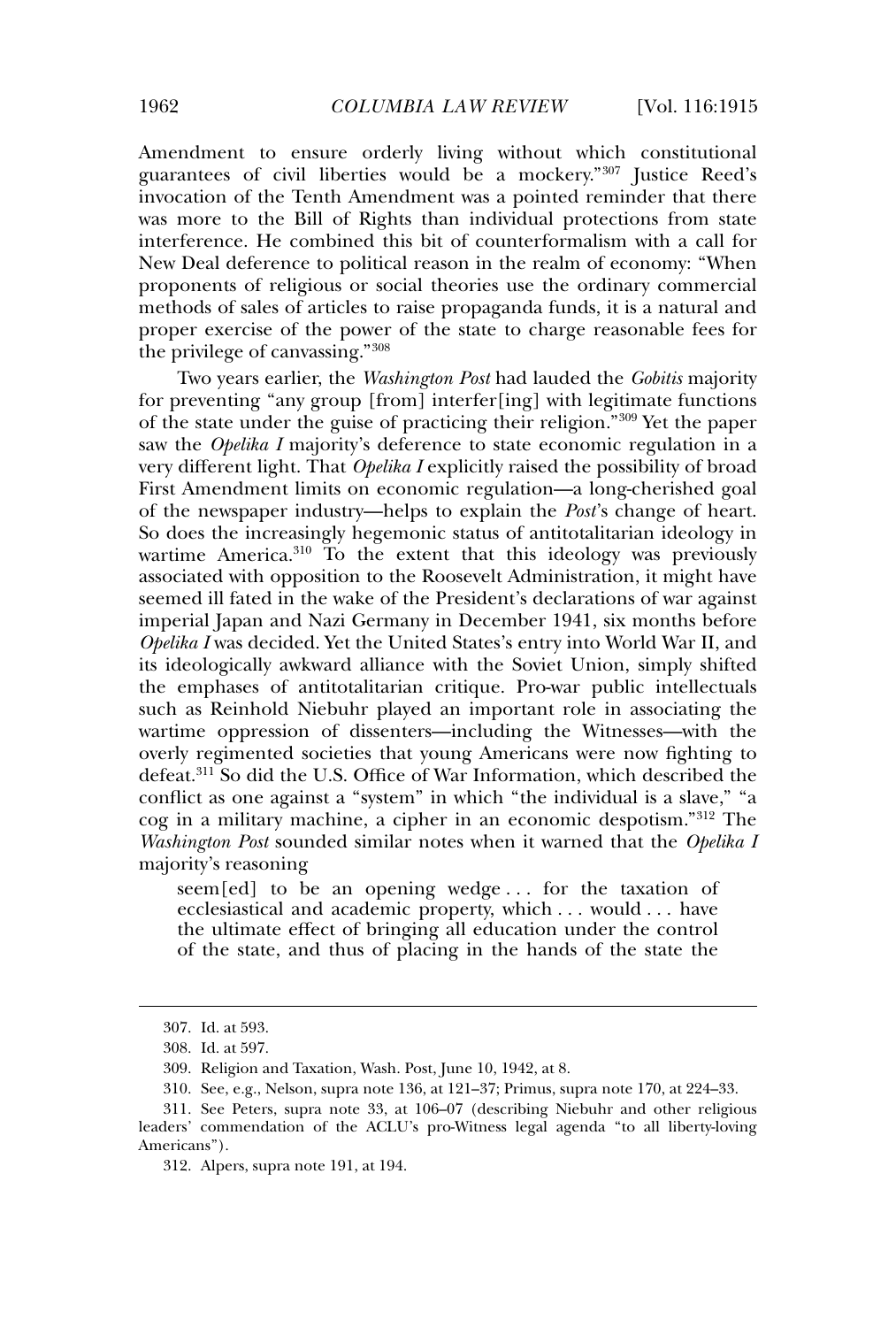most potent of all instruments of regimentation and indoctrination.<sup>313</sup>

*Time* magazine likewise called *Opelika I* an "ominous decision," while the *Yale Law Journal* lamented that "with the exception of the West Coast Japanese Americans, the Witnesses are already the most persecuted minority in America."<sup>314</sup>

The press also praised the dissents of Chief Justice Stone and Justice Murphy—both of which Justices Black and Douglas joined—as antidotes to the totalitarian implications of the majority opinion.<sup>315</sup> Each dissent rejected the majority's emphasis on the nondiscriminatory nature of the challenged taxes. Neutrality, Stone announced, meant nothing when "preferred" First Amendment freedoms were concerned:

The First Amendment is not confined to safeguarding freedom of speech and freedom of religion against discriminatory attempts to wipe them out. On the contrary, the Constitution, by virtue of the First and the Fourteenth Amendments, has put those freedoms in a *preferred position*. Their commands . . . extend at least to every form of taxation which, because it is a condition of the exercise of the privilege, is capable of being used to control or suppress it.<sup>316</sup>

According to the dissenters, the Witnesses did not have to show that the challenged regulations were discriminatory in intent or that they imposed prohibitive burdens on the expression of ideas or religious beliefs. Rather, it was up to the respondents to "show that the instant activities of Jehovah's Witnesses create special problems causing a drain on the municipal coffers, or that these taxes are commensurate with any expenses entailed by the presence of the Witnesses."<sup>317</sup> Only a narrowly tailored regulatory tax could pass constitutional muster. "In the absence of such a showing," the dissenters argued, "no tax whatever can be levied on petitioners' activities in distributing their literature or disseminating their ideas."<sup>318</sup>

In addition to the two dissents, Justices Black, Douglas, and Murphy appended what the *Post* called an "extraordinary memorandum"—an expression of "singular humility and intellectual honesty"—repudiating their earlier support for *Gobitis*.<sup>319</sup> Describing the majority opinion in *Opelika I* as "a logical extension of the principles upon which [*Gobitis*] rested," the three converts announced that "this is an appropriate

<sup>313.</sup> Religion and Taxation, supra note 309.

<sup>314.</sup> Peters, supra note 33, at 232–33.

<sup>315.</sup> Id. at 232; see also William O. Douglas Papers, Library of Cong., Washington, D.C., container 65 [hereinafter WODP] (on file with the *Columbia Law Review*) (collecting clippings).

<sup>316</sup>*. Opelika I*, 316 U.S. 584, 608 (1942) (Stone, J., dissenting) (emphasis added).

<sup>317.</sup> Id. at 620 (Murphy, J., dissenting).

<sup>318.</sup> Id.

<sup>319.</sup> Religion and Taxation, supra note 309.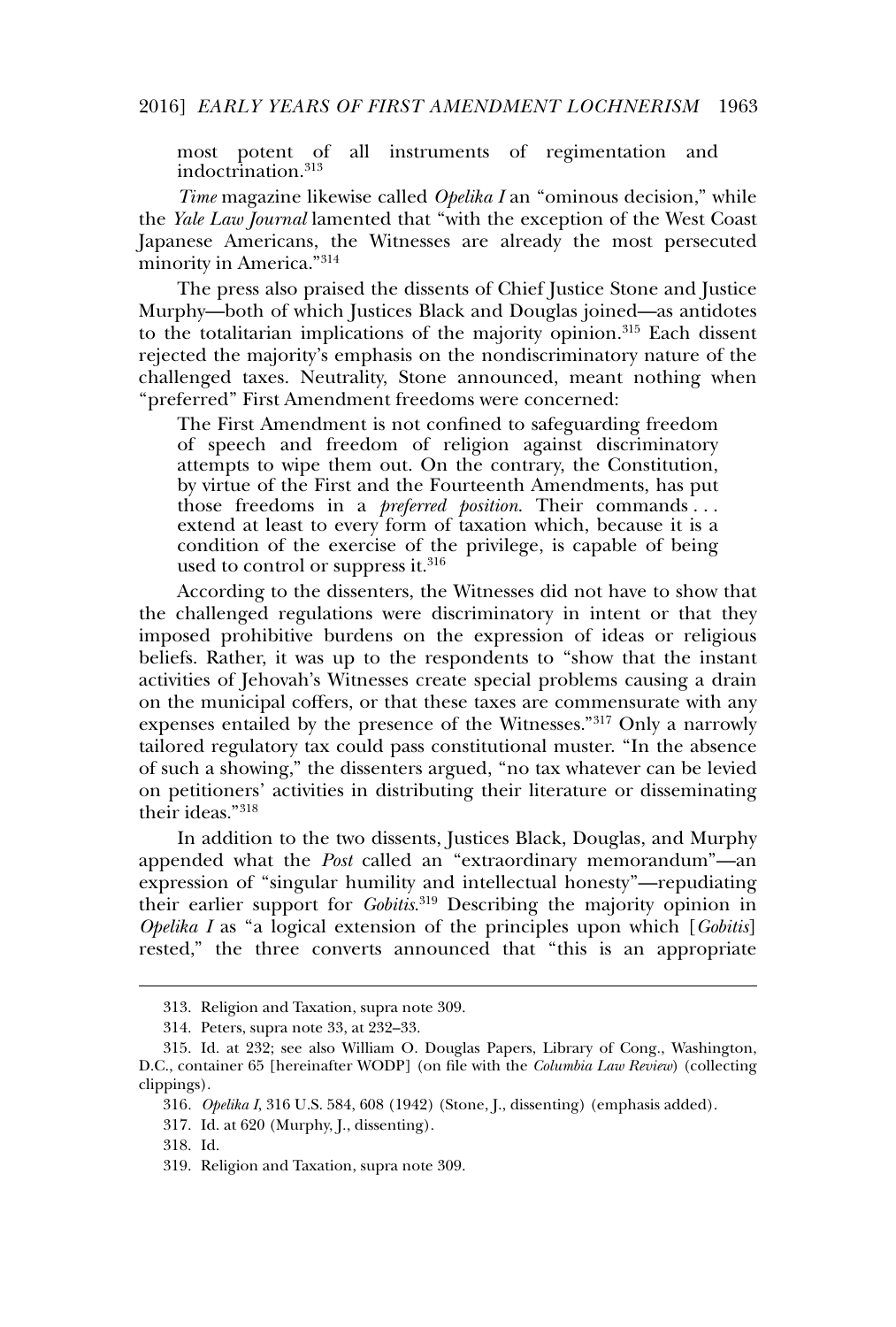occasion to state that we now believe that it also was wrongly decided."<sup>320</sup> Mirroring Covington's call for democracy to submit to the dictates of liberty, they concluded that "our democratic form of government, functioning under the historic Bill of Rights, has a high responsibility to accommodate itself to the religious views of minorities, however unpopular and unorthodox those views may be."<sup>321</sup> To do otherwise would place "the right freely to exercise religion" in a "subordinate" rather than a "preferred"—position to democratic decisionmaking.<sup>322</sup>

This repudiation of *Gobitis* by Justices Black, Douglas, and Murphy in the first set of peddling-tax cases likely doomed the constitutionality of compulsory-flag-salute laws*.* This was because one member of the 1942 peddling-tax majority, Justice Jackson, had already made clear his disagreement with *Gobitis*. As discussed below, while Justice Jackson believed that the Witnesses' peddling-tax arguments represented a signal threat to the New Deal order, he viewed the flag-salute controversy as entirely distinguishable. In 1941, shortly before Jackson joined the Supreme Court, he had publicly singled out *Gobitis* as departing from the Court's limited but important role in "stamping out attempts by local authorities to suppress the free dissemination of ideas, upon which the system of responsible democratic government rests."<sup>323</sup> Indeed, Justice Jackson had become convinced during his tenure as Attorney General that *Gobitis* was a boon to local malcontents and a threat to the nascent war effort.<sup>324</sup> His authorship of *West Virginia Board of Education v. Barnette*<sup>325</sup> which finally reversed *Gobitis* in June 1943,<sup>326</sup> surprised almost no one.

Accordingly, the close First Amendment question in the early 1940s was not whether school children could be compelled to salute the American flag. Rather, the close and critical question was whether private economic actors engaged in expressive conduct should be exempted from nondiscriminatory health, safety, and commercial regulations on civil libertarian grounds. Justices Frankfurter and Jackson, the opposing authors of *Gobitis* and *Barnette*, were in total agreement that the answer to this second question had to be "no."<sup>327</sup> The D.C. Circuit Judge Wiley Rutledge, however, saw things differently. In February 1943, when Rutledge took the seat of Justice Byrnes, who stepped down to join the American war effort, the Court flipped. On May 3, 1943, Justice Rutledge and the four former peddling-tax dissenters vacated *Jones v. City of Opelika*

<sup>320</sup>*. Opelika I*, 316 U.S. at 623–24 (Black, Douglas & Murphy, JJ., dissenting).

<sup>321.</sup> Id. at 624.

<sup>322.</sup> Id.

<sup>323.</sup> Robert H. Jackson, The Struggle for Judicial Supremacy 284 (1941).

<sup>324.</sup> See Robert L. Tsai, Reconsidering *Gobitis*: An Exercise in Presidential Leadership, 86 Wash. U. L. Rev. 363, 397–99 (2008).

<sup>325. 319</sup> U.S. 624 (1943).

<sup>326.</sup> Id. at 642.

<sup>327.</sup> See infra section III.B.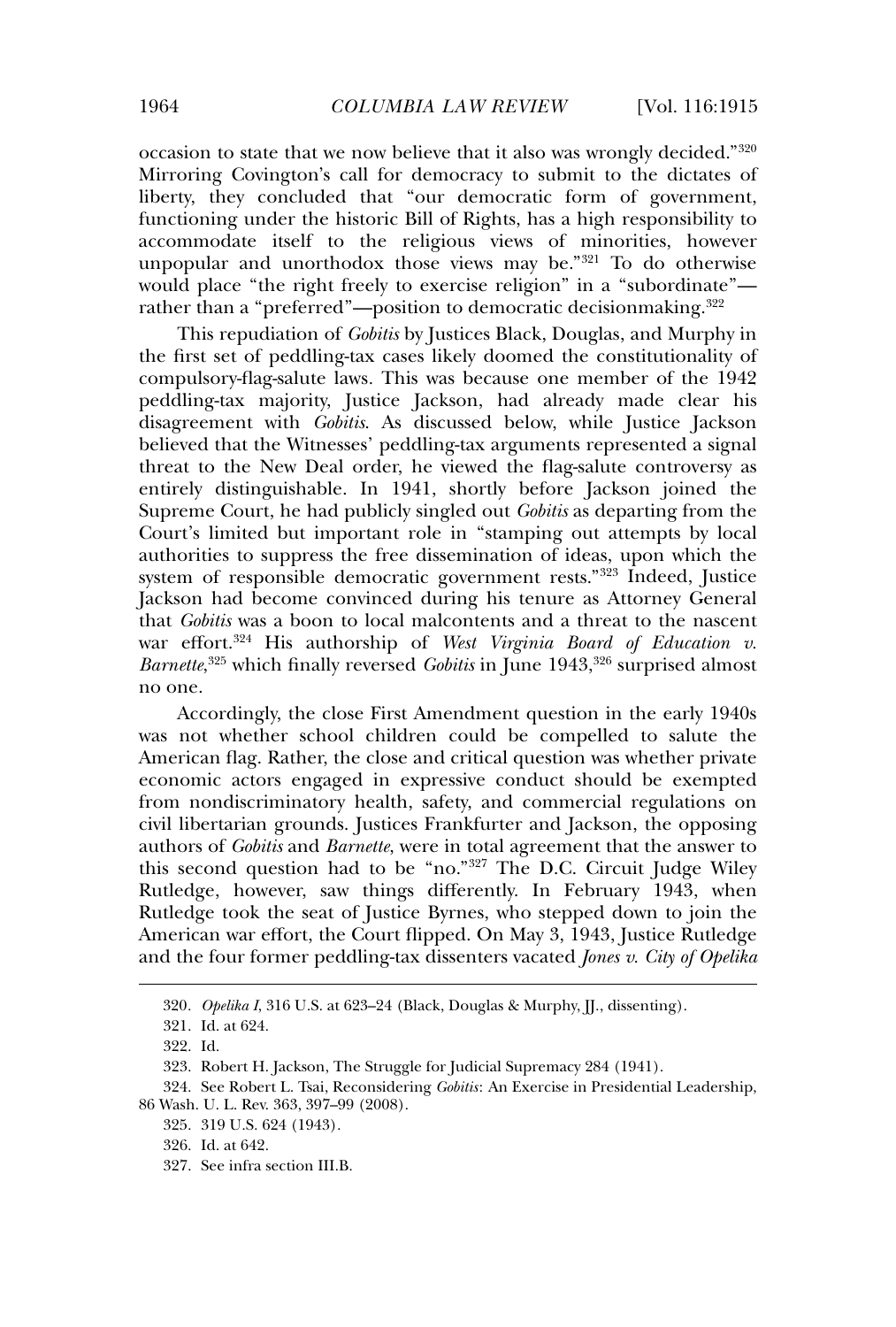#### 2016] *EARLY YEARS OF FIRST AMENDMENT LOCHNERISM* 1965

less than a year after it had been decided, striking down a host of other peddling taxes in the process.<sup>328</sup> The *New Republic* described these 1943 peddling-tax decisions as an "outright about-face . . . one of the most notable acts in the entire span of the 154 years of Supreme Court history."<sup>329</sup>

#### B. *The 1943 Peddling-Tax Cases*

On August 31, 1942, Covington moved for rehearing in *Jones v. City of Opelika*, describing the decision as "the most serious denial of liberty within history of the nation" and warning that "[l]iberty is destroyed by people who do not know they are destroying it."<sup>330</sup> Covington's core argument tracked a line of thought that anti–New Deal lawyers had spent more than a decade developing: "Taxed speech is not free speech. It is silence for persons unable to pay the tax. Nor is taxed distribution of literature a free press . . . . Nor is taxed dissemination of Bible literature freedom of worship."<sup>331</sup> Notably, the only Supreme Court authorities that Covington could cite for these propositions were Justice Sutherland's majority opinion in *Grosjean v. American Press Co.* and his dissent in *Associated Press v. NLRB*. <sup>332</sup> Just as notably, this entire passage was lifted without attribution from then-Judge Rutledge's D.C. Circuit dissent in *Busey v. District of Columbia*, an April 1942 decision upholding a similar tax levied by the District of Columbia.<sup>333</sup> Justice Murphy had cited then-Judge Rutledge's circuit opinion in his own dissent in *Opelika I*, and now Judge Rutledge's language was before the Court, months before his appointment as a Justice.

Just as the ABA had sought to give the Witnesses a boost after their initial flag-salute failures back in 1939, the ANPA filed an amicus brief in support of rehearing the peddling-tax cases. ANPA's general counsel, Hanson, had argued *Grosjean* and submitted an amicus brief in *Associated Press*, a brief on which Justice Sutherland had drawn heavily in dissent. Now, Hanson's task was to convince a Supreme Court dominated by New Dealers to resuscitate the civil libertarian vision championed by the stalwart anti–New Dealer Sutherland but rejected by Justice Roberts's majority opinion in *Associated Press*. Indeed, ANPA's general counsel drew a direct connection between the "subtle encroachments on the freedom

<sup>328.</sup> See Murdock v. Pennsylvania, 319 U.S. 105 (1943); *Opelika II*, 319 U.S. 103 (1943) (mem.) (per curiam).

<sup>329.</sup> Dilliard, About-Face, supra note 18, at 693–94. Dilliard was a frequent correspondent of Clark's and wrote a profile of him for the *American Scholar* shortly before his death. See Irving Dilliard, Grenville Clark, Public Citizen, Am. Scholar (on file with the *Columbia Law Review*), *in* GCP, supra note 184, series I, box 1.

<sup>330.</sup> Petitioner's Motion for Rehearing at 3, *Opelika II*, 319 U.S. 103 (1943) (Nos. 280, 314, 966).

<sup>331.</sup> Id. at 18.

<sup>332.</sup> Id. at 18, 26, 36.

<sup>333</sup>**.** See 129 F.2d 24, 37 (D.C. Cir. 1942) (Rutledge, J., dissenting).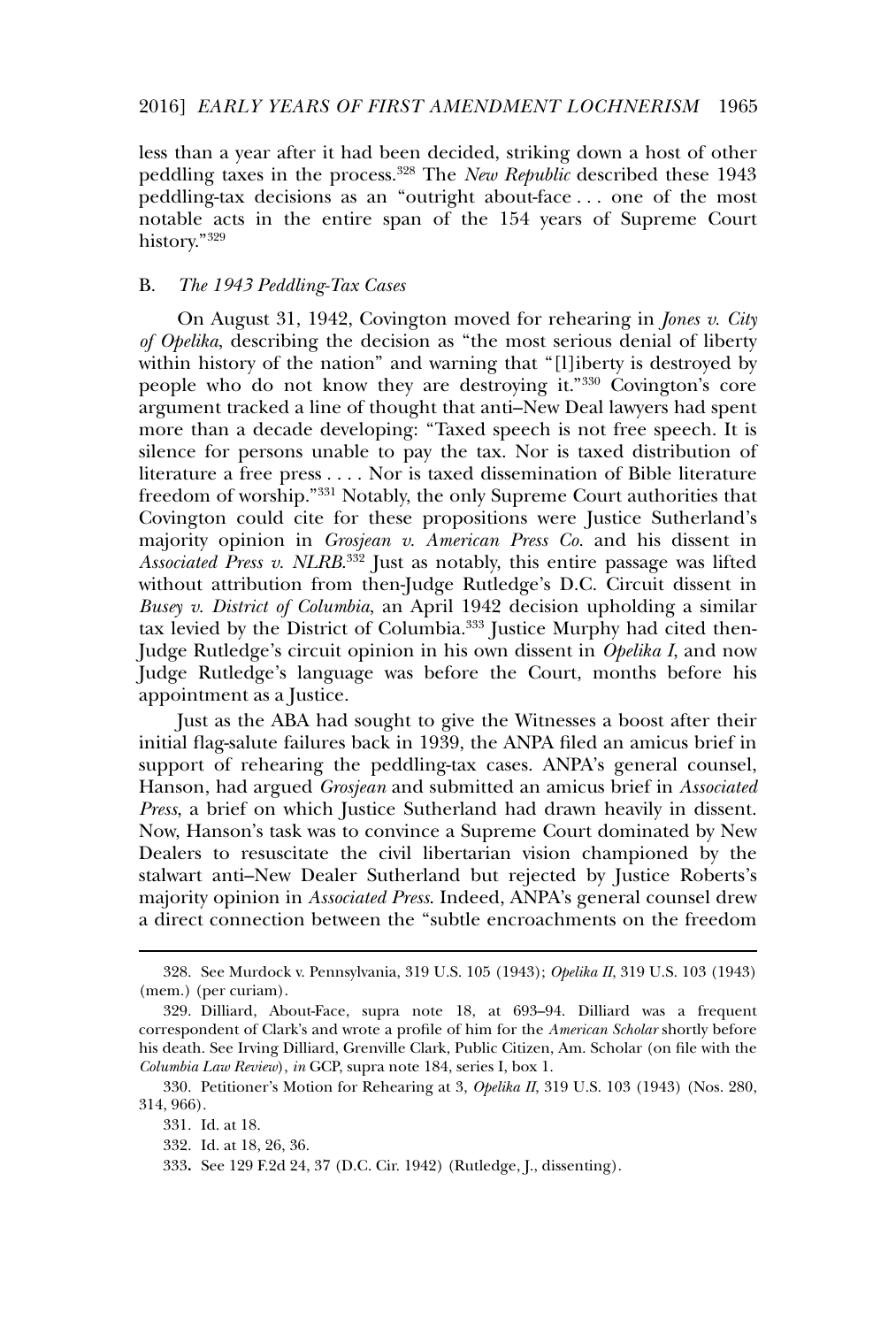of the press to which the [peddling-tax] majority opinion . . . lends support" and some "misconceptions attributable to a dictum of this Court in *Associated Press*."<sup>334</sup> The "dictum" to which Hanson referred was Justice Robert's statement that:

The publisher of a newspaper has no special immunity from the application of general laws. He has no special privilege to invade the rights and liberties of others. He must answer for libel. He may be punished for contempt of court. He is subject to the anti-trust laws. Like others, he must pay equitable and nondiscriminatory taxes on his business.<sup>335</sup>

Hanson allowed that "newspapers are not immune from the ordinary forms of taxation."<sup>336</sup> Nonetheless, he insisted that *Grosjean*, which *Associated Press* had in no way overruled, *did* render newspapers immune from any tax or regulation that had a "prohibitory or censorial quality" or "operate[d] as a condition precedent to the publication or circulation of newspapers."<sup>337</sup> This included any regulation that lowered advertising revenue because, as *Grosjean* had recognized, "every newspaper depends upon advertising revenue" and "[d]ecreased revenue ... seriously impairs the operation of the press."<sup>338</sup> Most importantly, contrary to the *Opelika I* majority's emphasis on the nondiscriminatory nature of the peddling taxes, Hanson insisted that "[t]he rationale of the *Grosjean* case was not rested upon the fact that a selected group of newspapers was singled out for attack."<sup>339</sup> Rather, "[t]he *Grosjean* case condemn[ed] every form of restraint upon the circulation of newspapers," however neutral or generally applicable.<sup>340</sup>

Hanson reminded the Court that Justice Sutherland had nine votes for the proposition that since the taxes challenged in *Grosjean* "curtail[ed] the amount of revenue realized from advertising," they operated as a restraint on press freedom.<sup>341</sup> "This is plain enough," Justice Sutherland had reasoned, "when we consider that, if it were increased to a high degree, as it could be if valid, [the tax] well might result in destroying both advertising and circulation."<sup>342</sup> This aspect of Justice Sutherland's *Grosjean* opinion was no less "dictum" than the narrowing construction that Justice Roberts had placed upon the *Grosjean* opinion in *Associated Press*. But in the end, a new "liberal" majority would find the reasoning of the anti–New Dealer Sutherland

<sup>334.</sup> Brief of American Newspaper Publishers Ass'n as Amicus Curiae at 8, *Opelika II*, 319 U.S. 103 (1943) (Docket Nos. 280, 314, 966), 1942 WL 54231.

<sup>335.</sup> Associated Press v. NLRB, 301 U.S. 103, 132–33 (1937).

<sup>336.</sup> Brief of the American Newspaper Publishers Ass'n, supra note 334, at 9.

<sup>337.</sup> Id.

<sup>338.</sup> Id. at 10.

<sup>339.</sup> Id.

<sup>340.</sup> Id.

<sup>341.</sup> Grosjean v. Am. Press Co., 297 U.S. 233, 244 (1936*)*.

<sup>342.</sup> Id. at 245.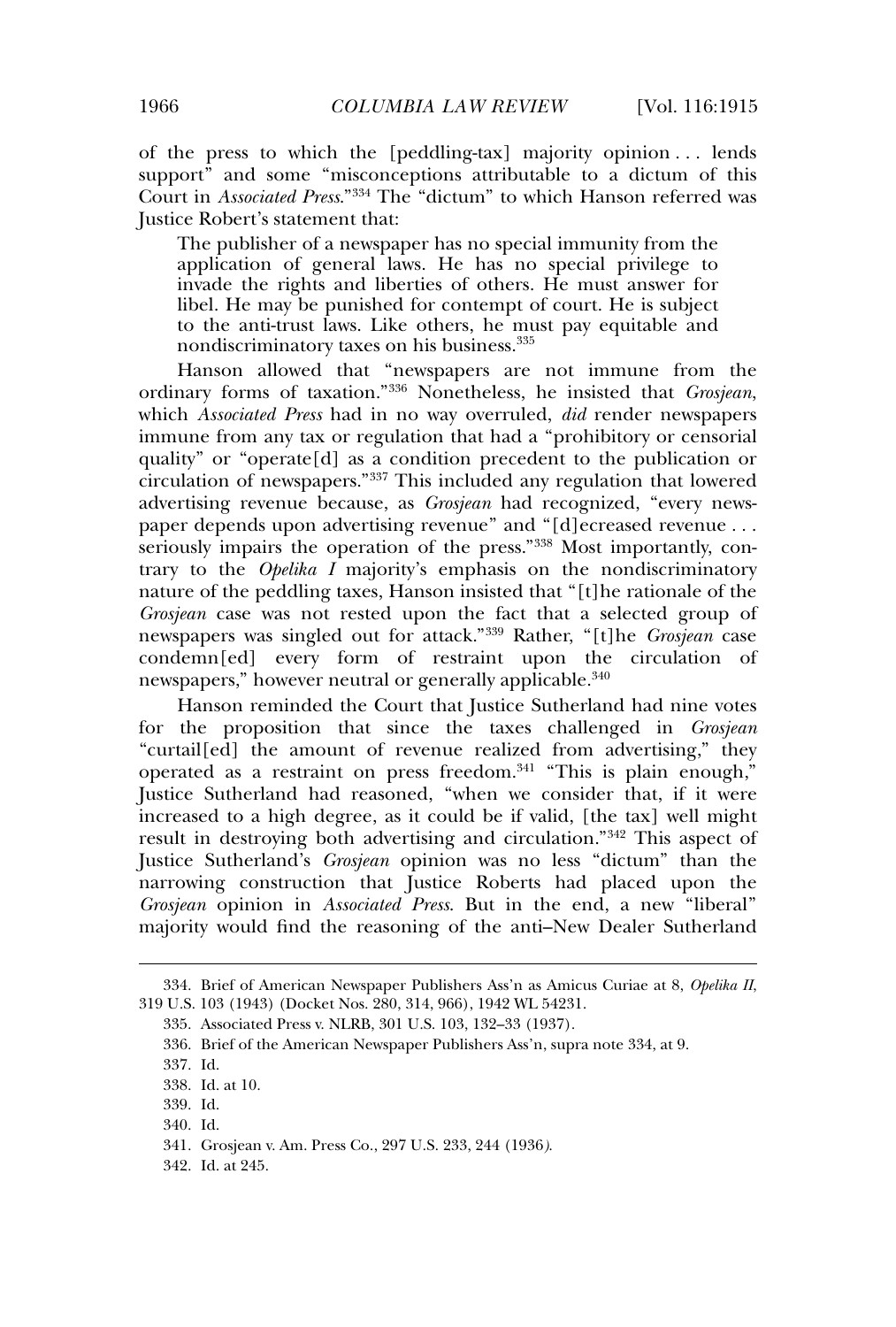more congenial than that of the New Deal's judicial savior, Justice Roberts.

In addition to the petition for rehearing in *Opelika I*, the Witnesses also filed a new set of cert petitions seeking review of adverse peddlingtax decisions in Pennsylvania and a failed challenge to a prohibition on door-to-door solicitation in Ohio. Crucially, oral argument in all these cases was delayed until March 10 and 11, 1943, one month after Wiley Rutledge joined the Court. Justice Rutledge had already made his views clear while on the D.C. Circuit, and at the initial conference vote, he was happy to fall in with the dissenters from *Opelika I*. Reminding his colleagues that the peddling taxes were "a generalized imposition not [directed] against anybody," Justice Frankfurter lamented that "Jefferson and Madison would have been 'shocked' to discover what the Court was doing in the name of freedom of religion."<sup>343</sup> The new majority was unmoved, and Chief Justice Stone assigned the task of making sense of the Court's rapid reversal to Justice Douglas, who overruled *Opelika I* in the course of his opinion in *Murdock v. Pennsylvania*. <sup>344</sup> Chief Justice Stone himself wrote the Court's opinion in *Douglas v. City of Jeanette*, which affirmed a circuit court's dismissal of another of the Witnesses' Pennsylvania challenges for jurisdictional reasons.<sup>345</sup>

Meanwhile, the dissenters huddled. On April 9, Justice Frankfurter wrote to Justices Roberts, Reed, and Jackson emphasizing the long-term implications of the peddling-tax cases and encouraging as many dissents as possible: "[T]hese cases are probably but the curtain raisers of future problems of such range and importance that the usual objections to multiplicity of opinions are outweighed by the advantages of shedding as much light as we are capable of for the wisest unfolding of the subject in the future."<sup>346</sup> That same month, Justice Jackson's law clerk, John Costelloe, also emphasized the potential impact of the majority's expansive interpretation of the First Amendment and its relationship to the Court's earlier substantive due process jurisprudence:

[T]he difference between the activities here revealed and the usual sort of religious activity should be pointed out . . . . This Court is forever adding new stories to the temples of the law, and the temples have a way of collapsing in toto when one story

<sup>343.</sup> Fine, supra note 274, at 379 (quoting Justice Murphy's conference notes).

<sup>344.</sup> Murdock v. Pennsylvania, 319 U.S. 105, 117 (1943); cf. *Opelika II*, 319 U.S. 103, 104 (1943) (referring to *Murdock* for the majority opinion).

<sup>345.</sup> Douglas v. City of Jeannette, 319 U.S. 157, 165–66 (1943).

<sup>346.</sup> Memorandum from Felix Frankfurter, Assoc. Justice, U.S. Supreme Court, to Stanley Reed, Assoc. Justice, U.S. Supreme Court, Owen Roberts, Assoc. Justice, U.S. Supreme Court & Robert Jackson, Assoc. Justice, U.S. Supreme Court (Apr. 9, 1943) (on file with the *Columbia Law Review*), *in* Robert Jackson Papers, Library of Cong., Washington, D.C., container 127 [hereinafter RJP].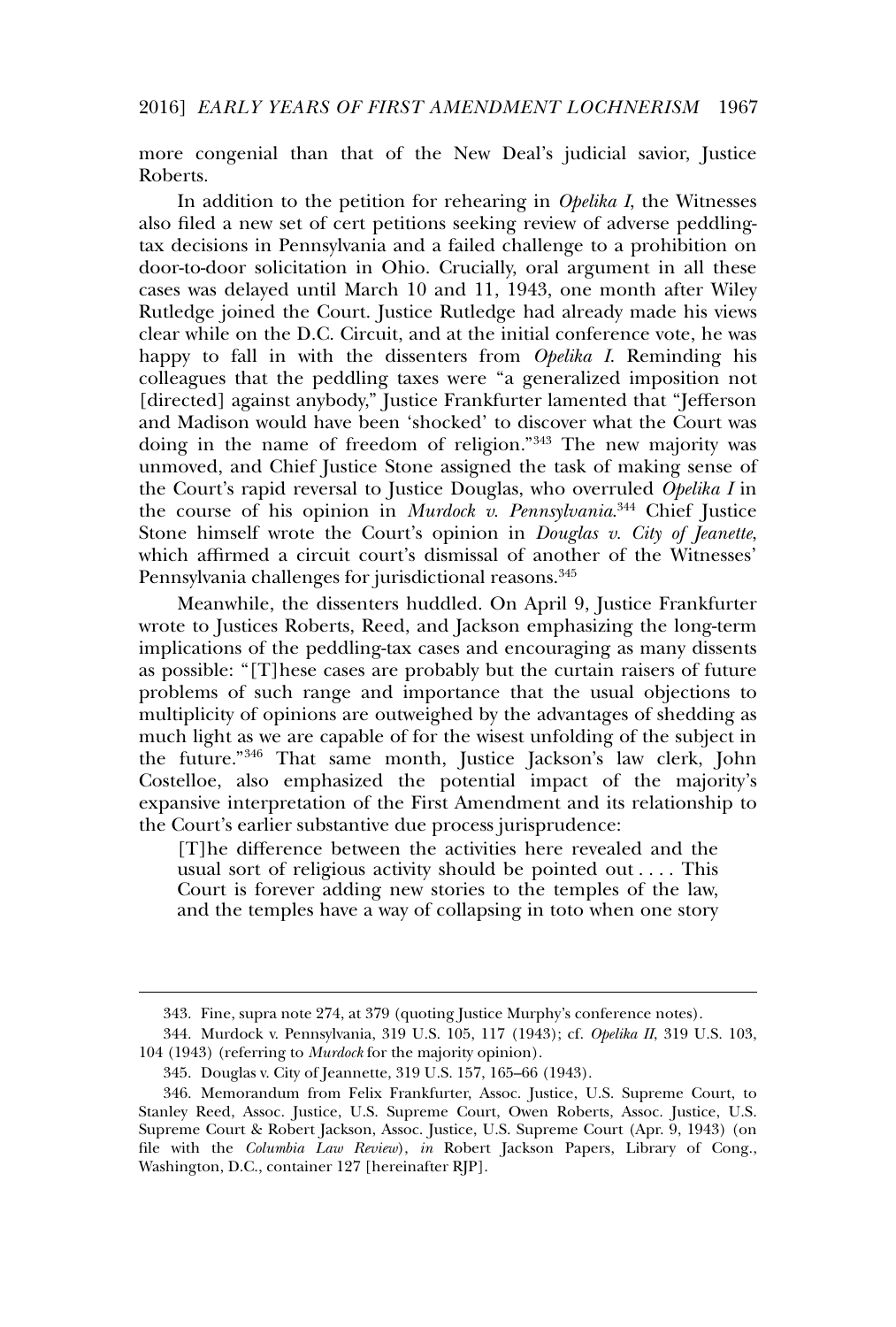too many is added to them. Thus, the liberty of contract stuff got built up too far, and it is now completely collapsed.<sup>347</sup>

Costelloe worried that the majority's emerging approach to the First Amendment represented a return to an earlier era of formalism, blind to the social and economic impact of aggressive rights protection. "[Y]ou can do a real service," Costelloe told Justice Jackson, "by pointing out that . . . the Court should not decide cases by some abstract concept of 'religious liberty,' to the exclusion of consideration of the facts."<sup>348</sup> And the facts were that "[t]hese peddling ordinances" were protective in nature, aimed at "crews of magazine salesmen who swoop into a small town and . . . then depart, leaving a trail of angry, frightened, seduced, or assaulted people."<sup>349</sup> A Catholic, Costelloe also cautioned Justice Jackson that the majority's abstract and absolutist civil libertarianism would inevitably require further, more expansive accommodations—or anger those who did not receive them:

Something that may have been overlooked by the writers of the pro-Jehovah's Witness opinions is the situation with reference to Catholic parochial schools . . . . The Catholic doesn't believe in sending his children to secular schools, so he wants to establish his own. Many times this is not feasible because starting your own school doesn't give you an exemption from maintaining the public schools . . . . So far the Catholics have had to work and pay for their crochets or go without them. I suppose, though, that it is more vital to the maintenance of the Church that her members be exempt from supporting schools they will put no stock in than for the Witnesses to be exempt from sales taxes.<sup>350</sup>

Costelloe assured Justice Jackson that "[o]f course I maintain no sentiment for exempting Catholics."<sup>351</sup> "But," Costelloe predicted, "there will be a whole lot of people who will, and will be pretty noisy about the matter."<sup>352</sup> Costelloe's discussion of the relationship between accom-

<sup>347.</sup> Memorandum #2 from John F. Costelloe, Clerk to Assoc. Justice Jackson 2 (Apr. 1943) (on file with the *Columbia Law Review*), *in* RJP, supra note 346, container 127.

<sup>348.</sup> Id. at 3.

<sup>349.</sup> Id.

<sup>350.</sup> Memorandum #1 from John F. Costelloe, Clerk to Assoc. Justice Jackson 1–2 (Apr. 1943) (on file with the *Columbia Law Review*), *in* RJP, supra note 346, container 127.

<sup>351.</sup> Id. at 2.

<sup>352.</sup> Id. In his *Barnette* dissent later that spring, Justice Frankfurter would make Costelloe's point about the slippery slope of accommodation, using the same parochial school example:

All citizens are taxed for the support of public schools, although this Court has denied the right of a state to compel all children to go to such schools and has recognized the right of parents to send children to privately maintained schools. Parents who are dissatisfied with the public schools thus carry a double educational burden. Children who go to public school enjoy in many states derivative advantages such as free textbooks, free lunch, and free transportation in going to and from school. What of the claims for equality of treatment of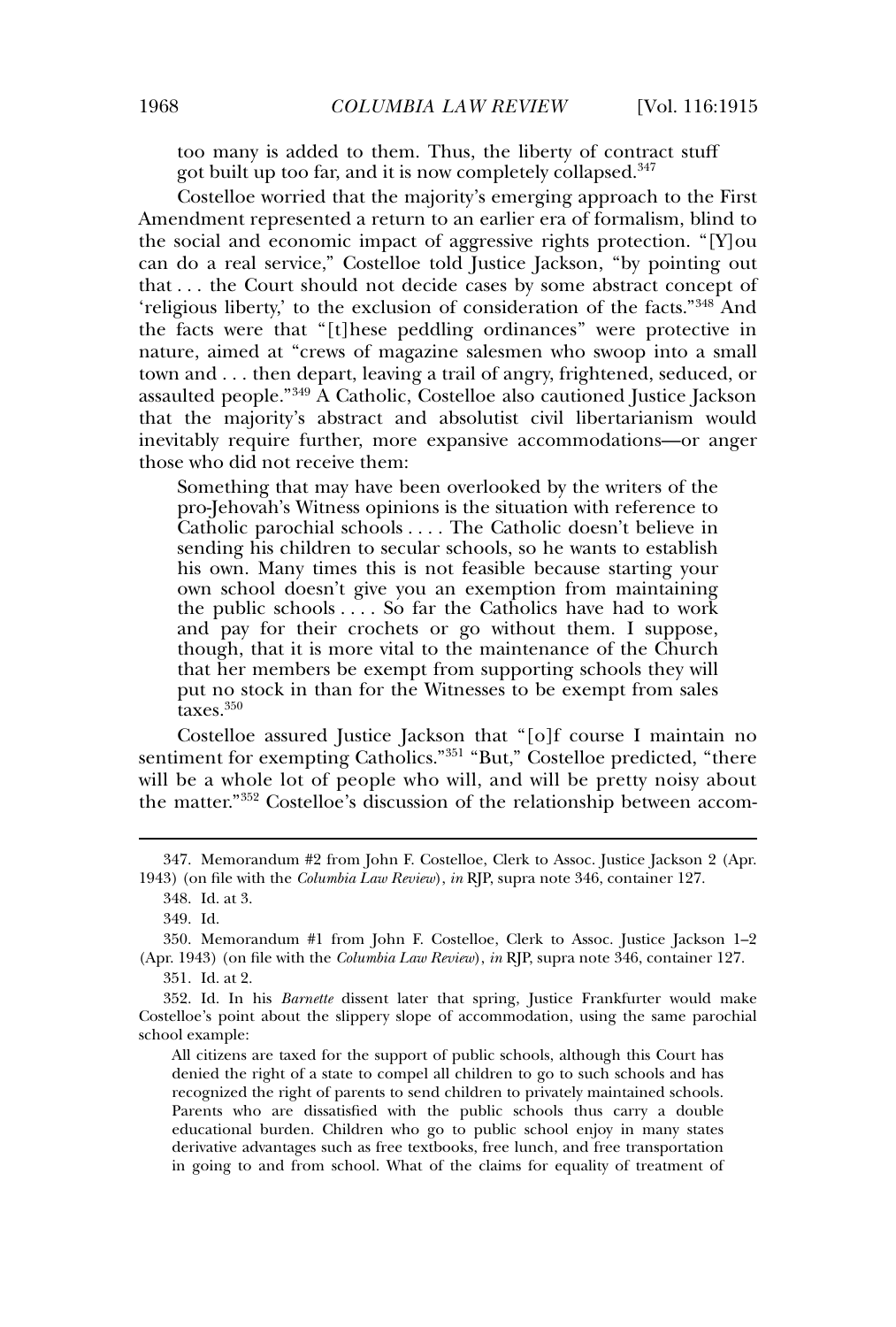modating Witnesses and Catholics was not simply an example. The communities in which the Witnesses operated tended to be majority Catholic, and Witnesses were themselves famously antipapist in their theology.<sup>353</sup> Striking down the peddling taxes would thus deprive majority Catholic communities—whose own religious practices were arguably burdened by general fiscal policy—from using fiscal policy to regulate the Witnesses' activities.

Joining in Justices Reed's and Frankfurter's dissents from Justice Douglas's majority opinion holding the peddling taxes unconstitutional,<sup>354</sup> Justice Jackson added a concurrence in *Douglas v. City of Jeanette*, <sup>355</sup> which all Justices agreed should be affirmed for lack of jurisdiction.<sup>356</sup> He did so because that case included the most detailed record. This record allowed Justice Jackson to develop the empirical and doctrinal points Costelloe had raised. Empirically, Justice Jackson documented Jeannette's majority Catholic population<sup>357</sup> and the aggressively anti-Catholic nature of the tracts the Witnesses had peddled there.<sup>358</sup> Doctrinally, he pointed out that the question of First Amendment enforcement in the peddling-tax cases was unavoidably a distributional question, the granting of expansive rights to some necessarily eroding the rights of others.

These Witnesses, in common with all others, have extensive rights to proselyte and propagandize. These of course include the right to oppose and criticize the Roman Catholic Church or any other denomination . . . . The real question is where their rights end and the rights of others begin. The real task of determining the extent of their rights on balance with the rights of others is not met by pronouncement of general propositions with which there is no disagreement . . . . A common-sense test as to whether the Court has struck a proper balance of these rights is to ask what the effect would be if the right given to these Witnesses should be exercised by all sects and denominations . . . . Can we give to one sect a privilege that we could not give to all, merely in the hope that most of them will not resort to it? Religious freedom in the long run does not come from this kind of license to each sect to fix its own limits, but comes of hard-headed fixing of those limits by neutral authority with an eye to the widest freedom to proselyte

357. Id. at 167 (majority opinion).

those parents who, because of religious scruples, cannot send their children to public schools?

W. Va. Bd. of Educ. v. Barnette, 319 U.S. 624, 660 (1943) (Frankfurter, J., dissenting).

<sup>353.</sup> See Fine, supra note 274, at 372–73; Peters, supra note 33, at 34.

<sup>354</sup>*. Opelika II*, 319 U.S. 103, 117 (1943).

<sup>355. 319</sup> U.S. 157 (1943).

<sup>356.</sup> Id. at 166; see also id. at 182 ( Jackson, J., concurring).

<sup>358.</sup> Id. at 167–73.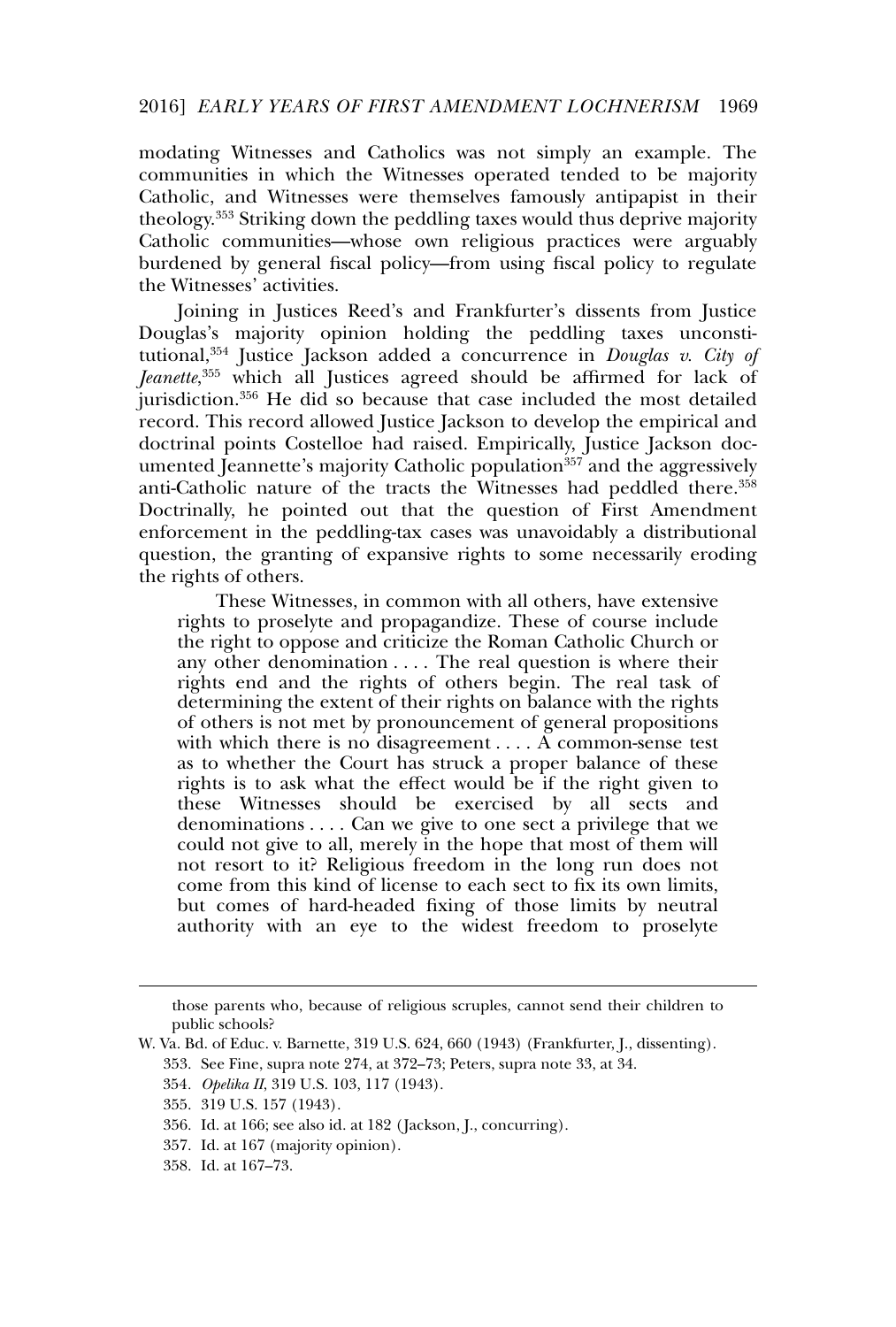compatible with the freedom of those subject to proselyting pressures.<sup>359</sup>

Borrowing his clerk's insight and metaphor, Justice Jackson likened the majority's disregard for the third-party consequences of First Amendment "transcendentalism" to a previous generation's overzealous enforcement of economic liberty:

This Court is forever adding new stories to the temples of constitutional law, and the temples have a way of collapsing when one story too many is added. So it was with liberty of contract, which was discredited by being overdone. The Court is adding a new privilege to override the rights of others to what has before been regarded as religious liberty.<sup>360</sup>

Just over a month after publishing this concurrence, Justice Jackson invoked its distributional theory of First Amendment enforcement in his majority opinion in the second flag-salute case, *West Virginia Board of*  $Education$  *v. Barnette*<sup>361</sup> There, "[b]efore turning to the *Gobitis* case," Justice Jackson wrote that it was "desirable to notice certain characteristics by which this controversy is distinguished."<sup>362</sup> These "certain characteristics" were that "[t]he freedom asserted by these appellees does not bring them into collision with rights asserted by any other individual."<sup>363</sup> Echoing his insistence in *Douglas* that "[t]he real question is where [the Witnesses'] rights end and the rights of others begin," Justice Jackson explained that it was those "conflicts" in which individual rights collided that "most frequently require intervention of the State to determine where the rights of one end and those of another begin."<sup>364</sup> But the flag-salute challenge was not that kind of case:

[T]he refusal of these persons to participate in the ceremony does not interfere with or deny rights of others to do so . . . . The sole conflict is between authority and rights of the individual. The State asserts power to condition access to public education on making a prescribed sign and profession and at the same time to coerce attendance by punishing both parent and child. The latter stand on a right of self-determination in matters that touch individual opinion and personal attitude.<sup>365</sup>

According to Jackson's logic, not all "intervention[s] of the State" in the First Amendment context raised equal suspicion. The absence of such intervention would, in fact, be worrisome in any context in which an individual's exercise of First Amendment rights impinged upon the

- 361. 319 U.S. 624 (1943).
- 362. Id. at 630.

<sup>359.</sup> Id. at 178–80.

<sup>360.</sup> Id. at 179, 181–82.

<sup>363.</sup> Id.

<sup>364.</sup> Id.

<sup>365.</sup> Id. at 630–31.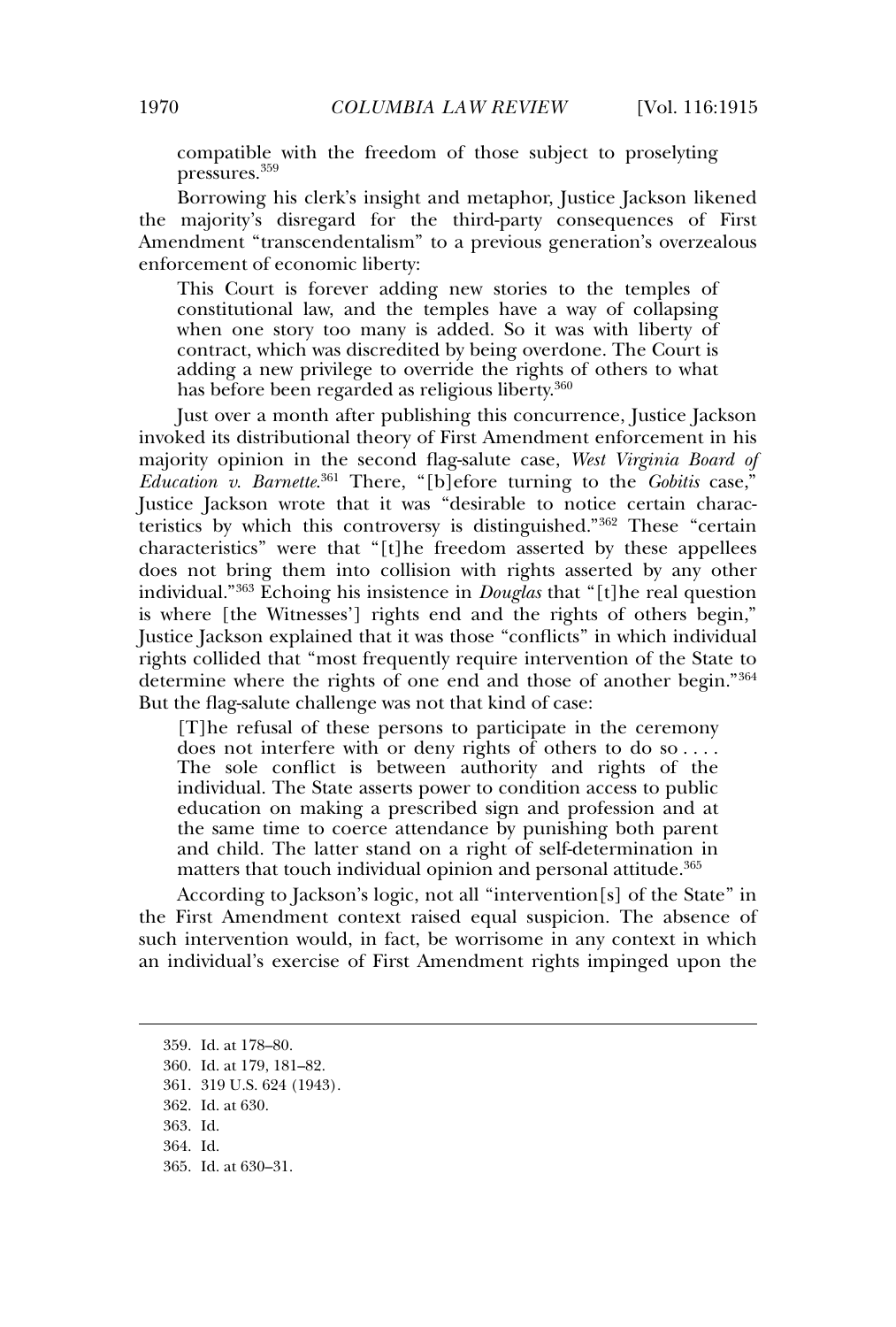rights of another.<sup>366</sup> Unsurprisingly, Justices Black, Douglas, and Murphy all issued concurrences in *Barnette*, pushing back against Justice Jackson's treatment of the flag-salute controversy as a relatively special case in which state coercion was obviously inappropriate. For Justices Black and Douglas, only those state interventions that were "either imperatively necessary to protect society as a whole from grave and pressingly imminent dangers or which ... merely regulate[d] time, place or manner of religious activity" merited the restraint of free exercise.<sup>367</sup> For Justice Murphy, only "essential operations of government [required] for the preservation of an orderly society," such as the "compulsion to give evidence in court," could validly limit the "right of freedom of thought and of religion."<sup>368</sup>

Earlier that spring, however, even some in the new peddling-tax majority were apparently worried about the implications their decisions could have for the relationship between public regulation and private conscience. Days before Justice Douglas handed down the *Murdock* decision, he reportedly told Justice Roberts that he was "very much troubled about these Jehovah's Witnesses."<sup>369</sup> According to a memorandum in Justice Frankfurter's papers, Douglas confided in Roberts that:

I am afraid that our decisions in these cases may lead [the Witnesses] to believe that they can violate any law simply because their religious convictions sanction such violation. And I wish we would say somewhere, somehow that people cannot break laws simply because their consciences tell them to do  $\mathrm{so}^{370}$ 

Despite his earlier strong language on the D.C. Circuit, even Justice Rutledge was unclear about the majority's reasoning and anxious about its extent. On March 27, he wrote to Justice Douglas with two possible theories motivating First Amendment critique of the license taxes:

(a) That "selling" the literature is itself a religious practice—like taking communion—and therefore free from any taxation.

<sup>366</sup>**.** Cf. John Dewey, The Public and Its Problems 15–16 (1927) (defining a "public"—the proper object of state administration—as "all those who are affected by the indirect consequences of transactions to such an extent that it is deemed necessary to have those consequences systematically cared for"). For an alternative interpretation of what made *Barnette* special for Jackson, see Vincent Blasi & Seana V. Shiffrin, The Story of *West Virginia Board of Education v. Barnette*, *in* Constitutional Law Stories 433 (Michael C. Dorf ed., 2004).

<sup>367</sup>*. Barnette*, 319 U.S. at 643–44 (Black & Douglas, JJ., concurring).

<sup>368.</sup> Id. at 645 (Murphy, J., concurring).

<sup>369.</sup> Memorandum of Felix Frankfurter, Assoc. Justice, U.S. Supreme Court 1 (Apr. 22, 1943) (on file with the *Columbia Law Review*), *in* Frankfurter Papers, Harvard Law Sch., reel 7.

<sup>370.</sup> Id.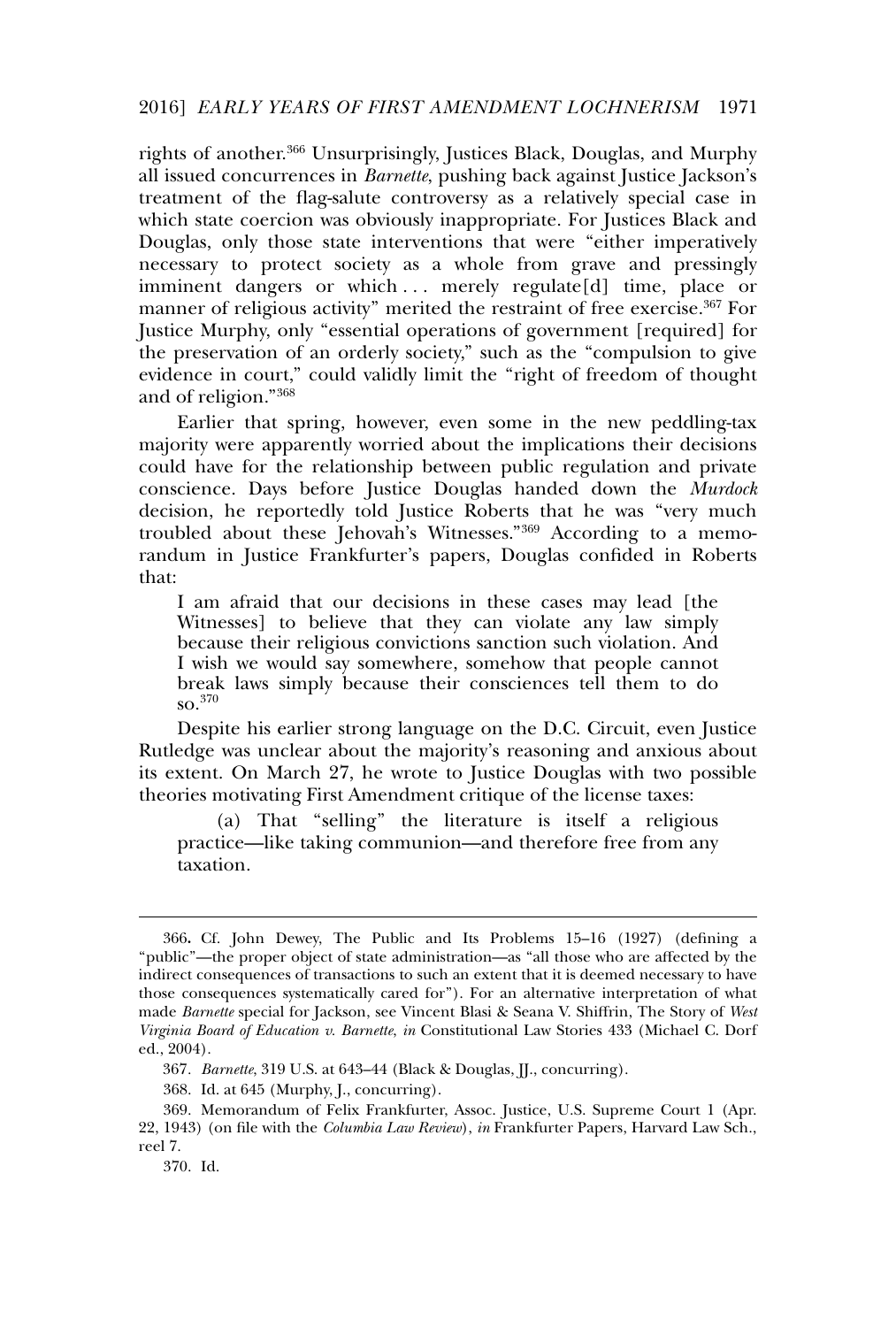(b) That "selling" the literature, while not necessary itself a religious practice, is so necessary for the exercise of the rituals and practices of the religion (because it furnishes the group with funds) that it is protected from taxation.<sup>371</sup>

Justice Rutledge worried that "[t]he former theory is perhaps too narrow and may be vulnerable both to attack and to abuse."372 If salesmanship could be a sacrament, the scope of free exercise threatened to swallow the marketplace itself. "The latter," Rutledge went on, "if it is the basis of the opinion, should be articulated more clearly—and, if so, in such a manner as not to protect from taxation large accumulations of property or funds by the more affluent religious bodies."<sup>373</sup> Here, Justice Rutledge mirrored Justice Jackson's clerk's concerns about the relationship between an expansive accommodation of the Witnesses and the government's treatment of much larger religious communities, such as Catholics. Indeed, Justice Rutledge was "not sure the opinion as it stands will not be taken to imply that no house publishing religious literature, on however wide a scale, can be taxed in a non-discriminatory manner."<sup>374</sup> Accordingly, Rutledge recommended that "both theories, (a) and (b) . . . be used, but probably should be separately stated, and each then somewhat more specifically guarded against possible too extensive application."<sup>375</sup>

In the end, Justice Douglas did try to set some limits on the majority's decision, noting that "we do not intimate or suggest in respecting their sincerity that any conduct can be made a religious rite and by the zeal of the practitioners swept into the First Amendment" and insisting that "[t]he cases present a single issue—the constitutionality of an ordinance which as construed and applied requires religious colporteurs to pay a license tax as a condition to the pursuit of their activities."<sup>376</sup> As for Justice Rutledge's "a" and "b" theories, Justice Douglas at times emphasized "a," holding that "spreading one's religious beliefs or preaching the Gospel through distribution of religious literature and through personal visitations is an age-old type of evangelism with as high a claim to constitutional protection as the more orthodox types."<sup>377</sup>

Yet elsewhere in the opinion, Justice Douglas was much more expansive. Because "[f]reedom of speech, freedom of the press, freedom of religion are available to all, not merely to those who can pay their own

- 376. Murdock v. Pennsylvania, 319 U.S. 105, 109–10 (1943).
- 377. Id. at 110.

<sup>371.</sup> Memorandum from Wiley Rutledge, Assoc. Justice, U.S. Supreme Court, to William Douglas, Assoc. Justice, U.S. Supreme Court 1 (Mar. 27, 1943) [hereinafter Rutledge to Douglas (Mar. 27, 1943)] (on file with the *Columbia Law Review*), *in* WODP, supra note 315, container 89.

<sup>372.</sup> Id.

<sup>373.</sup> Id.

<sup>374.</sup> Id. at 1–2.

<sup>375.</sup> Id. at 2.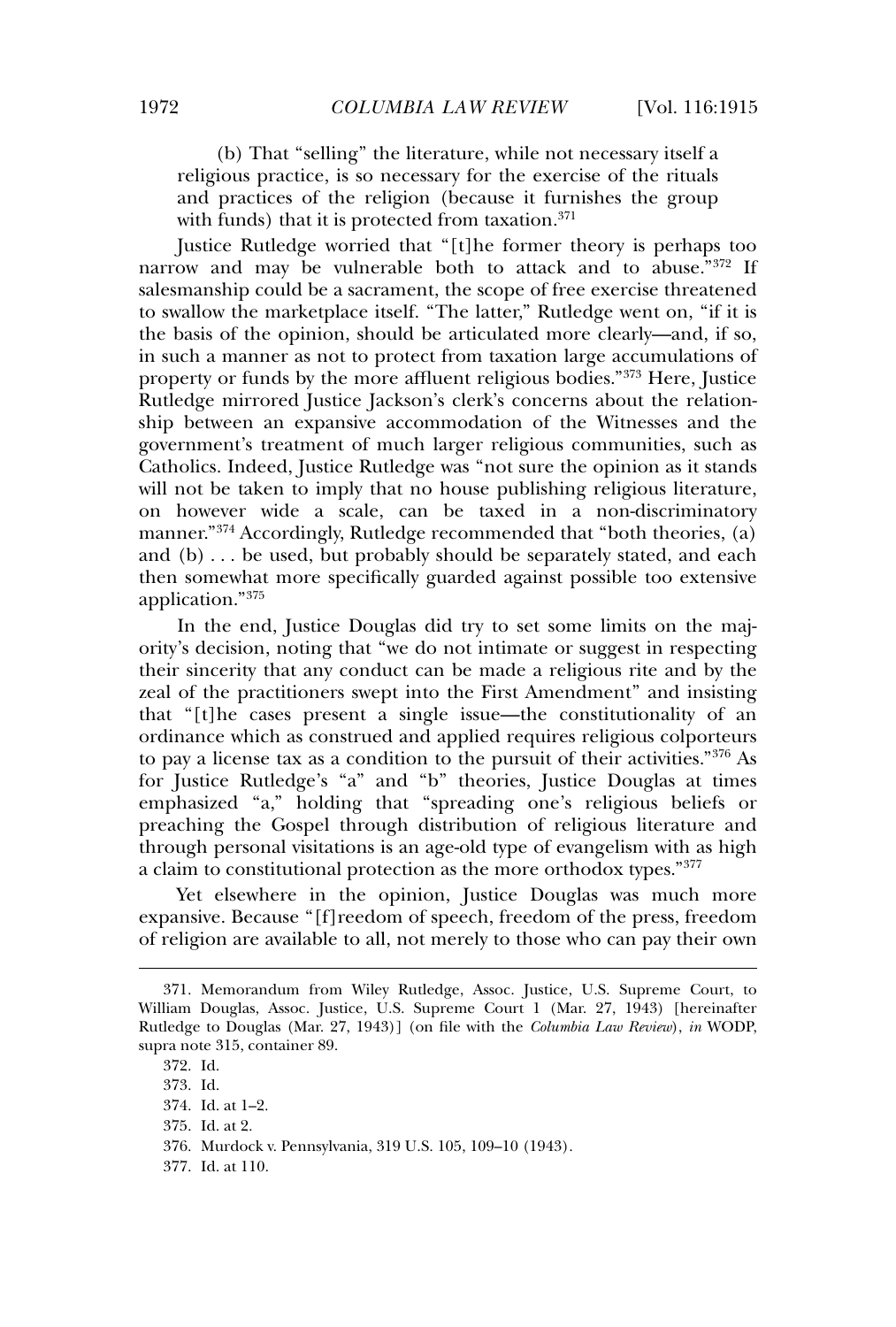way," Justice Douglas reasoned, financial burdens on their exercise had to be understood as "restrain[ing] in advance those constitutional liberties . . . and inevitably tend[ing] to suppress their exercise."<sup>378</sup> Most striking of all, Justice Douglas repeated nearly verbatim the argument floated by Justice Sutherland in *Grosjean* and trumpeted time and again by Hanson, Davis, and other anti–New Deal civil libertarians: that the mere potential for a tax to become prohibitive constituted an impermissible restraint on press and religious freedom. "The power to tax the exercise of a privilege is the power to control or suppress its enjoyment," Justice Douglas wrote.<sup>379</sup> "Those who can tax the exercise of [the Witnesses'] religious practice can make its exercise so costly as to deprive it of the resources necessary for its maintenance."<sup>380</sup>

These poignantly Lochnerian sentences adopted wholesale the argument put forward by Hanson in ANPA's amicus brief, namely that *Grosjean* was not a case about discriminatory taxation but rather about the thin line between economic regulation and the suppression of First Amendment activity.<sup>381</sup> The single innovation of the "liberal" majority in this respect was to marry ANPA's view of the issue to an even more rigorous constitutional formalism:

The fact that the ordinance is "nondiscriminatory" is immaterial. The protection afforded by the First Amendment is not so restricted. A license tax certainly does not acquire constitutional validity because it classifies the privileges protected by the First Amendment along with the wares and merchandise of hucksters and peddlers and treats them all alike. Such equality in treatment does not save the ordinance. Freedom of press, freedom of speech, freedom of religion are in a preferred position.<sup>382</sup>

This "preferred position" doctrine not only cast suspicion on any general economic regulation that could be said to incidentally burden the exercise of First Amendment rights, but also put immediate pressure on the Court's recent exclusion of commercial speech from First Amendment protection in *Valentine v. Chrestensen*. <sup>383</sup> In his 1942 peddling-tax opinion, Justice Reed had read *Valentine* as bolstering the Court's rejection of the Witnesses' claim.<sup>384</sup> The Witnesses were engaged in the mass sale of religious pamphlets, and while the publication and distribution of religious literature was undoubtedly a First Amendment activity, the peddling taxes primarily affected the commercial aspect of

<sup>378.</sup> Id. at 111, 114.

<sup>379.</sup> Id. at 112.

<sup>380.</sup> Id.; cf. Grosjean v. Am. Press Co., 297 U.S. 233, 244–45 (1936).

<sup>381.</sup> See supra notes 331–337 and accompanying text.

<sup>382</sup>*. Murdock*, 319 U.S. at 115.

<sup>383. 316</sup> U.S. 52 (1942).

<sup>384.</sup> See supra notes 300–303 and accompanying text.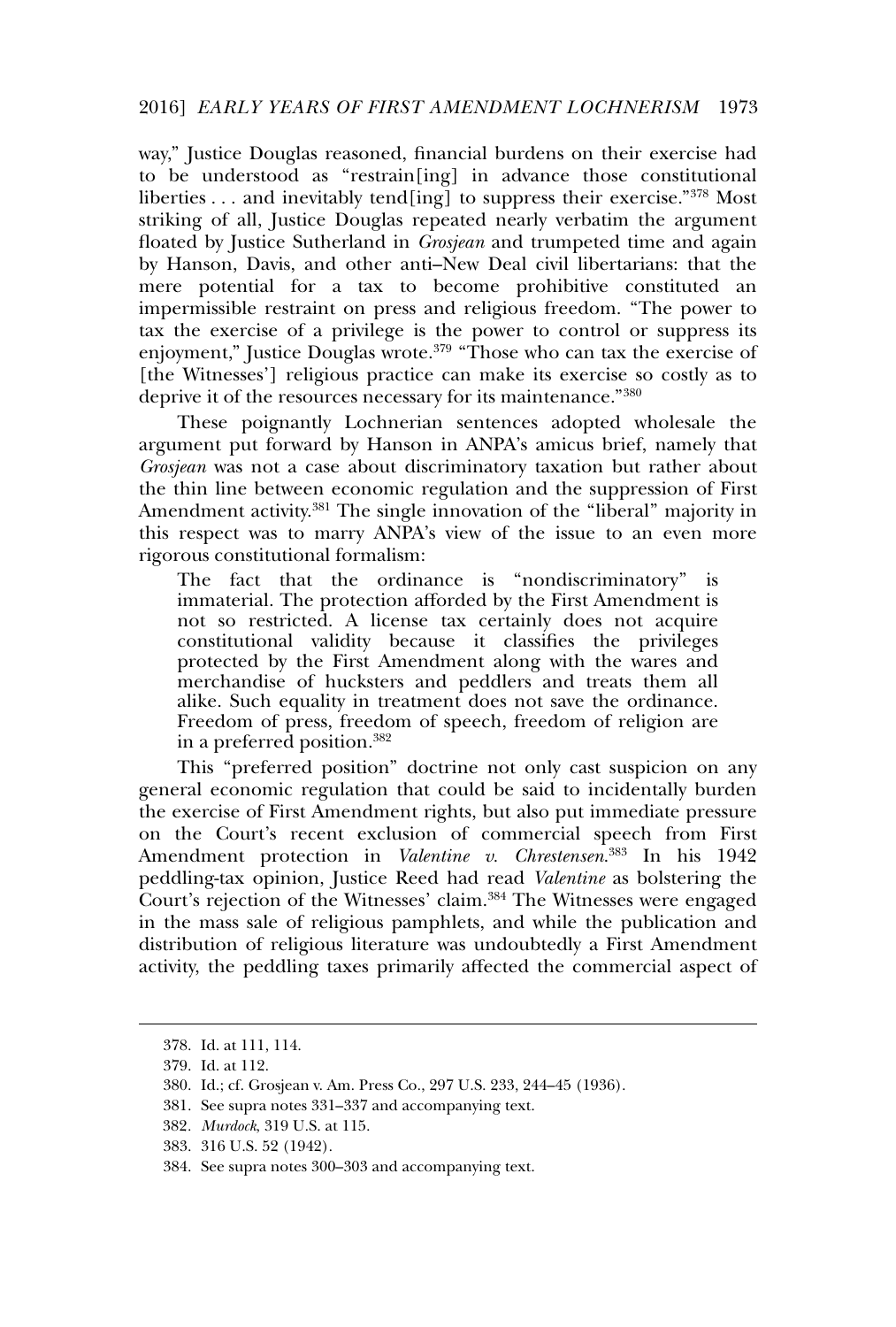this activity.<sup>385</sup> They recouped a portion of peddlers' profits for the purpose of municipal maintenance.<sup>386</sup> The facts of *Valentine*—in which the owner of a submarine museum was prohibited from distributing a pamphlet soliciting ticket purchases on one side and protesting a wharf regulation on the other—certainly permitted this reading.<sup>387</sup>

But Justice Douglas sharply distinguished the cases and in doing so, inserted an economic logic into those rights that now occupied a "preferred position."<sup>388</sup> "Freedom of speech, freedom of the press, freedom of religion are available to all, not merely to those who can pay their own way," Justice Douglas reasoned.<sup>389</sup> "It is plain that a religious organization needs funds to remain a going concern."<sup>390</sup> To hold that "the mere fact that the religious literature is 'sold' . . . transform[s] evangelism into a commercial enterprise" would be to subject "itinerant preachers" to the same "standards governing retailers or wholesalers of books," Justice Douglas argued.<sup>391</sup> But this argument simply begged the question—what distinguished moneymaking evangelism from book retailing? Justice Douglas did not face this question squarely. Instead, he pursued two somewhat contradictory lines of argument.

First, he reasoned that when a "religious venture" included the solicitation of funds necessary for that venture "to remain a going concern," the taxation of such funds deprived the religion's adherents of their free exercise rights.<sup>392</sup> Second, he insisted that the "selling activities" of the Witnesses were "merely incidental and collateral to their main object which was to preach and publicize the doctrines of their order."<sup>393</sup> Without reconciling these two positions—one of which emphasized the inextricable relationship between the Witnesses' commercial and religious activities, the other of which dismissed the commercial aspect as insignificant—Justice Douglas concluded that "it plainly cannot be said that petitioners were engaged in a commercial rather than a religious venture."<sup>394</sup> The possibility that a venture could be both commercial and religious was best avoided, as the venture prohibited in *Valentine* had been both commercial and political in nature.

In a dissent joined by Justices Roberts, Frankfurter, and Jackson, Justice Reed—the author of the now-overturned 1942 peddling-tax

392. Id.

394. Id. at 111.

<sup>385</sup>*. Opelika I*, 316 U.S. 584, 597–98 (1942).

<sup>386.</sup> Id. at 607 (Stone, C.J., dissenting).

<sup>387.</sup> Valentine v. Chrestensen, 316 U.S. 52, 53 (1942).

<sup>388.</sup> Murdock v. Pennsylvania, 319 U.S. 105, 115 (1943).

<sup>389.</sup> Id. at 111.

<sup>390.</sup> Id.

<sup>391.</sup> Id.

<sup>393.</sup> Id. at 112 (internal quotation marks omitted) (quoting State v. Mead, 300 N.W. 523, 524 (Iowa 1941)).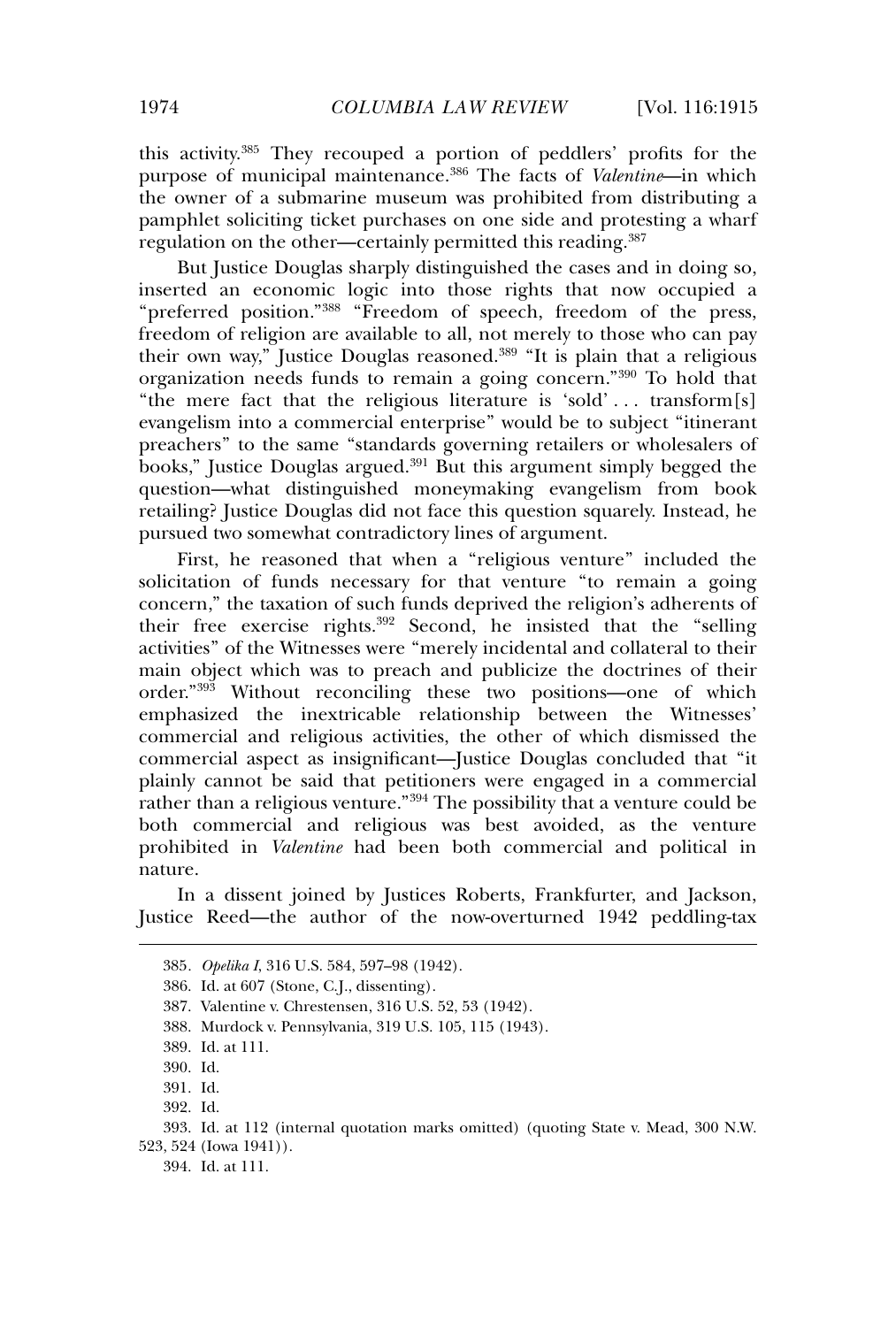decisions—described the enormous legal and political economic implications of the new majority's approach to First Amendment enforcement. "The Court now holds that the First Amendment wholly exempts the church and press from a privilege tax, presumably by the national as well as the state government."<sup>395</sup> Echoing Justice Rutledge's own worries about the majority decision's "too extensive application,"<sup>396</sup> the dissenters warned that the "withdrawal of the power of taxation over the distribution activities of those covered by the First Amendment" was "capable of indefinite extension" to other modes of regulation and other less sympathetic regulated parties.<sup>397</sup>

What line between economic and civil liberty could now be drawn? As Justice Reed noted, the Witnesses had alleged neither that the peddling taxes were "so excessive in amount as to be prohibitory" nor that "discrimination is practiced in the [ir] application."<sup>398</sup> "Is subjection to nondiscriminatory, nonexcessive taxation in the distribution of religious literature, a prohibition of the exercise of religion or an abridgment of the freedom of the press?" Justice Reed asked.<sup>399</sup> The dissenters' answer was a resounding "no." Indeed, Justice Reed suggested that the autonomy of economic regulation depended on finding that, as a matter of law, the "freedom" implicated in the First Amendment was unaffected by economic burdens. The "free" in free press and free exercise, he reasoned, "cannot be held to [mean] without cost but rather its meaning must accord with the freedom guaranteed. 'Free' means a privilege to print or pray without permission and without accounting to authority for one's actions."<sup>400</sup> This analysis of "freedom" was strikingly antirealist in character, but it was an antirealism made necessary by the equally antirealist elevation of textually enumerated constitutional rights to a "preferred position," superseding other individual and collective rights.

As for *Grosjean*, Justice Reed dismissed as dicta Justice Sutherland's argument that a regulation limiting newspaper revenue was, in effect, a prior restraint because it tended to limit newspaper circulation. This was the argument that Justice Douglas's peddling-tax opinion so clearly echoed. Yet, as Justice Reed insisted, the actual holding in *Grosjean* seemed to lie elsewhere—in the determination that the challenged circulation tax was "a *deliberate and calculated device in the guise* of a tax to limit the circulation."<sup>401</sup> This interpretation of *Grosjean* as a case about intentional efforts to suppress political dissent reflected how the ACLU

<sup>395.</sup> Id. at 133 (Reed, J., dissenting).

<sup>396.</sup> Rutledge to Douglas (Mar. 27, 1943), supra note 371, at 2.

<sup>397</sup>*. Murdock*, 319 U.S. at 133 (Reed, J., dissenting).

<sup>398.</sup> Id. at 118 (majority opinion).

<sup>399.</sup> Id. at 121.

<sup>400.</sup> Id. at 122.

<sup>401.</sup> Id. at 128 (emphasis added) (internal quotation marks omitted) (quoting Grosjean v. Am. Press Co., 297 U.S. 233, 250 (1936)).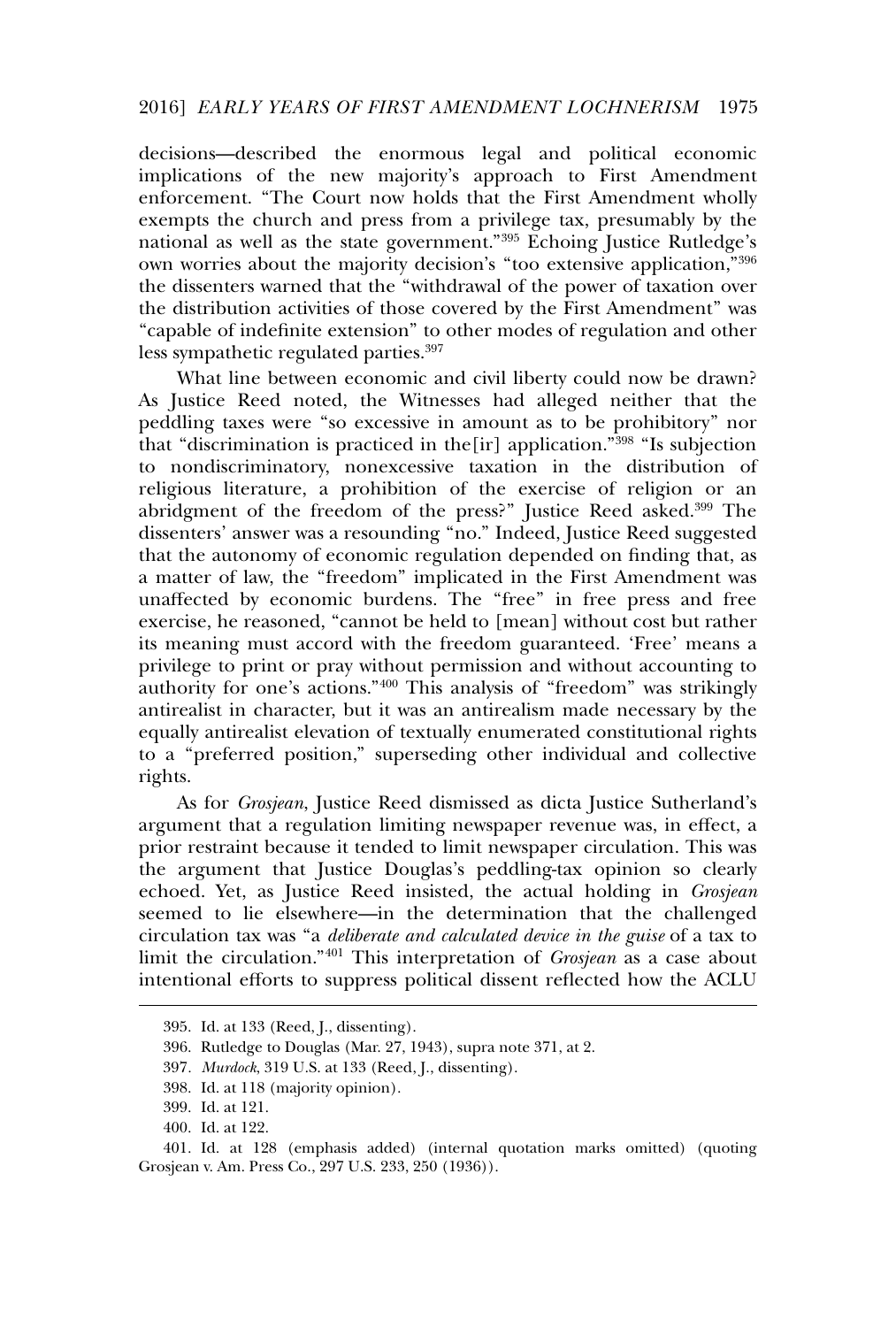and the Hughes Court's progressives—Justices Brandeis, Cardozo, and perhaps Stone—understood the decision back in 1936. The 1943 peddling-tax majority, however, had unwittingly recovered *Grosjean*'s roots in conservative concerns about the dangers that government regulation posed to economic freedom.<sup>402</sup>

## IV. A LONG HISTORY OF FIRST AMENDMENT LOCHNERISM?

By recovering the early years of First Amendment Lochnerism, this Article does not seek to tell a simple history of continuity. Civil libertarian jurisprudence in the 1930s and 1940s did not constrain economic regulation to the degree that it does today. We are witnessing both political and doctrinal innovations in the use of civil libertarian argument. These innovations may well build on the legacy of the peddling-tax cases, but that argument will have to be explored more fully in a future article. This Part seeks only to establish that the peddling-tax cases' entanglement of judicial civil libertarianism and judicial review of economic regulation proved remarkably difficult to unknot. In doing so, it also demonstrates how implausible it is to attribute this entanglement to the conservative politics of Roosevelt appointees or their successors, or to any consistent judicial belief in the "naturalness"<sup>403</sup> or "neutrality"<sup>404</sup> of a common law regulatory "baseline."<sup>405</sup> Rather, as the 1943 peddlingtax dissenters had warned and as the anti–New Deal civil libertarians of the 1930s had hoped, midcentury jurists confronted a basic, structural antagonism between judicial civil libertarianism and judicial deference to political regulation of the economy.

Section IV.A describes how the Supreme Court confronted this antagonism in the immediate wake of the peddling-tax cases. Some "liberal" Justices were ready to embrace the antagonism fully, sacrificing the autonomy of economic regulation on the altar of the First Amendment; others struggled to rein in the economically libertarian tendencies of the peddling-tax cases, their "preferred position" doctrine, and the *Carolene Products* framework of bifurcated review that undergirded that doctrine. Section IV.B places these judicial struggles in the context of contemporaneous scholarly warnings about the economically libertarian tendencies of putatively "bifurcated" review. Section IV.C demonstrates the failure of these judicial and scholarly attempts to shut the "Pandora's Box" of bifurcated review, sketching the

<sup>402.</sup> See supra section I.A. See generally Olken, supra note 45.

<sup>403.</sup> Shanor, supra note 6, at 136; see also Sepper, supra note 6, at 1460; Tebbe, supra note 6, at 41, 58.

<sup>404.</sup> Sunstein, *Lochner*'s Legacy, supra note 4, at 874; see also Sepper, supra note 6, at 1464; Tebbe, supra note 6, at 58.

<sup>405.</sup> Gedicks & Van Tassell, Burdens and Baselines, supra note 6, at 13; Sepper, supra note 6, at 1457; Sunstein, *Lochner*'s Legacy, supra note 4, at 874–75; Tebbe, supra note 6, at 52–58.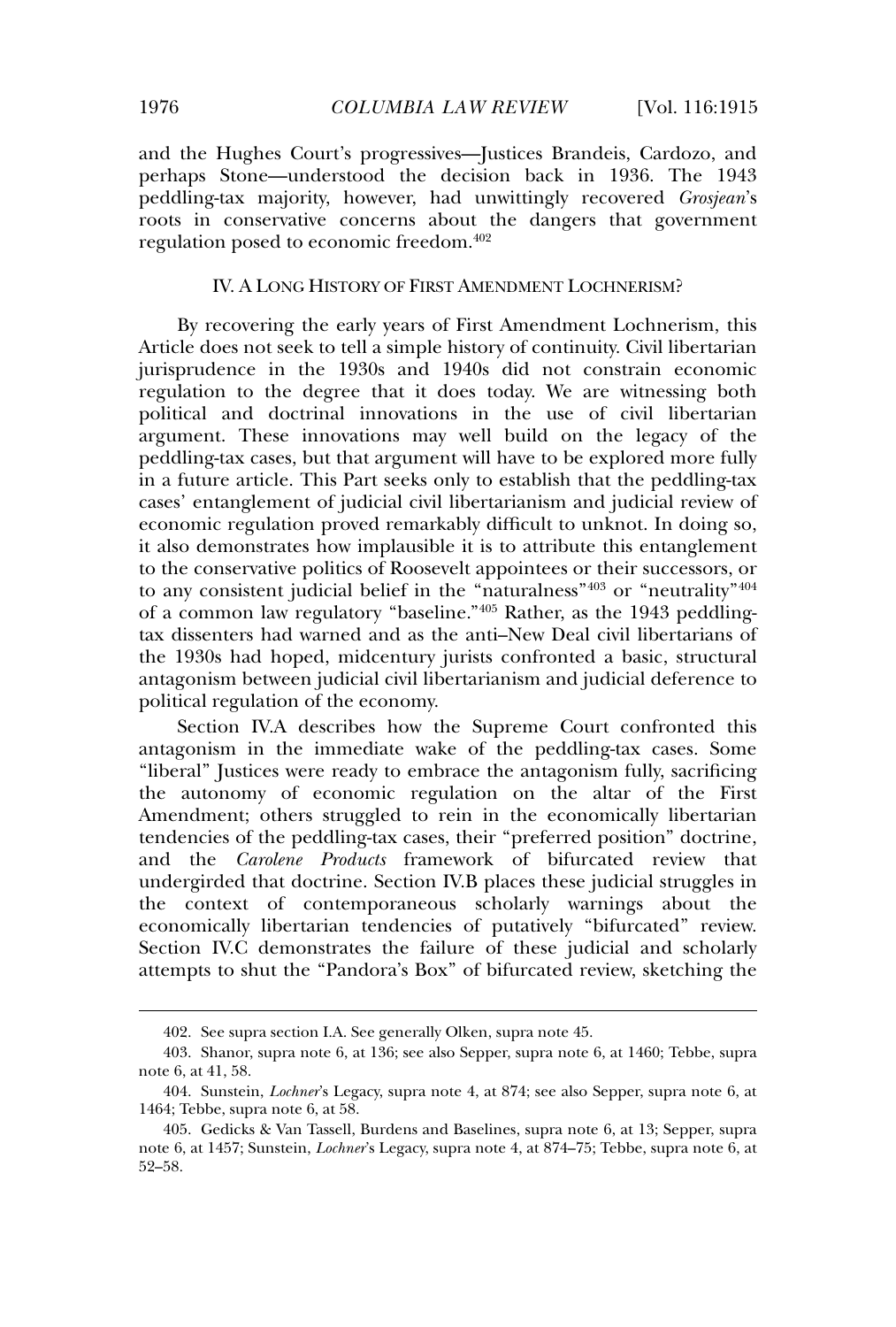persistence of the peddling-tax cases and their conflation of civil and economic libertarianism during the 1950s, 1960s, 1970s, and early 1980s, particularly in the doctrinal contexts of free exercise and commercial speech. As the evidence demonstrates, it is difficult to attribute this persistence to judicial conservatism or to judicial beliefs about the superiority of common law property and contract rights. Rather, as in the 1940s, politically liberal concerns for socially and economically disadvantaged litigants led Justices to use the First Amendment to attack economic regulation and protect the economic autonomy of private actors.

## A. *Regretting the Peddling-Tax Cases*

The 1943 peddling-tax majority did not have to wait long to confront the Lochnerian Pandora's Box it had opened. Less than a year after Justice Rutledge provided the crucial fifth vote in the peddling-tax decisions, he was forced to place the first limiting condition on the expansive First Amendment doctrine they had announced. In *Prince v. Massachusetts*, the Jehovah's Witnesses sought to extend their recent victories, challenging a state's child-labor law that prevented a Witness child from participating with her mother in the sale and distribution of religious literature.<sup>406</sup> Writing for a badly divided Court, Justice Rutledge upheld the safety regulation on the narrow ground of the state's general responsibility to protect children. "Concededly a statute or ordinance identical in terms with [the instant one] except that it is applicable to adults or all persons generally, would be invalid," Justice Rutledge explained, nodding to the peddling-tax decisions of the previous year.<sup>407</sup> But, he went on, "[t]he state's authority over children's activities is broader than over like actions of adults."<sup>408</sup>

Justice Murphy dissented, arguing that "vague references to the reasonableness underlying child labor legislation in general" were not sufficient to justify a regulation impinging on "the human freedoms enumerated in the First Amendment."<sup>409</sup> Citing Footnote Four, Justice Murphy insisted that such a regulation was not aided by "any strong presumption of . . . constitutionality" and was, indeed, "prima facie invalid.<sup>7410</sup> Justice Rutledge himself later told Thomas Reed Powell that he almost had "to write [*Prince*] the other way": The Court was "dodging . . . between points pretty closely packed . . . . [I]t was one of those situations where almost a toss of the coin could have turned the trick for me."<sup>411</sup>

<sup>406. 321</sup> U.S. 158, 161–62 (1944).

<sup>407.</sup> Id. at 167.

<sup>408.</sup> Id. at 168.

<sup>409.</sup> Id. at 173 (Murphy, J., dissenting).

<sup>410.</sup> Id.

<sup>411.</sup> Fine, supra note 274, at 384.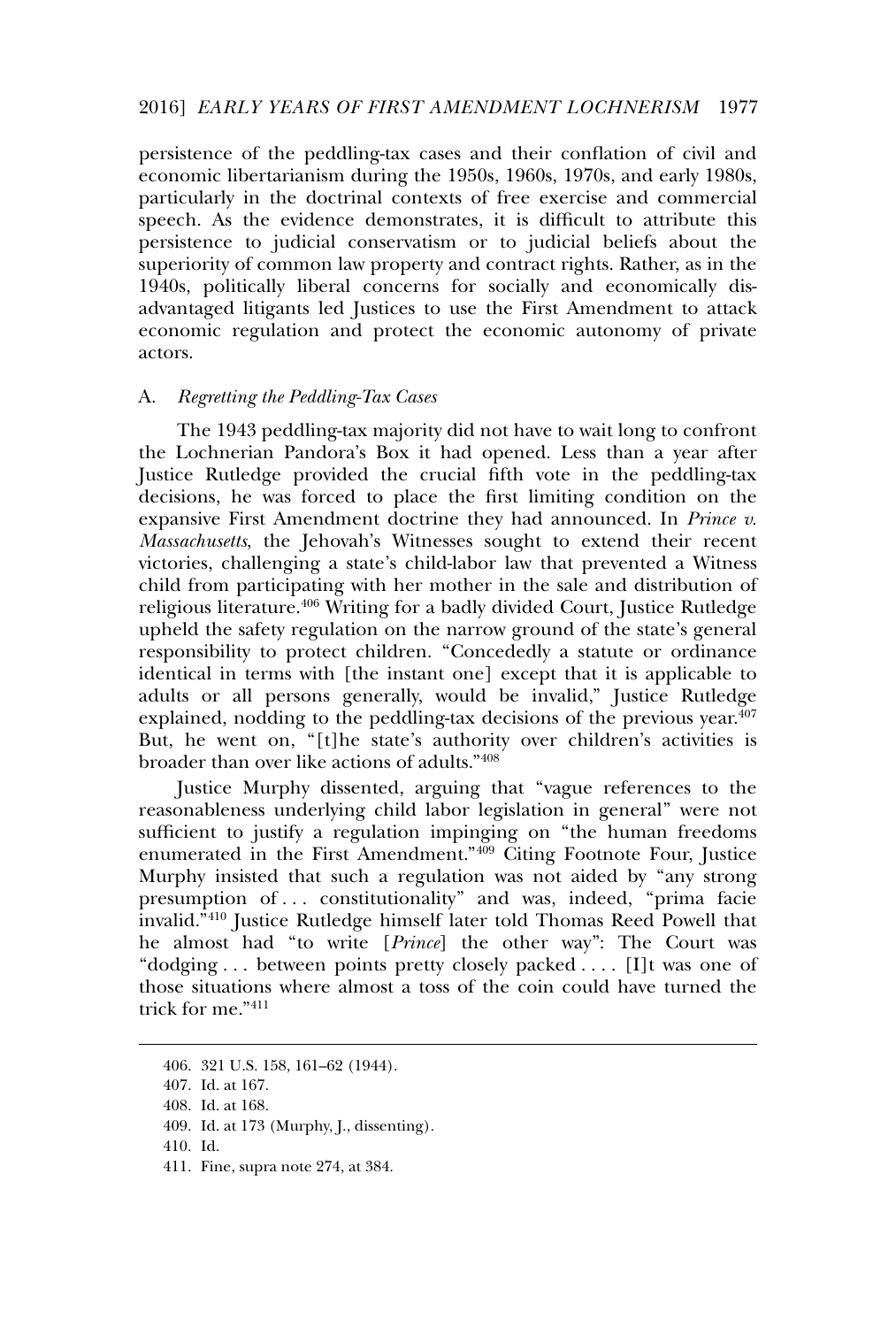Agreeing with the result as a matter of policy, Justice Jackson, joined by Justices Roberts and Frankfurter, nonetheless characterized his separate opinion as a dissent. If the *Murdock* majority had been right in equating the Witnesses' sale and distribution of literature with "worship in the churches," then the *Prince* majority laid the foundation "for any state intervention in the indoctrination and participation of children in religion, provided it is done in the name of their health or welfare."<sup>412</sup> This reductio ad absurdum, Justice Jackson reasoned, revealed "the real basis of disagreement among members of this Court in previous Jehovah's Witness cases."<sup>413</sup> Making clear that *Barnette* had not signaled a departure from his more general approach to the relationship between public regulation and civil liberty, Jackson reiterated the analysis of the First Amendment he had first outlined in his *Douglas v. City of Jeanette* concurrence: "I think the limits [on religious freedom] begin to operate whenever activities begin to affect or collide with liberties of others or of the public."<sup>414</sup>

Just as *Barnette* did not indicate Justice Jackson's retreat from balancing First Amendment claims with third-party rights, *Prince* did not indicate the "liberal" majority's retreat from striking down economic regulations on First Amendment grounds. Later that spring, Justice Douglas issued an opinion invalidating another town's door-to-door peddling tax. Unlike in *Murdock*, in which there was a mixed record with respect to the question whether itinerant Witnesses wholly supported themselves through the sale of literature, in *Follett v. Town of McCormick*, the Witness petitioner was a resident of the town and admitted that book selling was his sole occupation.<sup>415</sup> The majority argued that these facts made no difference—so long as book selling was an exercise of the petitioner's religion, the First Amendment's "preferred position" trumped the commercial regulation.<sup>416</sup> Citing now to *Grosjean* and *Murdock* in tandem, Justice Douglas wrote that "[t]he exaction of a tax as a condition to the exercise of the great liberties guaranteed by the First Amendments is as obnoxious as the imposition of censorship or a previous restraint."<sup>417</sup>

Justices Jackson, Roberts, and Frankfurter dissented in unison, assailing *Follett* as a further expansion of the power of private economic actors and judges to interfere with political economic decisionmaking in the name of the First Amendment.

The present decision extends and reaches beyond what was decided in *Murdock v. Pennsylvania* . . . . There the community

<sup>412</sup>*. Prince*, 321 U.S. at 177 ( Jackson, J., dissenting).

<sup>413.</sup> Id.

<sup>414.</sup> Id.

<sup>415.</sup> Follett v. Town of McCormick, 321 U.S. 573, 574 (1944).

<sup>416.</sup> Id. at 575.

<sup>417.</sup> Id. at 577 (citations omitted).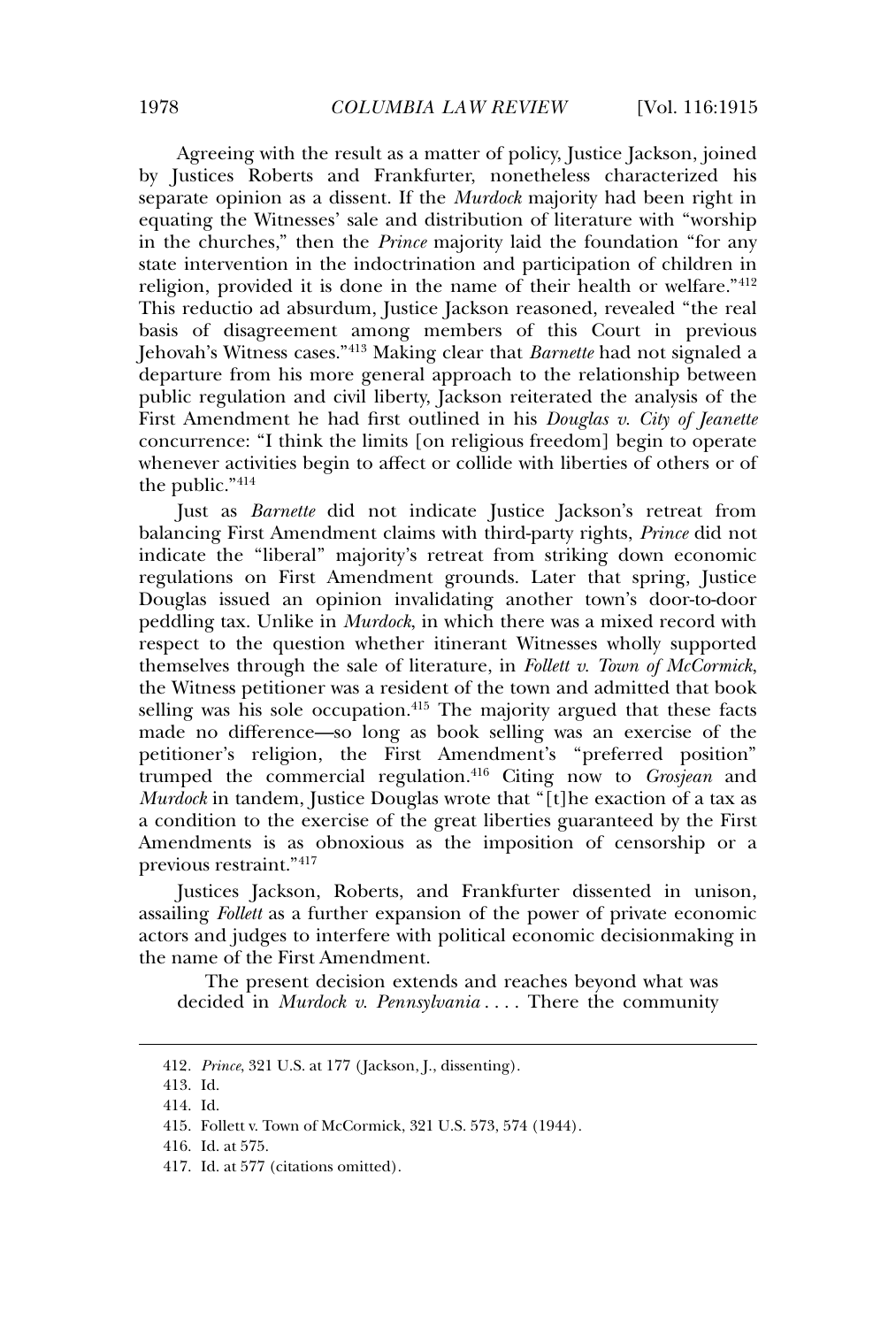asserted the right to subject transient preachers of religion to taxation; there the court emphasized the "itinerant" aspect of the activities sought to be subjected to the exaction. The emphasis there was upon the casual missionary appearances of Jehovah's Witnesses in the town and the injustice of subjecting them to a general license tax. Here, a citizen of the community, earning his living in the community by a religious activity, claims immunity from contributing to the cost of the government under which he lives. . . .

If the First Amendment grants immunity from taxation to the exercise of religion, it must equally grant a similar exemption to those who speak and to the press. . . . If exactions on the business or occupation of selling cannot be enforced against Jehovah's Witnesses they can no more be enforced against publishers or vendors of books, whether dealing with religion or other matters of information. The decision now rendered must mean that the guarantee of freedom of the press creates an immunity equal to that here upheld as to teaching or preaching religious doctrine. Thus the decision precludes nonoppressive, nondiscriminatory licensing or occupation taxes on publishers, and on news vendors as well, since, without the latter, the dissemination of views would be impossible.<sup>418</sup>

Predicting the kinds of cases that today fill the state and federal courts in the form of Religious Freedom Restoration Act litigation, the dissenters concluded by insisting that, "in the field of religion alone, the implications of the present decision are startling":

Multiple activities by which citizens earn their bread may, with equal propriety, be denominated an exercise of religion as may preaching or selling religious tracts. Certainly this court cannot say that one activity is the exercise of religion and the other is not. . . . It would be difficult to deny the claims of those who devote their lives to the healing of the sick, to the nursing of the disabled, to the betterment of social and economic conditions, and to a myriad other worthy objects, that their respective callings, albeit they earn their living by pursuing them, are, for them, the exercise of religion.<sup>419</sup>

Back in November 1943, Donald Richberg, the architect of the New Deal's National Industrial Recovery Act, had praised Justice Jackson's *Douglas v. City of Jeanette* opinion as a perfect expression of their shared New Deal "faith"—"that liberty is only preserved by restraints on liberty, and that therefore the imposition of restraints is an essential part of preserving freedom."<sup>420</sup> Four months later, Justice Jackson and the other *Follett* dissenters argued that the new "liberal" majority's "preferred

<sup>418.</sup> Id. at 581–82 (Roberts, Frankfurter & Jackson, JJ., dissenting).

<sup>419.</sup> Id. at 582–83.

<sup>420.</sup> Letter from Donald R. Richberg to Robert H. Jackson, Assoc. Justice, U.S. Supreme Court (Nov. 24, 1943) (on file with the *Columbia Law Review*), *in* RJP, supra note 346, container 127.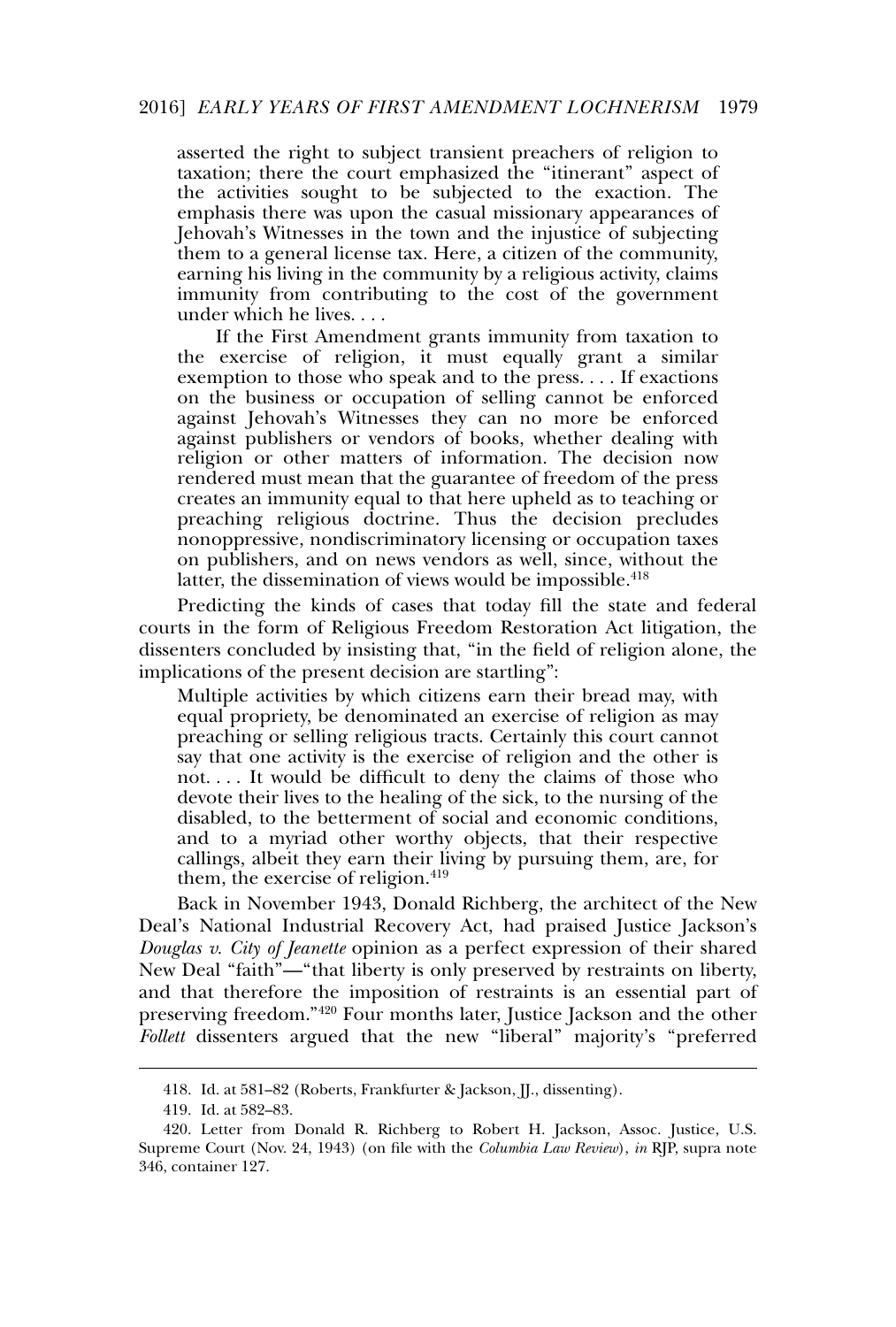position" doctrine had severed this link between liberty and the restraint of liberty. The First Amendment now "entitle[d] believers to be free of contribution to the cost of government, which itself guarantees them the privilege of pursuing their callings without governmental prohibition or interference."<sup>421</sup> Looking back at the Jehovah's Witness cases in 1951, the education law expert Ralph Dornfeld Owen would more explicitly, if ironically, identify the Supreme Court's "preferred position" civil libertarianism as a definitive break with President Roosevelt's New Deal regime.<sup>422</sup> Whereas President Roosevelt had famously declared "Four Freedoms" to be equally fundamental—freedom of speech, freedom of worship, freedom from want, and freedom from fear—the "preferred position" doctrine enshrined an alternative set of "four freedoms": "freedom of the press, freedom of speech, freedom of religion, all of them guaranteed by the Constitution, and freedom to invade the rights of others, guaranteed . . . by the majority of the members of the Supreme Court."<sup>423</sup> These "four freedoms" clearly disregarded freedoms from want and fear, which depended on affirmative government action to protect society as a whole. In their place stood "the freedom of the press"—always a sore spot for President Roosevelt given his political battles with the newspaper industry—and the anarchic "freedom to invade the rights of others."

The final 1940s case involving Witness peddling, *Marsh v. Alabama*, 424 provided a peculiar coda to the New Deal politics that had simmered in the background of the Court's foundational First Amendment jurisprudence. In *Marsh*, a Witness challenged his conviction for trespassing on a company town's property. Justice Black, who had made a name for himself in part by investigating corporate lobbyists, happily applied the Court's newly expansive First Amendment doctrine to the public enforcement of the company town's prohibition on solicitation.<sup>425</sup> Justice Frankfurter himself concurred in the opinion, writing that:

[s]o long as the views which prevailed in *Jones v. Opelika* . . . [and] *Murdock v. Pennsylvania...* express the law of the Constitution, I am unable to find legal significance in the fact that a town in which the Constitutional freedoms of religion and speech are invoked happens to be company-owned.<sup>426</sup>

This time it was Chief Justice Stone—the author of Footnote Four and the originator of the "preferred position" doctrine—who joined

<sup>421</sup>*. Follett*, 321 U.S. at 583 (Roberts, Frankfurter & Jackson, JJ., dissenting).

<sup>422.</sup> See Ralph Dornfeld Owen, Jehovah's Witnesses and Their Four Freedoms, 14 U. Det. L.J. 111, 133 (1951).

<sup>423.</sup> Id. at 134.

<sup>424. 326</sup> U.S. 501 (1946).

<sup>425.</sup> Id. at 509 ("When we balance the Constitutional rights of owners of property against those of the people to enjoy freedom of press and religion, as we must here, we remain mindful of the fact that the latter occupy a preferred position.").

<sup>426.</sup> Id. at 510 (Frankfurter, J., concurring).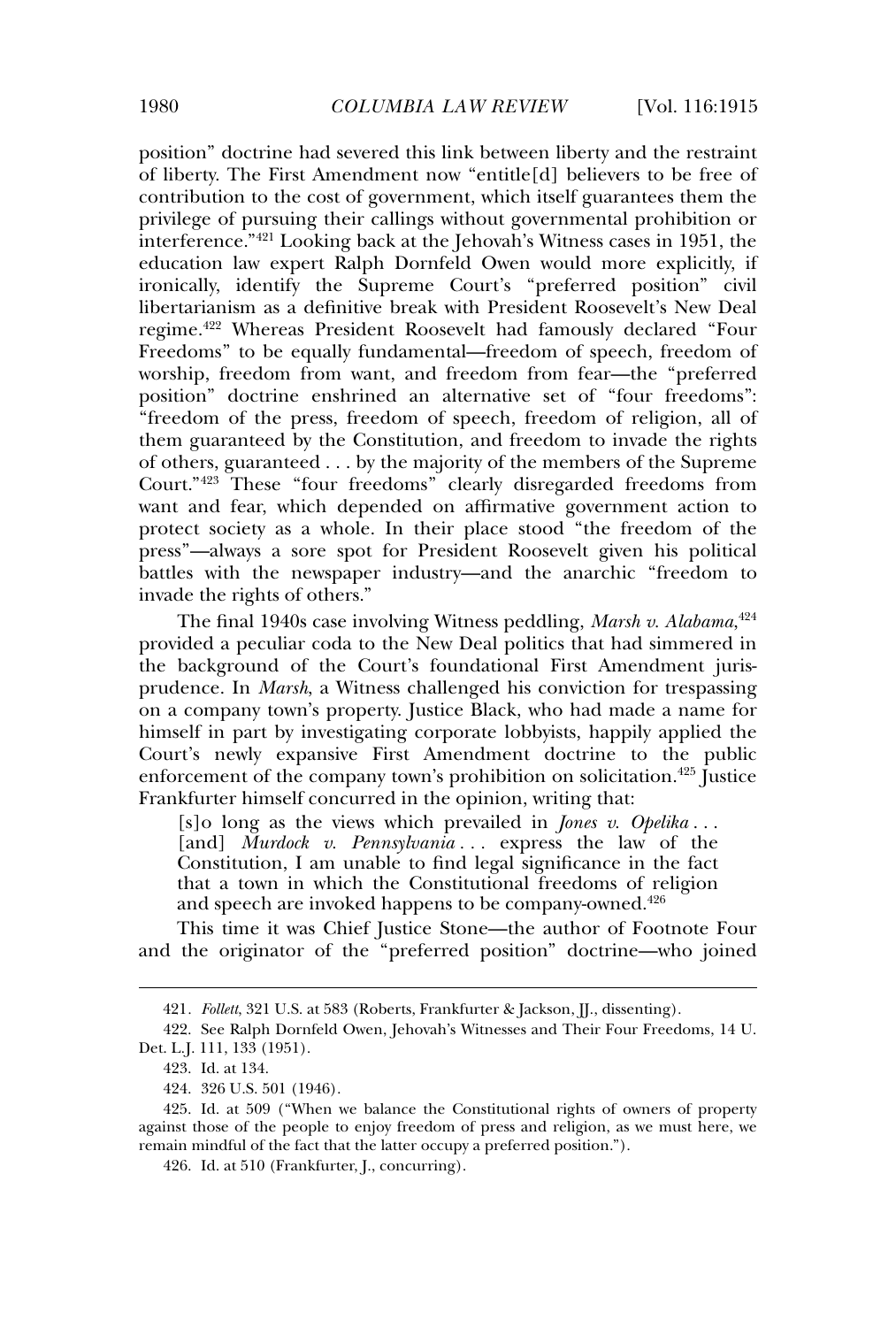### 2016] *EARLY YEARS OF FIRST AMENDMENT LOCHNERISM* 1981

Justices Reed and Burton in repudiating the majority's "novel Constitutional doctrine."<sup>427</sup> Justice Jackson took no part in the decision, being in Nuremberg at the time, but the dissenters offered a version of his own political economic analysis of rights. In this case, though, the analysis was invoked primarily to defend private property rather than public authority from civil libertarian attack.

Our Constitution guarantees to every man the right to express his views in an orderly fashion. An essential element of "orderly" is that the man shall also have a right to use the place he chooses for his exposition. The rights of the owner, which the Constitution protects as well as the right of free speech, are not outweighed by the interests of the trespasser, even though he trespasses in behalf of religion or free speech.<sup>428</sup>

Of course, Justice Jackson's point in *Douglas*, *Barnette*, and *Follett* had been that almost every rights holder will trespass to some extent on the rights of others. What was needed was "hard-headed fixing of . . . limits by neutral authority," by which Jackson meant, at least in the first instance, legislators and administrators, not judges.<sup>429</sup> Chief Justice Stone had disagreed with Justice Jackson when it came to the rights of ordinary townspeople to public order and fiscal solvency; the rights of large-scale private-property owners, it turned out, were a different manner. Yet Stone's worst fears would not be realized—in the ensuing decades, civil liberties did not vitiate the rights of private property. Indeed, the Supreme Court gradually marginalized the *Marsh* doctrine.<sup>430</sup> As Justices Jackson, Frankfurter, and Roberts had intuited in *Follett*, the more baffling problem was and would remain those cases in which the rights of the property holder *coincided with*, rather than cut against, the rights of the civil libertarian trespasser. This was the situation the peddling-tax cases had presented and the paradigm of First Amendment Lochnerism.

Chief Justice Stone died a few months after his dissent in *Marsh*. Three years later, in *Kovacs v. Cooper*, <sup>431</sup> Justice Frankfurter attempted to bury what he saw as the pernicious legacy of Stone's civil liberties jurisprudence, from Footnote Four through the discourse of "preferred position" that it had spawned. In *Kovacs*, the Court upheld an ordinance prohibiting the use of sound amplification equipment in the streets.<sup>432</sup> Justice Frankfurter agreed with the result but was disturbed by the majority opinion's invocation of the phrase "preferred position" and its citation to Footnote Four of *Carolene Products*. Accordingly, he filed a

<sup>427.</sup> Id. at 512 (Reed, J., dissenting).

<sup>428.</sup> Id. at 516.

<sup>429.</sup> Douglas v. Jeanette, 319 U.S. 157, 180 (1943) ( Jackson, J., concurring).

<sup>430</sup>**.** See Hudgens v. NLRB, 424 U.S. 507, 516–21 (1976); Christopher W. Schmidt,

The Sit-Ins and the State Action Doctrine, 18 Wm. & Mary Bill Rts. J. 767, 794–95 (2009).

<sup>431. 336</sup> U.S. 77 (1949).

<sup>432.</sup> Id. at 77.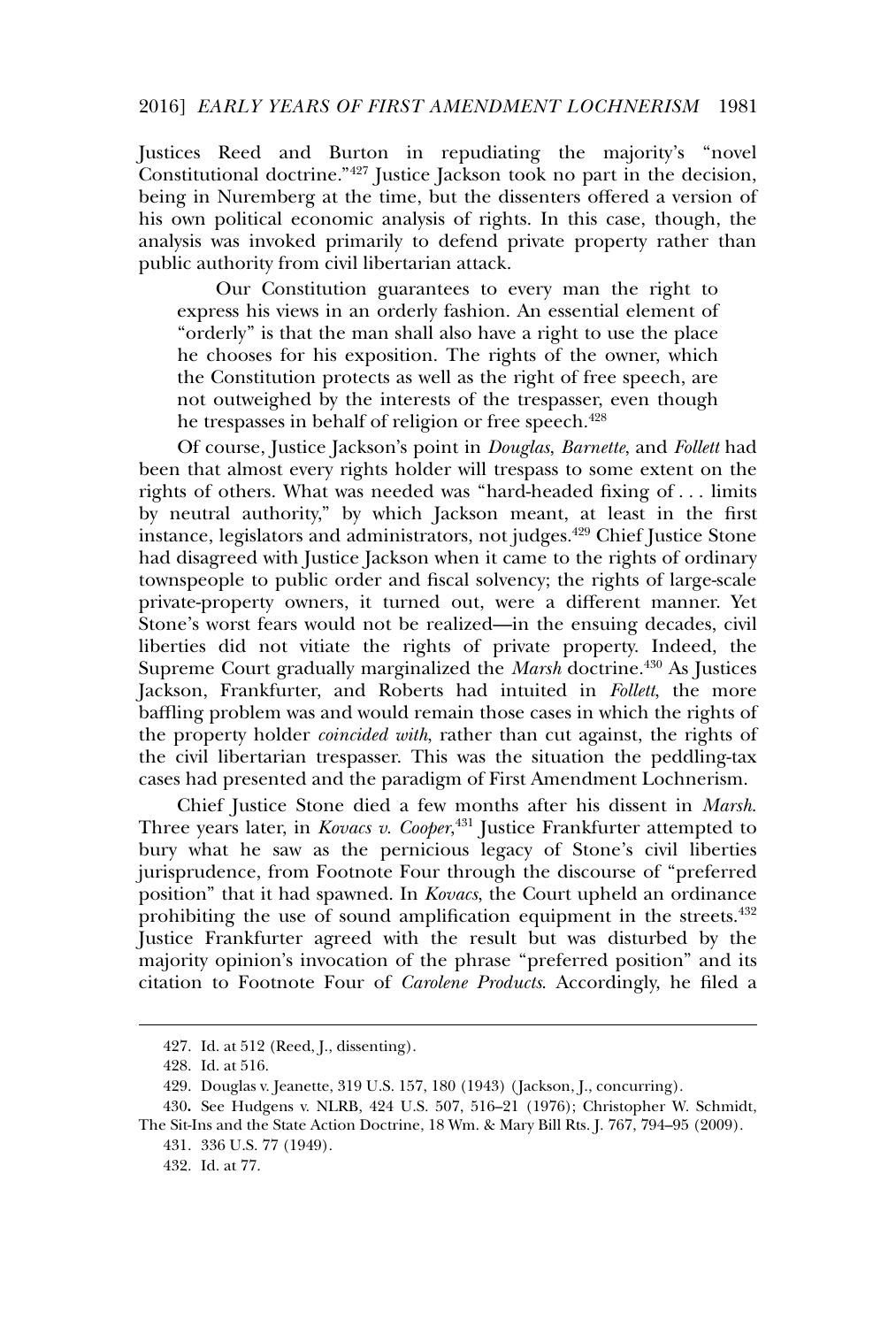concurrence reconstructing the doctrinal history of both.<sup>433</sup> First, Frankfurter argued that Footnote Four itself "did not have the concurrence of a majority of the Court," as Justice Black did not concur in Part III of the opinion, which included the famous Footnote.<sup>434</sup> Frankfurter then reviewed all those cases either citing the Footnote or invoking the First Amendment's "preferred position."<sup>435</sup> The conclusion of this review was that "the claim that any legislation is presumptively unconstitutional which touches the field of the First Amendment and the Fourteenth Amendment . . . has never commended itself to a majority of this Court."<sup>436</sup>

But Justice Frankfurter was simply wrong. In *Murdock*, Justice Douglas had a majority for the proposition that: "A license tax certainly does not *acquire constitutional validity* because it classifies the privileges protected by the First Amendment along with the wares and merchandise of hucksters and peddlers, and treats them all alike."<sup>437</sup> Implicit in this proposition was precisely the presumption that Justice Frankfurter considered anathema: a presumption of *unconstitutionality* when general social and economic regulation "touche[d] the field of the First Amendment."<sup>438</sup> As the peddling-tax majority had insisted, "equality in treatment does not save" such regulation because "[f]reedom of press, freedom of speech, freedom of religion are in a preferred position."<sup>439</sup>

After the death of Chief Justice Stone, the "liberal" block that had made these words law no longer had the five votes necessary to sustain their full force. Nonetheless, the *Kovacs* dissenters—Justices Black, Douglas, Murphy, and Rutledge—were correct to note that Justice Frankfurter's review of the case law "demonstrates the conclusion opposite to that which he draws, namely, that the First Amendment guaranties of the freedoms of speech, press, assembly and religion occupy preferred position not only in the Bill of Rights, but also in the

<sup>433.</sup> Id. at 89 (Frankfurter, J., concurring).

<sup>434</sup>**.** Id. at 91; cf. United States v. Carolene Prods. Co., 304 U.S. 144, 155 (1938). This argument was recently reiterated by Justice Scalia. See Schuette v. Coal. to Defend Affirmative Action, Integration & Immigrant Rights, 134 S. Ct. 1623, 1644 (2014) (Scalia, J., concurring in the judgment) ("[W]e should not design our jurisprudence to conform to dictum in a footnote in a four-Justice opinion."); see also David A. Strauss, Is *Carolene Products* Obsolete?, 2010 U. Ill. L. Rev. 1251, 1252 n.2 ("Justices Cardozo and Reed did not participate in the case. Justice Black concurred in the majority opinion except for the part that included the footnote. Justice McReynolds dissented. Justice Butler concurred only in the result." (citations omitted)). The argument for Footnote Four's minority status is debatable. Even without Justice Black, there were four votes for the Footnote and only seven Justices voting in the case. Footnote Four was thus endorsed by a majority of voting members of the Court.

<sup>435</sup>*. Kovacs*, 336 U.S. at 91–94 (Frankfurter, J., concurring).

<sup>436.</sup> Id. at 94–95 .

<sup>437</sup>*.* Murdock v. Pennsylvania, 319 U.S. 105, 115 (1943) (emphasis added).

<sup>438</sup>*. Kovacs*, 336 U.S. at 94 (Frankfurter, J., concurring).

<sup>439</sup>*. Murdock*, 319 U.S. at 115.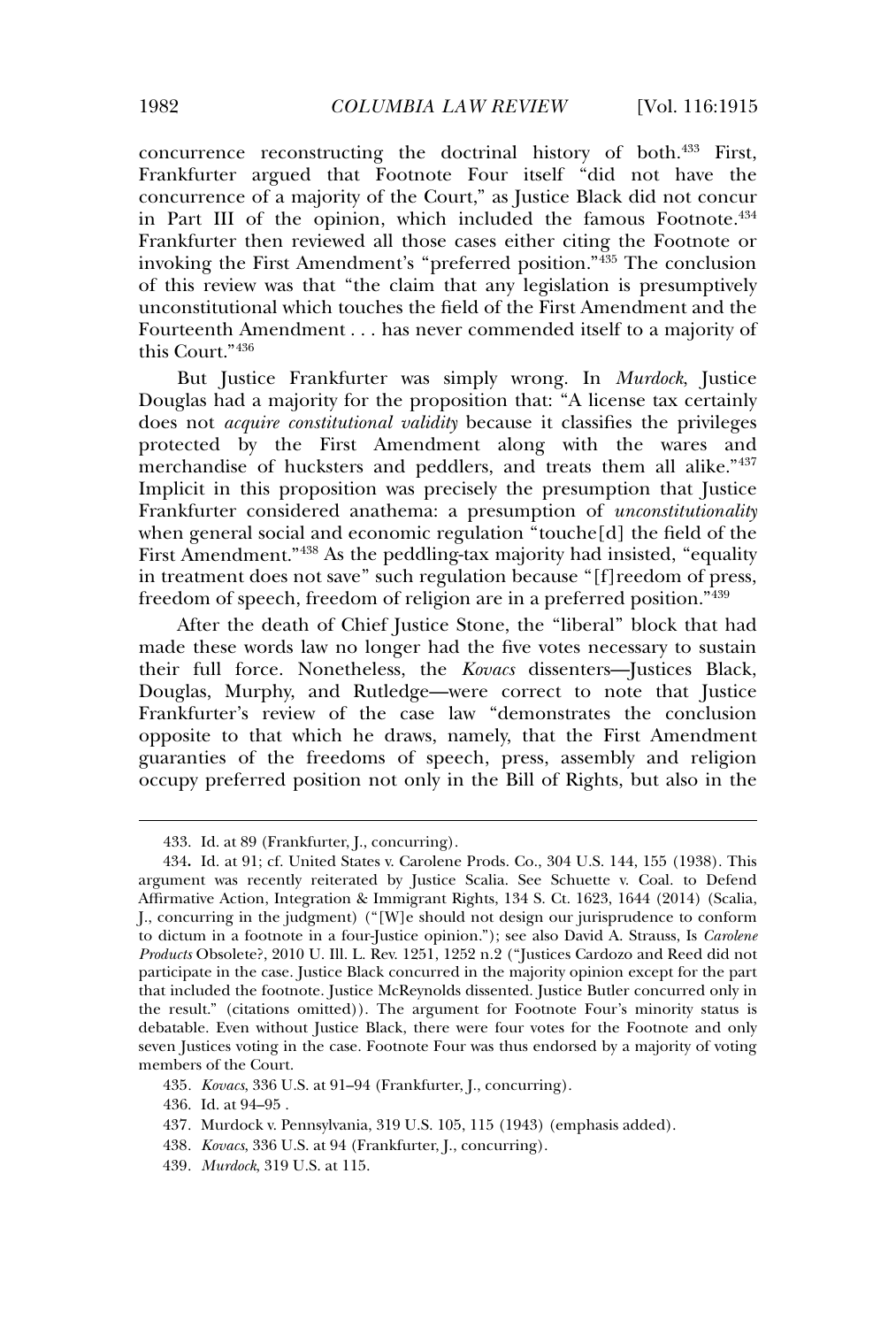# 2016] *EARLY YEARS OF FIRST AMENDMENT LOCHNERISM* 1983

repeated decisions of this Court."<sup>440</sup> However accurate, this testament to the post–New Deal judiciary's first era of aggressive civil libertarianism would read more like a eulogy a few months later, when both Justices Rutledge and Murphy followed Chief Justice Stone to the grave.

President Truman replaced these "liberal" hard-liners with jurists who were more comfortable with balancing individual free expression and free exercise against broadly shared public interests.<sup>441</sup> In the context of early Cold War hysteria, the consequent retreat from aggressive First Amendment enforcement was hard to view as anything but reactionary.<sup>442</sup> Yet while Justices Tom Clark and Sherman Minton were generally regarded as more "conservative"<sup>443</sup> than their predecessors, they were actually more sympathetic than Justices Rutledge and Murphy to the New Deal's fundamental commitment to judicial deference in matters of political economy.

The votes of Justices Clark and Minton tipped the balance in *Breard v. City of Alexandria*, <sup>444</sup> a 1951 case that gave Justice Reed the opportunity to mitigate the economically libertarian implications of the old "liberal" majority's First Amendment jurisprudence, a jurisprudence that had overturned Reed's original 1942 disposition of the Witnesses' challenge. That opinion had upheld the peddling taxes on the ground that incidental economic burdens on the exercise of First Amendment rights—especially when that exercise had a commercial aspect—did not violate the Constitution.<sup>445</sup> Now, nearly a decade later, Justice Reed sought to return the Court to this pre-"liberal" First Amendment jurisprudence, one that was more compatible with the New Deal's rejection of judicial regulation of the economy.

Jack Breard, a door-to-door seller of magazine subscriptions, was convicted of violating a municipal ordinance prohibiting "the practice of going in and upon private residences . . . by solicitors, peddlers, hawkers, itinerant merchants or transient vendors of merchandise not having been requested or invited so to do."<sup>446</sup> This blanket prohibition looked more restrictive than the taxes levied on peddling in the 1943 Witness

<sup>440</sup>*. Kovacs*, 336 U.S. at 106 (Rutledge, J., dissenting).

<sup>441.</sup> See generally George D. Braden, Mr. Justice Minton and the Truman Bloc, 26 Ind. L.J. 153 (1951).

<sup>442.</sup> See Robert M. Lichtman, The Supreme Court and McCarthy-Era Repression 24– 36 (2015); Ellen Schrecker, Many Are the Crimes: McCarthyism in America 190–200 (1998). But cf. Linda C. Gugin & James E. St. Clair, Sherman Minton: New Deal Senator, Cold War Justice 257 (1997) (noting that Minton told former President Truman that Republican obsession with domestic communism was a "diversionary tactic so that people would not notice the problems in the economy").

<sup>443.</sup> David N. Atkinson, From New Deal Liberal to Supreme Court Conservative: The Metamorphosis of Justice Sherman Minton, 1975 Wash. U. L.Q. 361, 361.

<sup>444. 341</sup> U.S. 622 (1951).

<sup>445</sup>*. Opelika I*, 316 U.S. 584 (1942).

<sup>446</sup>*. Breard*, 341 U.S. at 624.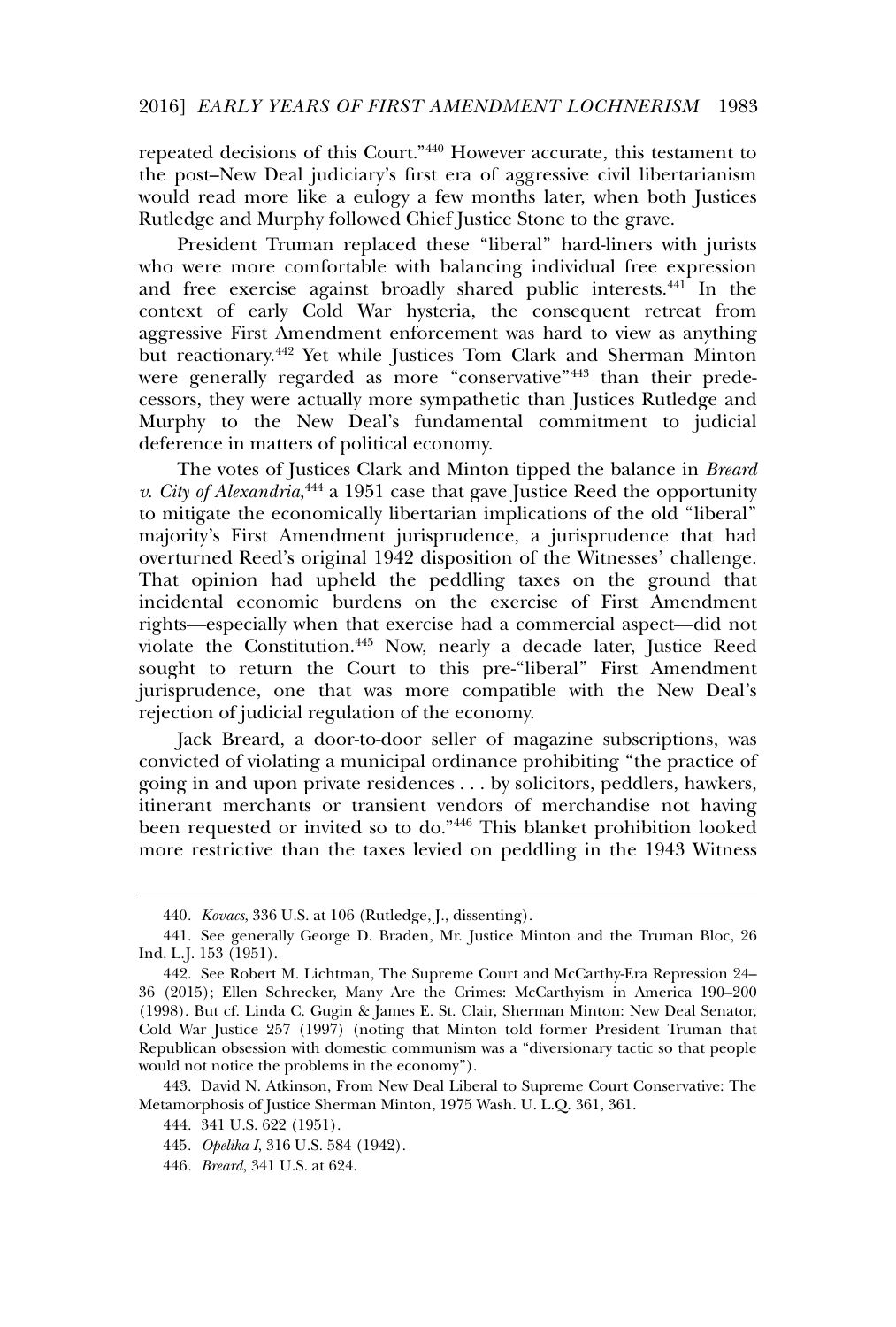cases, and Breard argued, on this basis, that "the distribution of periodicals through door-to-door canvassing [was] entitled to First Amendment protection": "[T]he mere fact that money [was] made out of the distribution [did] not bar the publications from First Amendment protection."<sup>447</sup>

Echoing Justice Jackson's peddling-tax dissent eight years earlier, Justice Reed drew attention to the distributional character of rights claims: "All declare for liberty and proceed to disagree among themselves as to its true meaning. . . . Everyone cannot have his own way and each must yield something to the reasonable satisfaction of the needs of all."<sup>448</sup> Particularly when the exercise of First Amendment rights involved commercial activity, the expressive nature of that activity did not necessarily tip the scales in its favor:

[O]pportunists, for private gain, cannot be permitted to arm themselves with an acceptable principle, such as that of a right to work, a privilege to engage in interstate commerce, or a free press, and proceed to use it as an iron standard to smooth their path by crushing the living rights of others to privacy and repose.<sup>449</sup>

Reed allowed that "the fact that periodicals are sold does not put them beyond the protection of the First Amendment;" nonetheless, "[t]he selling" aspect of an expressive activity "brings into the transaction a commercial feature."<sup>450</sup> It was on the basis of this "commercial feature" of the expressive activity that Reed distinguished Breard's case from *Martin v. Struthers*, a case decided the same day as the 1943 peddling-tax cases, in which the Court had struck down an ordinance prohibiting even *noncommercial* door-to-door leafleting.<sup>451</sup>

Notably, Justice Reed ignored those cases that were most on point: the 1943 peddling tax cases themselves, which had shielded the door-todoor *sale* of magazines not only from an outright ban but also from incidental financial burdens, despite the "commercial feature" of the activity. He simply concluded that "[i]t would be . . . misuse of the great guarantees of free speech and free press to use those guarantees to force a community to admit the solicitors of publications to the home premises of its residents."<sup>452</sup>

The remaining two members of the old "liberal" majority vigorously dissented. Joined by Justice Douglas, Justice Black decried Reed's absolute silence with respect to the peddling-tax cases and condemned

<sup>447.</sup> Id. at 641–42.

<sup>448.</sup> Id. at 625–26.

<sup>449.</sup> Id.

<sup>450.</sup> Id. at 642.

<sup>451.</sup> Id. at 642–43 (discussing Martin v. Struthers, 319 U.S. 141 (1943)).

<sup>452.</sup> Id. at 645.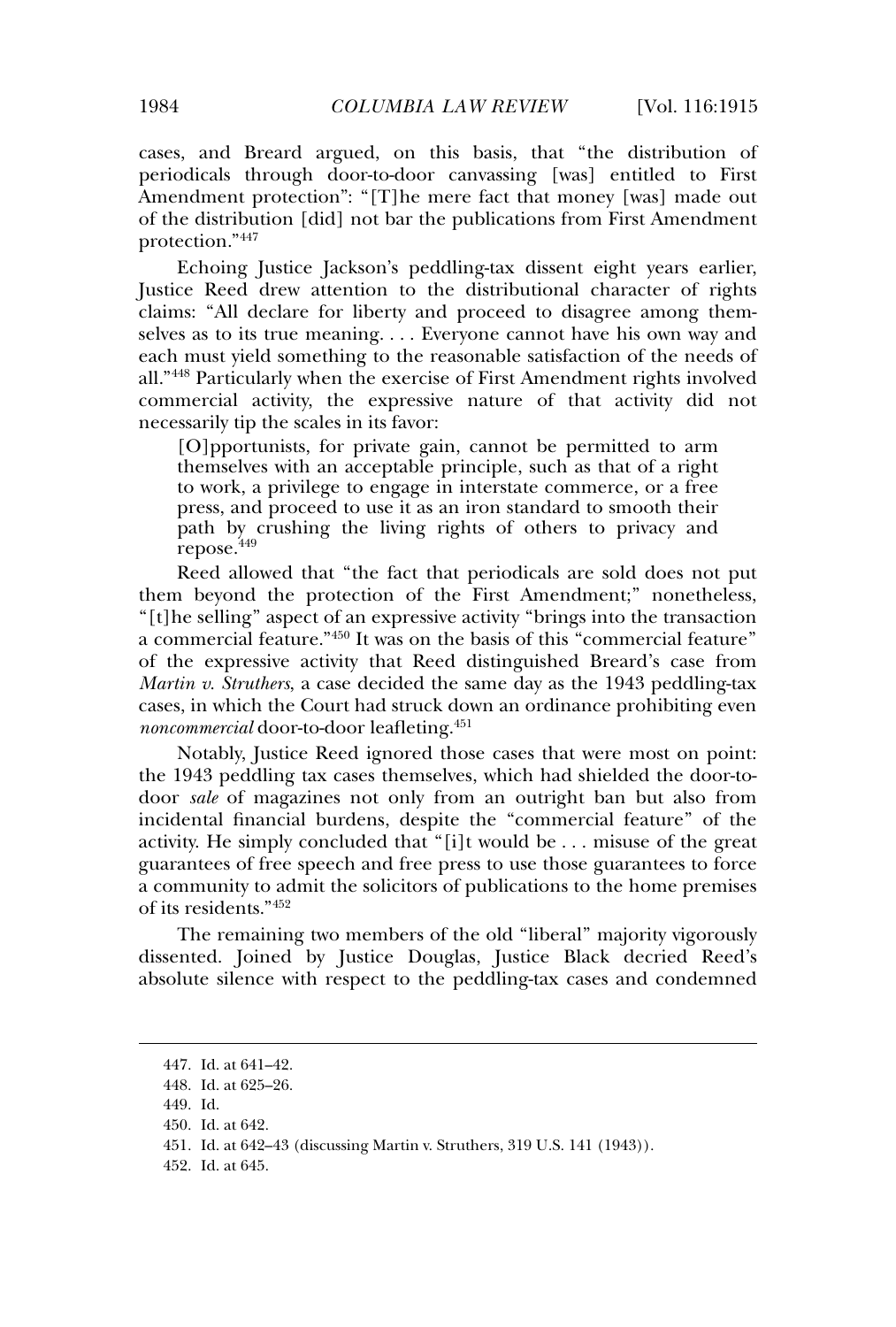his covert repudiation of the "preferred position" doctrine on which they rested:

Today a new majority adopts the position of the former dissenters [including Reed himself] and sustains a city ordinance forbidding door-to-door solicitation of subscriptions . . . . Since this decision cannot be reconciled with the [peddling-tax cases] . . . , it seems to me that good judicial practice calls for their forthright overruling.... Today's decision marks a revitalization of the judicial views which prevailed before this Court embraced the philosophy that the First Amendment gives a preferred status to the liberties it protects. I adhere to that preferred position philosophy.<sup>453</sup>

Justice Black's precedential argument was a powerful one, and it is unclear why Justice Reed and the new majority did not overrule the 1943 peddling-tax cases. Alternatively, Reed might have distinguished those cases on the ground that the *degree* of commerciality differed, as the Witnesses were a poor religious organization trying to make ends meet, while Breard represented a corporation with "an annual business of \$5,000,000."<sup>454</sup> Yet such a distinction would have involved the Court in precisely the sort of political economic decisionmaking that, for New Deal stalwarts like Reed, was beyond the Court's authority. In any event, the *Breard* Court took neither course, simply passing over the peddlingtax cases in silence. Accordingly, those cases remained in all their ambiguity on the books, leaving unresolved the proper relationship between judicial civil libertarianism and judicial deference to political regulation of the economy.

#### B. *Regretting Footnote Four*

The effort by Justices Frankfurter and Reed in the late 1940s and early 1950s to marginalize the peddling-tax cases, the "preferred position" doctrine, and the *Carolene Products* framework that undergirded both is puzzling in light of the widely held view that Footnote Four of *Carolene Products* was little noticed until the 1960s or 1970s.<sup>455</sup> Only then, it is contended, did lawyers and judges embrace the Footnote particularly its second two paragraphs, concerning obstructions to the

<sup>453.</sup> Id. at 649–50 (Black, J., dissenting).

<sup>454.</sup> Id. at 644 (majority opinion).

<sup>455.</sup> See Evan Gerstmann, The Constitutional Underclass: Gays, Lesbians, and the Failure of Class-Based Equal Protection 35–36 (1999); Lucas A. Powe, Jr., The Warren Court and American Politics 487–89 (2000); Michael C. Dorf & Samuel Issacharoff, Can Process Theory Restrain Courts?, 72 U. Colo. L. Rev. 923, 926–27 (2001); Edward J. Erler, Equal Protection and Personal Rights: The Regime of the "Discrete and Insular Minority," 16 Ga. L. Rev. 407, 409, 419 (1982); Daniel A. Farber & Philip P. Frickey, Is *Carolene Products* Dead? Reflections on Affirmative Action and the Dynamics of Civil Rights Legislation, 79 Calif. L. Rev. 685, 691–94 (1991); L.A. Powe, Jr., Does Footnote Four Describe?, 11 Const. Comment. 197, 197 (1994) [hereinafter Powe, Footnote Four].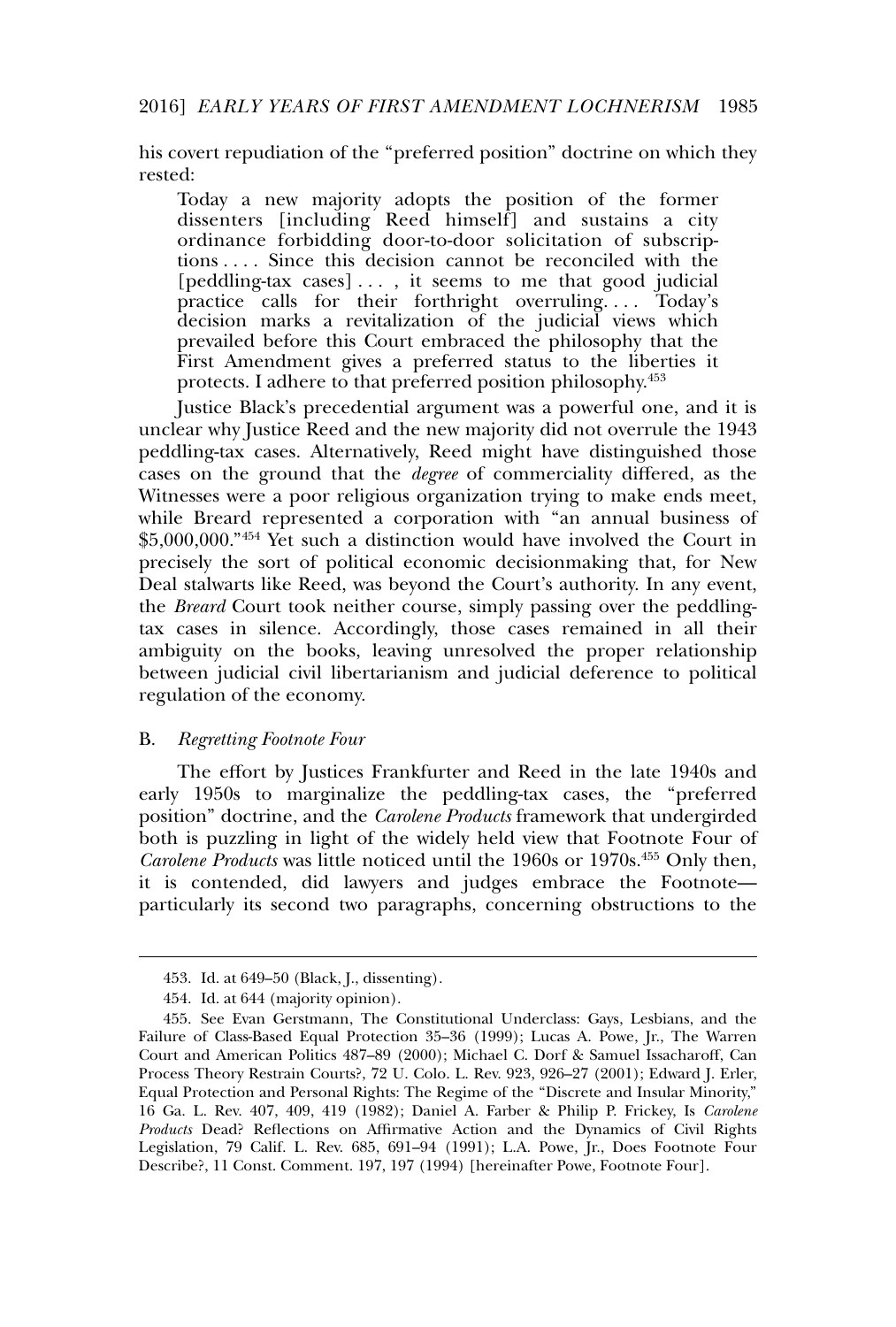political process and "discrete and insular minorities"—in order to justify (or explain) the Warren Court's jurisprudential innovations.<sup>456</sup>

From one perspective, this argument about the belated invention of Footnote Four's significance is insupportable. By 1948, legal scholars could speak matter of factly about *Carolene Products*'s "now famous footnote"<sup>457</sup> and cite it as the origin of the Supreme Court's "reject[ion], even revers[al], [of] the normal presumption of constitutionality" in cases involving civil liberties.<sup>458</sup> That same year, the Supreme Court cited the Footnote for the sweeping proposition that:

[Legislative] judgment does not bear the same weight and is not entitled to the same presumption of validity, when the legislation on its face or in specific application restricts the rights of conscience, expression and assembly protected by the Amendment, as are given to other regulations having no such tendency. The presumption rather is against the legislative intrusion into these domains.<sup>459</sup>

Yet, from another point of view, the thesis of Footnote Four's belated invention—or at least its reinvention—has merit. As the previous quotes suggest, judges and scholars in the first decade of the Footnote's existence associated it not with the principal legacy of the Warren Court—equal citizenship—but with the First Amendment; with the notion that some rights occupied a "preferred position" in the constitutional order (principally those rights protected by the First Amendment); and with the related notion that judges should treat certain kinds of governmental action as presumptively invalid because certain kinds of rights were presumptively inviolable. In the 1940s, Footnote Four was not neglected but it also did not represent a set of tools for building a more egalitarian democracy. Rather, it represented a set of libertarian checks on majoritarian decisionmaking.

In the 1940s, Footnote Four of *Carolene Products*, "when it was cited, stood for 'preferred position.<sup>"460</sup> Furthermore, while those Justices who most fiercely endorsed the "preferred position" doctrine—Black, Douglas, Murphy, and Rutledge—"associated *Carolene Products* with democracy," they did not associate it with "the modern procedural notion of democratic representation-reinforcement" but rather "the idea that democracy involves certain substantive values and substantive freedoms."<sup>461</sup> As Felix Gilman has argued, "because [Footnote Four] was generally associated with preferred position[,] [i]t was not seen as an argument for the compatibility of judicial review with the democratic

<sup>456.</sup> See Erler, supra note 455, at 409; Powe, Footnote Four, supra note 455, at 204.

<sup>457.</sup> Braden, Search, supra note 36, at 579; see also Wechsler, supra note 15, at 769 n.28 (citing "the famous *Carolene Products* footnote").

<sup>458.</sup> Emerson & Helfeld, supra note 143, at 84.

<sup>459.</sup> United States v. Cong. of Indus. Orgs., 335 U.S. 106, 140 & n.18 (1948).

<sup>460.</sup> Gilman, supra note 15, at 188.

<sup>461.</sup> Id. at 189.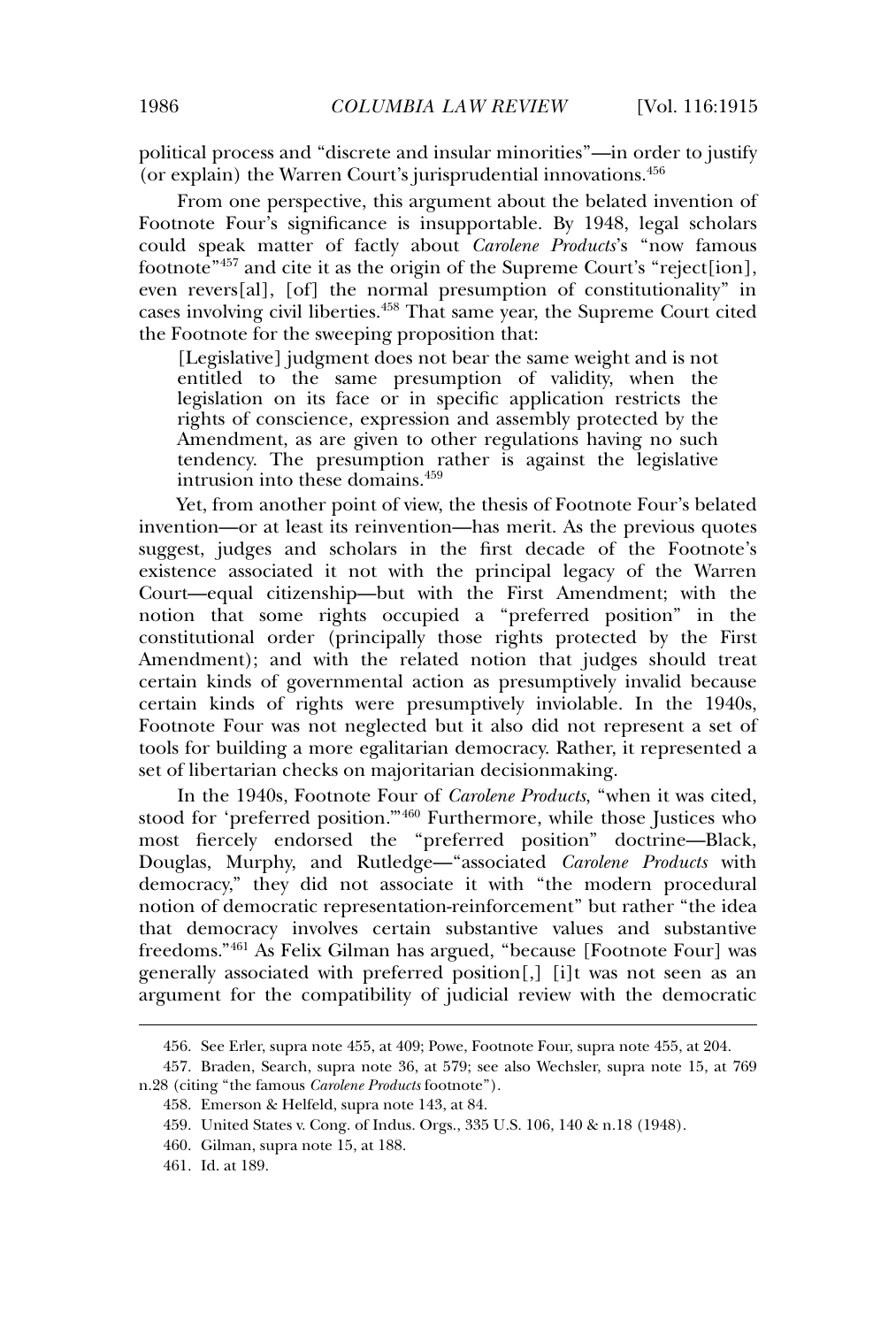process, but as an argument for the necessity of judicial review from fundamental values."<sup>462</sup>

It was for this reason that Justices Reed and Frankfurter sought to marginalize Footnote Four, the closely associated "preferred position" doctrine, and the peddling-tax cases that had formulated that doctrine. Scholars have generally attributed Frankfurter's interventions in particular to an almost mechanical dedication to judicial deference to the formalized conception of institutional roles soon to be developed by the "legal process" school, whose members admired Frankfurter deeply.<sup>463</sup> Yet this was not the critique of the "preferred position" doctrine that Frankfurter, Reed, and the other dissenting Justices had offered in the 1943 peddling-tax cases. Rather, they attacked the "liberal" majority's endorsement of "preferred position" from the perspective of legal realism. Since economic regulation invariably imposed burdens on regulated parties' exercise of expressive rights, the dissenters reasoned, to say that these rights were presumptively inviolable was to say that economic regulation was presumptively invalid: subject to searching judicial review whenever challenged on First Amendment grounds or, potentially, on any of the myriad other grounds contemplated by Footnote Four.<sup>464</sup> The "preferred position" gloss of Footnote Four threatened to negate the "presumption of constitutionality" that the body of *Carolene Products* had announced, not simply because the gloss encouraged judicial review but because it ignored the political economic character of all rights claims. Put more simply, the 1943 peddling-tax dissenters saw little difference between the libertarianism of the "preferred position" doctrine and the economic libertarianism that the New Deal Court had so recently repudiated.

Throughout the 1940s, prominent legal scholars echoed this skepticism, wondering at the strange predicament that a putatively "left wing"<sup>465</sup> majority of Roosevelt appointees was creating for itself. As early

464. For realism's analysis of the legally constructed nature of the economy, see generally Barbara Fried, The Progressive Assault on Laissez Faire (1998); Morton Horwitz, The Transformation of American Law 1870–1960, at 193–246 (1992).

465. Stanley Morrison, Does the Fourteenth Amendment Incorporate the Bill of Rights? The Judicial Interpretation, 2 Stan. L. Rev. 140, 140 (1949).

<sup>462.</sup> Id. at 202.

<sup>463.</sup> For the argument that judicial deference was the hard core of Frankfurter's jurisprudence, see Urofsky, supra note 244; Joseph P. Lash, A Brahmin of the Law, *in* From the Diaries of Felix Frankfurter 3 ( Joseph P. Lash ed., 1974); Michael E. Parrish, Felix Frankfurter, the Progressive Tradition, and the Warren Court, *in* The Warren Court in Historical and Political Perspective 51 (Mark Tushnet ed., 1993); G. Edward White, The Canonization of Holmes and Brandeis: Epistemology and Judicial Reputations, 70 N.Y.U. L. Rev. 576 (1995). For a contrasting interpretation, see Snyder, supra note 243, at 350–51 (redescribing Frankfurter's commitment to judicial deference as a method of judge-driven popular constitutionalism). For Frankfurter and the rise of the legal process school, see Neil Duxbury, Patterns of American Jurisprudence 220–84 (1995); Laura Kalman, Legal Realism at Yale 1927–1960, at 145–228 (1986); William N. Eskridge Jr. & Philip P. Frickey, The Making of the Legal Process, 107 Harv. L. Rev. 2031, 2032–34 (1993).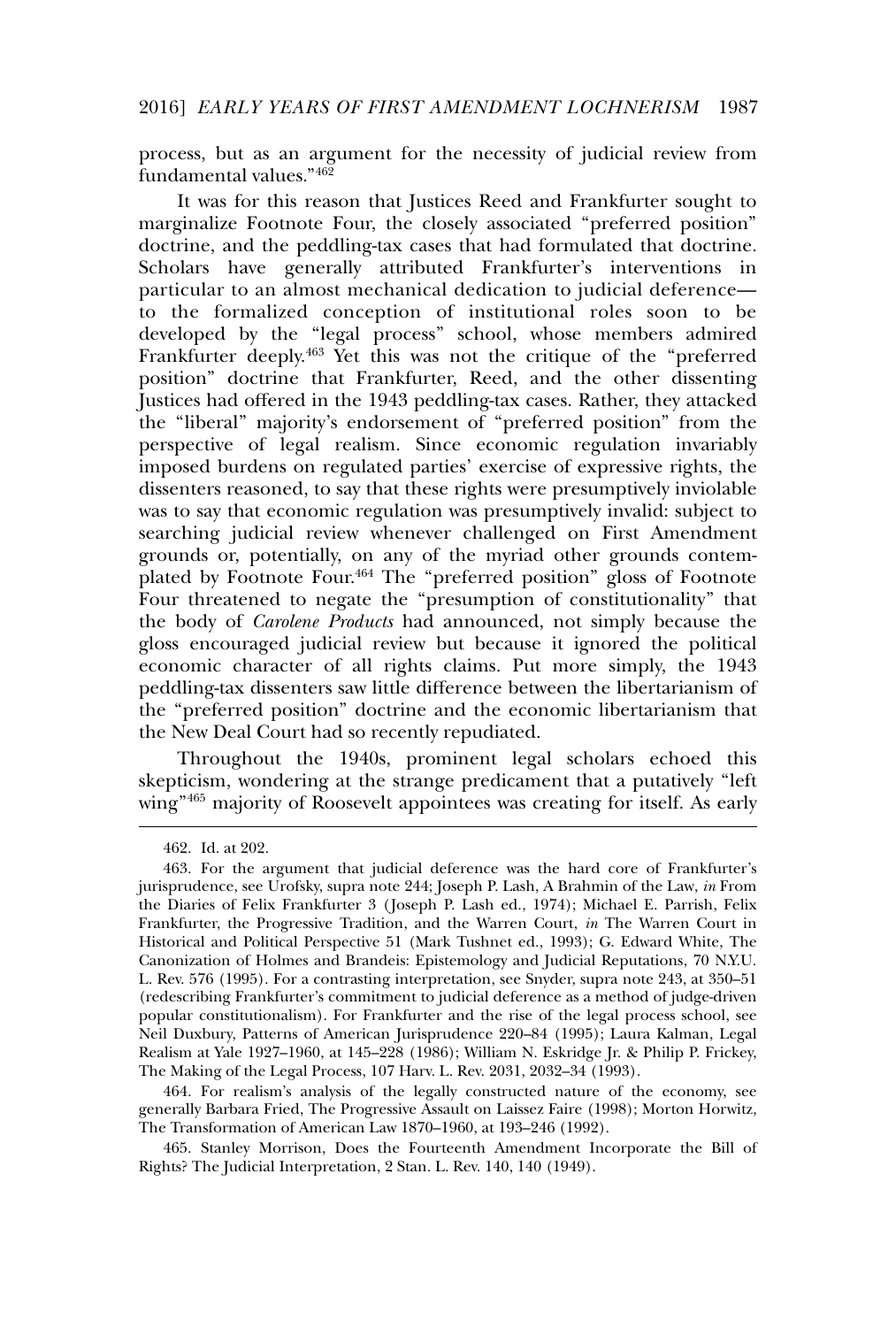as 1941, Yale Law School Professor Walton Hamilton—one of the founders of legal realism—unhappily predicted the emergence of a preferred-position-like doctrine from the Hughes Court's First Amendment jurisprudence:

A few years ago a bench headed by the present Chief Justice read "liberty of contract" out of the due process clause and promptly read freedom of speech into its place. The current bench, accentuating a trend which for a decade has been in the making, has in effect set up a presumption of unconstitutionality against all legislation which on its face strikes at freedom of speech, press, assembly, or religion.<sup>466</sup>

Hamilton and his student coauthor George Braden<sup>467</sup> argued that there was a worrisome tension between this civil libertarian trend and a parallel "revolution"—the Supreme Court's ostensible abandonment of its role as arbiter of the fairness of the nation's political economy.<sup>468</sup> On the one hand, President Roosevelt's recent appointees, Justices Black, Reed, Douglas, Frankfurter, and Murphy, could each "through concrete experience . . . testify to the mischief which had been done by an attempt of the [old] Court to impose its rigid dogma upon the seething activities of society."<sup>469</sup> They all surely recognized that "if, in nation and state, the economy is to be kept flexible enough to preserve personal opportunity, the dominant reliance must be upon the legislature."<sup>470</sup> Yet in practice, the new Court had proven "unwilling to make definitive its presumption that a statute is constitutional."<sup>471</sup> Indeed, by creating a "presumption of unconstitutionality" in matters of "civil rights" as opposed to "the liberties of property," the new Court was embracing "th[e] very process" that had characterized the old Court's approach to property rights: "[T]he action of the state must be measured against the invasion of private right, and the issue becomes a matter of more or less."<sup>472</sup>

<sup>466.</sup> Hamilton & Braden, supra note 36, at 1349; see also id. at 1352 & n.145. For Hamilton's intellectual and institutional significance, see Kalman, supra note 463, *passim*. The year before Hamilton and Braden wrote their article, an anonymous note in the *Columbia Law Review* had reached a similar conclusion. Note, Recent Cases, Constitutional Law—Presumption of Constitutionality Not Applicable to Statutes Dealing with Civil Liberties, 40 Colum. L. Rev. 531, 532–33 (1940) ("[*Schneider*] lends authoritative substance to the theory that there may be no room for the presumption of constitutionality, usually accorded state or municipal legislation, where [it] interferes with a civil liberty . . . . This notion—rooted in conjecture, then accorded footnote recognition ... has now culminated in definitive assertion . . . ." (footnote omitted)).

<sup>467.</sup> Graduating from law school in 1941, Braden would go on to clerk for Justice Minton before joining the Yale Law faculty in 1947 as a late defender of legal realism. Kalman, supra note 463, at 149.

<sup>468.</sup> Hamilton & Braden, supra note 36, at 1319.

<sup>469.</sup> Id. at 1322.

<sup>470.</sup> Id. at 1349.

<sup>471.</sup> Id.

<sup>472.</sup> Id. at 1350–51.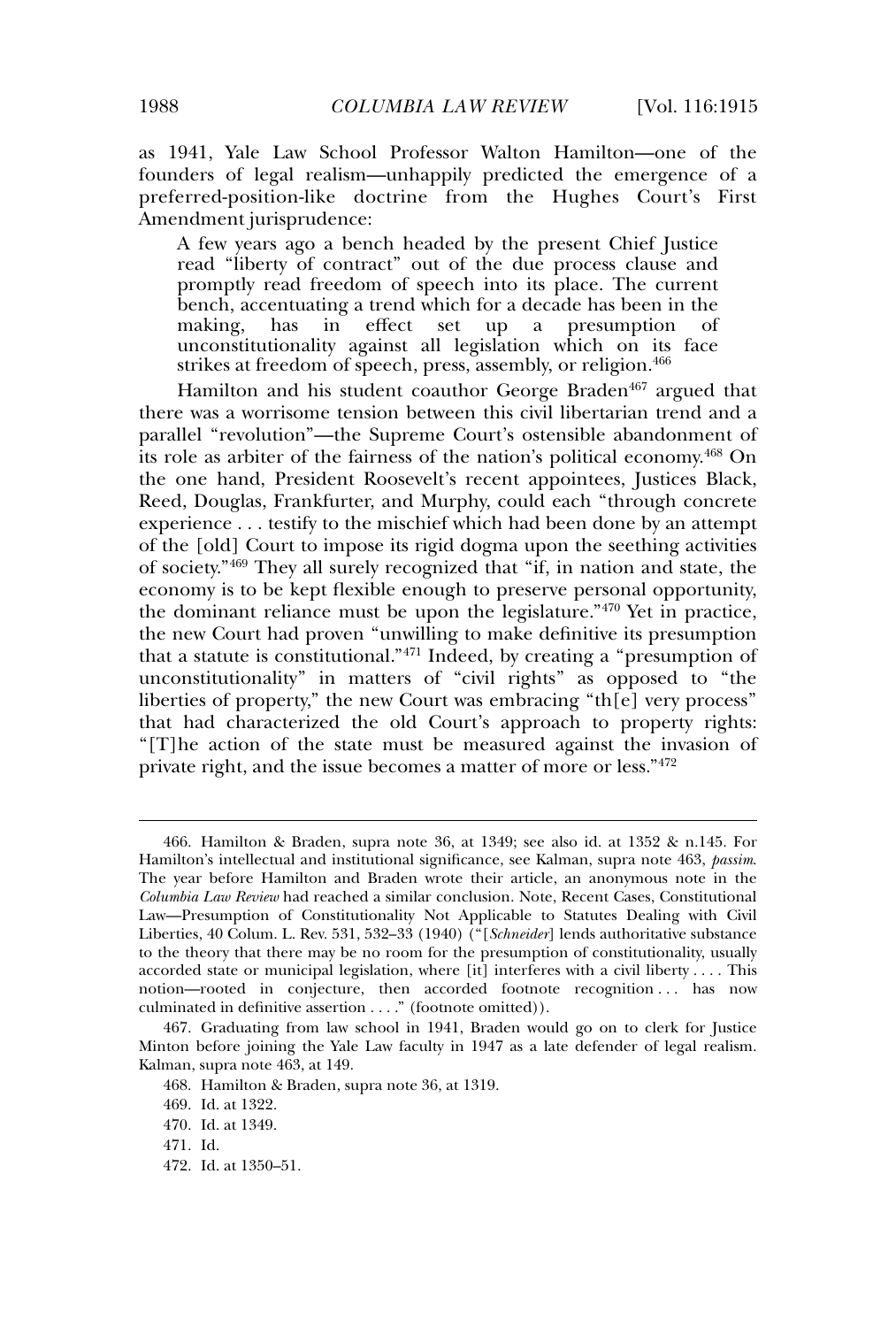#### 2016] *EARLY YEARS OF FIRST AMENDMENT LOCHNERISM* 1989

The problem, Hamilton and Braden argued, was not simply that the Court was applying a *procedure* once used to protect economic liberty in order to protect civil liberty. The deeper problem was the *substantive* ambiguity between the two kinds of liberty:

A couple of generations ago, in an America which was on the make, personal freedom was esteemed as opportunity in a land of promise. To the mind of Mr. Justice Field, liberty-andproperty was a single word and he did not hesitate to read the right to get ahead into the Fourteenth Amendment. But the idiom of ultimates changes and common-sense goes along. A peaceful picketing, for which fifty years ago the law would have been hard put to find a place, is today an attribute of freedom of speech . . . . Today there are persons, whom the members of the Court would not consider unreasonable men, who regard the matter [of labor picketing] as an aspect of a clash between economic groups which the state should regulate. And men not devoid of reason argue that when the National Labor Relations Board forbids an employer to send anti-union pamphlets to his own employees, there is no denial of the traditional freedom of the individual. $473$ 

The blurred nature of the line between economic and civil liberty created a kind of "Step Zero" question, $474$  the answer to which would embroil the Court in the same sort of economic reasoning that it had purportedly abandoned in the late 1930s. In any given case, "[t]he Court must . . . exercise independent judgment in deciding whether an issue is one of civil rights" or one of economic liberty and therefore whether to apply the "presumption of unconstitutionality" or the "presumption of constitutionality." $47\overline{5}$  But "[t]o accept the thesis that such questions fall within the discretion of the Court, is to accord deference to an ultimate."<sup>476</sup> "[D]iscretion as to what presumptions will be indulged" meant that the "door" of judicial scrutiny was "capable of being flung wide open."<sup>477</sup>

Hamilton and Braden interpreted Footnote Four of *Carolene Products* as an indication that "[m]embers of the Court have been bothered by their own dichotomy" between economic and civil liberty.<sup>478</sup> And they found some merit in the distinction suggested by the Footnote's second paragraph—namely that some "rights . . . have unique importance because their denial tends to restrict 'those political processes which can ordinarily be expected to bring about repeal of undesirable legis-

<sup>473.</sup> Id. at 1352.

<sup>474.</sup> Cf. Cass R. Sunstein, *Chevron* Step Zero, 92 Va. L. Rev. 187, 191 (2006) (describing "the initial inquiry into whether the *Chevron* framework applies at all").

<sup>475.</sup> Hamilton & Braden, supra note 36, at 1352.

<sup>476.</sup> Id.

<sup>477.</sup> Id. at 1350.

<sup>478.</sup> Id. at 1352 (citing United States v. Carolene Prods. Co., 304 U.S. 144, 152 n.4 (1938)).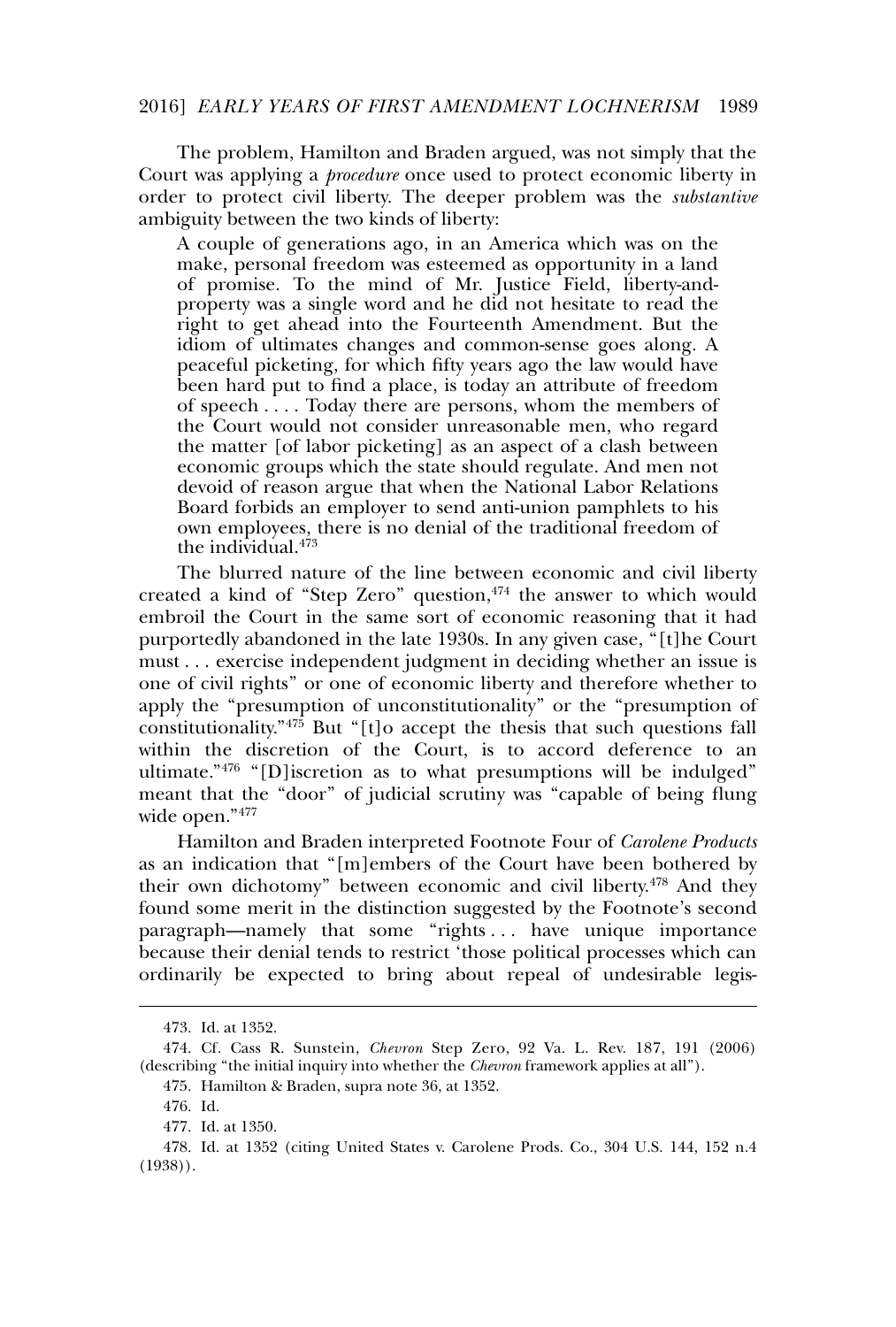lation.'"<sup>479</sup> Echoing the interpretation of Footnote Four that Justice Frankfurter had offered to Justice Stone during their *Gobitis* debate, Hamilton and Braden argued that the Footnote's second paragraph, on its own, might effectively synthesize judicial deference to political decisionmaking with heightened scrutiny in cases where there was evidence that the normal pathways of political debate and decision had been obstructed. The second paragraph "would keep open the right of intellectual search and maintain a free forum for the interchange of ideas and the resulting action. That done, it is not of judicial concern that mistakes are made, provided the rules of the game are followed."<sup>480</sup>

While Hamilton and Braden may have been short-sighted in thinking that "[s]uch a rationale has relatively easy going so long as it is limited to the democratic process,"<sup>481</sup> they were certainly correct that Footnote Four "encounters obstacles as soon as it leaves its procedural orbit."<sup>482</sup> Unlike the Footnote's second paragraph, its first and third paragraphs posited substantive categories—textually enumerated rights, "discrete and insular minorities"—that merited special judicial guardianship. Neither category suggested an obvious means of distinguishing economic from noneconomic matters or of shielding the former from heightened judicial scrutiny. As Hamilton and Braden emphasized, reasonable persons could and did differ as to the question whether a labor picket was a First Amendment activity to be zealously protected by the judiciary or one maneuver in a larger economic conflict to be reasonably regulated by legislators and administrators.

The troublingly "economic" character of many "civil liberties" claims was a frequent theme in the contemporaneous writings of the historian and public intellectual Henry Steele Commager. A few months before Hamilton and Braden's article, Commager asked the readers of the *New York Times*, "What is a law dealing with 'economic problems,' and who is to decide whether a particular act falls into this or into some other category? . . . [F]ew laws fall into neat or clear categories . . . . A law providing heavy taxes on newspaper advertising is an 'economic' law."<sup>483</sup> Commager expanded on the point in his book *Majority Rule and Minority Rights*, published months after the 1943 peddling-tax decisions.<sup>484</sup> "The dust of confusion hangs heavily over the discussions of [Roosevelt's court-

<sup>479.</sup> Id. at 1353 (quoting *Carolene Prods.*, 304 U.S. at 152 n.4).

<sup>480.</sup> Id. This "political process" argument for heightened judicial scrutiny of the regulation of (publicly valuable) speech would be famously elaborated by Alexander Meiklejohn later in the decade. See Alexander Meiklejohn, Free Speech and Its Relation to Self-Government 26–27 (1948).

<sup>481.</sup> Hamilton & Braden, supra note 36, at 1353. See generally Robert C. Post, Citizens Divided: Campaign Finance Reform and the Constitution (2014) (discussing the dilemmas of judicial review of the democratic process).

<sup>482.</sup> Hamilton & Braden, supra note 36, at 1353.

<sup>483.</sup> Henry Steele Commager, The Constitution, N.Y. Times, Mar. 30, 1941, at 16.

<sup>484.</sup> Commager, Majority Rule and Minority Rights, supra note 36.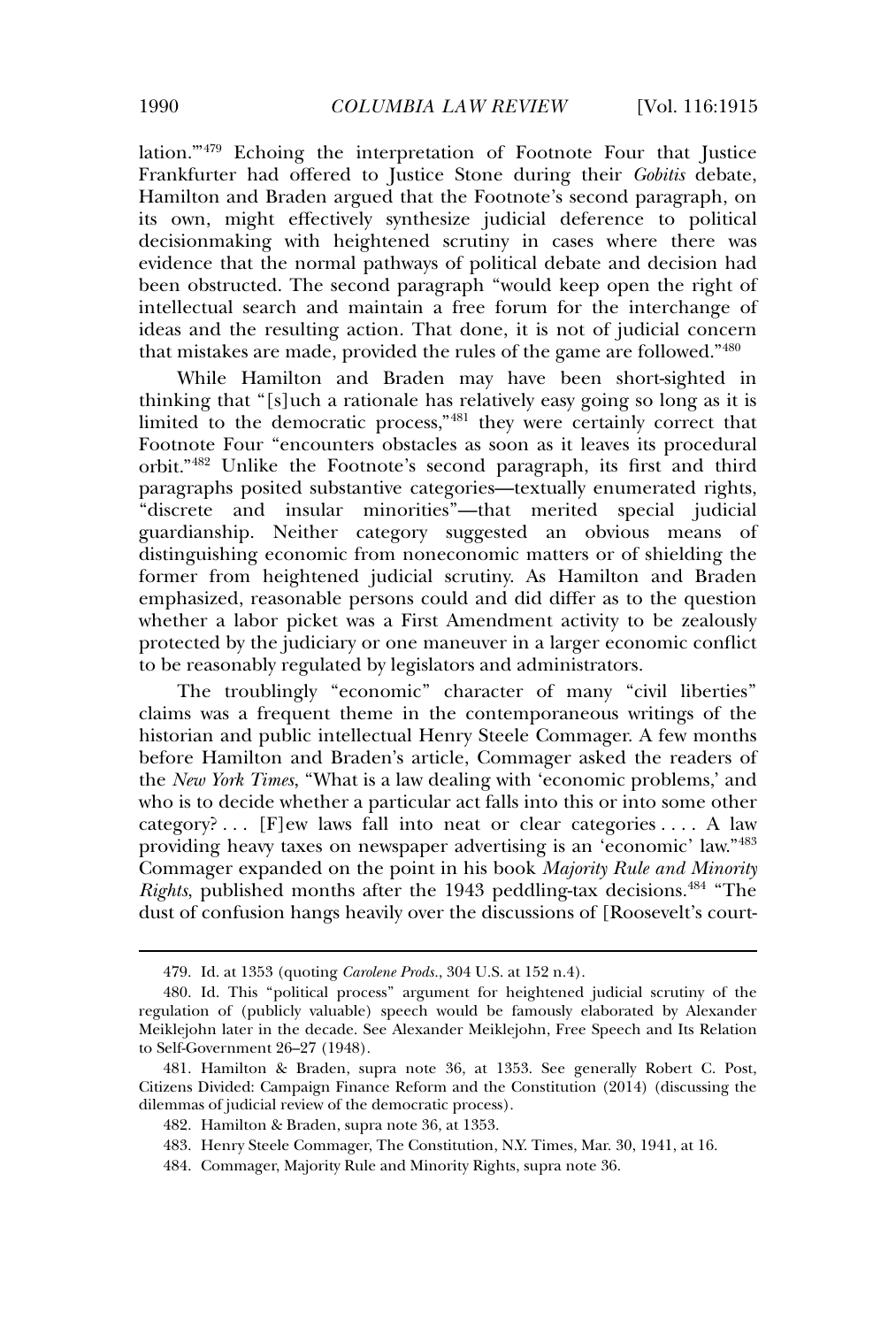packing plan] and of the numerous Jehovah's Witnesses cases," Commager lamented.<sup>485</sup> "Misunderstanding," he went on, "is no monopoly of conservatives who celebrate judicial review as a bulwark of republicanism; it distinguishes equally liberals who for the most part deprecate judicial intervention in the economic realm but rejoice exceedingly at judicial intervention on behalf of civil liberties."<sup>486</sup> The problem for liberals, Commager explained, was that "the distinction between so-called civil-liberties laws and other laws is by no means clearcut, that it may even be artificial and misleading":

Was the Louisiana law imposing a heavy tax upon newspapers with large circulations an exercise of the taxing powers, or was it a badly concealed attempt to penalize opposition papers and thus an interference with freedom of the press? . . . Is the law forbidding doctors to give out contraceptive information a proper exercise of the police power—or an illegal interference with the rights of the medical profession?<sup>487</sup>

Ambiguity between the economic and the noneconomic was also rife when it came to the protection of "discrete and insular minorities." Commager reminded his readers that it was "conservatives, fearful especially for the sanctity of property," who first championed "the protection of minority rights," "formulated a philosophy of the 'tyranny of the majority[,]' and took refuge in the denial of the majority will" through the "institution of judicial review."<sup>488</sup> Hamilton and Braden had similarly noted that a discrete and insular minority "may refuse, or be unable, to entertain commerce in 'reason' with the mass of persons whose will guides the state."<sup>489</sup> Was such a minority entitled to special judicial protection? Expanding on this point a few years later, Braden asked, "What are 'discrete and insular minorities'? Racial and religious groups, yes. Public utilities? Had Chief Justice Stone sat on the Court in the days of Granger legislation against the railroads, would he have held the railroads to be such a minority?"<sup>490</sup>

The peddling-tax cases exemplified this slippery boundary between "economic" and "noneconomic" minorities. The Jehovah's Witnesses were both a religious minority and an economic minority, a socially disfavored religious sect that engaged in an economically disfavored mode of commerce: mass door-to-door sale and distribution of aggressively sectarian literature. Furthermore, the Witnesses' legal victory

<sup>485.</sup> Id. at 39.

<sup>486.</sup> Id.

<sup>487.</sup> Id. at 68–69.

<sup>488.</sup> Id. at 79.

<sup>489.</sup> Hamilton & Braden, supra note 36, at 1353.

<sup>490.</sup> Braden, Search, supra note 36, at 581.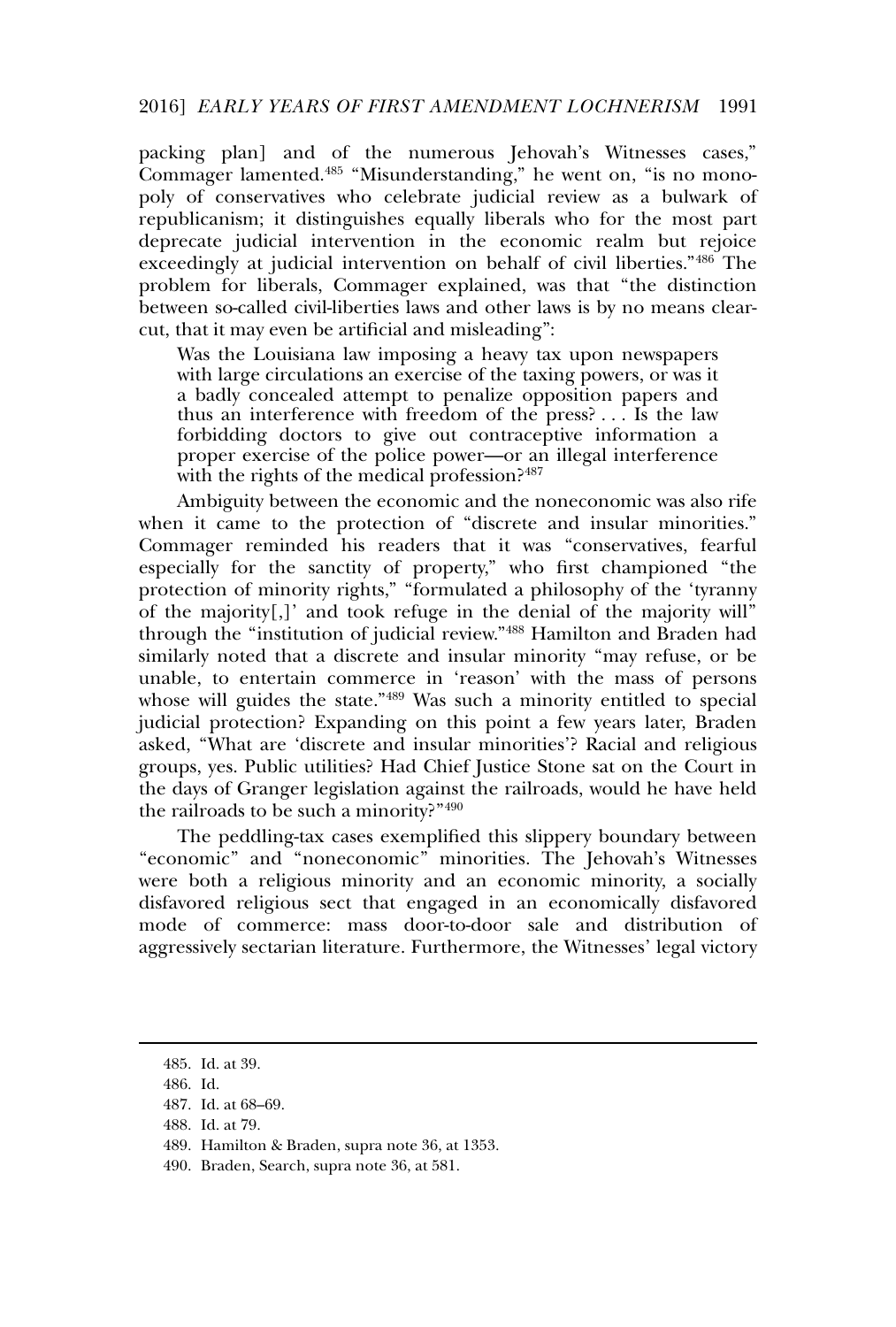arose through a distinct process of interest group convergence, $491$  in which the asserted rights of a disfavored religious and economic minority achieved judicial recognition when they aligned with the asserted rights of elite economic and expressive minorities—specifically, the newspaper industry and the corporate bar.<sup>492</sup> Contrary to majoritarian accounts of minority-rights enforcement,<sup>493</sup> the crucial dialectic at work in the peddling-tax cases was not majority–minority, but disfavored-minority– elite-minority. As scholars noted during the 1940s, this dialectic was immanent within the logic of Footnote Four itself: The third paragraph underdetermined the social and economic character of the minorities in need of judicial protection; and the first paragraph was entirely neutral with regard to the social and economic power of the claimant of any particular textually enumerated constitutional right.

These early, skeptical interpretations of "bifurcated" review were not simply the product of backward-looking jurists' misplaced anxieties. The inextricably economic nature of civil liberties claims continued to plague the Supreme Court in the wake of its encounter with the Jehovah's Witnesses' peculiar hybrid of expressive and commercial activity.

# C. *The Persistence of the Peddling-Tax Cases*

In hindsight, the 1951 decision by Justice Reed and the *Breard* Court to pass over the peddling-tax cases in silence—suggesting that their reasoning was inapt but declining to overrule them directly—looks fateful. Although Justice Black, in dissent, criticized what he saw as a cowardly, covert overruling of the peddling-tax cases and the abandonment of the "preferred position philosophy,"<sup>494</sup> the peddling-tax cases and their "preferred position" approach to First Amendment enforcement were not dead. As Michigan Law Professor Paul G. Kauper summarized in his 1960 overview of "constitutional trends":

Although it appeared with the death of Justices Rutledge and Murphy, who, along with Justices Black and Douglas, had

493. See, e.g., Michael J. Klarman, Rethinking the Civil Rights and Civil Liberties Revolutions, 82 Va. L. Rev. 1, 7 (1996).

494. Breard v. Alexandria, 341 U.S. 622, 649–50 (1951) (Black, J., dissenting).

<sup>491.</sup> Cf. Derrick A. Bell, Jr., *Brown v. Board of Education* and the Interest-Convergence Dilemma, 93 Harv. L. Rev. 518, 528 (1980) (arguing that "the interests of the races converged to make the *Brown* decision inevitable").

<sup>492.</sup> To an extent, then, the history of the peddling-tax cases supports Professor Bruce Ackerman's pluralist critique of Footnote Four—but only to the extent that one acknowledges both the power differential between interest groups and the formalism that obscures this power differential. See Ackerman, supra note 137, at 718–31; see also Ganesh Sitaraman, The Puzzling Absence of Economic Power in Constitutional Theory, 101 Cornell L. Rev. (forthcoming 2016) (discussing the failure of pluralist theory to take disparities in economic power into account). It is not that all discrete and insular minorities have outsized influence on the political process but rather that powerful minorities that do have outsized influence can further secure their interests in the courts by piggybacking on the claims of disfavored minorities.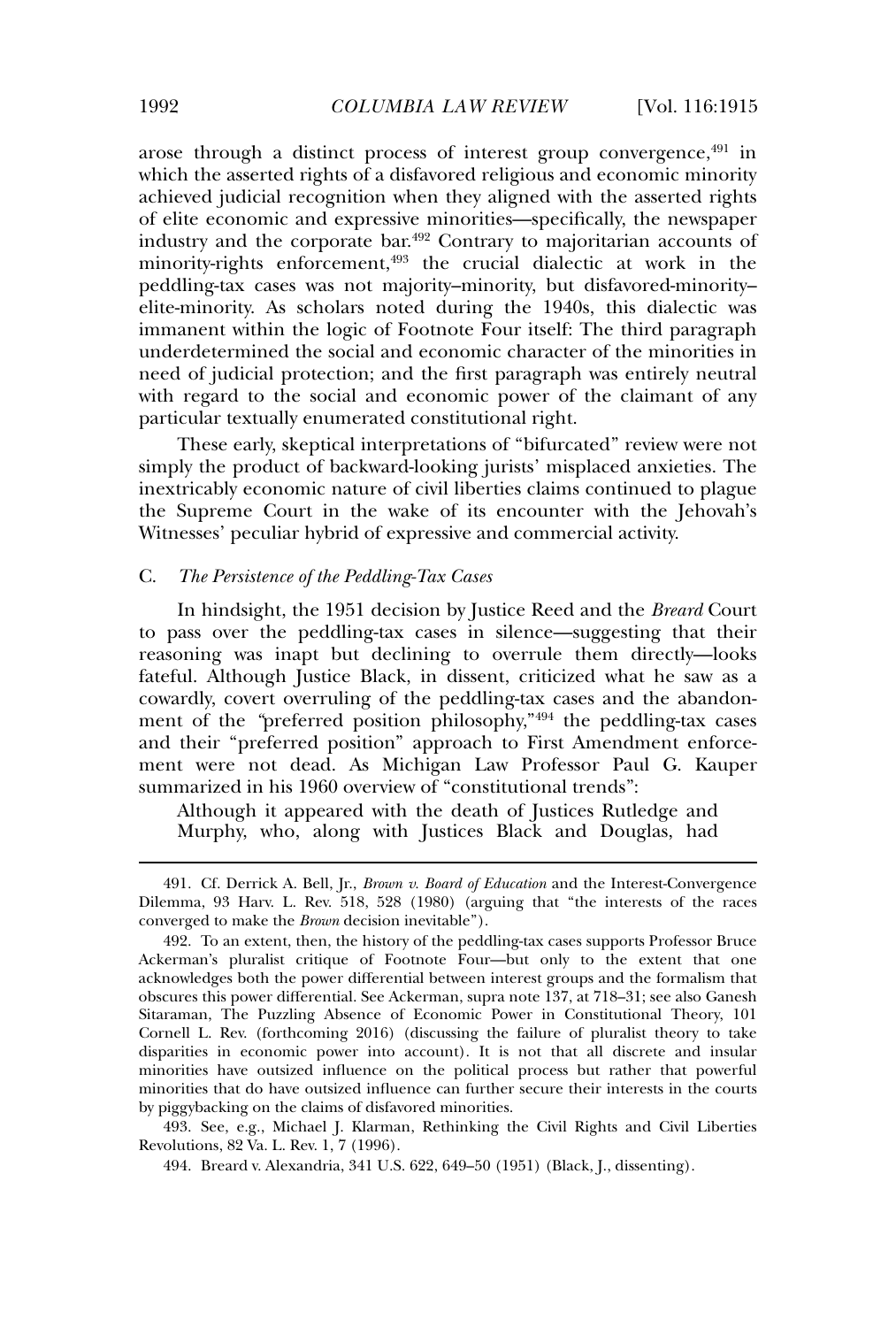formed a solid bloc on the Court during the 1940–1950 decade to elevate [First Amendment] freedoms to the highest level under the Constitution, that the emphasis thereafter would be somewhat abated $[,$ ]... it is now apparent that with the appointment to the bench of Chief Justice Warren and Justice Brennan, men whose views coincide largely with those of Murphy and Rutledge, we again have a very solid bloc on the Court committed to the preferred freedoms theory in the interpretation of the First Amendment.<sup>495</sup>

Over the course of the 1950s, the peddling-tax cases themselves reappeared at the Court, usually invoked by narrow liberal majorities for the proposition that incidental economic burdens on expressive activity might violate a litigant's First Amendment rights, or that the commercial nature of expressive activity did not deprive that activity of First Amendment protection.<sup>496</sup> By 1962, the political scientist Robert McCloskey could remark that bifurcated review—in its "preferred position" interpretation—was alive and well and causing as much trouble as ever.<sup>497</sup>

The "modern Court," Professor McCloskey explained, "has fairly consistently held to the 'dual standard' enunciated by [ Justice] Stone in the *Carolene Products* case."<sup>498</sup> But "[f]rom the first the modern Court has been troubled by a recurring problem: how does the dichotomy stand up when economic matters and personal rights are involved in a single governmental action?"<sup>499</sup> "Examples abound," McCloskey continued: "statutes that strike at picketing, which may be both free speech and . . . economic activity; State-supported professional dues-paying require $ments[:,] \ldots$  labor regulations that impinge on freedom of religion; license requirements, and other restrictions with a secular purpose, that nevertheless impose burdens on religious practice, to name only a few."<sup>500</sup> This laundry list presaged a host of legal controversies that today

497. Robert G. McCloskey, Economic Due Process and the Supreme Court: An Exhumation and Reburial, 1962 Sup. Ct. Rev. 34, 54.

498. Id. at 45.

499. Id. at 55.

<sup>495.</sup> Paul G. Kauper, Supreme Court: Trends in Constitutional Interpretation, 24 F.R.D. 155, 176–77 (1960).

<sup>496.</sup> See, e.g., Bates v. City of Little Rock, 361 U.S. 516, 522–25 (1960); Cammarano v. United States, 358 U.S. 498, 515 (1959) (Douglas, J., concurring); Speiser v. Randall, 357 U.S. 513, 535–36 (1958); NAACP v. Ala. ex rel. Patterson, 357 U.S. 449, 461–62 (1958); United States v. Rumely, 345 U.S. 41, 56–57 (1953) (Douglas, J., concurring). For an alternative perspective on the imbrication of civil and economic liberties in this period, see generally Karen M. Tani, *Flemming v. Nestor*: Anticommunism, the Welfare State, and the Making of "New Property," 26 Law & Hist. Rev. 379 (2008).

<sup>500.</sup> Id. For examples of the case law that motivated Professor McCloskey's argument, see Lathrop v. Donohue, 367 U.S. 820, 845–48 (1961) (avoiding the First Amendment question by determining that the record did not support the lawyer's contention that his state bar association dues were being used to advocate for political positions with which he disagreed); Int'l Ass'n of Machinists v. Street, 367 U.S. 740, 768–69 (1961) (avoiding the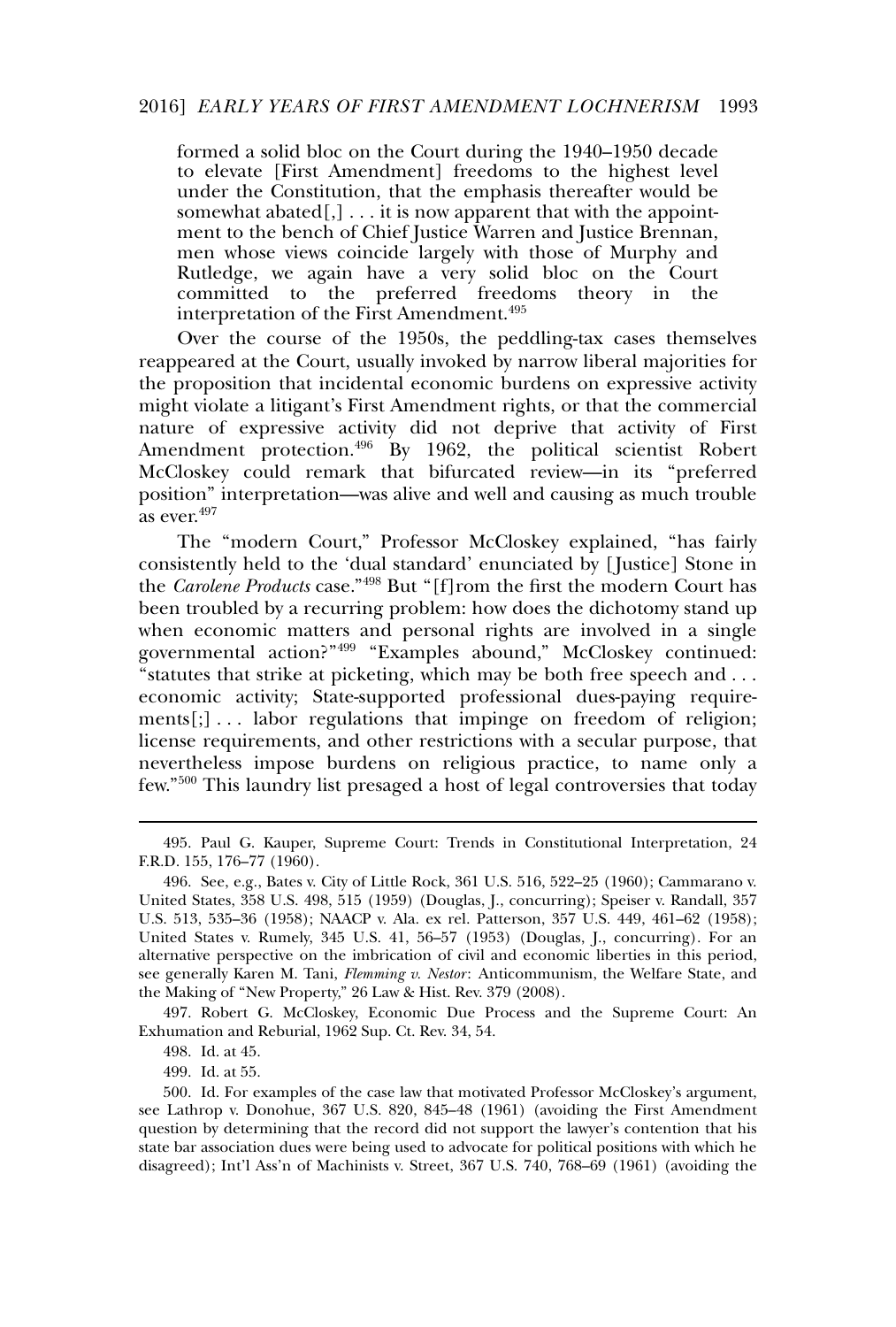are mistakenly seen as distinctive artifacts of the Roberts Court's civil libertarian adventurism.

Professor McCloskey reasoned that the most obvious solution to the problem of distinguishing between civil and economic libertarianism would be "to hold that . . . the law or an application of it will fall only if it was aimed at or discriminates against personal rights [e.g., civil liberties] as such."<sup>501</sup> Midcentury liberals, however, were unwilling to limit judicial civil libertarianism to the policing of facial restrictions on textually enumerated constitutional rights. "[T]he trouble with this formula," McCloskey explained, "is that it *does* permit the state to impose *de facto* burdens on the exercise of personal rights, and this has disturbed some of the Justices."<sup>502</sup> "A Court that has resolved to protect personal rights because of their indispensability to democracy," he reasonably concluded, "is not likely to be content with a doctrine that allows them to be frittered away, even though an otherwise legitimate . . . purpose can be descried."<sup>503</sup>

An alternative approach that the Court had tried was "to filter out the personal-rights elements in the law and insist on their protection; the economic-rights residue being left, as usual, to the chance of legislative judgment." $504$  But as Professor McCloskey noted, "this can involve very nettling problems" of distinguishing between the "personal-rights elements" and the "economic-rights residue" lurking within a given First Amendment claim.<sup>505</sup>

First Amendment question by interpreting the Railway Labor Act's authorization of union shops to prohibit a union from spending dues from an employee on a political cause to which the employee objects); E.R.R. Presidents Conference v. Noerr Motor Freight, Inc., 365 U.S. 127, 139–40, 143–44 (1961) (avoiding the First Amendment question by interpreting the Sherman Act not to outlaw lobbying for legislation that would have negative effects on business competitors); Speiser v. Randall, 357 U.S. 513, 528–29 (1958) (holding a state could not deprive an individual of a tax benefit simply because he refused to swear that he had not engaged in criminal forms of speech); Schware v. Bd. of Bar Exam'rs, 353 U.S. 232, 243–47 (1957) (avoiding the First Amendment question by holding that petitioner's decades-old membership in the Communist Party was not reasonable evidence of bad "moral character" on which to base denial of his application to practice law); Peters v. Hobby, 349 U.S. 331, 345 (1955) (avoiding the First Amendment question by holding that the executive order creating loyalty review boards did not allow "political appointees who . . . might be more vulnerable to the pressures of heated public opinion" to reverse an agency's retention of an employee whose political associations allegedly constituted a security risk); Dickinson v. United States, 346 U.S. 389, 395–96 (1953) (avoiding the First Amendment question by holding that Congress could not have intended the definition of "minister" to preclude those who earned income from secular work); Wieman v. Updegraff, 344 U.S. 183, 190–92 (1952) (avoiding the First Amendment question by holding that the state lacked sufficient evidence to deprive an individual of employment because of her allegedly disloyal political affiliations).

501. McCloskey, supra note 497, at 55.

503. Id.

504. Id.

505. Id.

<sup>502.</sup> Id. (emphasis added).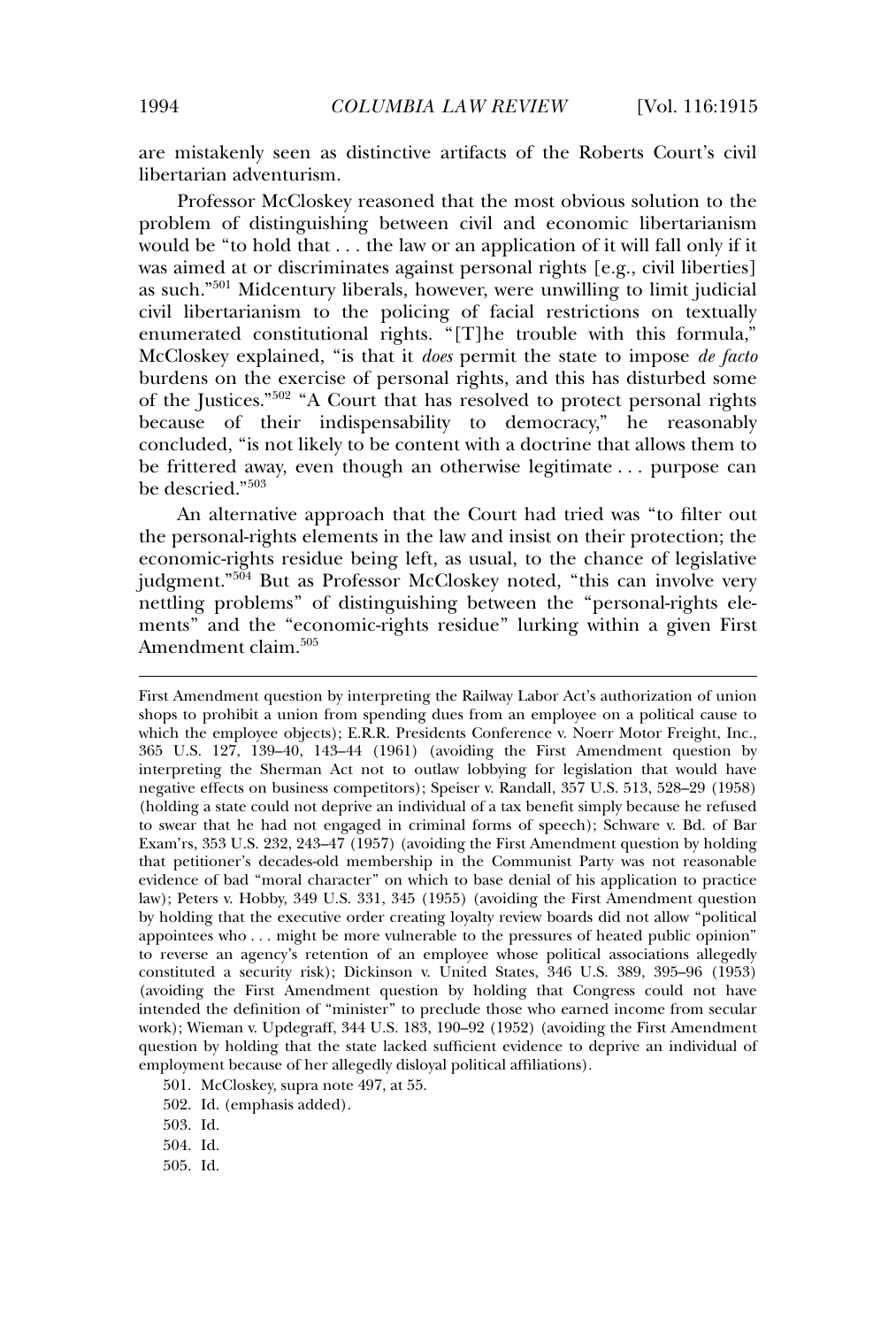### 2016] *EARLY YEARS OF FIRST AMENDMENT LOCHNERISM* 1995

A year after McCloskey's article, the Supreme Court once again ignored these "nettling problems" and explicitly invoked the 1943 peddling-tax cases to invalidate the denial of unemployment benefits to an individual whose religious refusal to work on Saturdays left her without private-sector employment.<sup>506</sup> That decision, *Sherbert v. Verner*, cannot be described as vindicating common law property or contract rights—it mandated more government interference in the market, not less. Accordingly, contemporary critics often distinguish *Sherbert* from today's First Amendment Lochnerism, relying on Professor Cass Sunstein's narrow definition of "Lochnerism" as preservation of a common law regulatory "baseline."<sup>507</sup> But the *Sherbert* Court did use the First Amendment to protect a litigant's economic interests—specifically, her interest in the "new property"<sup>508</sup> of statutorily created unemployment insurance. In doing so, the decision built not only on the peddling-tax cases but also on a series of 1950s cases in which the Court had secured litigants' access to publicly provided economic benefits on civil libertarian grounds.<sup>509</sup> In any event, the *Sherbert* Court's application of strict

508. Professor Charles Reich would coin the term one year after *Sherbert* was decided. See Charles A. Reich, The New Property, 73 Yale L.J. 733, 733 (1964).

509. See, e.g., Speiser v. Randall, 357 U.S. 513, 528–29 (1958) (holding that a tax benefit premised on petitioner's speech could not be withheld "until the State comes forward with sufficient proof to justify [the] inhibition" of that speech); Schware v. Bd. of Bar Exam'rs, 353 U.S. 232, 246–47 (1957) (holding that the petitioner's "past membership in the Communist Party d[id] not justify an inference that he presently has bad moral character" and thus did not support "denying him the opportunity to qualify for the practice of law"); Dickinson v. United States, 346 U.S. 389, 395–97 (1953) (holding that evidence of petitioner's part-time secular employment did not support the inference that he was not entitled to a regulatory exemption as a "minister"); Wieman v. Updegraff, 344 U.S. 183, 192 (1952) ("We need not pause to consider whether an abstract right to public employment exists. It is sufficient to say that constitutional protection does extend to the

<sup>506.</sup> Sherbert v. Verner, 374 U.S. 398, 402–03 (1963).

<sup>507.</sup> Sunstein, *Lochner*'s Legacy, supra note 4, at 874; cf. Gedicks & Van Tassell, Burdens and Baselines, supra note 6, at 326; Sepper, supra note 6, at 1486 & n.169; Tebbe, supra note 6, at 54. These articles also argue that contemporary instances of free exercise "Lochnerism" tend to shift burdens from exempted persons to third parties, especially from employers to employees, in violation of the Establishment Clause. The *Sherbert* Court, it is contended, was punctilious about avoiding such a violation, emphasizing that granting unemployment insurance to the petitioner on First Amendment grounds did not burden third parties. See, e.g., Gedicks & Van Tassell, Burdens and Baselines, supra note 6, at 326 (arguing that in *Sherbert*, the Court "observed that the exemption would not burden others"); Tebbe, supra note 6, at 54 (arguing that "the free exercise exemption that the Court granted in *Sherbert v. Verner* did not burden any identifiable person or group"). But this means of distinguishing *Sherbert* from contemporary free exercise "Lochnerism" may overread the case. The *Sherbert* Court did not rule out the possibility that the free exercise right to unemployment insurance placed third parties in an inferior economic position; it simply noted that such a right did not "abridge any other person's religious liberties." *Sherbert*, 374 U.S. at 409; cf. id. at 422 (Harlan, J., dissenting) ("The meaning of today's holding ... is that the State ... must single out for financial assistance those whose behavior is religiously motivated, even though it denies such assistance to others whose identical behavior . . . is not religiously motivated.").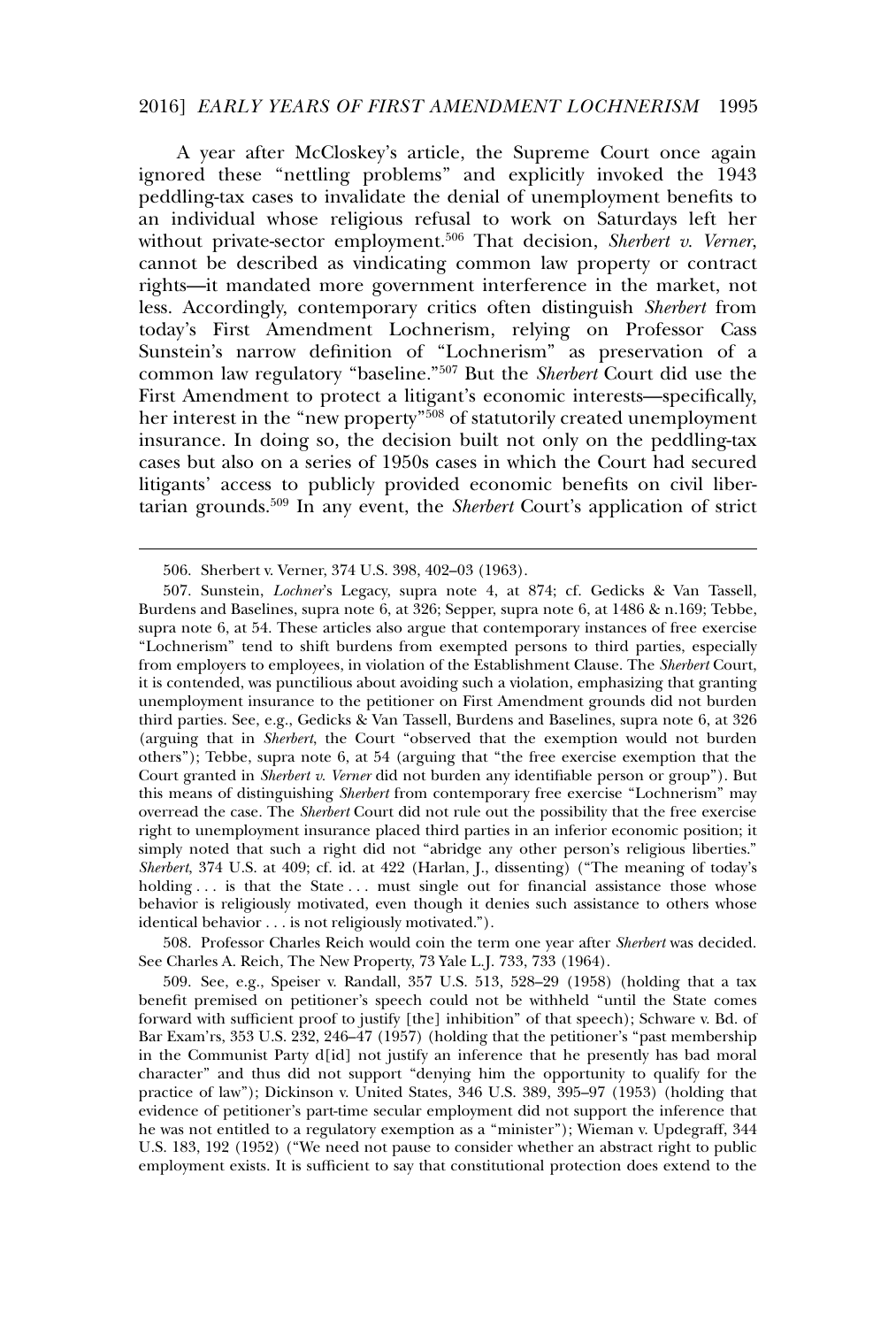scrutiny to a facially neutral economic regulation for its incidental burdens on free exercise—a model of review first deployed in the peddling-tax cases—would later receive statutory codification in the Religious Freedom Restoration Act, a major source of contemporary debates about First Amendment Lochnerism.<sup>510</sup>

Twelve years after *Sherbert*, the 1943 peddling-tax cases were once again trotted out, this time to justify the extension of First Amendment protection to "commercial speech."<sup>511</sup> Much like the "liberal" peddlingtax majority and the *Sherbert* Court, the Burger Court majorities that first conferred civil libertarian dignity on commercial speech were motivated by politically liberal goals—women's access to abortion and poor and elderly Americans' access to cheap medicines.<sup>512</sup> These majorities did not understand themselves to be vindicating any common law regulatory baseline but rather the rights of consumers to gain information that was essential to their welfare and to the exercise of independent constitutional rights, such as *Roe's* limited right to abortion.<sup>513</sup> Yet the early "commercial speech" decisions, like the 1943 peddling-tax decisions on which they relied, refused to justify themselves on these relatively narrow, pragmatic grounds. Rather, Justice Blackmun's majority opinions in *Bigelow* and *Virginia State Board of Pharmacy* touted the expansive reach and constitutionally exalted character of the First Amendment.

In the process, Justice Blackmun cabined both *Valentine*, the Supreme Court's initial effort to distinguish commercial from constitutionally protected speech, and *Breard*, Justice Reed's effort to re-

512. For an excellent discussion of the liberal politics of "commercial speech" in the Burger Court, see Graetz & Greenhouse, supra note 38, at 245–55.

513. See *Va. State Bd. of Pharmacy*, 425 U.S. at 763–66; *Bigelow*, 421 U.S. at 822; Graetz & Greenhouse, supra note 38, at 246, 248.

public servant whose exclusion pursuant to a statute is patently arbitrary or discriminatory.").

<sup>510.</sup> See Religious Freedom Restoration Act (RFRA) of 1993, 42 U.S.C. § 2000bb(b)(1) (2012) (describing the statute's purpose as, inter alia, "to restore the compelling interest test as set forth in *Sherbert v. Verner* . . . and to guarantee its application in all cases where free exercise of religion is substantially burdened"). For further discussion of RFRA and "Lochnerism," see generally Sepper, supra note 6.

<sup>511.</sup> See Va. State Bd. of Pharmacy v. Va. Citizens Consumer Council, Inc., 425 U.S. 748, 761 (1976) ("Speech . . . is protected even though it is carried in a form that is 'sold' for profit . . . ." (citing Murdock v. Pennsylvania, 319 U.S. 105, 111 (1943))); Bigelow v. Virginia, 421 U.S. 809, 818 (1975) ("The State [is] not free of constitutional restraint merely because the advertisement involve[s] sales or 'solicitations' . . . ." (quoting *Murdock*, 319 U.S. at 110–11)); see also id. ("The existence of 'commercial activity, in itself, is no justification for narrowing the protection of expression secured by the First Amendment." (quoting Ginzburg v. United States, 383 U.S. 463, 474 (1966))). The *Ginzburg* majority had itself noted that in *Murdock* "speech having the characteristics of advertising was held to be an integral part of religious discussions and hence protected" under the First Amendment. *Ginzburg*, 383 U.S. at 474 n.17.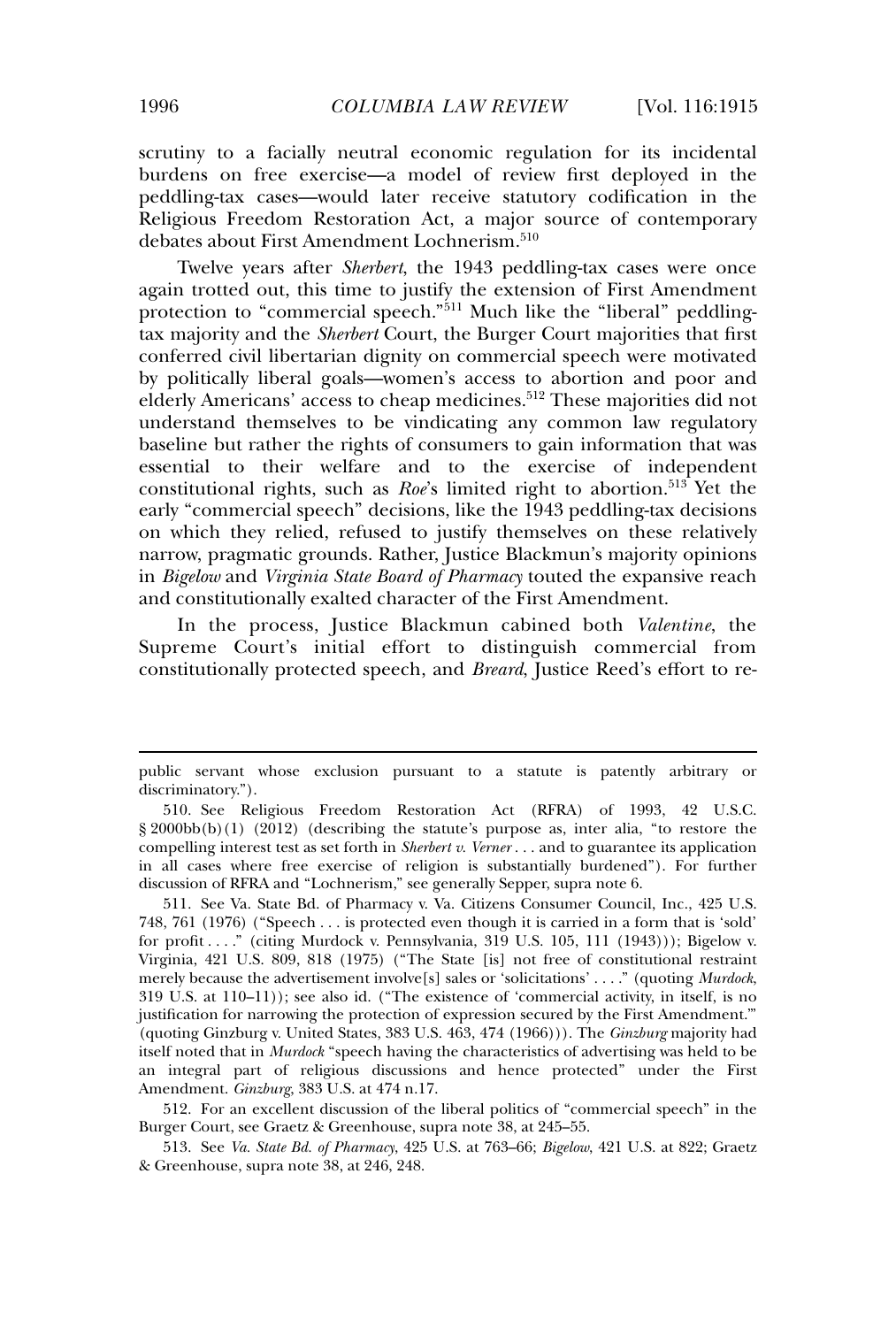instate that distinction in the wake of the  $1943$  peddling-tax cases.<sup>514</sup> Once again, efforts by pro–New Deal Justices to limit the First Amendment in the interests of preserving judicial deference to democratic regulation of the economy had failed. Whatever its initial political motives, the Burger Court majority's early commercial speech cases opened the floodgates for the expansive commercial speech doctrine that today is seen as a second major source of First Amendment Lochnerism.<sup>515</sup>

In a telling historical continuity, it was Justice Jackson's former law clerk, Justice William Rehnquist, who most vociferously dissented from the Burger Court's early commercial speech decisions. Back in 1943, Jackson had decried the "liberal" peddling-tax majority's First Amendment "transcendentalism" and warned that it repeated the mistakes of the *Lochner* era's "liberty of contract" jurisprudence, disregarding the superior ability of the political branches to balance the competing rights and interests of different groups of citizens.<sup>516</sup> In remarkably similar terms, Justice Rehnquist's dissent in *Virginia State Board of Pharmacy* warned that:

The logical consequences of the Court's decision in this case, a decision which elevates commercial intercourse between a seller hawking his wares and a buyer seeking to strike a bargain to the same plane as has been previously reserved for the free marketplace of ideas, are far reaching indeed. Under the Court's opinion the way will be open not only for dissemination of price information but for active promotion of prescription drugs, liquor, cigarettes, and other products the use of which it has previously been thought desirable to discourage. Now, however, such promotion is protected by the First Amendment so long as it is not misleading or does not promote an illegal product or enterprise . . . . This effort to reach a result which the Court obviously considers desirable . . . extends the protection of [the First] Amendment to purely commercial endeavors which its most vigorous champions on this Court had thought to be beyond its pale.<sup>517</sup>

Justice Rehnquist went on to describe how the majority's constitutional elevation of commercial speech was at odds with the Court's previous validation of not only advertising regulation but also a host of

<sup>514.</sup> See *Va. State Bd. of Pharmacy*, 425 U.S. at 759 (deriding *Breard*'s "simplistic approach" and noting that by the early 1970s it "was regarded as of doubtful validity"); id. at 760 (implying that the Court's present holding destroyed the last "fragment of hope for the continuing validity" of *Valentine*).

<sup>515.</sup> See generally Kendrick, supra note 6, at 1202–06 (discussing the expansion of the commercial speech doctrine); Shanor, supra note 6, at 142 ("[The Court] overruled *Christensen*, thereby creating the modern commercial speech doctrine.").

<sup>516.</sup> Douglas v. City of Jeannette, 319 U.S. 157, 179–82 (1943) ( Jackson, J., concurring).

<sup>517</sup>*. Va. State Bd. of Pharmacy*, 425 U.S. at 781 (Rehnquist, J., dissenting).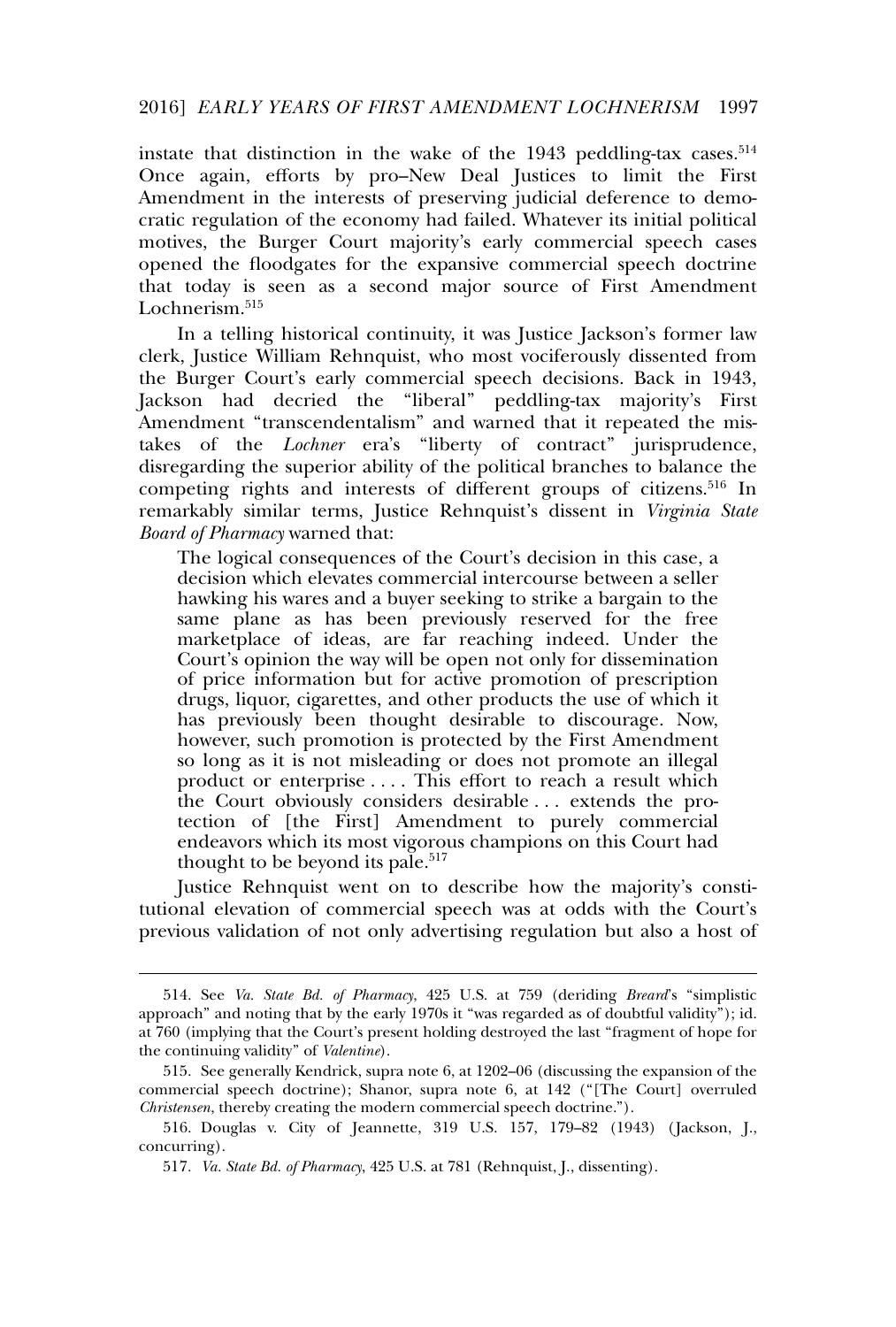other forms of government regulation essential to the welfare state, most notably the regulation of employer speech in labor disputes.<sup>518</sup> Rehnquist also noted that even "so dedicated a champion of the First Amendment as Mr. Justice Black," who dissented from Justice Reed's effort to roll back the peddling-tax cases in *Breard*, had acknowledged as self-evident that "the protections of that Amendment do not apply to a 'merchant who goes from door to door selling pots.'"<sup>519</sup> Finally, echoing Justice Jackson's comparison of the 1943 peddling-tax decisions to *Lochner-*era "liberty of contract" jurisprudence, Justice Rehnquist offered his own allusion to *Lochner* itself. In that case, Justice Holmes had famously dissented from the Court's invalidation of a maximum-hours law as violating the Fourteenth Amendment, writing that "[t]he Fourteenth Amendment does not enact Mr. Herbert Spencer's Social Statics," a popular text advocating laissez faire economics.<sup>520</sup> Justice Rehnquist similarly dismissed the majority's argument that Virginia's ban on the advertisement of drug prices violated consumers' First Amendment interest in "intelligent and well-informed decisions as to allocation of resources": "[T]here is certainly nothing in the United States Constitution which requires the Virginia Legislature to hew to the teachings of Adam Smith in its legislative decisions regulating the pharmacy profession."<sup>521</sup>

Four years later, Justice Rehnquist made the comparison to *Lochner* explicit. In the interim, the Burger Court had continued to extend the commercial speech doctrine, redescribing a range of moneymaking activities as exercises of First Amendment rights and continuing to rely on the peddling-tax cases to do so.<sup>522</sup> Then, in *Central Hudson Gas and Electric Corp.*, Justice Powell signaled an end to the piecemeal approach, announcing the now-famous four-part test that places a heavy burden on the government to justify its regulation of any commercial speech that "concern[s] lawful activity" and is not "misleading."<sup>523</sup> In a lone, grave dissent, Justice Rehnquist warned his colleagues that by "fail[ing] to give

523. Cent. Hudson Gas & Elec. Corp. v. Pub. Serv. Comm'n, 447 U.S. 557, 566 (1980).

<sup>518.</sup> See id. at 786.

<sup>519.</sup> Id. at 788 (quoting Breard v. City of Alexandria, 341 U.S. 622, 650 (1951) (Black, J., dissenting)).

<sup>520.</sup> Lochner v. New York, 198 U.S. 45, 75 (1905) (Holmes, J., dissenting).

<sup>521</sup>*. Va. State Bd. of Pharmacy*, 425 U.S. at 784 (Rehnquist, J., dissenting).

<sup>522.</sup> See, e.g., Village of Schaumburg v. Citizens for a Better Env't, 444 U.S. 620, 630 (1980) (invalidating an ordinance barring door-to-door solicitation of funds by charities that used less than seventy-five percent of their receipts for "charitable purposes" and citing *Murdock* for the proposition that "the distribution of handbills [is] not transformed into an unprotected commercial activity by the solicitation of funds"); Bates v. State Bar of Ariz., 433 U.S. 350, 363 (1977) (invalidating a state bar association's suspension of two lawyers for soliciting business through newspaper advertisements and asserting that "[o]ur cases long have protected speech even though it is . . . in a form that is sold for profit" (citing Smith v. California, 31 U.S. 147 (1959); Murdock v. Pennsylvania, 319 U.S. 105  $(1943))$ .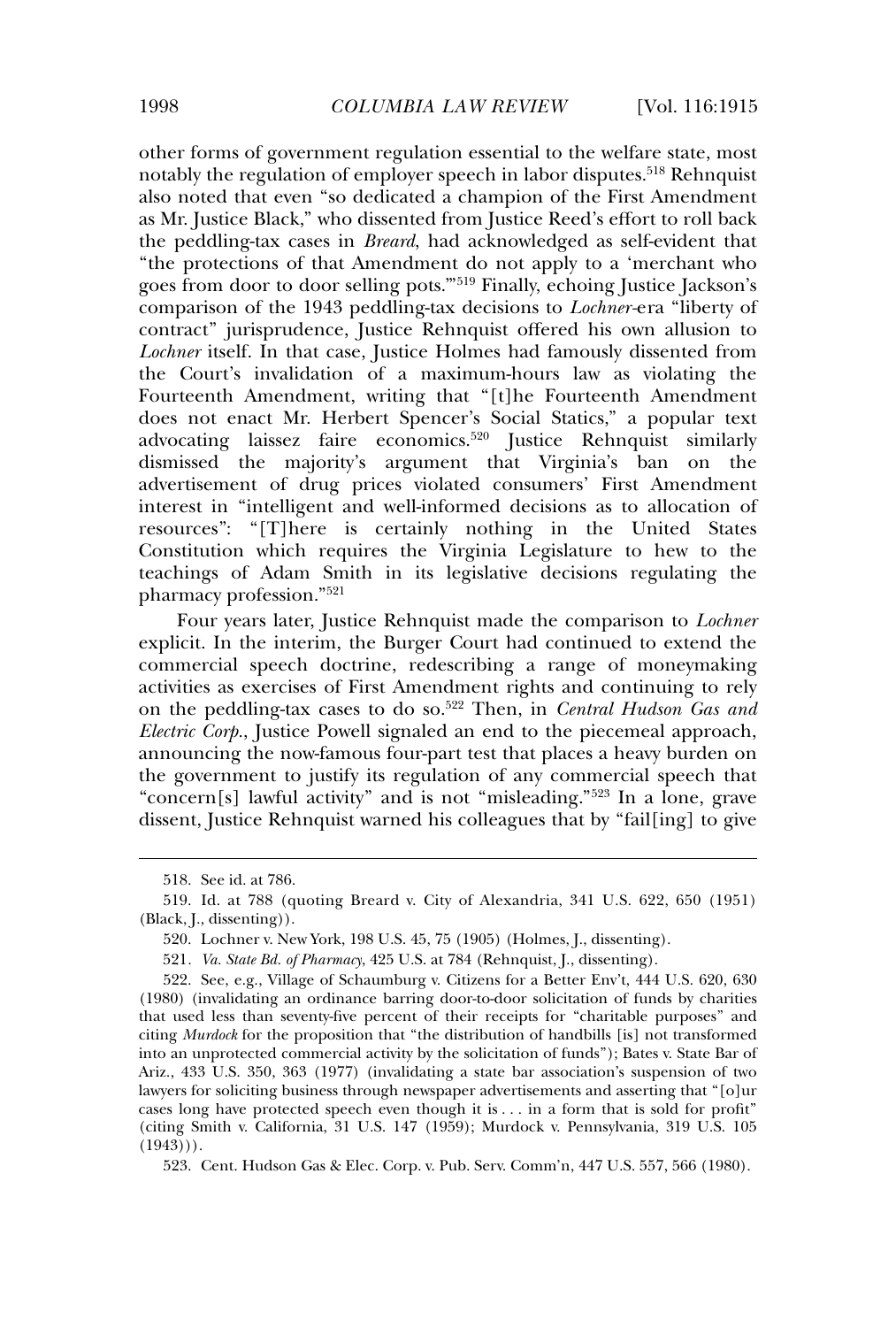due deference to th[e] subordinate position of commercial speech," they had "return[ed] to the bygone era of *Lochner v. New York*, in which it was common practice for this Court to strike down economic regulations adopted by a State based on the Court's own notions of the most appropriate means for the State to implement its considered policies."<sup>524</sup> This sharp critique was directed at, among others, the Court's most liberal Justices: Justice Marshall, who joined the majority opinion, and Justices Blackmun, Brennan, and Stevens, who concurred in the judgment on the ground that the majority opinion risked being underprotective.<sup>525</sup> Each of these Justices, according to Rehnquist, had helped "to resurrect the discredited doctrine of cases such as *Lochner*."<sup>526</sup> Each of these Justices had, four years earlier, "unlocked a Pandora's Box" when they joined Justice Blackmun's opinion in *Virginia State Board of* Pharmacy, "elevat[ing]' commercial speech to the level of traditional political speech by according it First Amendment protection."<sup>527</sup>

As this Article has shown, however, *Virginia State Board of Pharmacy* was not the first time that a group of liberal Justices unlocked the "Pandora's Box" of commercially motivated, expressive activity. In extending First Amendment protection to the advertisement of cheap medicines (ostensibly for the benefit of the poor and elderly), the *Virginia State* majority invoked the authority of the first generation of post–New Deal liberals.<sup>528</sup> Back in 1943, five "liberal" Justices had elevated the commercial activities of the relatively poor, socially marginal Witnesses to a "preferred position" in the constitutional order. In doing so, they put the first crack in the edifice of the commercial– noncommercial speech distinction—established only a year earlier in *Valentine v. Chrestensen*—and revealed the instability of bifurcated review as spelled out in *Carolene Products*. Once the Court held that a generally applicable, nonprohibitive tax on the door-to-door sale of goods and services could violate the First Amendment when levied on those who believed it was their religious duty to sell apocalyptic pamphlets, the framework of bifurcated review began to break down. It certainly did not collapse all at once and, to this day, the "presumption of constitutionality" that the body of *Carolene Products* affords to "regulatory legislation affecting ordinary commercial transactions" remains good law.<sup>529</sup> But the presumptions of unconstitutionality mooted in Footnote Four of *Carolene Products* have gradually eaten away at the body of the

<sup>524.</sup> Id. at 589 (Rehnquist, J., dissenting) (citation omitted).

<sup>525.</sup> See id. at 572–73 (Brennan, J., concurring); id. at 573–79 (Blackmun, J., concurring); id. at 579–81 (Stevens, J., concurring).

<sup>526.</sup> Id. at 591 (Rehnquist, J., dissenting).

<sup>527.</sup> Id. at 598.

<sup>528.</sup> See Va. State Bd. of Pharmacy v. Va. Citizens Consumer Council, Inc., 425 U.S. 748, 770 (1976).

<sup>529.</sup> United States v. Carolene Prods. Co., 304 U.S. 144, 149–52 (1938).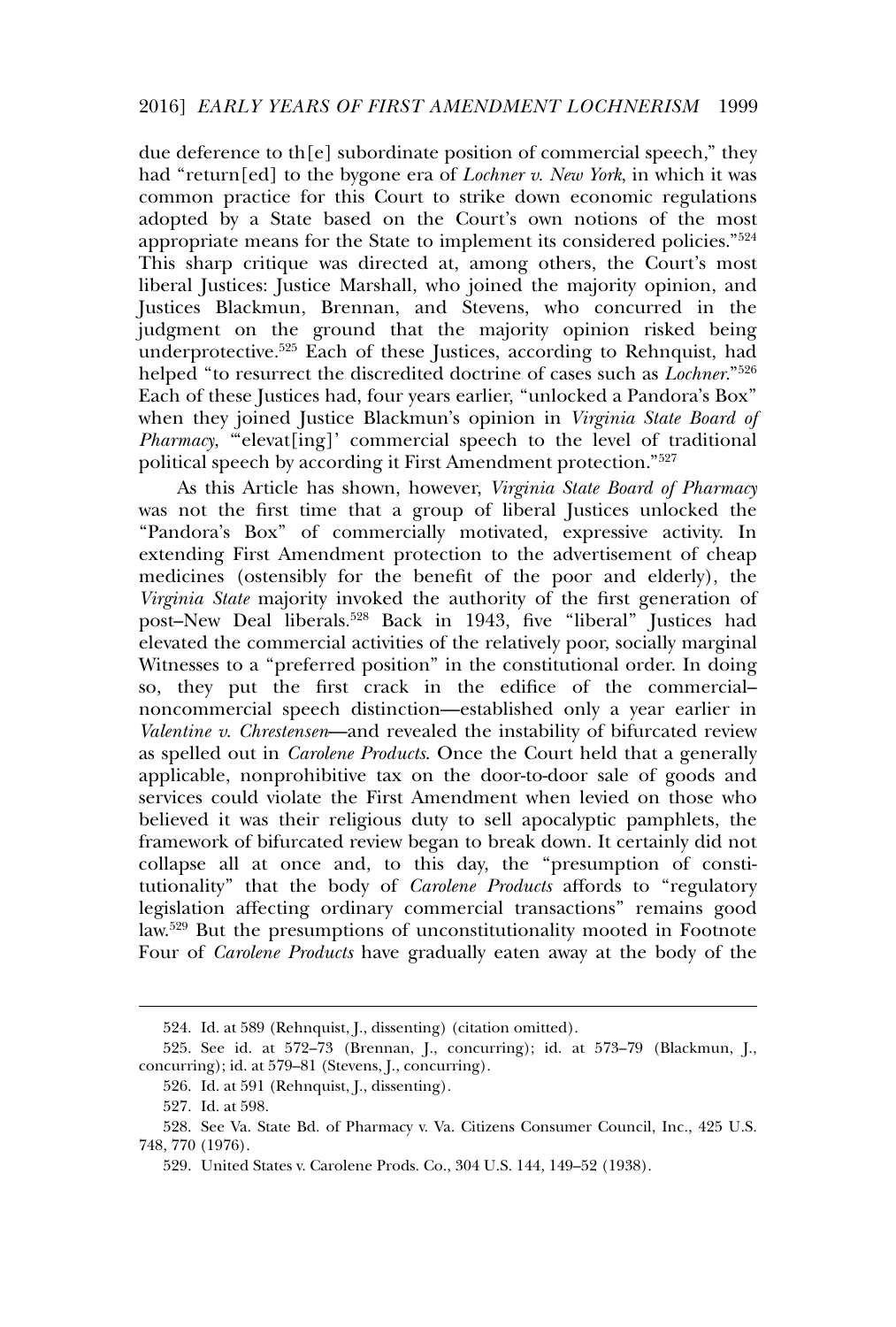opinion, often at the behest of liberal majorities seeking to protect the economically disadvantaged.

Perhaps most disturbingly for contemporary liberals, this process of erosion from within—from within the *Carolene Products* framework and from within the liberal legal community—was predicted from the beginning. As discussed above, both the peddling-tax dissenters and a number of pro–New Deal legal scholars raised red flags about the economically libertarian tendencies of judicial civil libertarianism throughout the 1940s. Why then has contemporary First Amendment Lochnerism caught so many by surprise? One answer is the popularity of an unduly narrow definition of "Lochnerism," one that reduces the phenomenon to judicial suspicion of governmental interference with common law contract and property rights. This definition of Lochnerism, advanced by Professor Sunstein and adopted by many contemporary critics of First Amendment Lochnerism,<sup>530</sup> has worked to obscure the long-term, economically libertarian tendencies of aggressive judicial enforcement of the First Amendment. By identifying Lochnerism with a politically conservative judiciary that seeks to preserve a common law regulatory "baseline,"<sup>531</sup> legal scholars are prone to overlook those areas of First Amendment doctrine in which politically liberal judges have defended the economic autonomy of religious and political actors: either by relieving those actors of regulatory burdens, as in the peddlingtax cases and the Burger Court's early commercial speech cases,<sup>532</sup> or by compelling the government to provide economic benefits to religious and political actors, as in the case of the unemployment insurance at issue in *Sherbert v. Verner* or the other forms of "new property" protected on civil libertarian grounds during the 1950s and 1960s.<sup>533</sup>

In the peddling-tax and commercial speech cases, the judicial invalidation of regulatory burdens did in fact free religious and political actors to exercise their common law property and contract rights without governmental interference. The motivation of the Justices involved, however, was certainly not reducible to an atavistic defense of common law rights or a rabid commitment to the free market. These Justices rather saw a free market in particular goods and services (the sale of religious magazines, the advertisement of abortion services) as inextricable from the free market in self-expression and self-determination that they sought to vindicate. Then again, the immediate political motivation of the Justices hardly mattered; given the constitutional determination that First Amendment interests should override governmental interests in health, safety, and fiscal integrity, an economically libertarian outcome was all but assured.

<sup>530.</sup> See supra notes 25–26 and accompanying text.

<sup>531.</sup> Sunstein, *Lochner*'s Legacy, supra note 4, at 874.

<sup>532.</sup> See supra section III.B; supra notes 495–510 and accompanying text.

<sup>533.</sup> See supra notes 510–515 and accompanying text.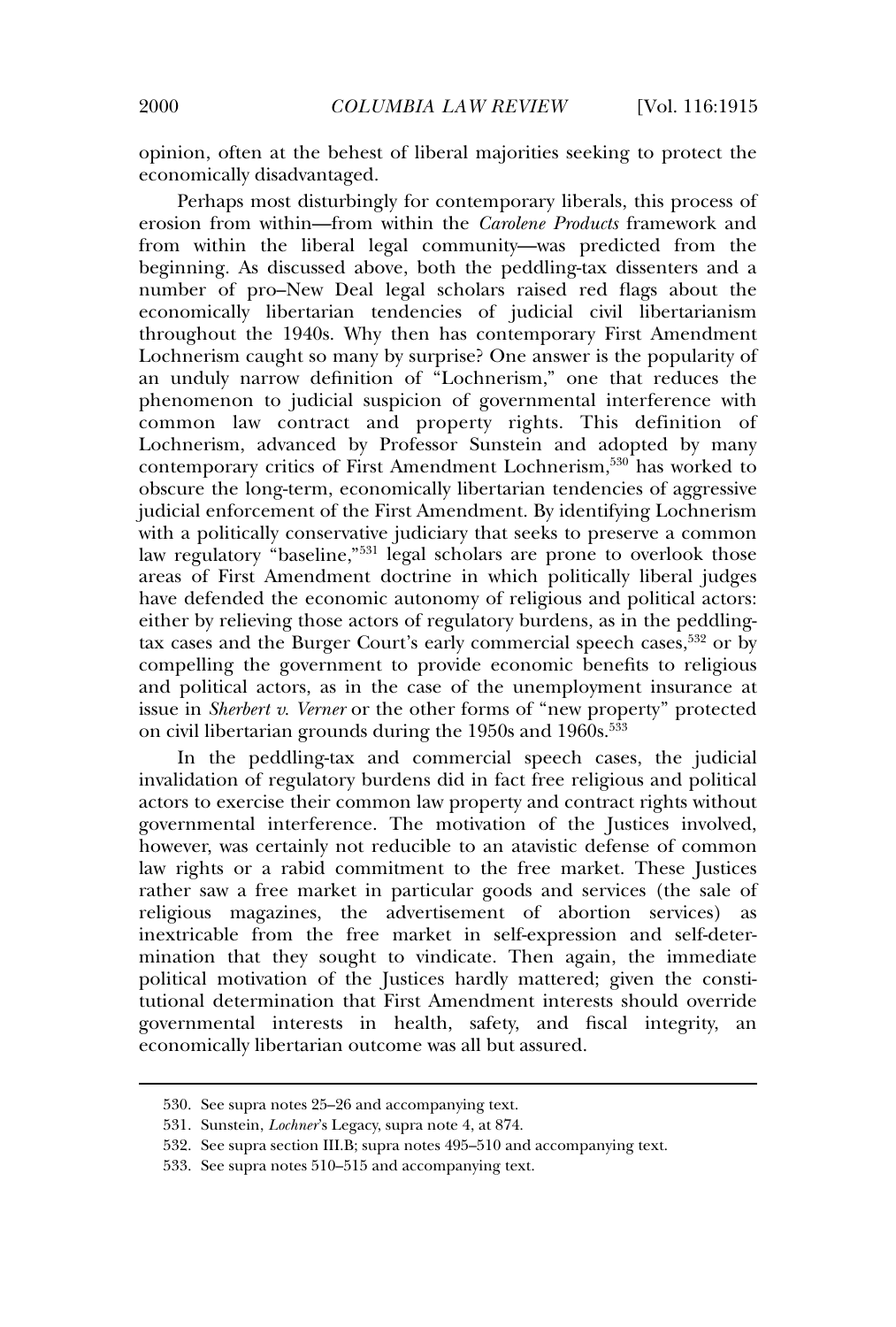### 2016] *EARLY YEARS OF FIRST AMENDMENT LOCHNERISM* 2001

Meanwhile, the narrow, Sunsteinian definition entirely misses the significance of another strand of First Amendment doctrine: those cases involving the civil libertarian protection of "new property," such as *Sherbert v. Verner*. By compelling the government to provide religious and political actors with economic benefits, such as unemployment insurance or public employment, the Supreme Court did not vindicate common law contract and property rights in these cases. To the contrary, the Court *extended* the reach of statutory schemes that displaced common law "baselines," ensuring religious and political actors' access to goods and services unavailable on the private market. For this reason, such First Amendment "new property" cases escape the charge of Lochnerism, narrowly defined.

Yet these cases stand for the same proposition that animates the peddling-tax cases, the commercial speech cases, and the cases that so trouble liberal legal scholars today. This proposition is that civil libertarian interests—even when inextricable from private economic interests—should override governmental interests in health, safety, and fiscal integrity. The Supreme Court has happily cited First Amendment decisions that protect common law economic rights in support of First Amendment decisions that protect statutorily created economic rights, and vice versa. Only a theoretical or ideological sleight of hand can distinguish the civil libertarian defense of economic autonomy when it is motivated by political liberalism or vindicates "new property" rights from the civil libertarian defense of economic autonomy when it is motivated by political conservatism or vindicates traditional property rights. Once this fiction is dispensed with, a longer history of First Amendment Lochnerism comes into view.

In light of this longer history, critics of contemporary First Amendment Lochnerism might be wise to abandon their defense of an illusory tradition of economically neutral First Amendment enforcement. Instead, they could take up the banner of radical reform and seek to break with a legal tradition that has long been insensitive to the tension between judicial civil libertarianism and judicial deference to economic regulation. Not only would the reformist position more accurately reflect the economically libertarian character of a significant subset of First Amendment jurisprudence, it might also prove more effective in alerting judges, political officials, social-movement activists, and other legal scholars to the ambitious, reconstructive work that needs to be done. Providing potential allies with such notice is especially important given the relatively *unconscious* role that political liberals have played for over seventy years in advancing economically libertarian applications of the First Amendment.

As this Article has shown, the doctrinal blurring of civil and economic libertarianism that drives First Amendment Lochnerism has been, more often than not, the work of politically liberal judges and activists. Accordingly, one of the easiest and most useful tactics that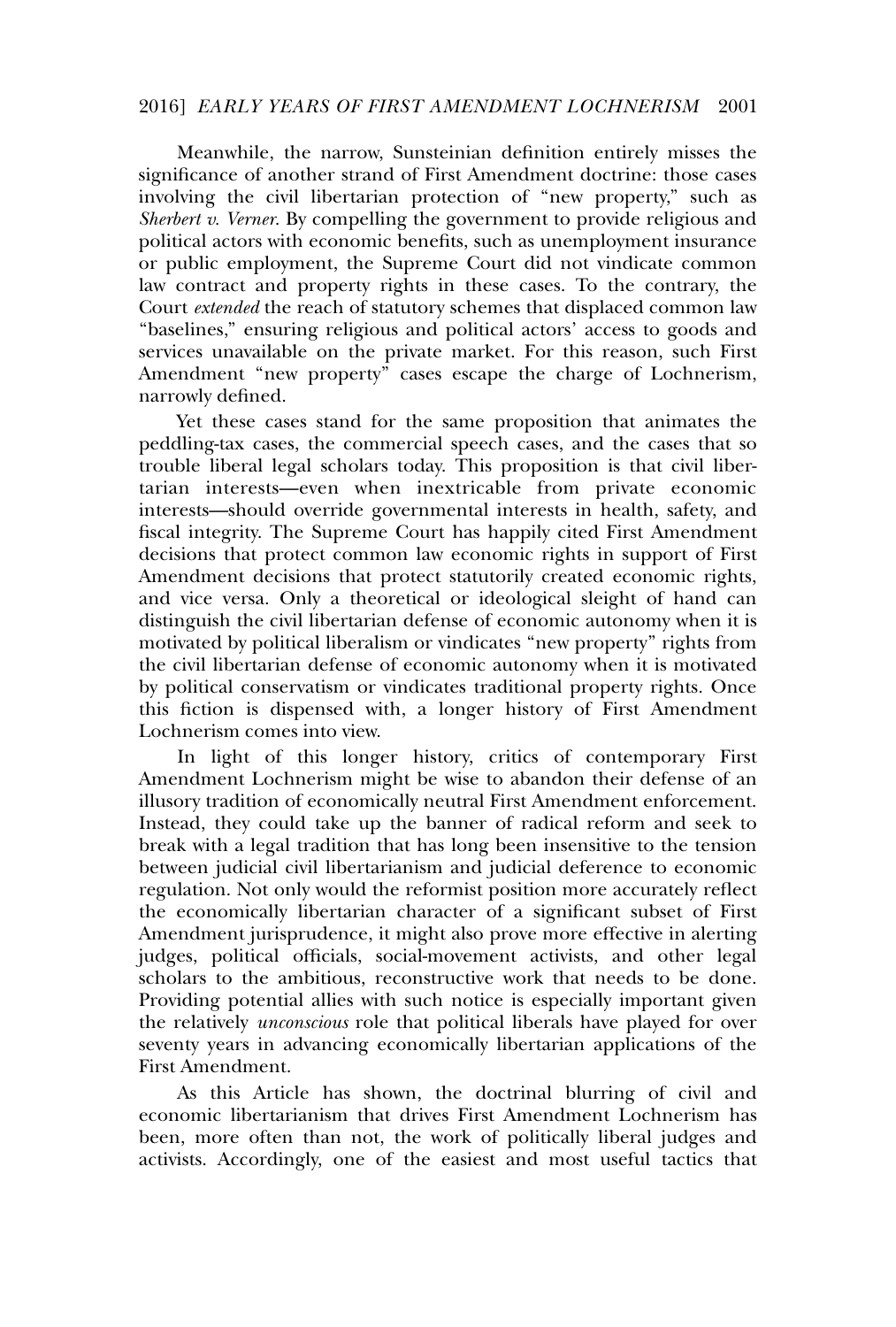judges and legal scholars who oppose First Amendment Lochnerism might adopt is simply a *refusal* to endorse civil libertarian doctrines that risk further erosion of the autonomy and legitimacy of political regulation of the economy.<sup>534</sup> Thereafter, to the extent that critics of First Amendment Lochnerism seek to vindicate such political control, their focus may eventually have to shift from reforming the courts to building more respected and more powerful political institutions. The peddlingtax dissenters and the legal-realist scholars who first warned of the Lochnerian tendencies of judicial civil libertarianism got at least this much right: One task for which judicial review, no matter how "liberal," is especially ill-suited is enhancing political control of the economy.

# **CONCLUSION**

First Amendment Lochnerism has been with us since the dawn of aggressive judicial enforcement of the First Amendment in the late 1930s. The conflation of judicial civil libertarianism and economic libertarianism was the brainchild of corporate lawyers critical of judicial deference to the New Deal state. They diagnosed the government's increasingly unfettered regulation of economy and society as a totalitarian threat to the civil liberties of all Americans and proposed a remedy with bipartisan appeal: aggressive judicial enforcement of an

<sup>534.</sup> Ironically enough, this refusal would represent a partial recovery of the "old police power doctrine" of the actual *Lochner* era, a doctrine according to which "no one had an absolute right if its exercise interfered with the rights of others or with public rights," a doctrine that "required a balance between the needs of individuals and the needs of the common welfare." Victoria F. Nourse, A Tale of Two *Lochner*s: The Untold History of Substantive Due Process and the Idea of Fundamental Rights, 97 Calif. L. Rev. 751, 798 (2009). For a recent example of what such a refusal might look like, see Reed v. Town of Gilbert, 135 S. Ct. 2218, 2234 (2015) (Breyer, J., concurring in the judgment) ("Regulatory programs almost always require content discrimination. And to hold that such content discrimination triggers strict scrutiny is to write a recipe for judicial management of ordinary government regulatory activity."). On the other hand, for a recent example of a politically liberal Justice endorsing a civil libertarian doctrine that risks undermining political regulation of the economy, see Justice Kagan's concurrence, with Justice Alito, in Hosanna-Tabor Evangelical Lutheran Church and School v. EEOC, 132 S. Ct. 694, 711 (2012) (Alito, J., concurring, joined by Kagan, J.). This concurrence called for an extension of the "ministerial" exemption from employment and labor law to "any 'employee' who leads a religious organization, conducts worship services or important religious ceremonies or rituals, or serves as a messenger or teacher of its faith" and argued that "[i]f a religious group believes that the ability of such an employee to perform these key functions has been compromised, then the constitutional guarantee of religious freedom protects the group's right to remove the employee from his or her position." Id. at 712. Similarly, Justice Sotomayor joined the majority opinion in *Sorrell v. IMS Health Inc*., invalidating a Vermont statute on First Amendment grounds because it "disfavor[ed] marketing, that is, speech with a particular content" and "disfavor[ed] specific speakers, namely pharmaceutical manufacturers," while potentially providing "academic organizations with prescriber-identifying information to use in countering the messages of brand-name pharmaceutical manufacturers and in promoting the prescription of generic drugs." 131 S. Ct. 2653, 2663 (2011).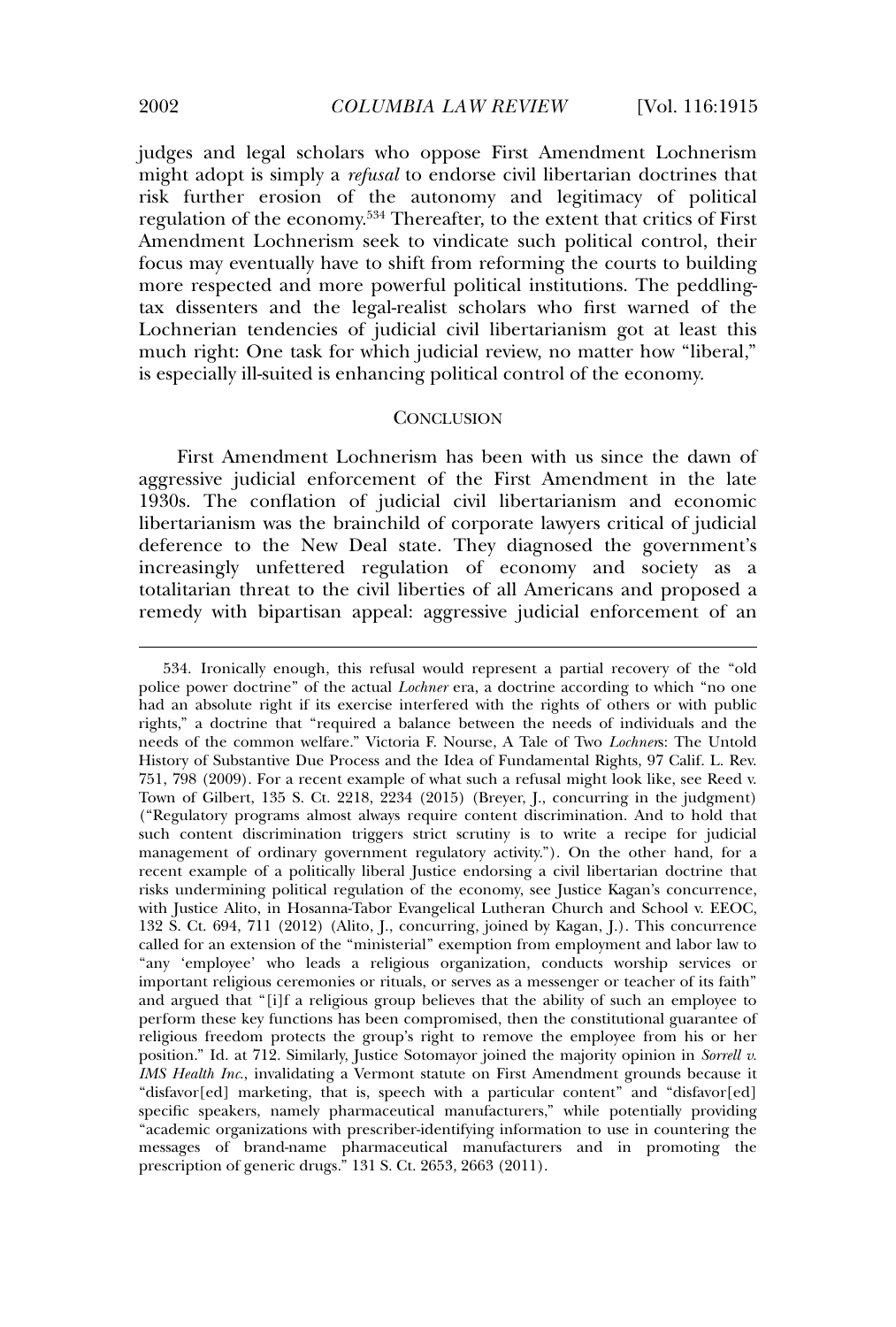expansive First Amendment. These corporate civil libertarians found a sympathetic partner in the Jehovah's Witnesses. A small but transatlantic religious sect that had suffered terribly under Nazi totalitarianism, the Witnesses also viewed the New Deal as totalitarian and considered a commercial activity—the door-to-door sale of religious literature—to be an integral part of their faith.

The partnership between the corporate bar and the entrepreneurial Witnesses intersected with the early reception and interpretation of Footnote Four of *Carolene Products*. The work of the two Supreme Court Justices with closest ties to Wall Street, Footnote Four reflected both corporate anxieties about the New Deal and liberal anxieties about totalitarianism. Early critics of the Footnote warned that this combination blurred rather than clarified the boundary between judicial civil libertarianism and judicial oversight of the economy. These warnings were confirmed in 1943, when the Witnesses—supported by the anti– New Deal American Newspaper Publishers Association—persuaded the Supreme Court's five most "liberal" Justices that municipal peddling taxes placed an impermissible burden on the sect's door-to-door magazine sales. The challenged taxes were nondiscriminatory in form and nonprohibitive in application, and the Witnesses' peddling was a commercial activity as well as a religious and expressive vocation. But the Witnesses successfully argued that the taxes exemplified the way in which seemingly innocuous economic regulation could gradually suppress a pluralistic civil society.

The "peddling-tax model" of judicial review—scrutiny of economic regulation for its incidental burdens on the exercise of First Amendment rights, even when that exercise takes the form of commercial activity did not come to dominate midcentury First Amendment jurisprudence. But it did enjoy a significant doctrinal afterlife. Future Supreme Court majorities, generally motivated by concern for socially and economically disadvantaged groups, relied on the peddling-tax precedents to overturn regulatory schemes that denied economic benefits to religious believers and political dissenters, and to extend First Amendment protection to commercial speech. These latter-day uses of the peddling-tax cases, in turn, laid the doctrinal basis for today's First Amendment Lochnerism.

This history suggests that contemporary critics of First Amendment Lochnerism have underestimated the doctrinal resources available to supporters of an economically libertarian First Amendment. It is the habit and skill of lawyers to present their prescriptions as following seamlessly from precedent, or as requiring only minor adjustments to existing doctrine. But First Amendment Lochnerism has a surprisingly long and distinguished pedigree. Successful attempts to shore up the logic of bifurcated review—to formulate a workable distinction between judicial defense of civil liberty and judicial supervision of the economy